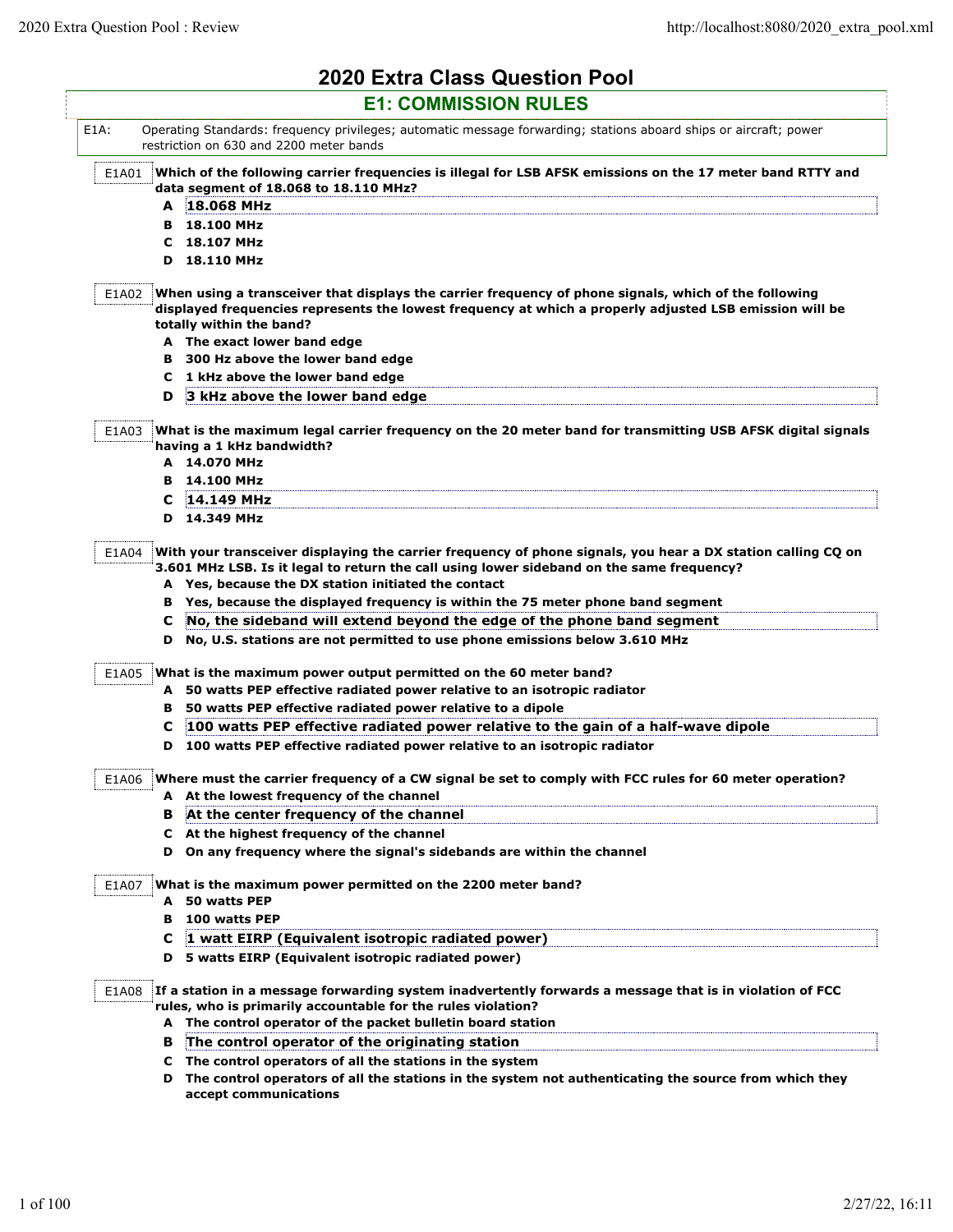| E1A09 | What action or actions should you take if your digital message forwarding station inadvertently forwards a<br>communication that violates FCC rules?                |
|-------|---------------------------------------------------------------------------------------------------------------------------------------------------------------------|
| A     | Discontinue forwarding the communication as soon as you become aware of it                                                                                          |
|       | B Notify the originating station that the communication does not comply with FCC rules                                                                              |
|       | C Notify the nearest FCC Field Engineer's office                                                                                                                    |
|       | D All these choices are correct                                                                                                                                     |
| E1A10 | If an amateur station is installed aboard a ship or aircraft, what condition must be met before the station is                                                      |
|       | operated?<br>A Its operation must be approved by the master of the ship or the pilot in command of the                                                              |
|       | aircraft<br>B The amateur station operator must agree not to transmit when the main radio of the ship or aircraft is in                                             |
|       | use<br>C The amateur station must have a power supply that is completely independent of the main ship or<br>aircraft power supply                                   |
|       | D The amateur operator must have an FCC Marine or Aircraft endorsement on his or her amateur license                                                                |
| E1A11 | Which of the following describes authorization or licensing required when operating an amateur station<br>aboard a U.S.-registered vessel in international waters?  |
|       | A Any amateur license with an FCC Marine or Aircraft endorsement                                                                                                    |
|       | <b>B</b> Any FCC-issued amateur license                                                                                                                             |
|       | C Only General Class or higher amateur licenses                                                                                                                     |
|       | D An unrestricted Radiotelephone Operator Permit                                                                                                                    |
| E1A12 | What special operating frequency restrictions are imposed on slow scan TV transmissions?                                                                            |
|       | A None; they are allowed on all amateur frequencies                                                                                                                 |
|       | B They are restricted to 7.245 MHz, 14.245 MHz, 21.345 MHz, and 28.945 MHz                                                                                          |
| C     | They are restricted to phone band segments                                                                                                                          |
|       | D They are not permitted above 54 MHz                                                                                                                               |
| E1A13 | Who must be in physical control of the station apparatus of an amateur station aboard any vessel or craft<br>that is documented or registered in the United States? |
|       | A Only a person with an FCC Marine Radio license grant                                                                                                              |
| в.    | Any person holding an FCC issued amateur license or who is authorized for alien reciprocal<br>operation                                                             |
|       | C Only a person named in an amateur station license grant                                                                                                           |
|       | D Any person named in an amateur station license grant or a person holding an unrestricted                                                                          |
|       | <b>Radiotelephone Operator Permit</b>                                                                                                                               |
| E1A14 | Except in some parts of Alaska, what is the maximum power permitted on the 630 meter band?                                                                          |
|       | A 50 watts PEP                                                                                                                                                      |
| в     | 100 watts PEP                                                                                                                                                       |
| с     | 1 watt EIRP                                                                                                                                                         |
| D     | 5 watts EIRP                                                                                                                                                        |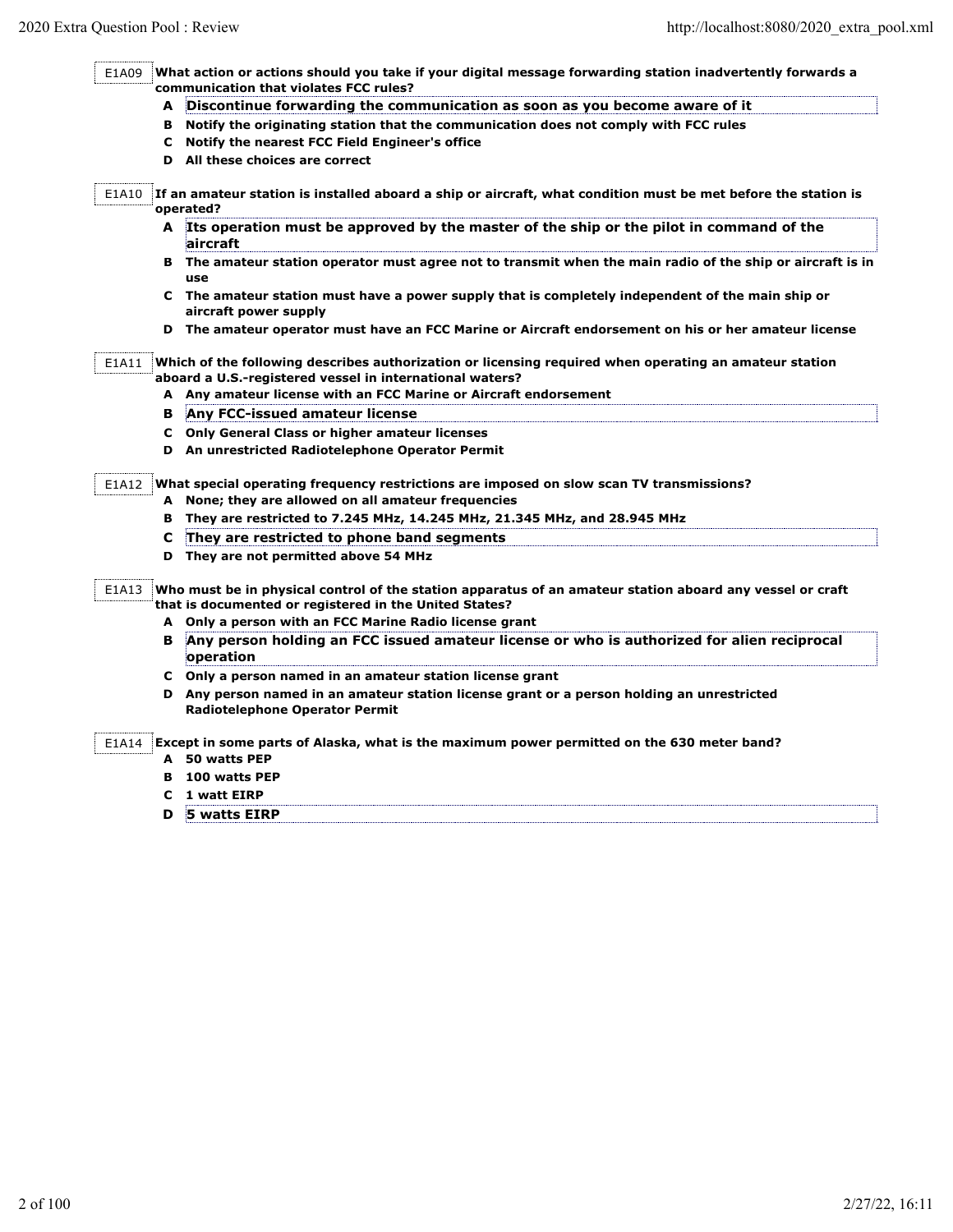| E1B:  |   | Station restrictions and special operations: restrictions on station location; general operating restrictions; spurious emissions;<br>antenna structure restrictions; RACES operations                                                                     |
|-------|---|------------------------------------------------------------------------------------------------------------------------------------------------------------------------------------------------------------------------------------------------------------|
| E1B01 |   | Which of the following constitutes a spurious emission?                                                                                                                                                                                                    |
|       |   | A An amateur station transmission made without the proper call sign identification                                                                                                                                                                         |
|       |   | B A signal transmitted to prevent its detection by any station other than the intended recipient                                                                                                                                                           |
|       |   | C Any transmitted signal that unintentionally interferes with another licensed radio station                                                                                                                                                               |
|       | D | An emission outside the signal's necessary bandwidth that can be reduced or eliminated<br>without affecting the information transmitted                                                                                                                    |
| E1B02 |   | Which of the following is an acceptable bandwidth for Digital Radio Mondiale (DRM) based voice or SSTV                                                                                                                                                     |
|       |   | digital transmissions made on the HF amateur bands?                                                                                                                                                                                                        |
|       |   | A 3 kHz                                                                                                                                                                                                                                                    |
|       |   | <b>B</b> 10 kHz                                                                                                                                                                                                                                            |
|       |   | $C15$ kHz                                                                                                                                                                                                                                                  |
|       |   | <b>D</b> 20 kHz                                                                                                                                                                                                                                            |
| E1B03 |   | Within what distance must an amateur station protect an FCC monitoring facility from harmful interference?                                                                                                                                                 |
|       |   | A 1 mile                                                                                                                                                                                                                                                   |
|       |   | <b>B</b> 3 miles                                                                                                                                                                                                                                           |
|       | c | 10 miles                                                                                                                                                                                                                                                   |
|       |   | D 30 miles                                                                                                                                                                                                                                                 |
| E1B04 |   | What must be done before placing an amateur station within an officially designated wilderness area or<br>wildlife preserve, or an area listed in the National Register of Historic Places?<br>A A proposal must be submitted to the National Park Service |
|       |   | B A letter of intent must be filed with the Environmental Protection Agency                                                                                                                                                                                |
|       |   |                                                                                                                                                                                                                                                            |
|       | С | An Environmental Assessment must be submitted to the FCC                                                                                                                                                                                                   |
|       | D | A form FSD-15 must be submitted to the Department of the Interior                                                                                                                                                                                          |
| E1B05 |   | <b>What is the National Radio Quiet Zone?</b>                                                                                                                                                                                                              |
|       |   | A An area in Puerto Rico surrounding the Arecibo Radio Telescope                                                                                                                                                                                           |
|       |   | B An area in New Mexico surrounding the White Sands Test Area                                                                                                                                                                                              |
|       | C | An area surrounding the National Radio Astronomy Observatory                                                                                                                                                                                               |
|       |   | D An area in Florida surrounding Cape Canaveral                                                                                                                                                                                                            |
| E1B06 |   | Which of the following additional rules apply if you are installing an amateur station antenna at a site at or<br>near a public use airport?                                                                                                               |
|       |   | A You may have to notify the Federal Aviation Administration and register it with the FCC as                                                                                                                                                               |
|       |   | required by Part 17 of the FCC rules                                                                                                                                                                                                                       |
|       |   | B You must submit engineering drawings to the FAA                                                                                                                                                                                                          |
|       |   | C You must file an Environmental Impact Statement with the EPA before construction begins                                                                                                                                                                  |
|       |   | D You must obtain a construction permit from the airport zoning authority                                                                                                                                                                                  |
| E1B07 |   | To what type of regulations does PRB-1 apply?                                                                                                                                                                                                              |
|       |   | A Homeowners associations                                                                                                                                                                                                                                  |
|       |   | <b>B</b> FAA tower height limits                                                                                                                                                                                                                           |
|       | C | State and local zoning                                                                                                                                                                                                                                     |
|       |   | D Use of wireless devices in vehicles                                                                                                                                                                                                                      |
| E1B08 |   | What limitations may the FCC place on an amateur station if its signal causes interference to domestic                                                                                                                                                     |
|       |   | broadcast reception, assuming that the receivers involved are of good engineering design?                                                                                                                                                                  |
|       |   | A The amateur station must cease operation                                                                                                                                                                                                                 |
|       |   | B The amateur station must cease operation on all frequencies below 30 MHz                                                                                                                                                                                 |
|       |   | C The amateur station must cease operation on all frequencies above 30 MHz                                                                                                                                                                                 |
|       | D | The amateur station must avoid transmitting during certain hours on frequencies that cause<br>the interference                                                                                                                                             |
| E1B09 |   | Which amateur stations may be operated under RACES rules?                                                                                                                                                                                                  |
|       |   | A Only those club stations licensed to Amateur Extra Class operators                                                                                                                                                                                       |
|       |   | <b>B</b> Any FCC-licensed amateur station except a Technician Class                                                                                                                                                                                        |
|       | C | Any FCC-licensed amateur station certified by the responsible civil defense organization for the                                                                                                                                                           |
|       |   | area served                                                                                                                                                                                                                                                |
|       |   |                                                                                                                                                                                                                                                            |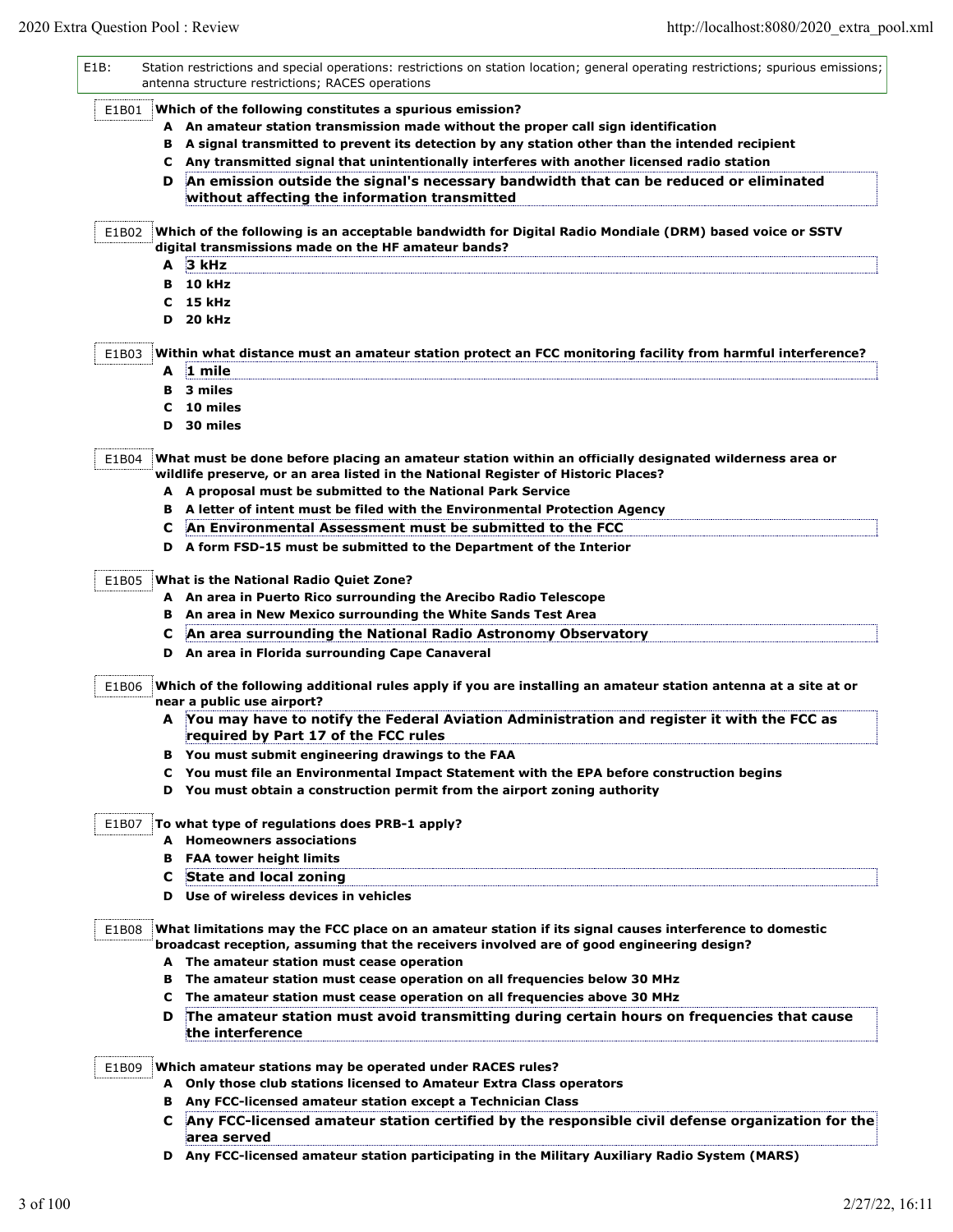E1B10 **What frequencies are authorized to an amateur station operating under RACES rules?**

- **A All amateur service frequencies authorized to the control operator**
- **B Specific segments in the amateur service MF, HF, VHF and UHF bands**
- **C Specific local government channels**
- **D Military Auxiliary Radio System (MARS) channels**

E1B11 **What does PRB-1 require of regulations affecting amateur radio?**

- **A No limitations may be placed on antenna size or placement**
- **B Reasonable accommodations of amateur radio must be made**
- **C Amateur radio operations must be permitted in any private residence**
- **D Use of wireless devices in a vehicle is exempt from regulation**

E1B12 **What must the control operator of a repeater operating in the 70 cm band do if a radiolocation system experiences interference from that repeater?**

- **A Cease operation or make changes to the repeater to mitigate the interference**
- **B File an FAA NOTAM (Notice to Airmen) with the repeater system's ERP, call sign, and six-character grid locator**
- **C Reduce the repeater antenna HAAT (Height Above Average Terrain)**
- **D All these choices are correct**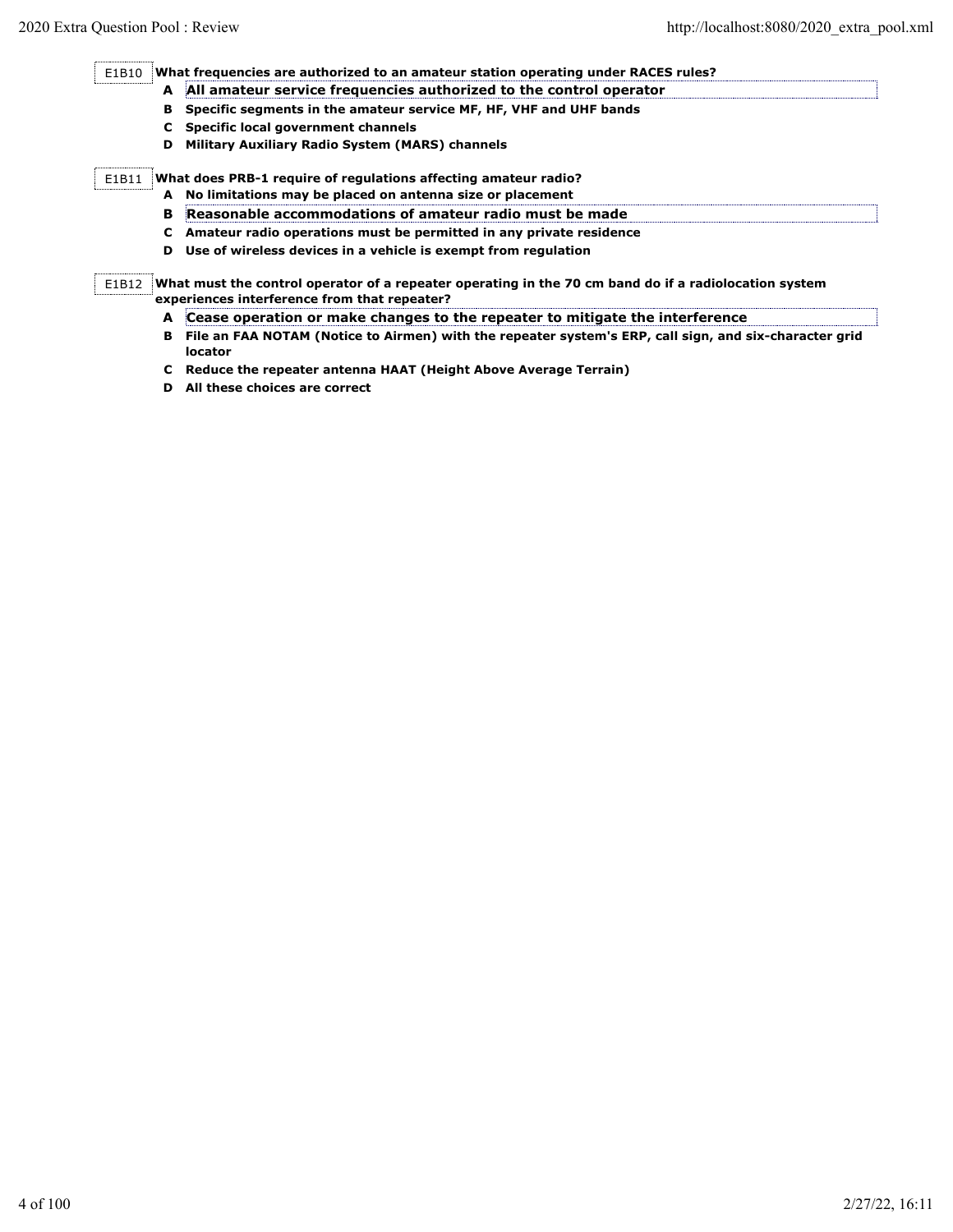| E1C:  |    | Rules pertaining to automatic and remote control; band-specific regulations; operating in, and communicating with foreign<br>countries; spurious emission standards; HF modulation index limit; bandwidth definition |
|-------|----|----------------------------------------------------------------------------------------------------------------------------------------------------------------------------------------------------------------------|
| E1C01 |    | What is the maximum bandwidth for a data emission on 60 meters?                                                                                                                                                      |
|       |    | A 60 Hz                                                                                                                                                                                                              |
|       | в  | 170 Hz                                                                                                                                                                                                               |
|       | c  | 1.5 kHz                                                                                                                                                                                                              |
|       | D  | 2.8 kHz                                                                                                                                                                                                              |
|       |    |                                                                                                                                                                                                                      |
| E1C02 |    | Which of the following types of communications may be transmitted to amateur stations in foreign countries?<br>A Business-related messages for non-profit organizations                                              |
|       |    |                                                                                                                                                                                                                      |
|       | в  | Messages intended for users of the maritime satellite service                                                                                                                                                        |
|       | C. | Communications incidental to the purpose of the amateur service and remarks of a personal<br>nature                                                                                                                  |
|       | D  | All these choices are correct                                                                                                                                                                                        |
| E1C03 |    | How do the control operator responsibilities of a station under automatic control differ from one under local                                                                                                        |
|       |    | control?                                                                                                                                                                                                             |
|       |    | A Under local control there is no control operator                                                                                                                                                                   |
|       | в  | Under automatic control the control operator is not required to be present at the control point                                                                                                                      |
|       | c  | Under automatic control there is no control operator                                                                                                                                                                 |
|       | D  | Under local control a control operator is not required to be present at a control point                                                                                                                              |
|       |    |                                                                                                                                                                                                                      |
| E1C04 |    | What is meant by IARP?                                                                                                                                                                                               |
|       |    | A An international amateur radio permit that allows U.S. amateurs to operate in certain countries<br>of the Americas                                                                                                 |
|       |    | B The internal amateur radio practices policy of the FCC                                                                                                                                                             |
|       | C  | An indication of increased antenna reflected power                                                                                                                                                                   |
|       |    | D A forecast of intermittent aurora radio propagation                                                                                                                                                                |
|       |    |                                                                                                                                                                                                                      |
| E1C05 |    | When may an automatically controlled station originate third party communications?<br><b>Never</b>                                                                                                                   |
|       | A  |                                                                                                                                                                                                                      |
|       |    | <b>B</b> Only when transmitting RTTY or data emissions                                                                                                                                                               |
|       | C  | When agreed upon by the sending or receiving station                                                                                                                                                                 |
|       | D  | When approved by the National Telecommunication and Information Administration                                                                                                                                       |
| E1C06 |    | Which of the following is required in order to operate in accordance with CEPT rules in foreign countries<br>where permitted?                                                                                        |
|       |    | A You must identify in the official language of the country in which you are operating                                                                                                                               |
|       |    | The U.S. embassy must approve of your operation                                                                                                                                                                      |
|       | с  | You must bring a copy of FCC Public Notice DA 16-1048                                                                                                                                                                |
|       |    | D You must append "/CEPT" to your call sign                                                                                                                                                                          |
| E1C07 |    | At what level below a signal's mean power level is its bandwidth determined according to FCC rules?                                                                                                                  |
|       |    | A 3 dB<br>B 6 dB                                                                                                                                                                                                     |
|       |    | C <sub>23 dB</sub>                                                                                                                                                                                                   |
|       | D  | 26dB                                                                                                                                                                                                                 |
|       |    |                                                                                                                                                                                                                      |
| E1C08 |    | What is the maximum permissible duration of a remotely controlled station's transmissions if its control link<br>malfunctions?                                                                                       |
|       |    | A 30 seconds                                                                                                                                                                                                         |
|       |    | <b>B</b> 3 minutes                                                                                                                                                                                                   |
|       |    | C 5 minutes                                                                                                                                                                                                          |
|       |    | D 10 minutes                                                                                                                                                                                                         |
|       |    |                                                                                                                                                                                                                      |
| E1C09 |    | What is the highest modulation index permitted at the highest modulation frequency for angle modulation                                                                                                              |
|       |    | below 29.0 MHz?                                                                                                                                                                                                      |
|       |    | A 0.5                                                                                                                                                                                                                |
|       |    | <b>B</b> 1.0                                                                                                                                                                                                         |
|       |    | C <sub>2.0</sub>                                                                                                                                                                                                     |
|       |    | D 3.0                                                                                                                                                                                                                |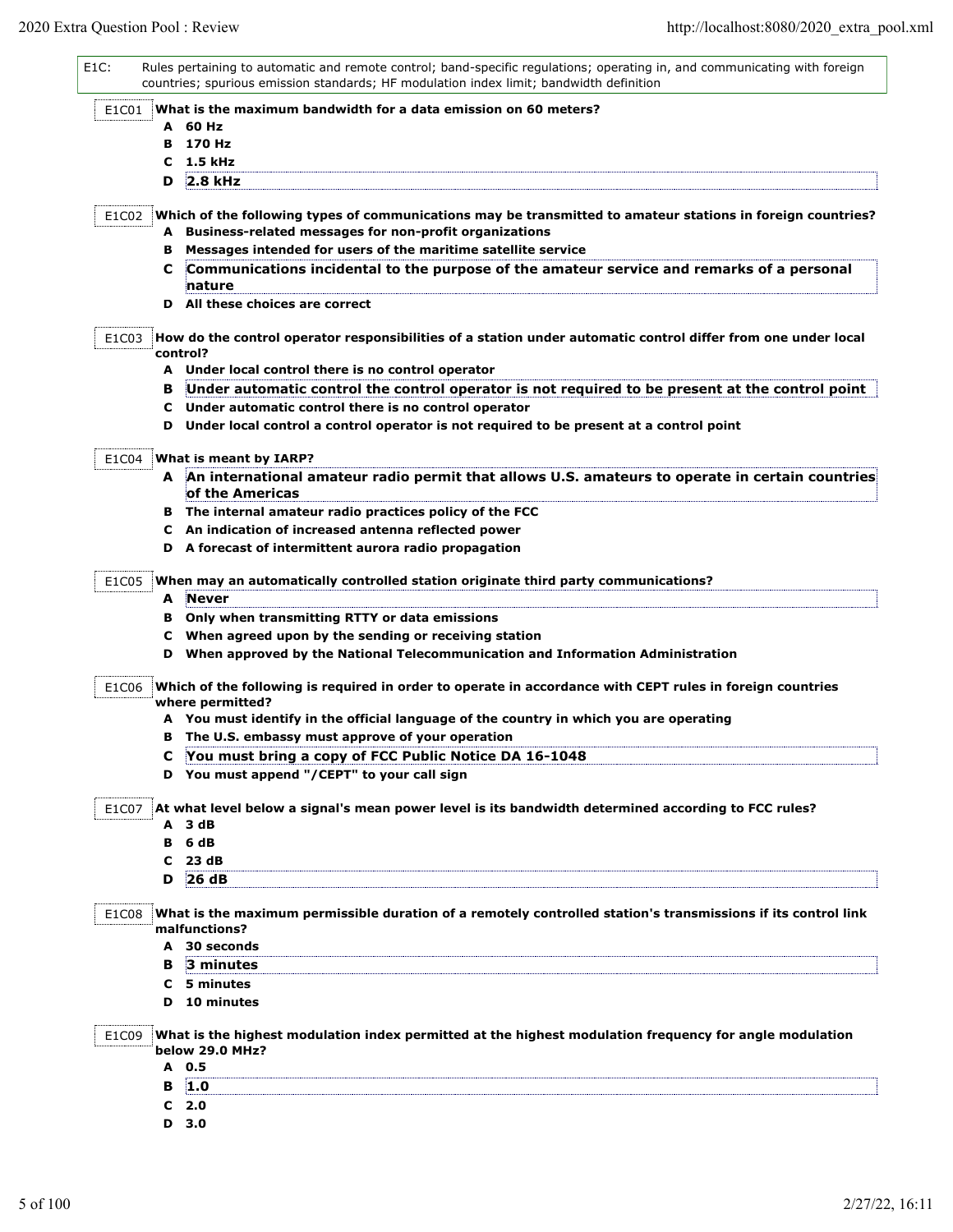|       | on a frequency below 30 MHz?                                                                                                                                                                        |
|-------|-----------------------------------------------------------------------------------------------------------------------------------------------------------------------------------------------------|
|       | At least 43 dB below<br>A                                                                                                                                                                           |
|       | <b>B</b> At least 53 dB below                                                                                                                                                                       |
|       | C At least 63 dB below                                                                                                                                                                              |
|       | D At least 73 dB below                                                                                                                                                                              |
| E1C11 | Which of the following operating arrangements allows an FCC-licensed U.S. citizen to operate in many<br>European countries, and alien amateurs from many European countries to operate in the U.S.? |
|       | A CEPT agreement                                                                                                                                                                                    |
|       | <b>B</b> IARP agreement                                                                                                                                                                             |
|       | C ITU reciprocal license                                                                                                                                                                            |
|       | All these choices are correct<br>D.                                                                                                                                                                 |
|       | Only the top 3 kHz<br>в<br>Only the bottom 3 kHz<br>C.<br>The entire band<br>D                                                                                                                      |
| E1C13 | What notifications must be given before transmitting on the 630 meter or 2200 meter bands?<br>A A special endorsement must be requested from the FCC                                                |
|       | B An environmental impact statement must be filed with the Department of the Interior                                                                                                               |
|       | Operators must inform the Utilities Telecom Council of their call sign and coordinates of the<br>C<br>station                                                                                       |
|       | Operators must inform the FAA of their intent to operate, giving their call sign and distance to the<br>D<br>nearest runway                                                                         |
|       | E1C14 How long must an operator wait after filing a notification with the Utilities Telecom Commission before<br>operating on the 2200 meter or 630 meter band?                                     |
|       | A Operators must not operate until approval is received                                                                                                                                             |
|       | Operators may operate after 30 days, providing they have not been told that their station is<br>в<br>within 1 km of PLC systems using those frequencies                                             |
|       | Cuaratara may net engrato until a teat cignal hag boon transmitted in constitution with the lead news                                                                                               |

- **C Operators may not operate until a test signal has been transmitted in coordination with the local power company**
- **D Operations may commence immediately, and may continue unless interference is reported by the UTC**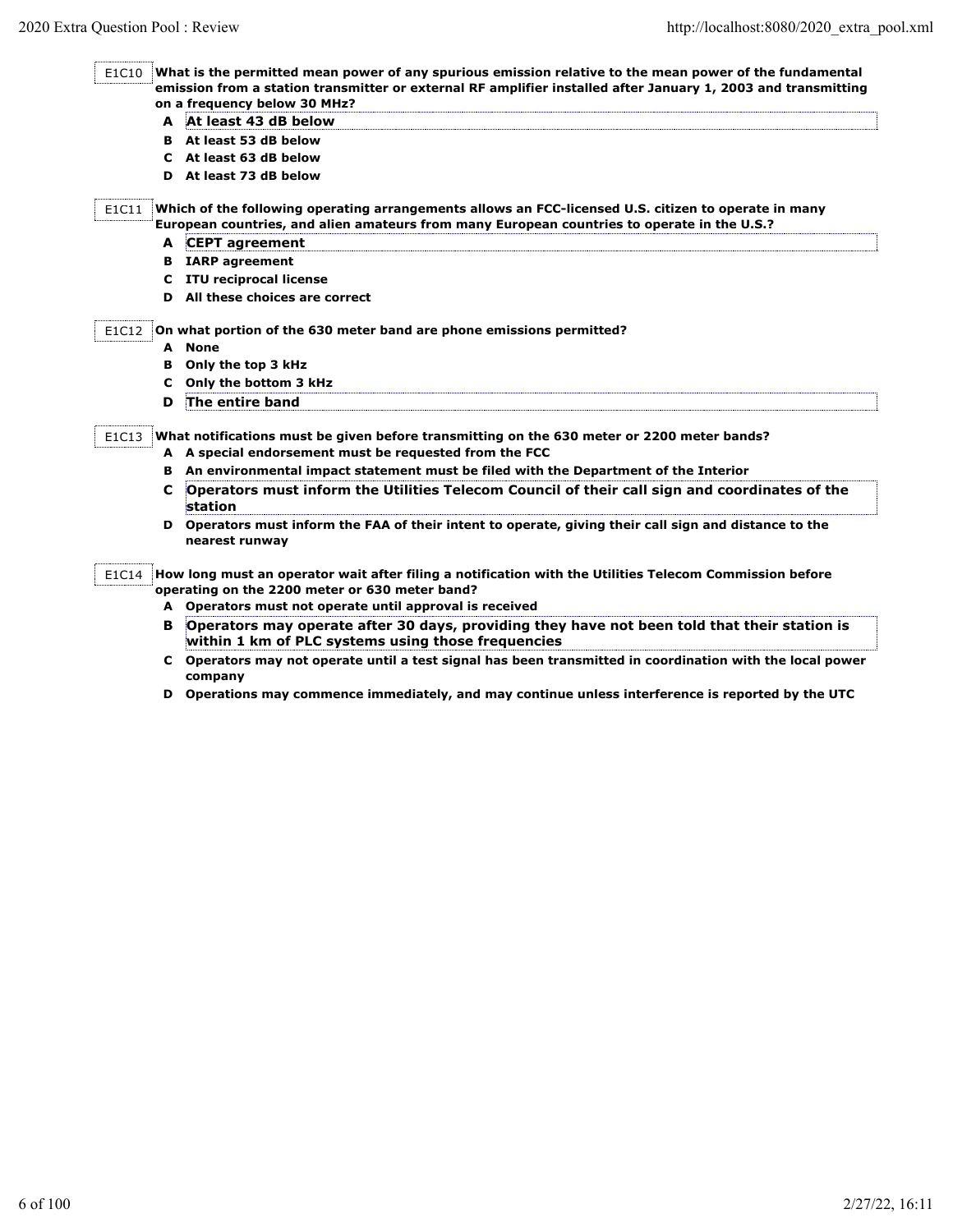| E1D: |       | Amateur space and Earth stations; telemetry and telecommand rules; identification of balloon transmissions; one-way<br>communications |
|------|-------|---------------------------------------------------------------------------------------------------------------------------------------|
|      | E1D01 | What is the definition of telemetry?                                                                                                  |
|      |       | A One-way transmission of measurements at a distance from the measuring instrument                                                    |
|      |       | B Two-way transmissions in excess of 1000 feet                                                                                        |
|      |       | C Two-way transmissions of data                                                                                                       |
|      |       | D One-way transmission that initiates, modifies, or terminates the functions of a device at a distance                                |
|      |       |                                                                                                                                       |
|      | E1D02 | Which of the following may transmit special codes intended to obscure the meaning of messages?                                        |
|      |       | A Telecommand signals from a space telecommand station                                                                                |
|      |       | <b>B</b> Data containing personal information                                                                                         |
|      |       | C Auxiliary relay links carrying repeater audio                                                                                       |
|      |       | <b>D</b> Binary control characters                                                                                                    |
|      | E1D03 | What is a space telecommand station?                                                                                                  |
|      |       | A An amateur station located on the surface of the Earth for communication with other Earth stations by<br>means of Earth satellites  |
|      | в     | An amateur station that transmits communications to initiate, modify or terminate functions of<br>a space station                     |
|      |       | C An amateur station located in a satellite or a balloon more than 50 kilometers above the surface of the<br>earth                    |
|      |       | D An amateur station that receives telemetry from a satellite or balloon more than 50 kilometers above the<br>surface of the earth    |
|      | E1D04 | Which of the following is required in the identification transmissions from a balloon-borne telemetry station?<br>A Call sign         |
|      |       |                                                                                                                                       |
|      |       | B The output power of the balloon transmitter                                                                                         |
|      |       | C The station's six-character Maidenhead grid locator<br>D All these choices are correct                                              |
|      | E1D05 | What must be posted at the station location of a station being operated by telecommand on or within 50 km<br>of the earth's surface?  |
|      |       | A A photocopy of the station license                                                                                                  |
|      |       | B A label with the name, address, and telephone number of the station licensee                                                        |
|      |       | C A label with the name, address, and telephone number of the control operator                                                        |
|      | D     | All these choices are correct                                                                                                         |
|      |       |                                                                                                                                       |
|      | E1D06 | What is the maximum permitted transmitter output power when operating a model craft by telecommand?                                   |
|      |       | A 1 watt                                                                                                                              |
|      | в     | 2 watts                                                                                                                               |
|      |       | C 5 watts                                                                                                                             |
|      |       | D 100 watts                                                                                                                           |
|      | E1D07 | Which HF amateur bands have frequencies authorized for space stations?                                                                |
|      |       | A Only the 40, 20, 17, 15, 12, and 10 meter bands                                                                                     |
|      |       | B Only the 40, 20, 17, 15, and 10 meter bands                                                                                         |
|      |       | C Only the 40, 30, 20, 15, 12, and 10 meter bands                                                                                     |
|      |       | <b>D</b> All HF bands                                                                                                                 |
|      | E1D08 | Which VHF amateur bands have frequencies authorized for space stations?                                                               |
|      |       | A 6 meters and 2 meters                                                                                                               |
|      |       | B 6 meters, 2 meters, and 1.25 meters                                                                                                 |
|      |       | C 2 meters and 1.25 meters                                                                                                            |
|      | D     | 2 meters                                                                                                                              |
|      |       |                                                                                                                                       |
|      | E1D09 | Which UHF amateur bands have frequencies authorized for space stations?<br>A 70 cm only                                               |
|      |       |                                                                                                                                       |
|      | в     | 70 cm and 13 cm                                                                                                                       |
|      |       | $C$ 70 cm and 33 cm<br>$D$ 33 cm and 13 cm                                                                                            |
|      |       |                                                                                                                                       |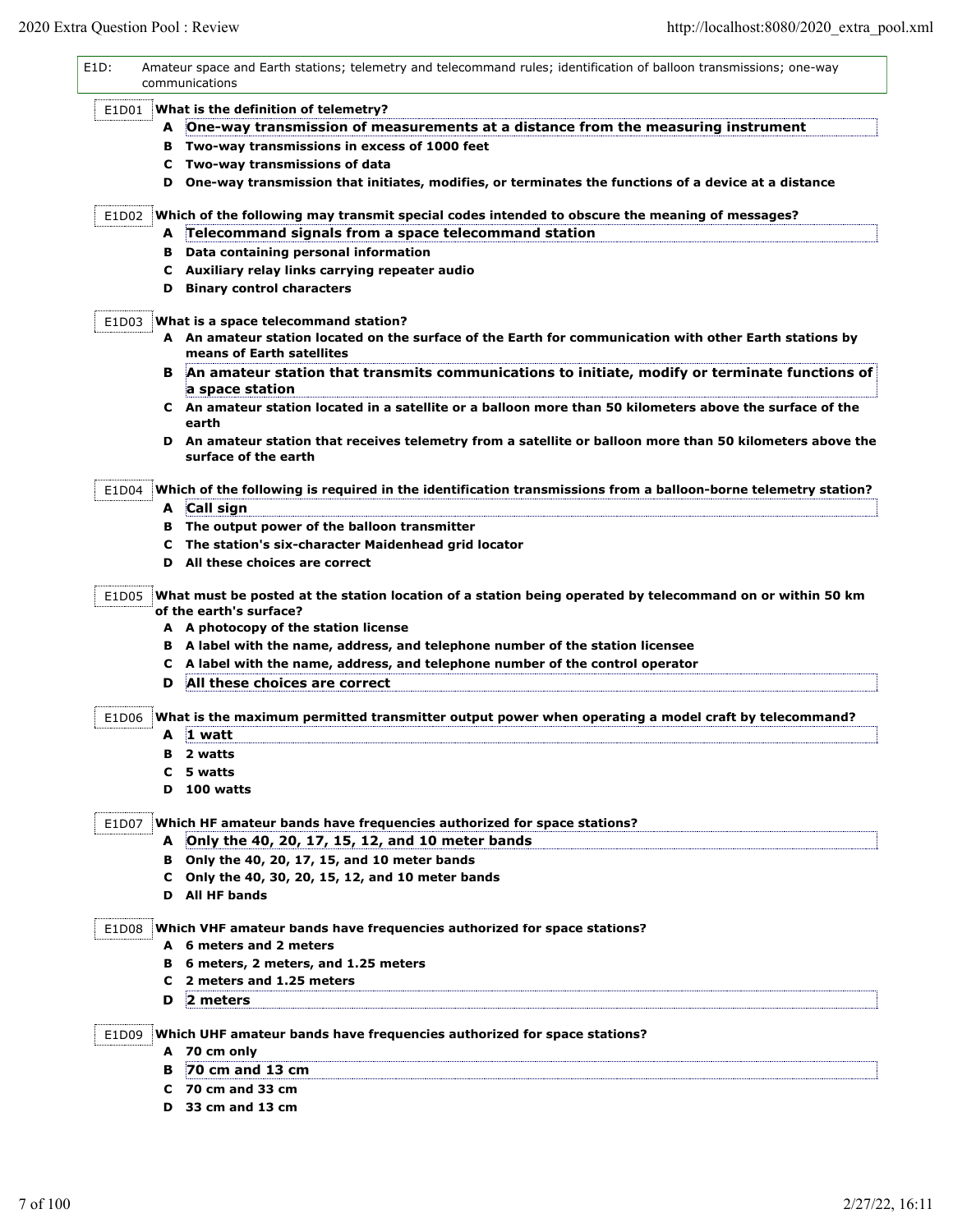E1D10 **Which amateur stations are eligible to be telecommand stations of space stations (subject to the privileges of the class of operator license held by the control operator of the station)?**

- **A Any amateur station designated by NASA**
- **B Any amateur station so designated by the space station licensee**
- **C Any amateur station so designated by the ITU**
- **D All these choices are correct**

E1D11 **Which amateur stations are eligible to operate as Earth stations?**

- **A Any amateur station whose licensee has filed a pre-space notification with the FCC's International Bureau**
- **B Only those of General, Advanced or Amateur Extra Class operators**
- **C Only those of Amateur Extra Class operators**
- **D Any amateur station, subject to the privileges of the class of operator license held by the control operator**

E1D12 **Which of the following amateur stations may transmit one-way communications?**

- **A A space station, beacon station, or telecommand station**
- **B A local repeater or linked repeater station**
- **C A message forwarding station or automatically controlled digital station**
- **D All these choices are correct**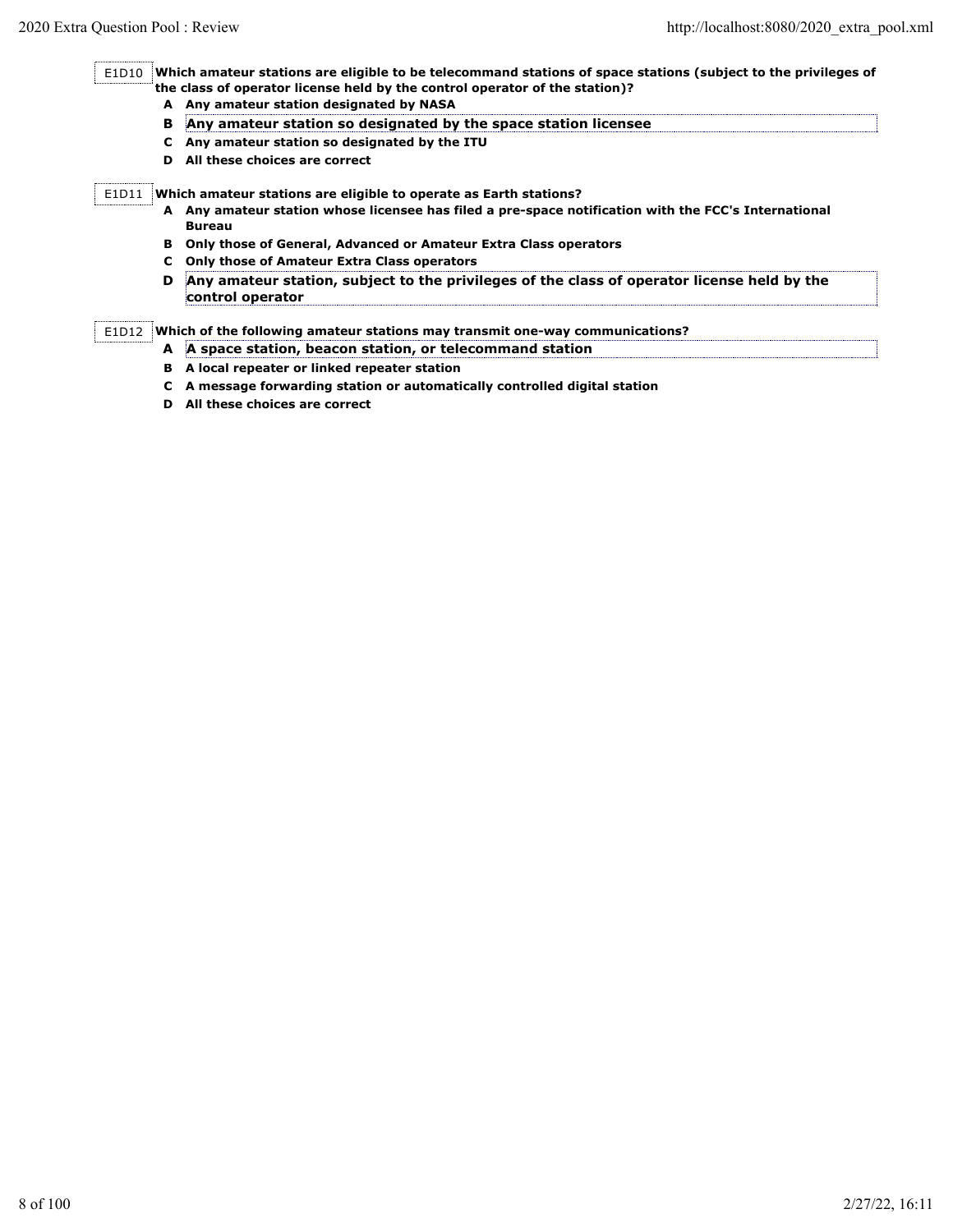| $E1E$ : |        | Volunteer examiner program: definitions; qualifications; preparation and administration of exams; accreditation; question<br>pools; documentation requirements |
|---------|--------|----------------------------------------------------------------------------------------------------------------------------------------------------------------|
| E1E01   |        | For which types of out-of-pocket expenses do the Part 97 rules state that VEs and VECs may be reimbursed?                                                      |
|         |        | A Preparing, processing, administering, and coordinating an examination for an amateur radio<br>operator license                                               |
|         |        | B Teaching an amateur operator license examination preparation course                                                                                          |
|         | C      | No expenses are authorized for reimbursement                                                                                                                   |
|         |        | D Providing amateur operator license examination preparation training materials                                                                                |
|         |        |                                                                                                                                                                |
| E1E02   |        | Who does Part 97 task with maintaining the pools of questions for all U.S. amateur license examinations?<br>A The VEs                                          |
|         |        | <b>B</b> The FCC                                                                                                                                               |
|         | C      | The VECs                                                                                                                                                       |
|         |        | <b>D</b> The ARRL                                                                                                                                              |
| E1E03   |        | What is a Volunteer Examiner Coordinator?                                                                                                                      |
|         |        | A A person who has volunteered to administer amateur operator license examinations                                                                             |
|         |        | B A person who has volunteered to prepare amateur operator license examinations                                                                                |
|         |        | C An organization that has entered into an agreement with the FCC to coordinate, prepare, and                                                                  |
|         |        | administer amateur operator license examinations                                                                                                               |
|         |        | D The person who has entered into an agreement with the FCC to be the VE session manager                                                                       |
| E1E04   |        | Which of the following best describes the Volunteer Examiner accreditation process?                                                                            |
|         |        | A Each General, Advanced and Amateur Extra Class operator is automatically accredited as a VE when the                                                         |
|         |        | license is granted                                                                                                                                             |
|         |        | B The amateur operator applying must pass a VE examination administered by the FCC Enforcement<br><b>Bureau</b>                                                |
|         |        | C The prospective VE obtains accreditation from the FCC                                                                                                        |
|         |        | D The procedure by which a VEC confirms that the VE applicant meets FCC requirements to serve                                                                  |
|         |        | as an examiner                                                                                                                                                 |
|         |        |                                                                                                                                                                |
| E1E05   |        | What is the minimum passing score on all amateur operator license examinations?                                                                                |
|         |        | A Minimum passing score of 70%                                                                                                                                 |
|         | в      | Minimum passing score of 74%                                                                                                                                   |
|         | C<br>D | Minimum passing score of 80%<br>Minimum passing score of 77%                                                                                                   |
|         |        |                                                                                                                                                                |
| E1E06   |        | Who is responsible for the proper conduct and necessary supervision during an amateur operator license                                                         |
|         |        | examination session?                                                                                                                                           |
|         |        | A The VEC coordinating the session                                                                                                                             |
|         | в      | The FCC                                                                                                                                                        |
|         | с      | <b>Each administering VE</b>                                                                                                                                   |
|         |        | D The VE session manager                                                                                                                                       |
| E1E07   |        | What should a VE do if a candidate fails to comply with the examiner's instructions during an amateur                                                          |
|         |        | operator license examination?                                                                                                                                  |
|         |        | A Warn the candidate that continued failure to comply will result in termination of the examination                                                            |
|         | в      | Immediately terminate the candidate's examination                                                                                                              |
|         |        | C Allow the candidate to complete the examination, but invalidate the results                                                                                  |
|         |        | D Immediately terminate everyone's examination and close the session                                                                                           |
| E1E08   |        | To which of the following examinees may a VE not administer an examination?                                                                                    |
|         |        | A Employees of the VE                                                                                                                                          |
|         |        | <b>B</b> Friends of the VE                                                                                                                                     |
|         | C      | Relatives of the VE as listed in the FCC rules                                                                                                                 |
|         |        | D All these choices are correct                                                                                                                                |
| E1E09   |        | What may be the penalty for a VE who fraudulently administers or certifies an examination?                                                                     |
|         |        | A Revocation of the VE's amateur station license grant and the suspension of the VE's amateur                                                                  |
|         |        | operator license grant                                                                                                                                         |
|         |        | B A fine of up to \$1000 per occurrence                                                                                                                        |
|         |        | C A sentence of up to one year in prison                                                                                                                       |
|         |        | D All these choices are correct                                                                                                                                |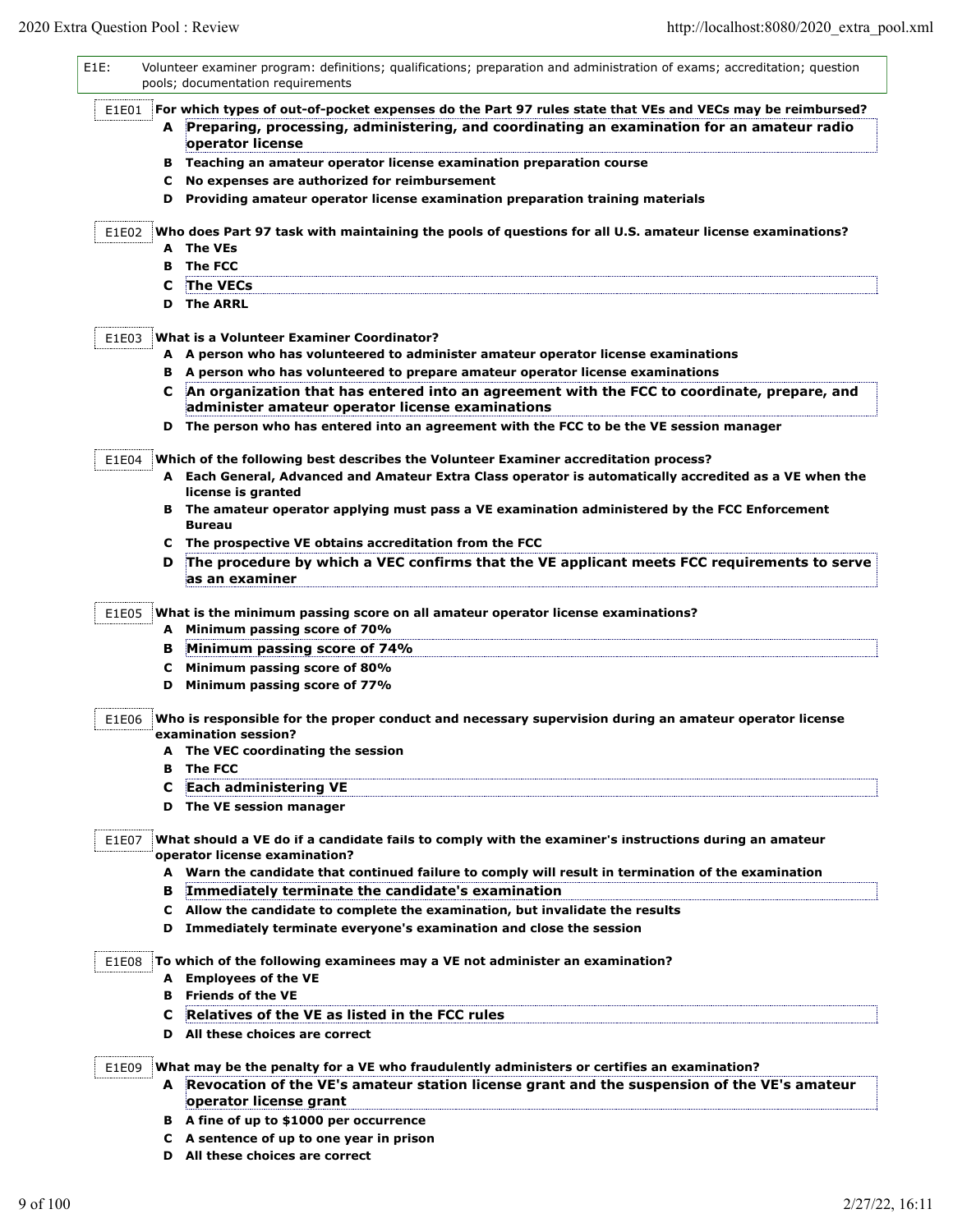E1E10 **What must the administering VEs do after the administration of a successful examination for an amateur operator license?**

- **A They must collect and send the documents to the NCVEC for grading**
- **B They must collect and submit the documents to the coordinating VEC for grading**
- **C They must submit the application document to the coordinating VEC according to the coordinating VEC instructions**
- **D They must collect and send the documents to the FCC according to instructions**

E1E11 **What must the VE team do if an examinee scores a passing grade on all examination elements needed for an upgrade or new license?**

- **A Photocopy all examination documents and forward them to the FCC for processing**
- **B Three VEs must certify that the examinee is qualified for the license grant and that they have complied with the administering VE requirements**
- **C Issue the examinee the new or upgrade license**
- **D All these choices are correct**

E1E12 **What must the VE team do with the application form if the examinee does not pass the exam?**

- **A Return the application document to the examinee**
	- **B Maintain the application form with the VEC's records**
	- **C Send the application form to the FCC and inform the FCC of the grade**
	- **D Destroy the application form**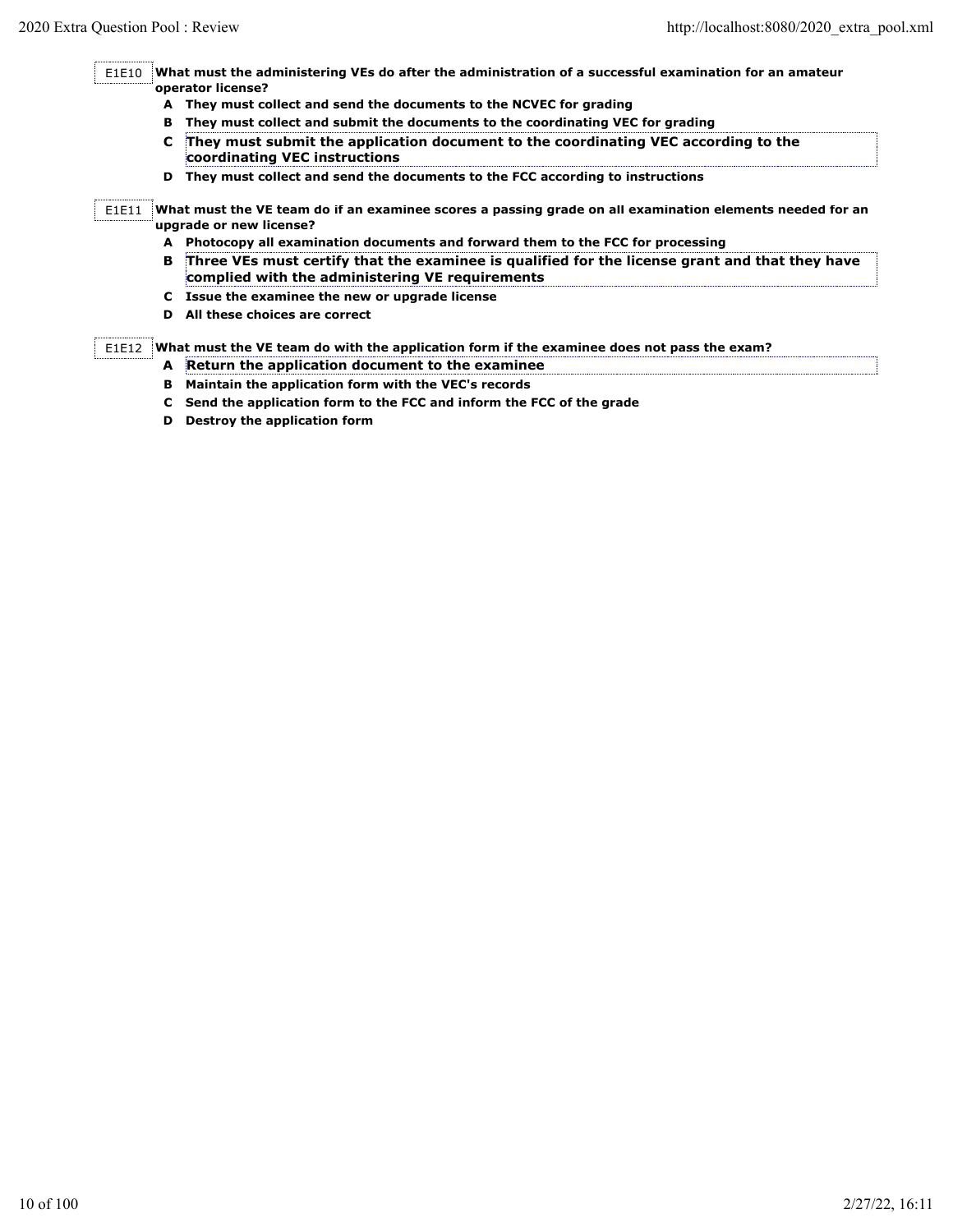| E1F:  |   | Miscellaneous rules: external RF power amplifiers; prohibited communications; spread spectrum; auxiliary stations; Canadian<br>amateurs operating in the U.S.; special temporary authority; control operator of an auxiliary station |
|-------|---|--------------------------------------------------------------------------------------------------------------------------------------------------------------------------------------------------------------------------------------|
| E1F01 |   | On what frequencies are spread spectrum transmissions permitted?<br>A Only on amateur frequencies above 50 MHz                                                                                                                       |
|       | в | Only on amateur frequencies above 222 MHz                                                                                                                                                                                            |
|       |   | C Only on amateur frequencies above 420 MHz                                                                                                                                                                                          |
|       |   | D Only on amateur frequencies above 144 MHz                                                                                                                                                                                          |
|       |   |                                                                                                                                                                                                                                      |
| E1F02 |   | What privileges are authorized in the U.S. to persons holding an amateur service license granted by the<br>government of Canada?                                                                                                     |
|       |   | A None, they must obtain a U.S. license                                                                                                                                                                                              |
|       |   | <b>B</b> All privileges of the Amateur Extra Class license                                                                                                                                                                           |
|       |   | C The operating terms and conditions of the Canadian amateur service license, not to exceed U.S.<br>Amateur Extra Class license privileges                                                                                           |
|       |   | D Full privileges, up to and including those of the Amateur Extra Class license, on the 80, 40, 20, 15, and<br>10 meter bands                                                                                                        |
| E1F03 |   | Under what circumstances may a dealer sell an external RF power amplifier capable of operation below 144<br>MHz if it has not been granted FCC certification?                                                                        |
|       |   | A It was purchased in used condition from an amateur operator and is sold to another amateur<br>operator for use at that operator's station                                                                                          |
|       |   | B The equipment dealer assembled it from a kit                                                                                                                                                                                       |
|       |   | C It was imported from a manufacturer in a country that does not require certification of RF power<br>amplifiers                                                                                                                     |
|       |   | D It was imported from a manufacturer in another country and was certificated by that country's<br>qovernment                                                                                                                        |
| E1F04 |   | Which of the following geographic descriptions approximately describes "Line A"?                                                                                                                                                     |
|       |   | A A line roughly parallel to and south of the border between the U.S. and Canada                                                                                                                                                     |
|       |   | B A line roughly parallel to and west of the U.S. Atlantic coastline                                                                                                                                                                 |
|       |   | C A line roughly parallel to and north of the border between the U.S. and Mexico                                                                                                                                                     |
|       |   | D A line roughly parallel to and east of the U.S. Pacific coastline                                                                                                                                                                  |
| E1F05 |   | Amateur stations may not transmit in which of the following frequency segments if they are located in the<br>contiguous 48 states and north of Line A?                                                                               |
|       |   | A 440 MHz - 450 MHz                                                                                                                                                                                                                  |
|       |   | <b>B</b> 53 MHz - 54 MHz                                                                                                                                                                                                             |
|       | C | 222 MHz - 223 MHz                                                                                                                                                                                                                    |
|       | D | 420 MHz - 430 MHz                                                                                                                                                                                                                    |
| E1F06 |   | Under what circumstances might the FCC issue a Special Temporary Authority (STA) to an amateur station?                                                                                                                              |
|       |   | A To provide for experimental amateur communications                                                                                                                                                                                 |
|       |   | <b>B</b> To allow regular operation on Land Mobile channels                                                                                                                                                                          |
|       |   | C To provide additional spectrum for personal use                                                                                                                                                                                    |
|       |   | D To provide temporary operation while awaiting normal licensing                                                                                                                                                                     |
|       |   |                                                                                                                                                                                                                                      |
| E1F07 |   | When may an amateur station send a message to a business?                                                                                                                                                                            |
|       |   | A When the total money involved does not exceed \$25                                                                                                                                                                                 |
|       |   | B When the control operator is employed by the FCC or another government agency                                                                                                                                                      |
|       |   | C When transmitting international third-party communications                                                                                                                                                                         |
|       | D | When neither the amateur nor his or her employer has a pecuniary interest in the<br>communications                                                                                                                                   |
| E1F08 |   | Which of the following types of amateur station communications are prohibited?                                                                                                                                                       |
|       | A | Communications transmitted for hire or material compensation, except as otherwise provided                                                                                                                                           |
|       |   | in the rules                                                                                                                                                                                                                         |
|       |   | B Communications that have political content, except as allowed by the Fairness Doctrine                                                                                                                                             |
|       | C | <b>Communications that have religious content</b>                                                                                                                                                                                    |
|       |   | D Communications in a language other than English                                                                                                                                                                                    |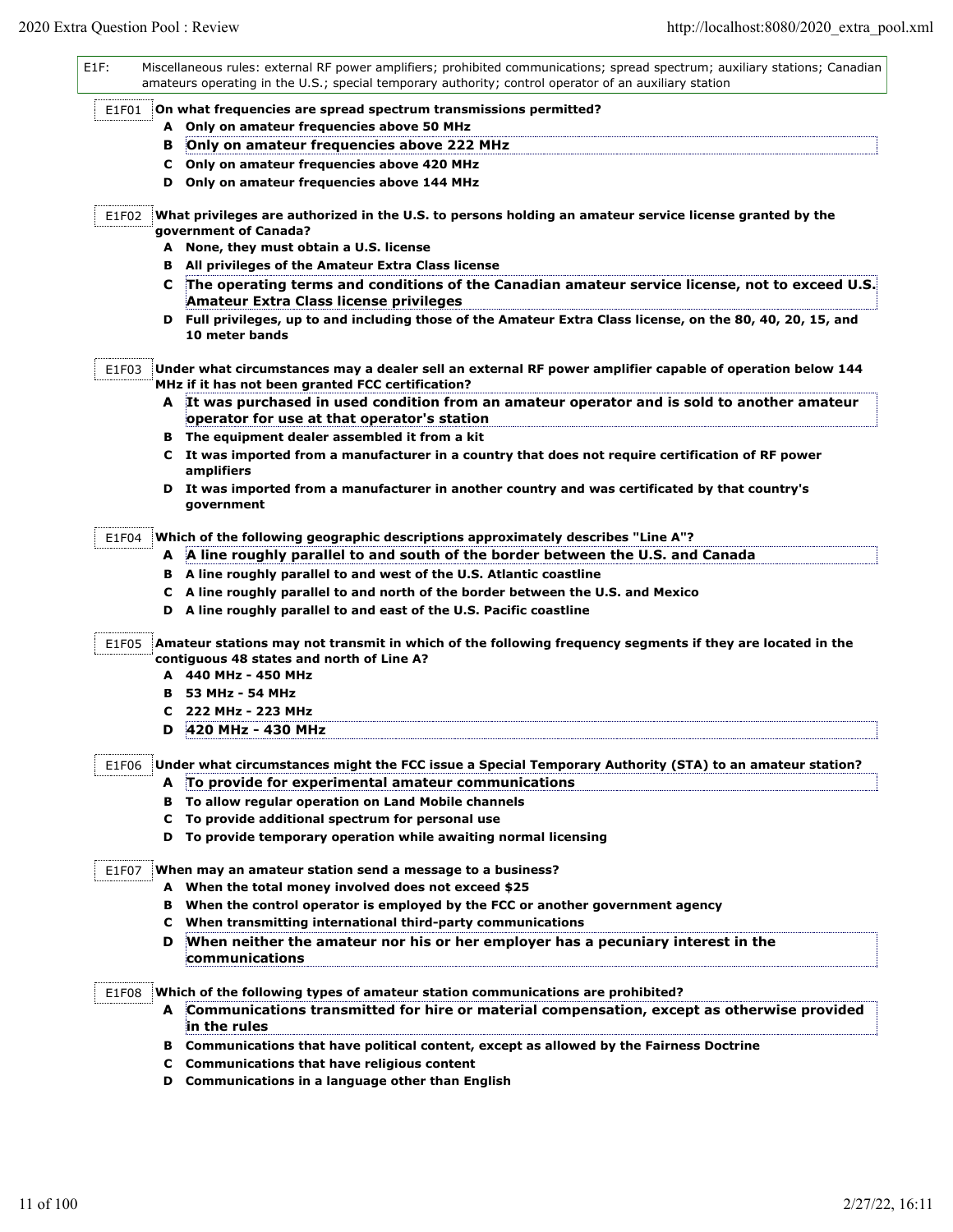E1F09 **Which of the following conditions apply when transmitting spread spectrum emissions?**

- **A A station transmitting SS emission must not cause harmful interference to other stations employing other authorized emissions**
- **B The transmitting station must be in an area regulated by the FCC or in a country that permits SS emissions**
- **C The transmission must not be used to obscure the meaning of any communication**
- **D All these choices are correct**

E1F10 **Who may be the control operator of an auxiliary station?**

- **A Any licensed amateur operator**
- **B Only Technician, General, Advanced or Amateur Extra Class operators**
- **C Only General, Advanced or Amateur Extra Class operators**
- **D Only Amateur Extra Class operators**

E1F11 **Which of the following best describes one of the standards that must be met by an external RF power amplifier if it is to qualify for a grant of FCC certification?**

- **A It must produce full legal output when driven by not more than 5 watts of mean RF input power**
- **B It must be capable of external RF switching between its input and output networks**
- **C It must exhibit a gain of 0 dB or less over its full output range**
- **D It must satisfy the FCC's spurious emission standards when operated at the lesser of 1500 watts or its full output power**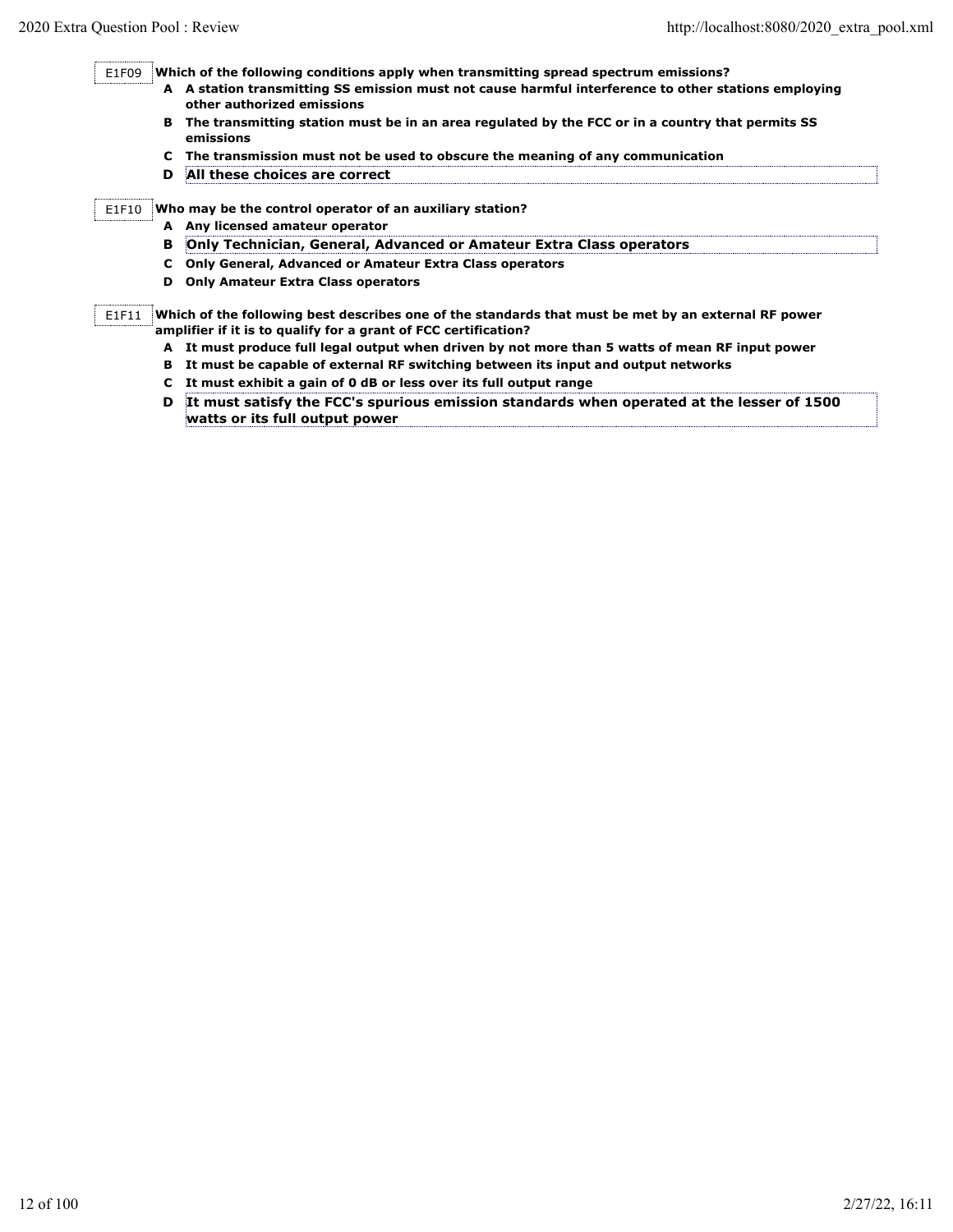| <b>E2: OPERATING PROCEDURES</b> |            |                                                                                                                                                                       |
|---------------------------------|------------|-----------------------------------------------------------------------------------------------------------------------------------------------------------------------|
| E2A:                            | operations | Amateur radio in space: amateur satellites; orbital mechanics; frequencies and modes; satellite hardware; satellite                                                   |
| E2A01                           |            | What is the direction of an ascending pass for an amateur satellite?                                                                                                  |
|                                 |            | A From west to east                                                                                                                                                   |
|                                 | в          | From east to west                                                                                                                                                     |
|                                 | C          | From south to north                                                                                                                                                   |
|                                 | D          | <b>From north to south</b>                                                                                                                                            |
| E2A02                           |            | Which of the following occurs when a satellite is using an inverted linear transponder?                                                                               |
|                                 |            | A Doppler shift is reduced because the uplink and downlink shifts are in opposite directions                                                                          |
|                                 |            | B Signal position in the band is reversed                                                                                                                             |
|                                 |            | C Upper sideband on the uplink becomes lower sideband on the downlink, and vice versa                                                                                 |
|                                 | D          | All these choices are correct                                                                                                                                         |
| E2A03                           |            | How is the signal inverted by an inverting linear transponder?                                                                                                        |
|                                 |            | A The signal is detected and remodulated on the reverse sideband                                                                                                      |
|                                 |            | B The signal is passed through a non-linear filter                                                                                                                    |
|                                 |            | C The signal is reduced to I and Q components and the Q component is filtered out                                                                                     |
|                                 | D          | The signal is passed through a mixer and the difference rather than the sum is transmitted                                                                            |
| E2A04                           |            | What is meant by the term "mode" as applied to an amateur radio satellite?                                                                                            |
|                                 |            | A Whether the satellite is in a low earth or geostationary orbit                                                                                                      |
|                                 | в          | The satellite's uplink and downlink frequency bands                                                                                                                   |
|                                 |            | C The satellite's orientation with respect to the Earth                                                                                                               |
|                                 |            | D Whether the satellite is in a polar or equatorial orbit                                                                                                             |
| E2A05                           |            | What do the letters in a satellite's mode designator specify?<br>A Power limits for uplink and downlink transmissions<br>B The location of the ground control station |
|                                 | C          | The polarization of uplink and downlink signals                                                                                                                       |
|                                 | D          | The uplink and downlink frequency ranges                                                                                                                              |
| E2A06                           |            | What are Keplerian elements?                                                                                                                                          |
|                                 | A          | Parameters that define the orbit of a satellite                                                                                                                       |
|                                 |            | B Phase reversing elements in a Yagi antenna                                                                                                                          |
|                                 | С          | High-emission heater filaments used in magnetron tubes                                                                                                                |
|                                 | D          | Encrypting codes used for spread spectrum modulation                                                                                                                  |
| E2A07                           |            | Which of the following types of signals can be relayed through a linear transponder?                                                                                  |
|                                 |            | A FM and CW                                                                                                                                                           |
|                                 |            | <b>B</b> SSB and SSTV                                                                                                                                                 |
|                                 |            | C PSK and packet                                                                                                                                                      |
|                                 | D          | All these choices are correct                                                                                                                                         |
|                                 |            |                                                                                                                                                                       |
| E2A08                           |            | Why should effective radiated power to a satellite that uses a linear transponder be limited?<br>A To prevent creating errors in the satellite telemetry              |
|                                 |            | B To avoid reducing the downlink power to all other users                                                                                                             |
|                                 |            | C To prevent the satellite from emitting out-of-band signals                                                                                                          |
|                                 |            | D To avoid interfering with terrestrial QSOs                                                                                                                          |
| E2A09                           |            | What do the terms "L band" and "S band" specify regarding satellite communications?                                                                                   |
|                                 |            | A The 23 centimeter and 13 centimeter bands                                                                                                                           |
|                                 |            | B The 2 meter and 70 centimeter bands                                                                                                                                 |
|                                 |            | C FM and Digital Store-and-Forward systems                                                                                                                            |
|                                 |            |                                                                                                                                                                       |

**D Which sideband to use**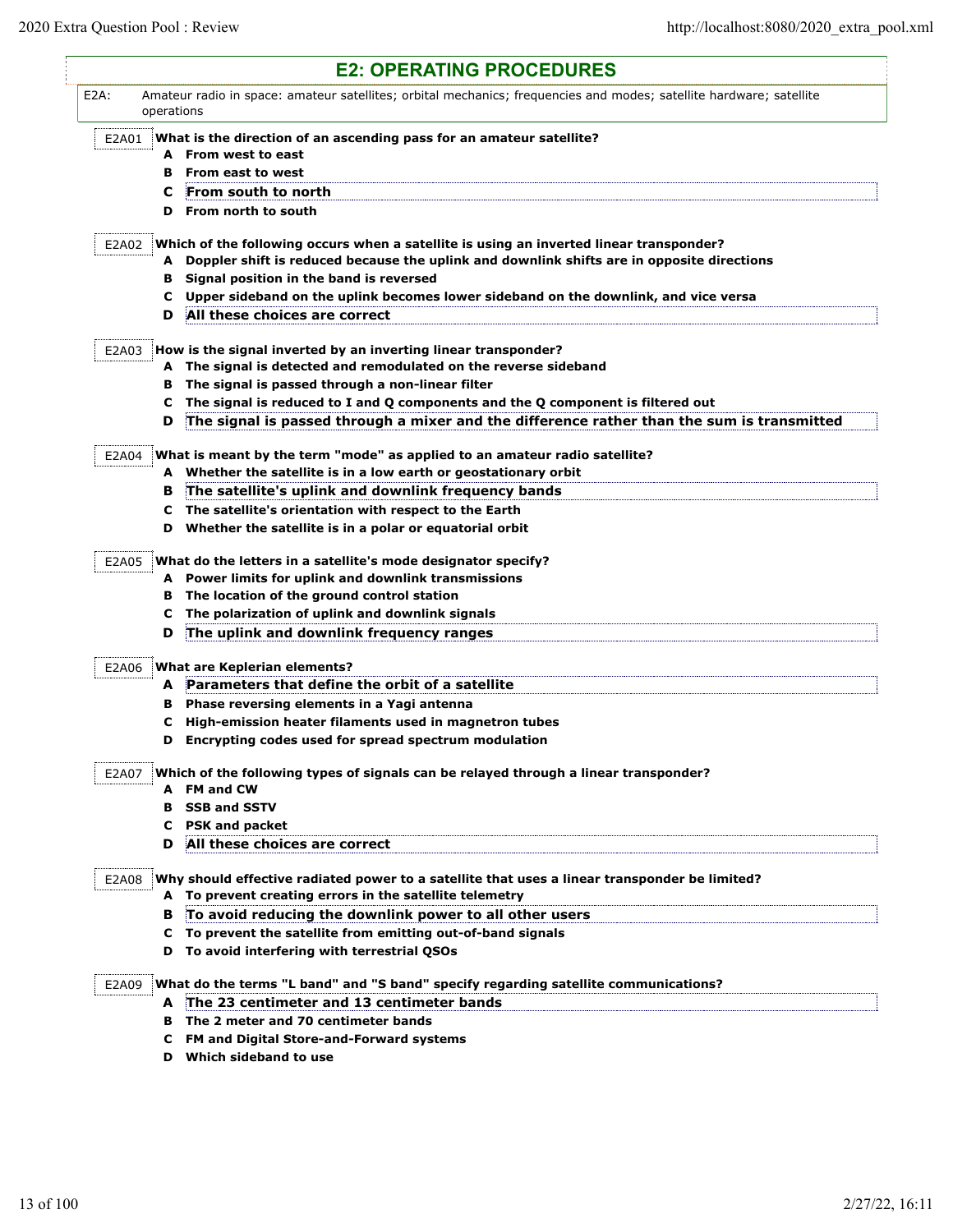E2A10 **What type of satellite appears to stay in one position in the sky?**

- **A HEO B Geostationary C Geomagnetic**
- **D LEO**

E2A11 **What type of antenna can be used to minimize the effects of spin modulation and Faraday rotation?**

- **A A linearly polarized antenna**
	- **B A circularly polarized antenna**
	- **C An isotropic antenna**
	- **D A log-periodic dipole array**

#### E2A12 **What is the purpose of digital store-and-forward functions on an amateur radio satellite?**

- **A To upload operational software for the transponder**
- **B To delay download of telemetry between satellites**
- **C To store digital messages in the satellite for later download by other stations**
- **D To relay messages between satellites**

E2A13 **Which of the following techniques is normally used by low Earth orbiting digital satellites to relay messages around the world?**

#### **A Digipeating**

- **B Store-and-forward C Multi-satellite relaying**
- 
- **D Node hopping**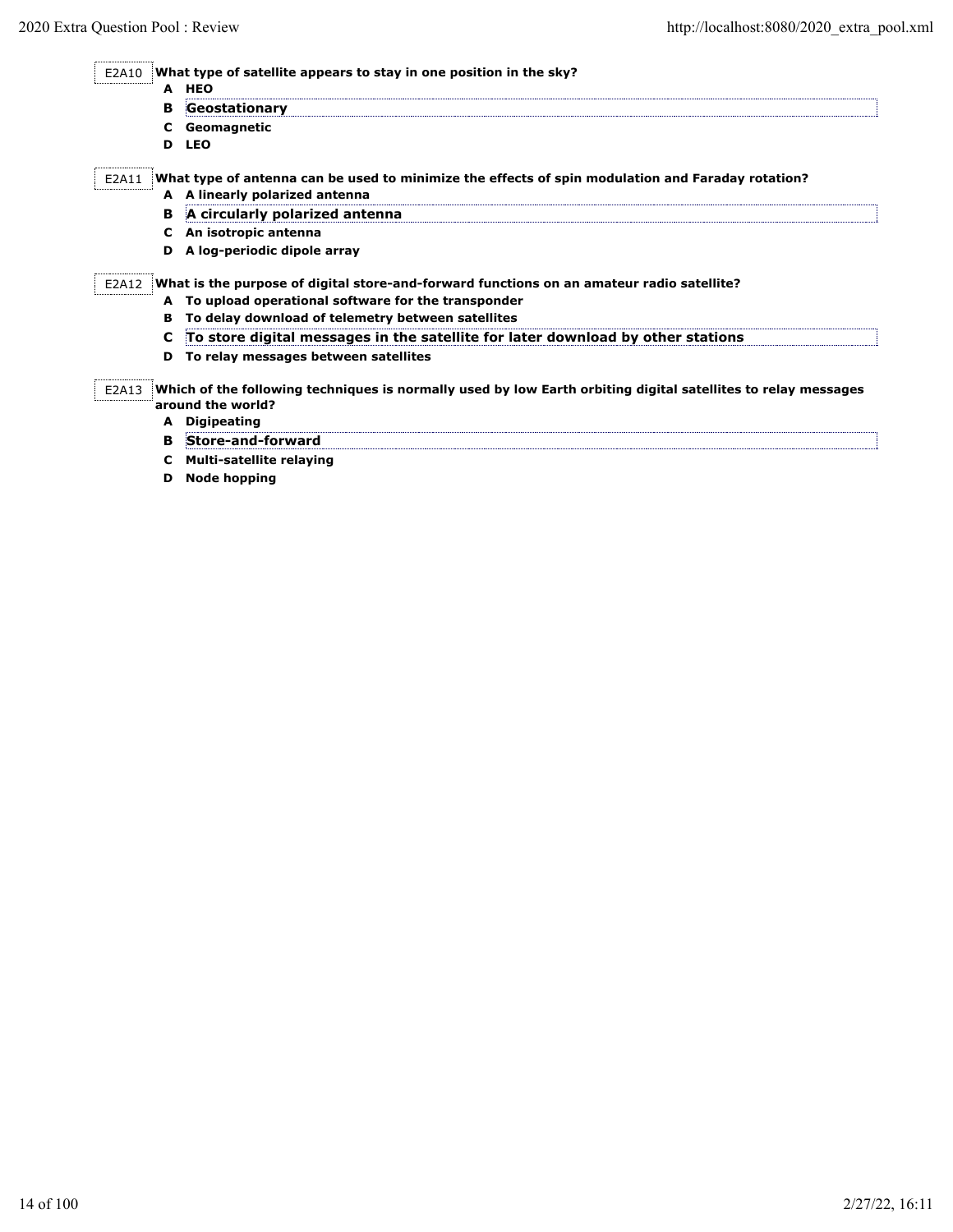| $E2B$ : |       | Television practices: fast scan television standards and techniques; slow scan television standards and techniques                                |
|---------|-------|---------------------------------------------------------------------------------------------------------------------------------------------------|
| E2B01   |       | How many times per second is a new frame transmitted in a fast-scan (NTSC) television system?                                                     |
|         | A     | 30                                                                                                                                                |
|         | в     | 60                                                                                                                                                |
|         | c     | 90                                                                                                                                                |
|         | D     | 120                                                                                                                                               |
|         |       |                                                                                                                                                   |
| E2B02   |       | How many horizontal lines make up a fast-scan (NTSC) television frame?                                                                            |
|         | A     | 30                                                                                                                                                |
|         | в     | 60                                                                                                                                                |
|         | С     | 525                                                                                                                                               |
|         |       | D 1080                                                                                                                                            |
| E2B03   |       | How is an interlaced scanning pattern generated in a fast-scan (NTSC) television system?                                                          |
|         |       | A By scanning two fields simultaneously                                                                                                           |
|         |       | B By scanning each field from bottom to top                                                                                                       |
|         | C     | By scanning lines from left to right in one field and right to left in the next                                                                   |
|         | D     | By scanning odd numbered lines in one field and even numbered lines in the next                                                                   |
|         |       |                                                                                                                                                   |
| E2B04   |       | How is color information sent in analog SSTV?                                                                                                     |
|         |       | A Color lines are sent sequentially                                                                                                               |
|         |       | B Color information is sent on a 2.8 kHz subcarrier                                                                                               |
|         | c     | Color is sent in a color burst at the end of each line                                                                                            |
|         | D     | Color is amplitude modulated on the frequency modulated intensity signal                                                                          |
| E2B05   |       | Which of the following describes the use of vestigial sideband in analog fast-scan TV transmissions?                                              |
|         |       | A The vestigial sideband carries the audio information                                                                                            |
|         | в     | The vestigial sideband contains chroma information                                                                                                |
|         | С     | Vestigial sideband reduces bandwidth while allowing for simple video detector circuitry                                                           |
|         | D     | Vestigial sideband provides high frequency emphasis to sharpen the picture                                                                        |
|         |       |                                                                                                                                                   |
| E2B06   |       | What is vestigial sideband modulation?                                                                                                            |
|         |       | A Amplitude modulation in which one complete sideband and a portion of the other are                                                              |
|         |       | transmitted                                                                                                                                       |
|         |       | B A type of modulation in which one sideband is inverted                                                                                          |
|         |       | C Narrow-band FM modulation achieved by filtering one sideband from the audio before frequency<br>modulating the carrier                          |
|         |       | D Spread spectrum modulation achieved by applying FM modulation following single sideband amplitude                                               |
|         |       | modulation                                                                                                                                        |
|         |       |                                                                                                                                                   |
| E2B07   |       | What is the name of the signal component that carries color information in NTSC video?                                                            |
|         | A     | Luminance                                                                                                                                         |
|         | в     | <b>Chroma</b>                                                                                                                                     |
|         | C     | Hue                                                                                                                                               |
|         |       | <b>D</b> Spectral intensity                                                                                                                       |
| E2B08   |       | What technique allows commercial analog TV receivers to be used for fast-scan TV operations on the 70 cm                                          |
|         | band? |                                                                                                                                                   |
|         | A     | Transmitting on channels shared with cable TV                                                                                                     |
|         | в     | Using converted satellite TV dishes                                                                                                               |
|         | c     | Transmitting on the abandoned TV channel 2                                                                                                        |
|         | D     | Using USB and demodulating the signal with a computer sound card                                                                                  |
|         |       |                                                                                                                                                   |
| E2B09   |       | What hardware, other than a receiver with SSB capability and a suitable computer, is needed to decode SSTV<br>using Digital Radio Mondiale (DRM)? |
|         |       | A A special IF converter                                                                                                                          |
|         |       | <b>B</b> A special front end limiter                                                                                                              |
|         | C     | A special notch filter to remove synchronization pulses                                                                                           |
|         | D     | No other hardware is needed                                                                                                                       |
|         |       |                                                                                                                                                   |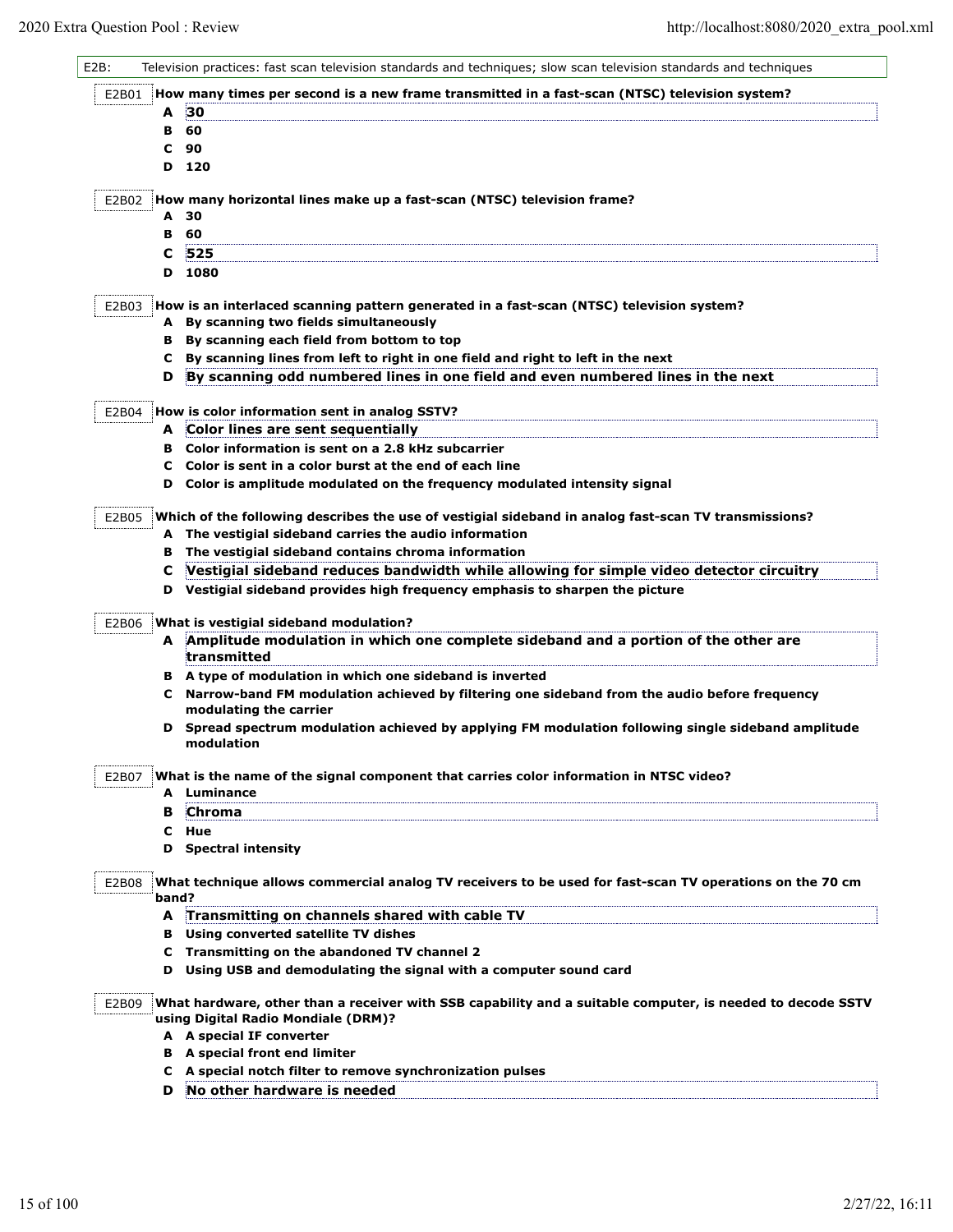E2B10 **What aspect of an analog slow-scan television signal encodes the brightness of the picture?**

- **A Tone frequency**
- **B Tone amplitude**
- **C Sync amplitude**
- **D Sync frequency**

E2B11 **What is the function of the Vertical Interval Signaling (VIS) code sent as part of an SSTV transmission?**

- **A To lock the color burst oscillator in color SSTV images**
- **B To identify the SSTV mode being used**
- **C To provide vertical synchronization**
- **D To identify the call sign of the station transmitting**

## E2B12 **What signals SSTV receiving software to begin a new picture line?**

- **A Specific tone frequencies**
- **B Elapsed time**
- **C Specific tone amplitudes**
- **D A two-tone signal**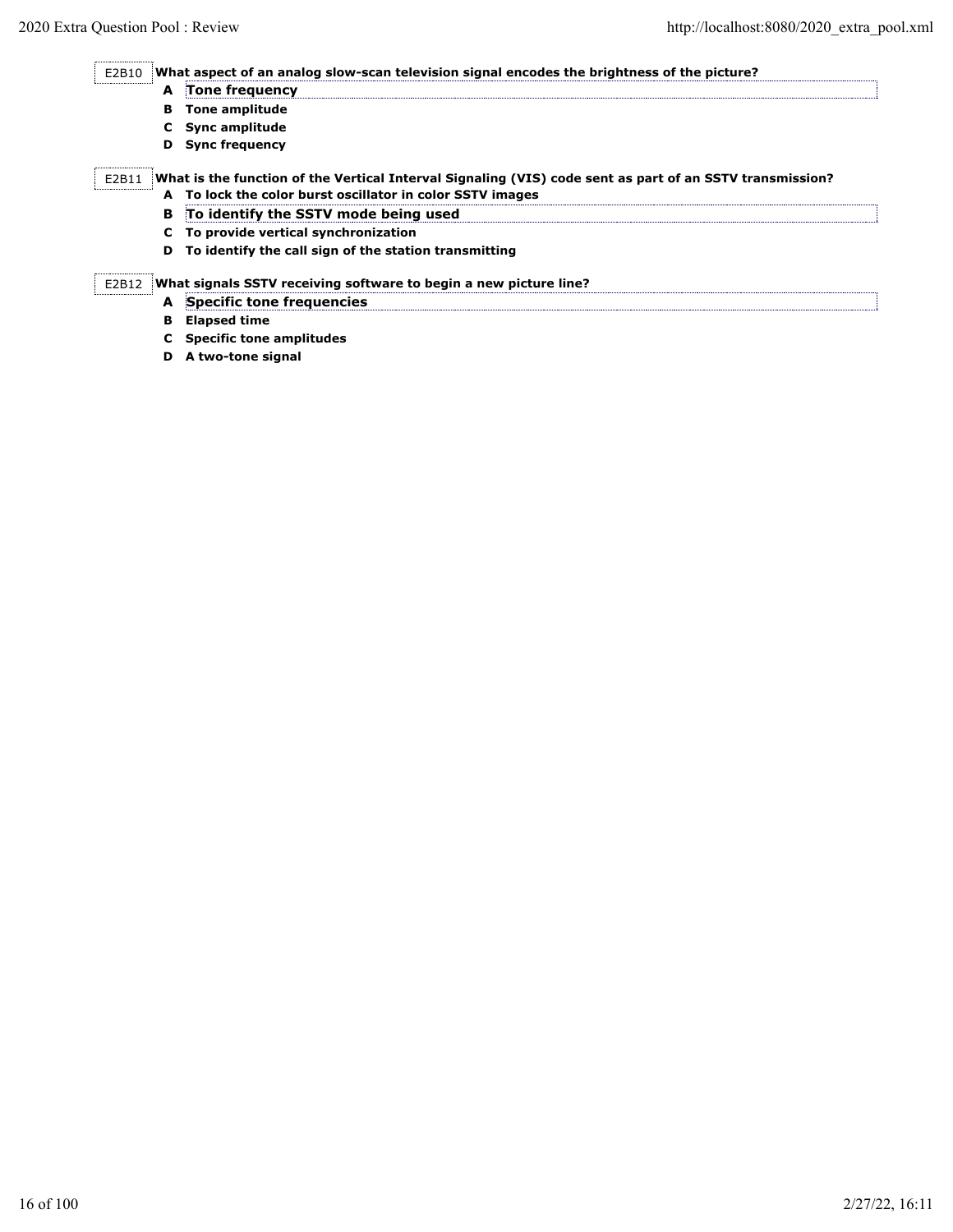| E <sub>2</sub> C: |       | systems | Operating methods: contest and DX operating; remote operation techniques; Cabrillo format; QSLing; RF network connected                                            |
|-------------------|-------|---------|--------------------------------------------------------------------------------------------------------------------------------------------------------------------|
|                   | E2C01 |         | What indicator is required to be used by U.S.-licensed operators when operating a station via remote control<br>and the remote transmitter is located in the U.S.? |
|                   |       |         | A / followed by the USPS two-letter abbreviation for the state in which the remote station is located                                                              |
|                   |       |         | B / $R#$ where $#$ is the district of the remote station                                                                                                           |
|                   |       |         | C / followed by the ARRL Section of the remote station                                                                                                             |
|                   |       | D       | No additional indicator is required                                                                                                                                |
|                   | E2C02 |         | Which of the following best describes the term "self-spotting" in connection with HF contest operating?                                                            |
|                   |       |         | A The often-prohibited practice of posting one's own call sign and frequency on a spotting<br>network                                                              |
|                   |       |         | B The acceptable practice of manually posting the call signs of stations on a spotting network                                                                     |
|                   |       |         | C A manual technique for rapidly zero beating or tuning to a station's frequency before calling that station                                                       |
|                   |       |         | D An automatic method for rapidly zero beating or tuning to a station's frequency before calling that<br>station                                                   |
|                   | E2C03 |         | From which of the following bands is amateur radio contesting generally excluded?                                                                                  |
|                   |       |         | A 30 meters                                                                                                                                                        |
|                   |       |         | <b>B</b> 6 meters                                                                                                                                                  |
|                   |       |         | C 2 meters                                                                                                                                                         |
|                   |       |         | D 33 centimeters                                                                                                                                                   |
|                   | E2C04 |         | Which of the following frequencies are sometimes used for amateur radio mesh networks?                                                                             |
|                   |       |         | A HF frequencies where digital communications are permitted                                                                                                        |
|                   |       | в       | Frequencies shared with various unlicensed wireless data services                                                                                                  |
|                   |       |         | C Cable TV channels 41 through 43                                                                                                                                  |
|                   |       |         | D The 60 meter band channel centered on 5373 kHz                                                                                                                   |
|                   | E2C05 |         | What is the function of a DX QSL Manager?                                                                                                                          |
|                   |       |         | A To allocate frequencies for DXpeditions                                                                                                                          |
|                   |       | в       | To handle the receiving and sending of confirmation cards for a DX station                                                                                         |
|                   |       |         | C To run a net to allow many stations to contact a rare DX station                                                                                                 |
|                   |       |         | D To relay calls to and from a DX station                                                                                                                          |
|                   | E2C06 |         | During a VHF/UHF contest, in which band segment would you expect to find the highest level of SSB or CW<br>activity?                                               |
|                   |       |         | A At the top of each band, usually in a segment reserved for contests                                                                                              |
|                   |       |         | B In the middle of each band, usually on the national calling frequency                                                                                            |
|                   |       |         | C In the weak signal segment of the band, with most of the activity near the calling frequency                                                                     |
|                   |       |         | D In the middle of the band, usually 25 kHz above the national calling frequency                                                                                   |
|                   | E2C07 |         | <b>What is the Cabrillo format?</b>                                                                                                                                |
|                   |       |         | A A standard for submission of electronic contest logs                                                                                                             |
|                   |       |         | B A method of exchanging information during a contest QSO                                                                                                          |
|                   |       |         | C The most common set of contest rules                                                                                                                             |
|                   |       |         | D The rules of order for meetings between contest sponsors                                                                                                         |
|                   | E2C08 |         | Which of the following contacts may be confirmed through the U.S. QSL bureau system?<br>A Special event contacts between stations in the U.S.                      |
|                   |       | в       | Contacts between a U.S. station and a non-U.S. station                                                                                                             |
|                   |       |         | C Repeater contacts between U.S. club members                                                                                                                      |
|                   |       |         | D Contacts using tactical call signs                                                                                                                               |
|                   | E2C09 |         | What type of equipment is commonly used to implement an amateur radio mesh network?                                                                                |
|                   |       |         | A A 2 meter VHF transceiver with a 1200 baud modem                                                                                                                 |
|                   |       |         | B An optical cable connection between the USB ports of 2 separate computers                                                                                        |
|                   |       |         | C A wireless router running custom firmware                                                                                                                        |
|                   |       |         | D A 440 MHz transceiver with a 9600 baud modem                                                                                                                     |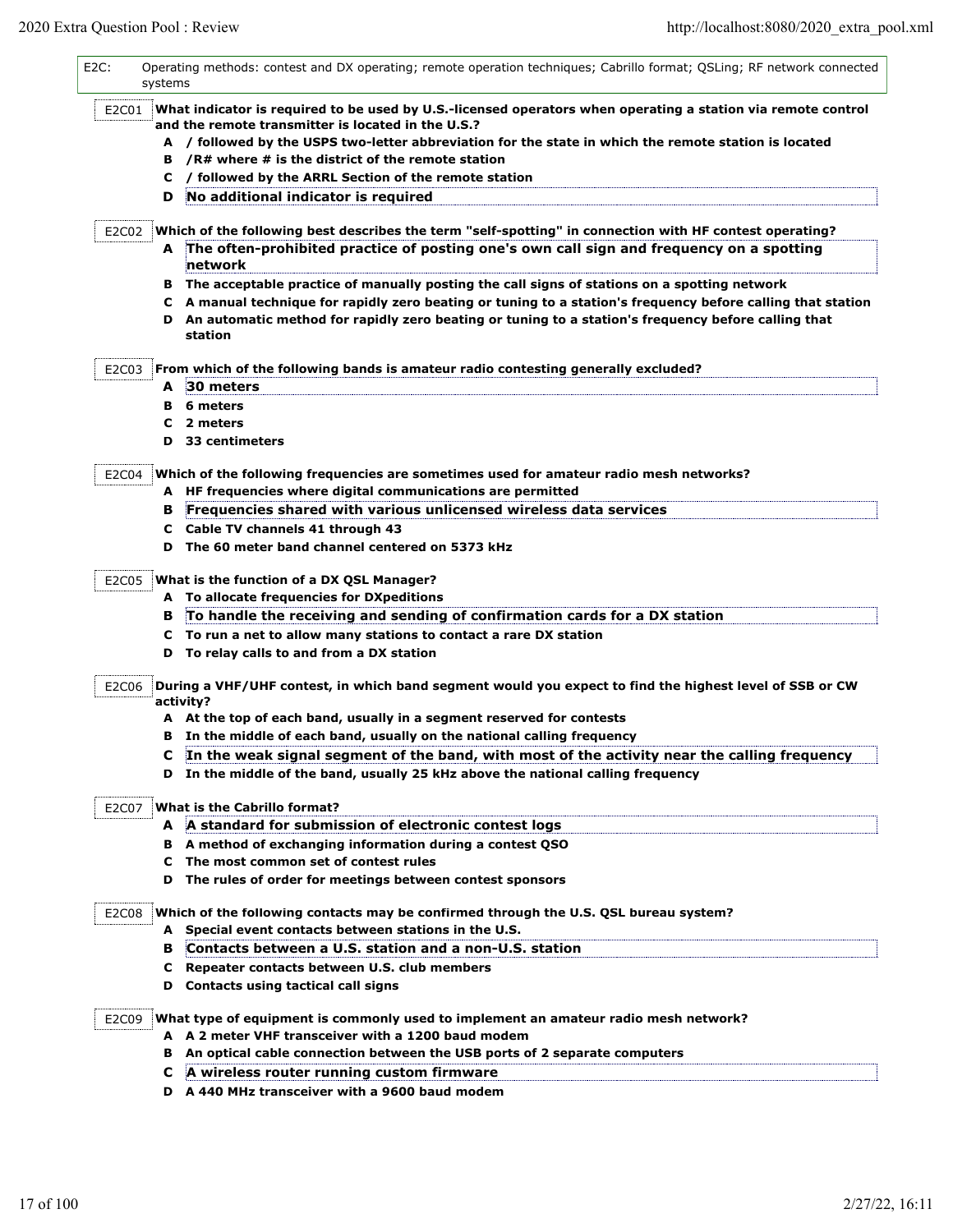E2C10 **Why might a DX station state that they are listening on another frequency?**

- **A Because the DX station may be transmitting on a frequency that is prohibited to some responding stations**
	- **B To separate the calling stations from the DX station**
	- **C To improve operating efficiency by reducing interference**
	- **D All these choices are correct**

E2C11 **How should you generally identify your station when attempting to contact a DX station during a contest or in a pileup?** 

- **A Send your full call sign once or twice**
- **B Send only the last two letters of your call sign until you make contact**
- **C Send your full call sign and grid square**
- **D Send the call sign of the DX station three times, the words "this is," then your call sign three times**

## E2C12 **What technique do individual nodes use to form a mesh network?**

- **A Forward error correction and Viterbi codes**
- **B Acting as store-and-forward digipeaters**
- **C Discovery and link establishment protocols**
- **D Custom code plugs for the local trunking systems**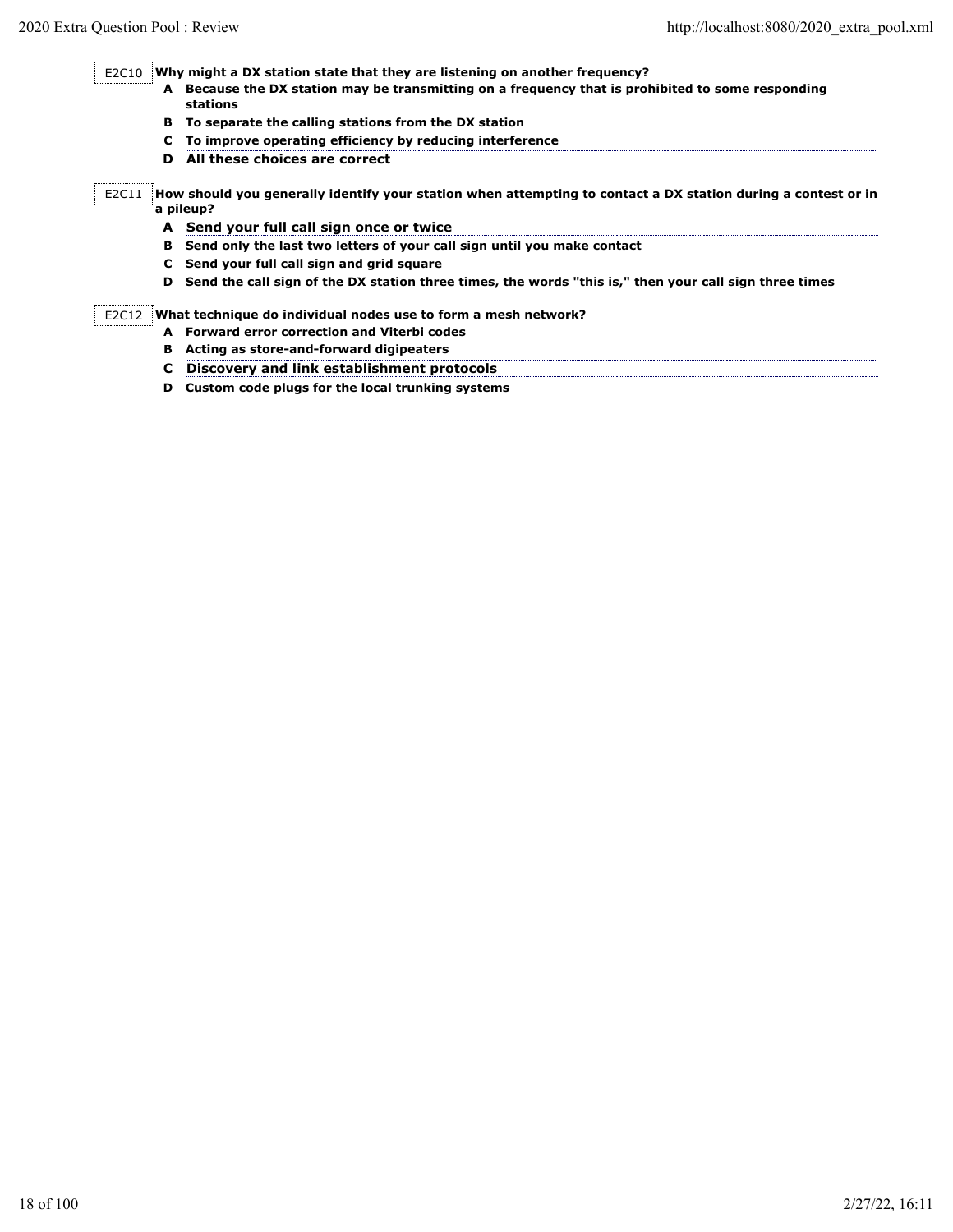2020 Extra Question Pool : Review http://localhost:8080/2020\_extra\_pool.xml

| $E2D$ : |   | Operating methods: VHF and UHF digital modes and procedures; APRS; EME procedures; meteor scatter procedures   |
|---------|---|----------------------------------------------------------------------------------------------------------------|
| E2D01   |   | Which of the following digital modes is designed for meteor scatter communications?                            |
|         |   | A WSPR                                                                                                         |
|         | в | <b>MSK144</b>                                                                                                  |
|         | C | Hellschreiber                                                                                                  |
|         |   | <b>D</b> APRS                                                                                                  |
|         |   |                                                                                                                |
| E2D02   |   | Which of the following is a good technique for making meteor scatter contacts?                                 |
|         |   | A 15-second timed transmission sequences with stations alternating based on location                           |
|         | в | Use of special digital modes                                                                                   |
|         | C | Short transmissions with rapidly repeated call signs and signal reports                                        |
|         | D | All these choices are correct                                                                                  |
| E2D03   |   | Which of the following digital modes is especially useful for EME communications?                              |
|         |   | A MSK144                                                                                                       |
|         | в | <b>PACTOR III</b>                                                                                              |
|         | c | Olivia                                                                                                         |
|         | D | <b>JT65</b>                                                                                                    |
|         |   |                                                                                                                |
| E2D04   |   | What technology is used to track, in real time, balloons carrying amateur radio transmitters?<br>A Ultrasonics |
|         |   |                                                                                                                |
|         | в | <b>Bandwidth compressed LORAN</b>                                                                              |
|         | C | <b>APRS</b>                                                                                                    |
|         |   | D Doppler shift of beacon signals                                                                              |
| E2D05   |   | What is one advantage of the JT65 mode?                                                                        |
|         |   | A Uses only a 65 Hz bandwidth                                                                                  |
|         | в | The ability to decode signals which have a very low signal-to-noise ratio                                      |
|         | c | Easily copied by ear if necessary                                                                              |
|         | D | Permits fast-scan TV transmissions over narrow bandwidth                                                       |
|         |   |                                                                                                                |
| E2D06   |   | Which of the following describes a method of establishing EME contacts?                                        |
|         |   | A Time synchronous transmissions alternately from each station                                                 |
|         |   | <b>B</b> Storing and forwarding digital messages                                                               |
|         | C | Judging optimum transmission times by monitoring beacons reflected from the moon                               |
|         | D | High-speed CW identification to avoid fading                                                                   |
| E2D07   |   | What digital protocol is used by APRS?                                                                         |
|         |   | A PACTOR                                                                                                       |
|         | в | 802.11                                                                                                         |
|         | с | AX.25                                                                                                          |
|         |   | <b>D</b> AMTOR                                                                                                 |
|         |   |                                                                                                                |
| E2D08   |   | What type of packet frame is used to transmit APRS beacon data?<br>A Unnumbered Information                    |
|         |   |                                                                                                                |
|         |   | <b>B</b> Disconnect                                                                                            |
|         | c | Acknowledgement                                                                                                |
|         |   | <b>D</b> Connect                                                                                               |
| E2D09   |   | What type of modulation is used for JT65 contacts?                                                             |
|         |   | <b>A</b> Multi-tone AFSK                                                                                       |
|         |   | <b>B</b> PSK                                                                                                   |
|         |   | C RTTY                                                                                                         |
|         |   | D IEEE 802.11                                                                                                  |
|         |   |                                                                                                                |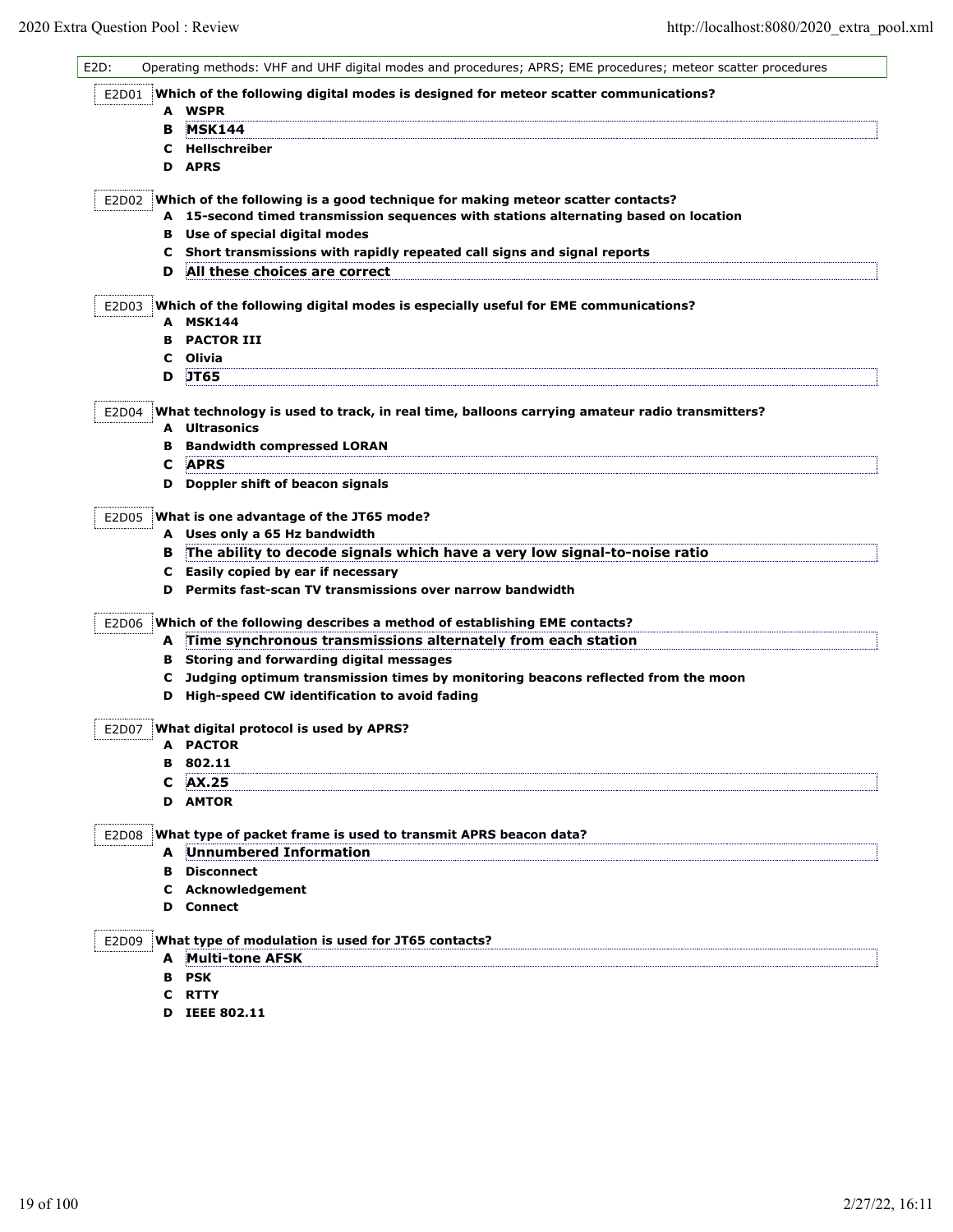E2D10 **How can an APRS station be used to help support a public service communications activity?**

- **A An APRS station with an emergency medical technician can automatically transmit medical data to the nearest hospital**
	- **B APRS stations with General Personnel Scanners can automatically relay the participant numbers and time as they pass the check points**
	- **C An APRS station with a Global Positioning System unit can automatically transmit information to show a mobile station's position during the event**
	- **D All these choices are correct**

E2D11 **Which of the following data are used by the APRS network to communicate station location?**

- **A Polar coordinates**
- **B Time and frequency**
- **C Radio direction finding spectrum analysis**
- **D Latitude and longitude**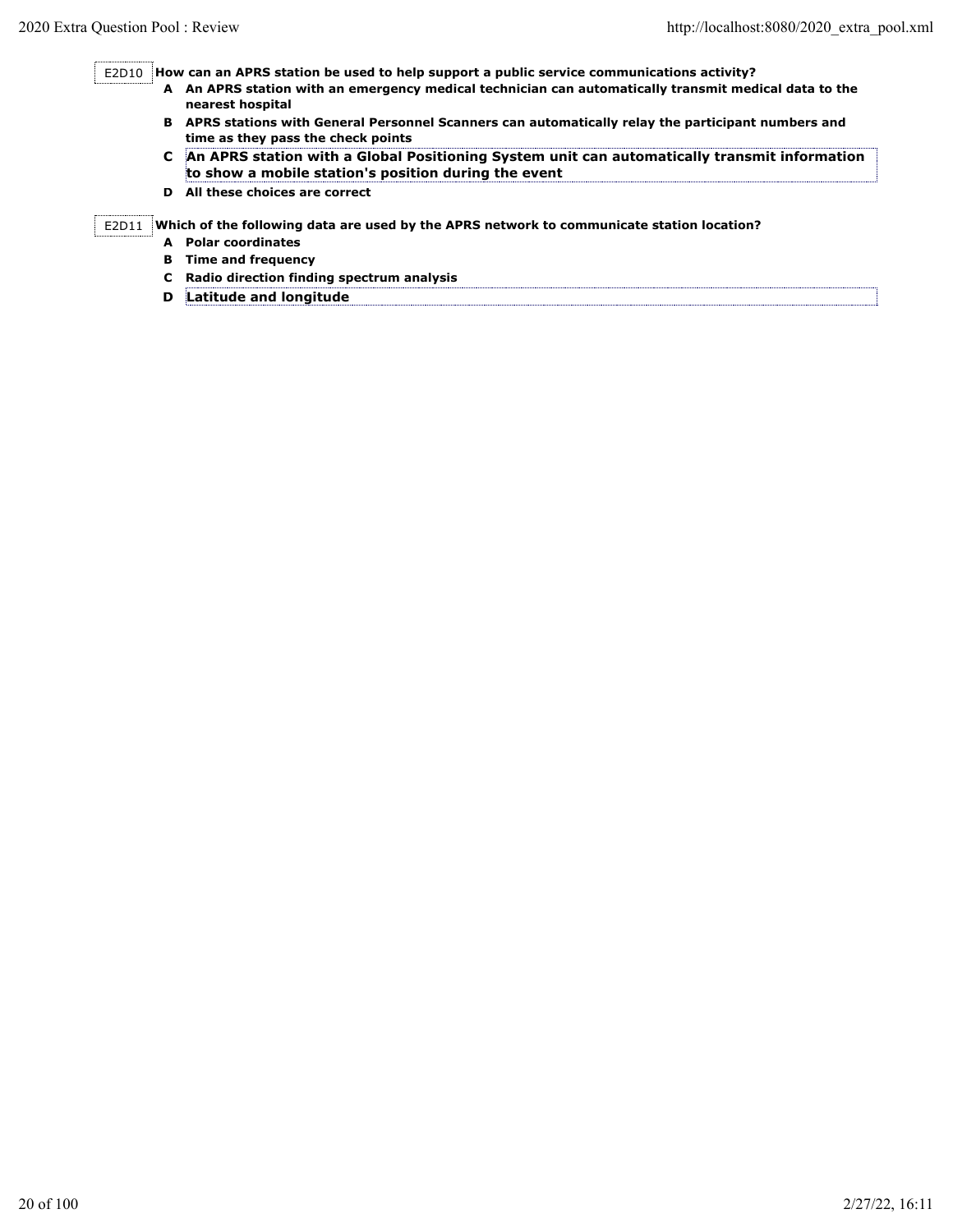| $E2E$ : | Operating methods: operating HF digital modes |                                                                                                                                      |
|---------|-----------------------------------------------|--------------------------------------------------------------------------------------------------------------------------------------|
| E2E01   |                                               | Which of the following types of modulation is common for data emissions below 30 MHz?                                                |
|         | A                                             | DTMF tones modulating an FM signal                                                                                                   |
|         | в                                             | <b>FSK</b>                                                                                                                           |
|         | C                                             | <b>Pulse modulation</b>                                                                                                              |
|         | D                                             | <b>Spread spectrum</b>                                                                                                               |
|         |                                               |                                                                                                                                      |
| E2E02   |                                               | What do the letters FEC mean as they relate to digital operation?                                                                    |
|         |                                               | <b>A</b> Forward Error Correction                                                                                                    |
|         | в                                             | <b>First Error Correction</b>                                                                                                        |
|         | C                                             | <b>Fatal Error Correction</b>                                                                                                        |
|         | D                                             | <b>Final Error Correction</b>                                                                                                        |
| E2E03   |                                               | How is the timing of FT4 contacts organized?                                                                                         |
|         |                                               | A By exchanging ACK/NAK packets                                                                                                      |
|         |                                               | <b>B</b> Stations take turns on alternate days                                                                                       |
|         | С                                             | Alternating transmissions at 7.5 second intervals                                                                                    |
|         | D                                             | It depends on the lunar phase                                                                                                        |
|         |                                               |                                                                                                                                      |
| E2E04   |                                               | What is indicated when one of the ellipses in an FSK crossed-ellipse display suddenly disappears?<br>A Selective fading has occurred |
|         | в                                             | One of the signal filters is saturated                                                                                               |
|         | c                                             | The receiver has drifted 5 kHz from the desired receive frequency                                                                    |
|         | D                                             | The mark and space signal have been inverted                                                                                         |
|         |                                               |                                                                                                                                      |
| E2E05   |                                               | Which of these digital modes does not support keyboard-to-keyboard operation?                                                        |
|         | A                                             | <b>PACTOR</b>                                                                                                                        |
|         | в                                             | <b>RTTY</b>                                                                                                                          |
|         |                                               |                                                                                                                                      |
|         | C                                             | <b>PSK31</b>                                                                                                                         |
|         | D                                             | <b>MFSK</b>                                                                                                                          |
|         |                                               |                                                                                                                                      |
| E2E06   |                                               | What is the most common data rate used for HF packet?<br>A 48 baud                                                                   |
|         |                                               |                                                                                                                                      |
|         |                                               | <b>B</b> 110 baud                                                                                                                    |
|         | c                                             | 300 baud                                                                                                                             |
|         | D                                             | 1200 baud                                                                                                                            |
| E2E07   |                                               | Which of the following is a possible reason that attempts to initiate contact with a digital station on a clear                      |
|         |                                               | frequency are unsuccessful?                                                                                                          |
|         |                                               | Your transmit frequency is incorrect                                                                                                 |
|         | в                                             | The protocol version you are using is not supported by the digital station                                                           |
|         | c                                             | Another station you are unable to hear is using the frequency                                                                        |
|         | D                                             | All these choices are correct                                                                                                        |
| E2E08   |                                               | Which of the following HF digital modes can be used to transfer binary files?                                                        |
|         |                                               | A Hellschreiber                                                                                                                      |
|         | в                                             | <b>PACTOR</b>                                                                                                                        |
|         | C.                                            | RTTY                                                                                                                                 |
|         | D                                             | <b>AMTOR</b>                                                                                                                         |
|         |                                               |                                                                                                                                      |
| E2E09   |                                               | Which of the following HF digital modes uses variable-length coding for bandwidth efficiency?                                        |
|         |                                               | A RTTY                                                                                                                               |
|         |                                               | <b>B</b> PACTOR                                                                                                                      |
|         | c                                             | MT63                                                                                                                                 |
|         | D                                             | PSK31                                                                                                                                |
|         |                                               |                                                                                                                                      |
| E2E10   |                                               | Which of these digital modes has the narrowest bandwidth?<br>A MFSK16                                                                |
|         | в                                             |                                                                                                                                      |
|         | С                                             | 170 Hz shift, 45-baud RTTY<br><b>PSK31</b>                                                                                           |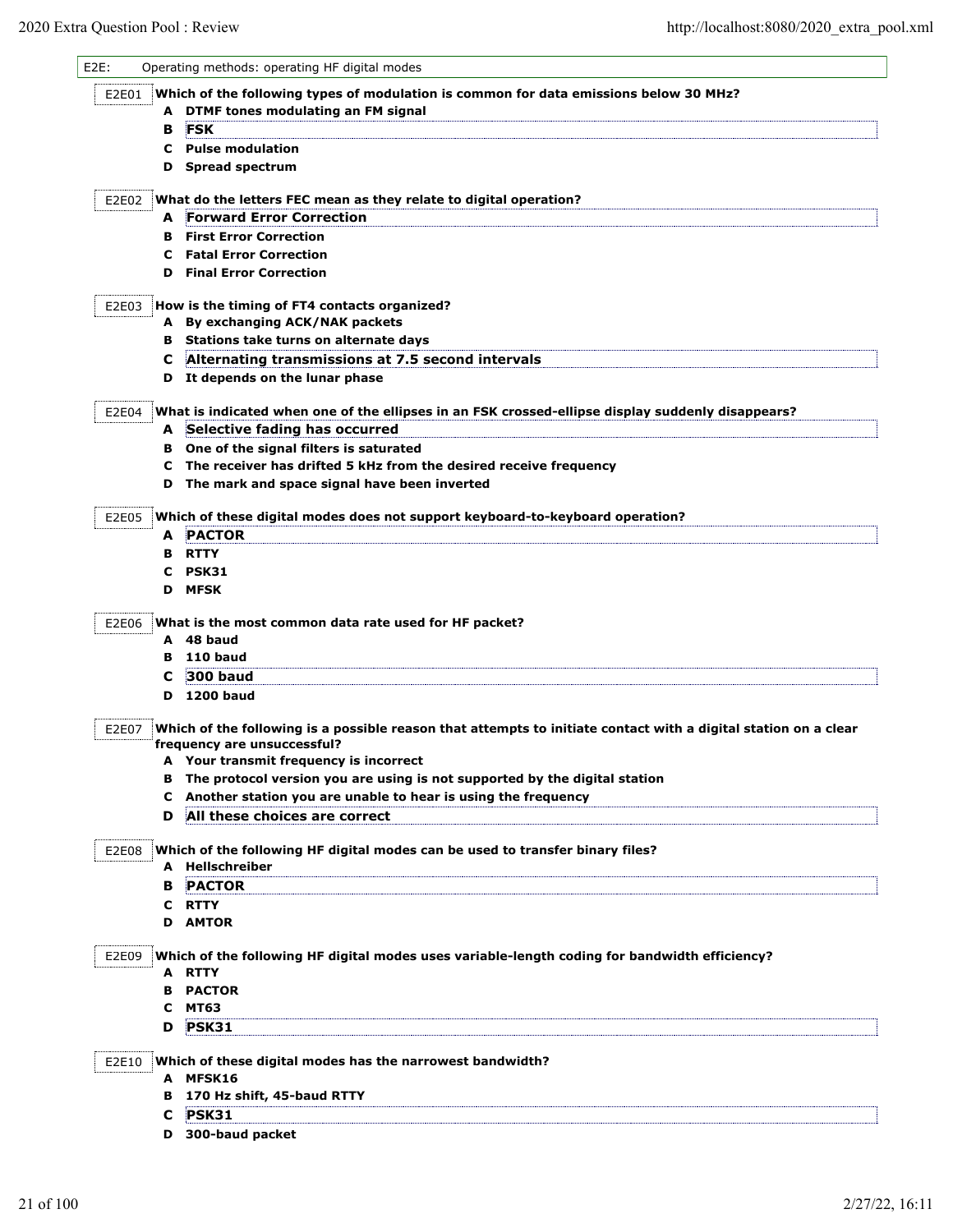E2E11 **What is the difference between direct FSK and audio FSK?**

- **A Direct FSK applies the data signal to the transmitter VFO, while AFSK transmits tones via phone**
	- **B Direct FSK occupies less bandwidth**
	- **C Direct FSK can transmit faster baud rates**
	- **D Only direct FSK can be decoded by computer**

E2E12 **How do ALE stations establish contact?**

- **A ALE constantly scans a list of frequencies, activating the radio when the designated call sign is received**
- **B ALE radios monitor an internet site for the frequency they are being paged on**
- **C ALE radios send a constant tone code to establish a frequency for future use**
- **D ALE radios activate when they hear their signal echoed by back scatter**

E2E13 **Which of these digital modes has the fastest data throughput under clear communication conditions?**

- **A AMTOR**
- **B 170 Hz shift, 45 baud RTTY**
- **C PSK31**
- **D 300 baud packet**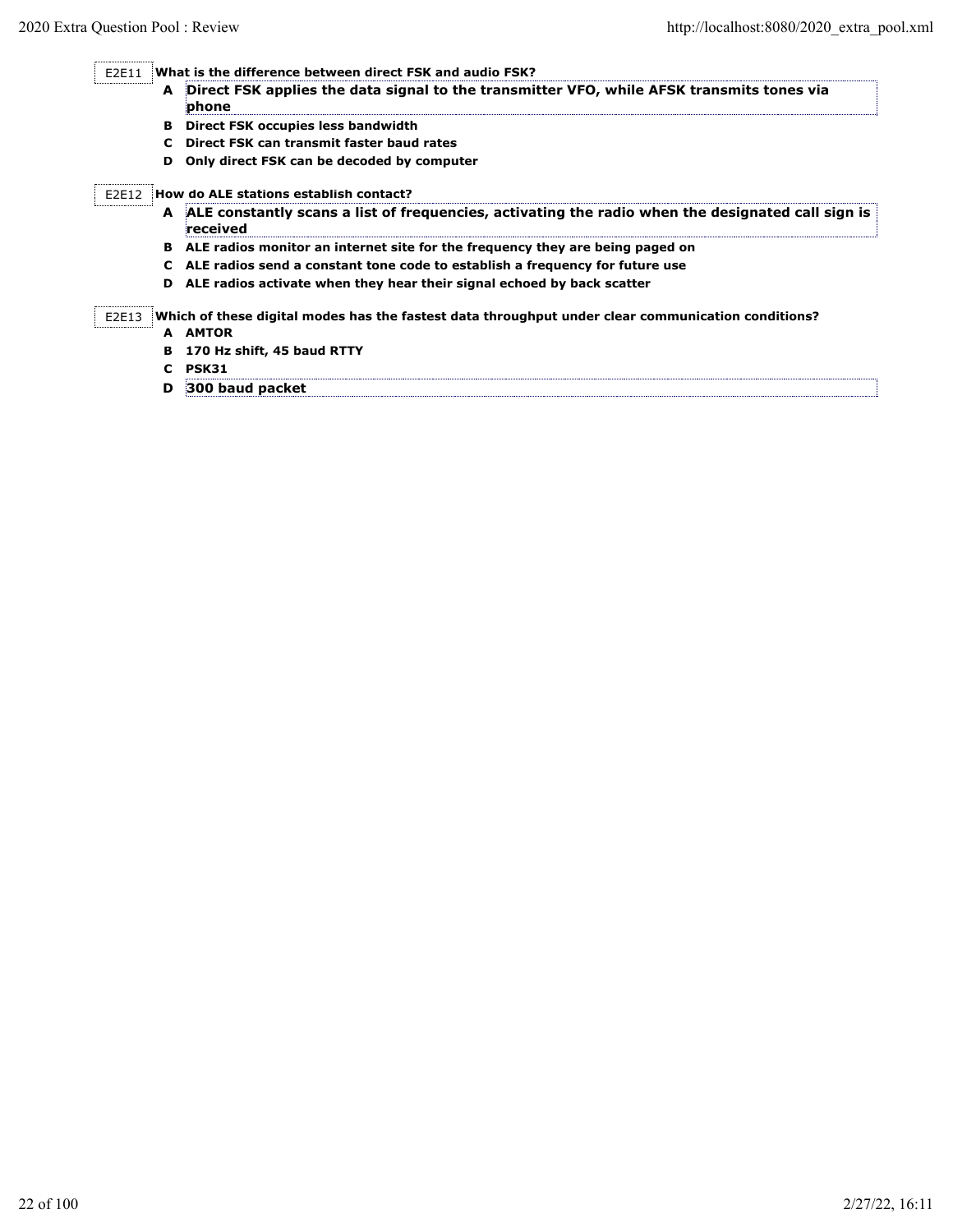i<br>L

|       | <b>E3: RADIO WAVE PROPAGATION</b>                                                                                                                                                                                  |
|-------|--------------------------------------------------------------------------------------------------------------------------------------------------------------------------------------------------------------------|
| E3A:  | Electromagnetic waves; Earth-Moon-Earth communications; meteor scatter; microwave tropospheric and scatter<br>propagation; aurora propagation; ionospheric propagation changes over the day; circular polarization |
| E3A01 | What is the approximate maximum separation measured along the surface of the Earth between two stations                                                                                                            |
|       | communicating by EME?                                                                                                                                                                                              |
|       | A 500 miles, if the moon is at perigee                                                                                                                                                                             |
| в     | 2000 miles, if the moon is at apogee                                                                                                                                                                               |
| C     | 5000 miles, if the moon is at perigee                                                                                                                                                                              |
| D     | 12,000 miles, if the moon is visible by both stations                                                                                                                                                              |
| E3A02 | What characterizes libration fading of an EME signal?                                                                                                                                                              |
|       | A A slow change in the pitch of the CW signal                                                                                                                                                                      |
| в     | A fluttery irregular fading                                                                                                                                                                                        |
|       | C A gradual loss of signal as the sun rises                                                                                                                                                                        |
|       | D The returning echo is several hertz lower in frequency than the transmitted signal                                                                                                                               |
| E3A03 | When scheduling EME contacts, which of these conditions will generally result in the least path loss?                                                                                                              |
|       | A When the moon is at perigee                                                                                                                                                                                      |
|       | <b>B</b> When the moon is full                                                                                                                                                                                     |
|       | C When the moon is at apogee                                                                                                                                                                                       |
| D     | When the MUF is above 30 MHz                                                                                                                                                                                       |
| E3A04 | What do Hepburn maps predict?                                                                                                                                                                                      |
|       | A Sporadic E propagation                                                                                                                                                                                           |
|       | <b>B</b> Locations of auroral reflecting zones                                                                                                                                                                     |
|       | C Likelihood of rain scatter along cold or warm fronts                                                                                                                                                             |
| D     | Probability of tropospheric propagation                                                                                                                                                                            |
|       |                                                                                                                                                                                                                    |
| E3A05 | Tropospheric propagation of microwave signals often occurs in association with what phenomenon?<br>A Grayline                                                                                                      |
|       |                                                                                                                                                                                                                    |
| в     | <b>Lightning discharges</b>                                                                                                                                                                                        |
| С     | Warm and cold fronts                                                                                                                                                                                               |
| D     | <b>Sprites and jets</b>                                                                                                                                                                                            |
| E3A06 | What might help to restore contact when DX signals become too weak to copy across an entire HF band a few                                                                                                          |
|       | hours after sunset?                                                                                                                                                                                                |
|       | A Switch to a higher frequency HF band                                                                                                                                                                             |
| в     | Switch to a lower frequency HF band                                                                                                                                                                                |
| с     | Wait 90 minutes or so for the signal degradation to pass<br>D Wait 24 hours before attempting another communication on the band                                                                                    |
|       |                                                                                                                                                                                                                    |
| E3A07 | Atmospheric ducts capable of propagating microwave signals often form over what geographic feature?                                                                                                                |
|       | A Mountain ranges<br><b>B</b> Forests                                                                                                                                                                              |
|       |                                                                                                                                                                                                                    |
| c     | <b>Bodies of water</b>                                                                                                                                                                                             |
|       | <b>D</b> Urban areas                                                                                                                                                                                               |
| E3A08 | When a meteor strikes the Earth's atmosphere, a cylindrical region of free electrons is formed at what layer<br>of the ionosphere?                                                                                 |
|       | A The E layer                                                                                                                                                                                                      |
|       | <b>B</b> The F1 layer                                                                                                                                                                                              |
|       | C The F2 layer                                                                                                                                                                                                     |
|       | D The D layer                                                                                                                                                                                                      |
|       |                                                                                                                                                                                                                    |
| E3A09 | Which of the following frequency ranges is most suited for meteor scatter communications?                                                                                                                          |
|       | A 1.8 MHz - 1.9 MHz                                                                                                                                                                                                |
|       | <b>B</b> 10 MHz - 14 MHz                                                                                                                                                                                           |
| C     | 28 MHz - 148 MHz                                                                                                                                                                                                   |
|       | D 220 MHz - 450 MHz                                                                                                                                                                                                |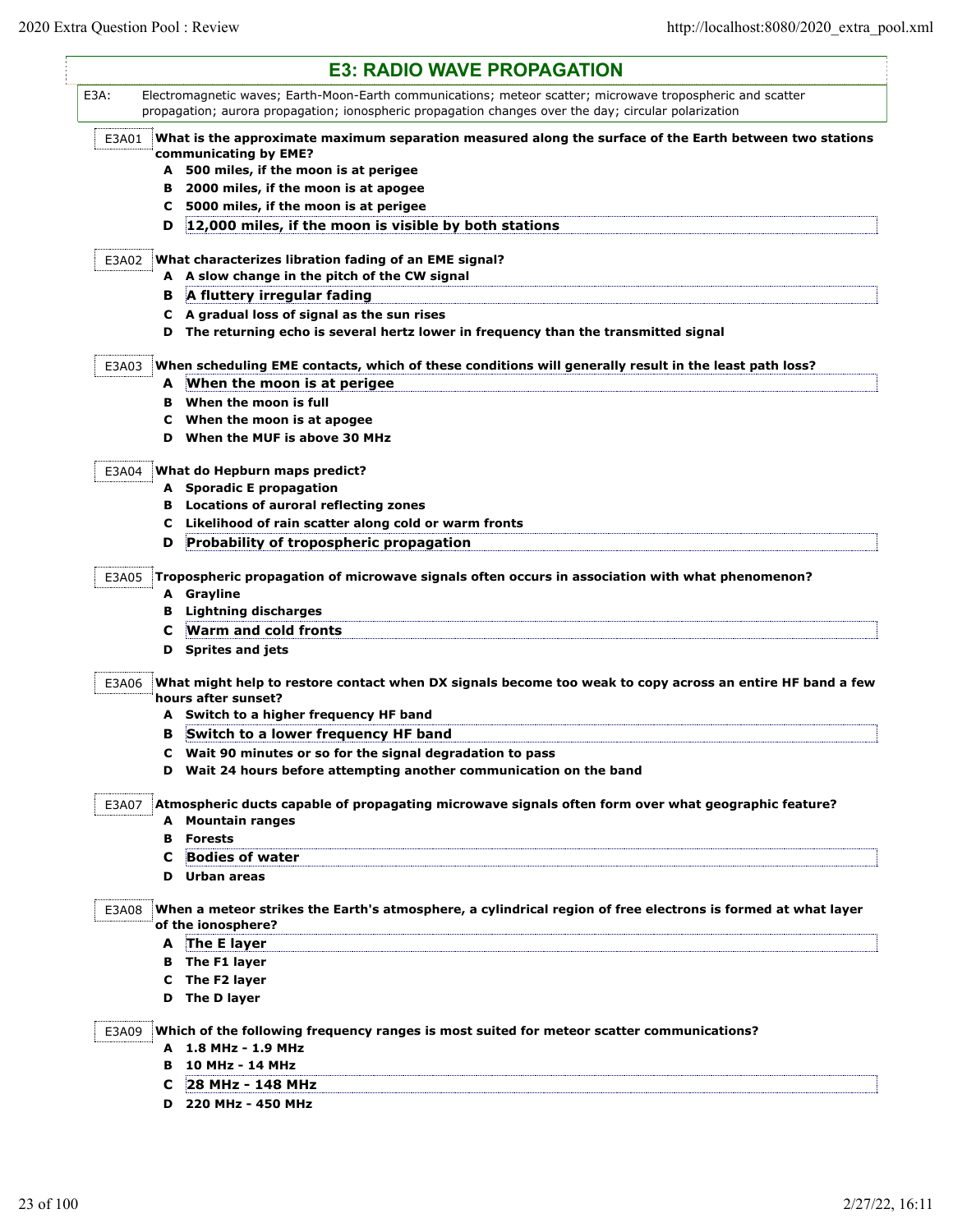E3A10 **Which type of atmospheric structure can create a path for microwave propagation? A The jet stream B Temperature inversion C Wind shear D Dust devil** E3A11 **What is a typical range for tropospheric propagation of microwave signals? A 10 miles to 50 miles B 100 miles to 300 miles C 1200 miles D 2500 miles** E3A12 **What is the cause of auroral activity? A The interaction in the F2 layer between the solar wind and the Van Allen belt B An extreme low-pressure area in the polar regions C The interaction in the E layer of charged particles from the Sun with the Earth's magnetic field D Meteor showers concentrated in the extreme northern and southern latitudes** E3A13 **Which of these emission modes is best for auroral propagation? A CW B SSB C FM D RTTY** E3A14 **What is meant by circularly polarized electromagnetic waves? A Waves with an electric field bent into a circular shape B Waves with a rotating electric field C Waves that circle the Earth** 2020 Extra Question Pool : Review http://localhost:8080/2020\_extra\_pool.xml

**D Waves produced by a loop antenna**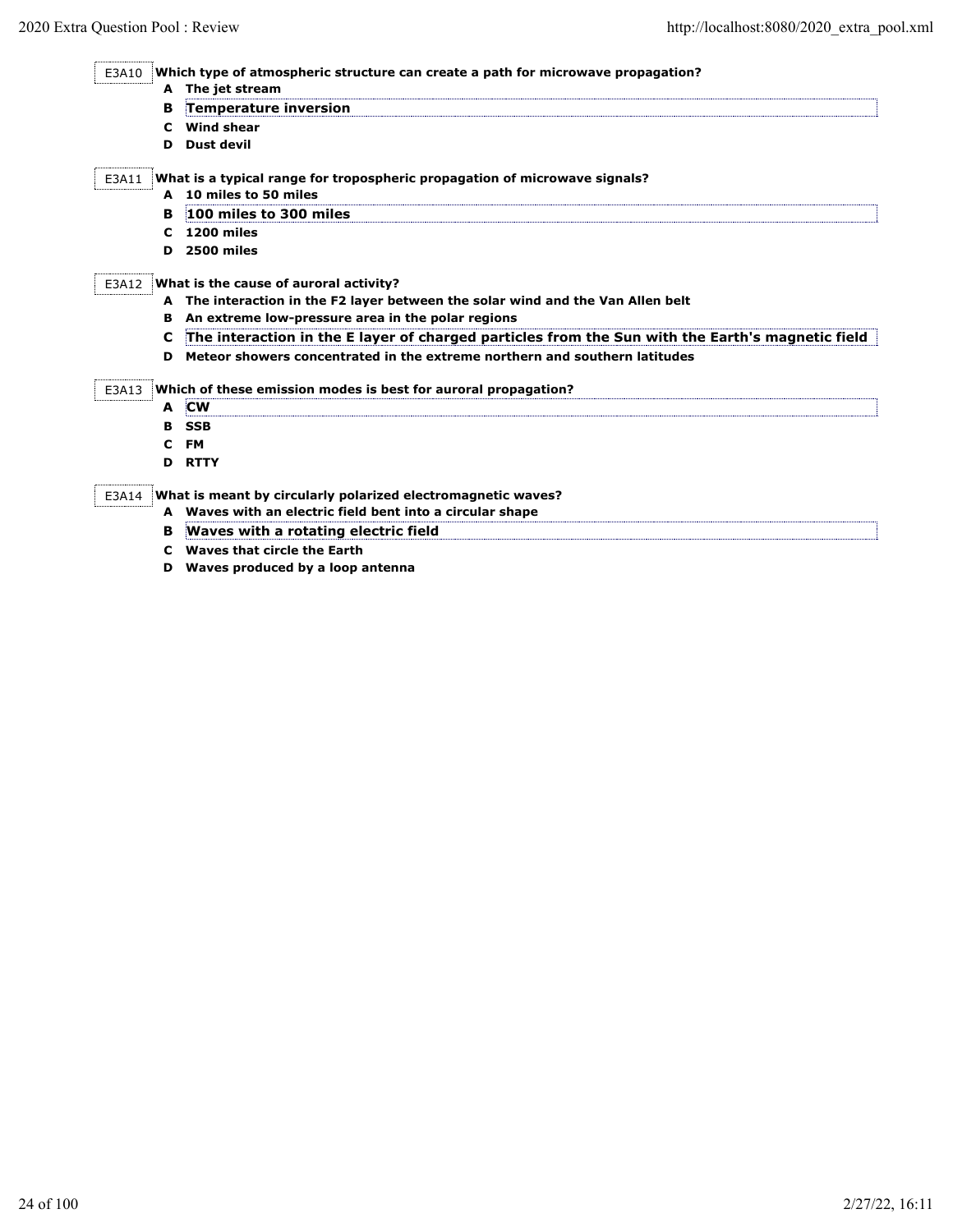| E3B:  |   | Transequatorial propagation; long-path; grayline; ordinary and extraordinary waves; chordal hop; sporadic E mechanisms  |
|-------|---|-------------------------------------------------------------------------------------------------------------------------|
| E3B01 |   | What is transequatorial propagation?                                                                                    |
|       |   | A Propagation between two mid-latitude points at approximately the same distance north and                              |
|       |   | south of the magnetic equator                                                                                           |
|       |   | B Propagation between points located on the magnetic equator                                                            |
|       |   | C Propagation between a point on the equator and its antipodal point                                                    |
|       |   | D Propagation between points at the same latitude                                                                       |
|       |   |                                                                                                                         |
| E3B02 |   | What is the approximate maximum range for signals using transequatorial propagation?<br>A 1000 miles                    |
|       | в | 2500 miles                                                                                                              |
|       | c | 5000 miles                                                                                                              |
|       | D | 7500 miles                                                                                                              |
|       |   |                                                                                                                         |
| E3B03 |   | What is the best time of day for transequatorial propagation?                                                           |
|       |   | A Morning                                                                                                               |
|       | в | Noon                                                                                                                    |
|       | С | Afternoon or early evening                                                                                              |
|       |   | D Late at night                                                                                                         |
|       |   |                                                                                                                         |
| E3B04 |   | What is meant by the terms "extraordinary" and "ordinary" waves?                                                        |
|       |   | A Extraordinary waves describe rare long-skip propagation compared to ordinary waves, which travel<br>shorter distances |
|       |   | B Independent waves created in the ionosphere that are elliptically polarized                                           |
|       |   | C Long-path and short-path waves                                                                                        |
|       |   | D Refracted rays and reflected waves                                                                                    |
|       |   |                                                                                                                         |
| E3B05 |   | Which amateur bands typically support long-path propagation?                                                            |
|       |   | A Only 160 meters to 40 meters                                                                                          |
|       |   | <b>B</b> Only 30 meters to 10 meters                                                                                    |
|       | c | 160 meters to 10 meters                                                                                                 |
|       |   | D 6 meters to 2 meters                                                                                                  |
| E3B06 |   | Which of the following amateur bands most frequently provides long-path propagation?                                    |
|       |   | A 80 meters                                                                                                             |
|       | в | 20 meters                                                                                                               |
|       | c | 10 meters                                                                                                               |
|       | D | 6 meters                                                                                                                |
|       |   |                                                                                                                         |
| E3B07 |   | What happens to linearly polarized radio waves that split into ordinary and extraordinary waves in the                  |
|       |   | ionosphere?                                                                                                             |
|       |   | A They are bent toward the magnetic poles                                                                               |
|       |   | <b>B</b> They become depolarized                                                                                        |
|       | C | They become elliptically polarized                                                                                      |
|       |   | D They become phase locked                                                                                              |
| E3B08 |   | What is the term for the long path opening that exists between two points on the Earth which are                        |
|       |   | simultaneously near sunrise and sunset?                                                                                 |
|       |   | A Transequatorial                                                                                                       |
|       |   | <b>B</b> Sporadic E                                                                                                     |
|       |   | C Long-path                                                                                                             |
|       | D | Grayline                                                                                                                |
|       |   |                                                                                                                         |
| E3B09 |   | At what time of year is sporadic E propagation most likely to occur?                                                    |
|       | A | Around the solstices, especially the summer solstice                                                                    |
|       |   | B Around the solstices, especially the winter solstice                                                                  |
|       |   | C Around the equinoxes, especially the spring equinox                                                                   |
|       |   | D Around the equinoxes, especially the fall equinox                                                                     |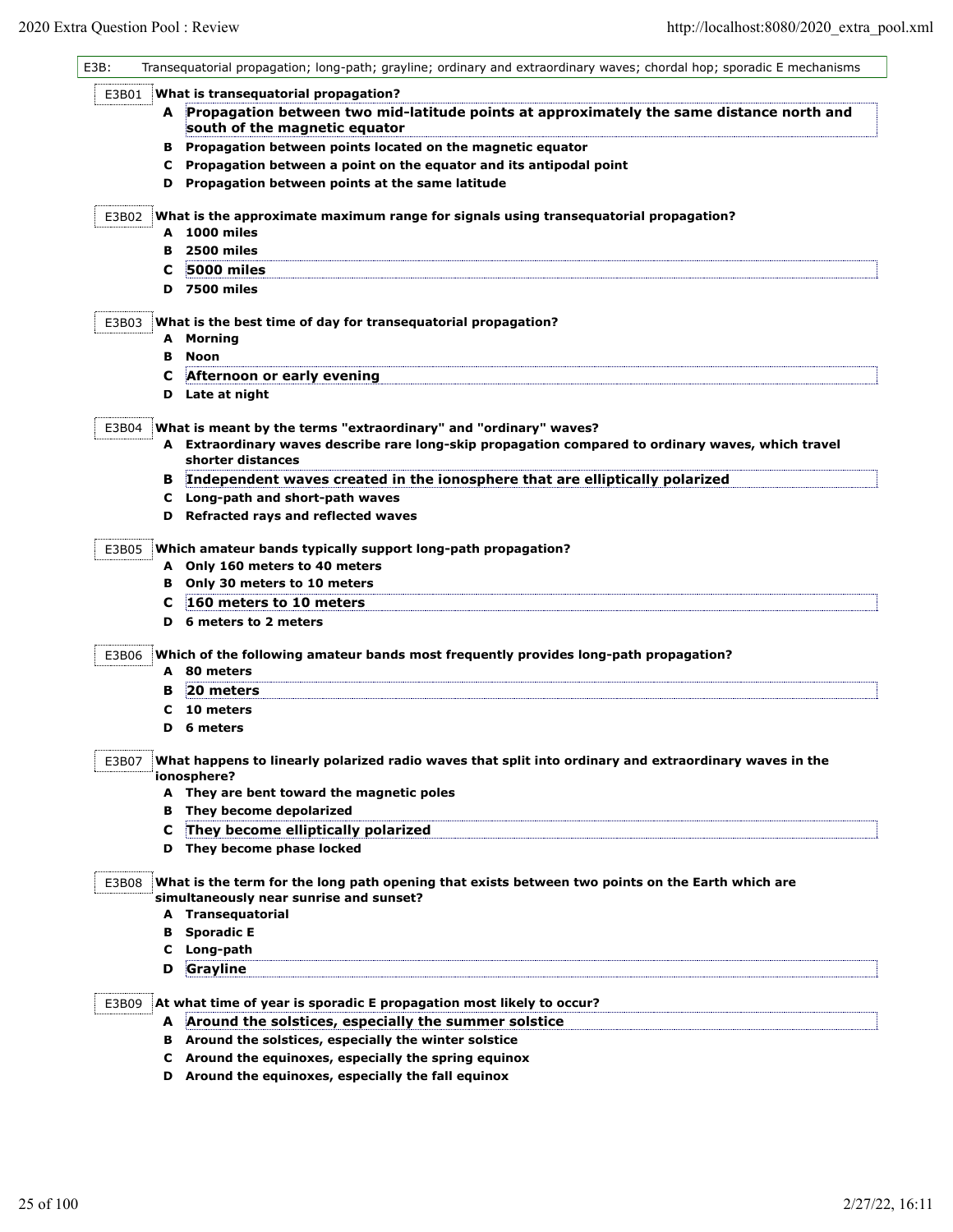E3B10 **Why is chordal hop propagation desirable?**

- **A The signal experiences less loss compared to multi-hop using Earth as a reflector**
- **B The MUF for chordal hop propagation is much lower than for normal skip propagation**
- **C Atmospheric noise is lower in the direction of chordal hop propagation**
- **D Signals travel faster along ionospheric chords**

## E3B11 **At what time of day can sporadic E propagation occur?**

- **A Only around sunset**
	- **B Only around sunset and sunrise**
	- **C Only in hours of darkness**
- **D Any time**

E3B12 **What is the primary characteristic of chordal hop propagation?**

- **A Propagation away from the great circle bearing between stations**
- **B Successive ionospheric refractions without an intermediate reflection from the ground**
- **C Propagation across the geomagnetic equator**
- **D Signals reflected back toward the transmitting station**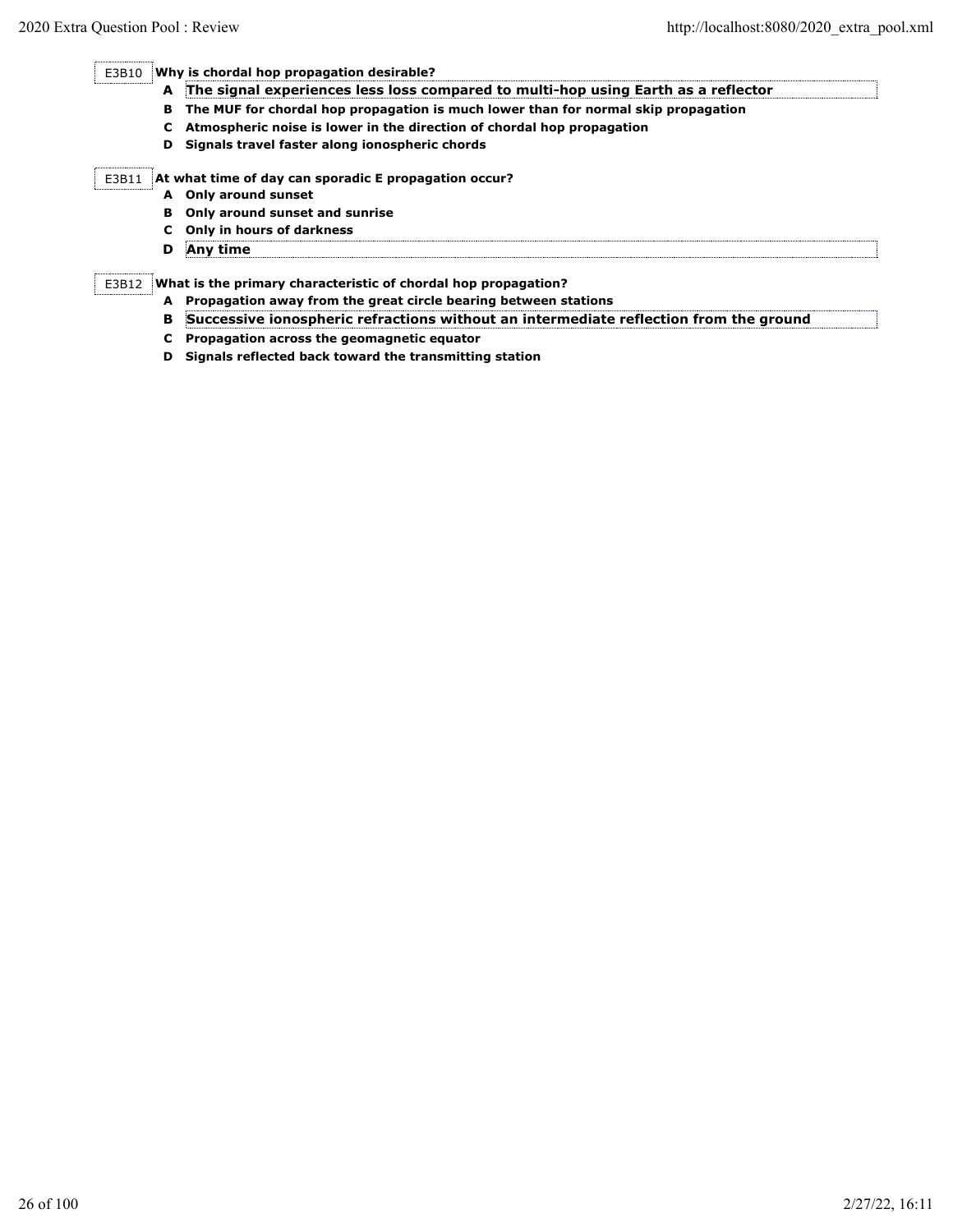| $E3C$ : | propagation | Radio horizon; ground wave; propagation prediction techniques and modeling; effects of space weather parameters on |
|---------|-------------|--------------------------------------------------------------------------------------------------------------------|
|         |             | E3C01 What does the radio communication term "ray tracing" describe?                                               |
|         |             | A The process in which an electronic display presents a pattern                                                    |
|         | в           | Modeling a radio wave's path through the ionosphere                                                                |
|         | C           | Determining the radiation pattern from an array of antennas                                                        |
|         | D           | Evaluating high voltage sources for x-rays                                                                         |
|         |             |                                                                                                                    |
|         | E3C02       | What is indicated by a rising A or K index?                                                                        |
|         | A           | Increasing disruption of the geomagnetic field                                                                     |
|         | в           | Decreasing disruption of the geomagnetic field                                                                     |
|         | c           | <b>Higher levels of solar UV radiation</b>                                                                         |
|         | D           | An increase in the critical frequency                                                                              |
|         | E3C03       | Which of the following signal paths is most likely to experience high levels of absorption when the A index or     |
|         |             | K index is elevated?                                                                                               |
|         |             | A Transequatorial                                                                                                  |
|         | в           | Polar                                                                                                              |
|         | с           | <b>Sporadic E</b>                                                                                                  |
|         |             | <b>D</b> NVIS                                                                                                      |
|         |             |                                                                                                                    |
|         | E3C04       | What does the value of Bz (B sub Z) represent?<br>A Geomagnetic field stability                                    |
|         | в           | <b>Critical frequency for vertical transmissions</b>                                                               |
|         | с           | Direction and strength of the interplanetary magnetic field                                                        |
|         | D           | Duration of long-delayed echoes                                                                                    |
|         |             |                                                                                                                    |
|         | E3C05       | What orientation of Bz (B sub z) increases the likelihood that incoming particles from the sun will cause          |
|         |             | disturbed conditions?                                                                                              |
|         |             | A Southward                                                                                                        |
|         | в           | Northward                                                                                                          |
|         | с           | <b>Eastward</b>                                                                                                    |
|         | D           | Westward                                                                                                           |
|         | E3C06       | By how much does the VHF/UHF radio horizon distance exceed the geometric horizon?                                  |
|         | A           | By approximately 15 percent of the distance                                                                        |
|         | в           | By approximately twice the distance                                                                                |
|         | С           | By approximately 50 percent of the distance                                                                        |
|         |             | D By approximately four times the distance                                                                         |
|         |             |                                                                                                                    |
|         | E3C07       | Which of the following descriptors indicates the greatest solar flare intensity?<br>A Class A                      |
|         | в           | Class B                                                                                                            |
|         | c           | Class M                                                                                                            |
|         | D           | <b>Class X</b>                                                                                                     |
|         |             |                                                                                                                    |
|         | E3C08       | What does the space weather term "G5" mean?                                                                        |
|         |             | A An extreme geomagnetic storm                                                                                     |
|         |             | <b>B</b> Very low solar activity                                                                                   |
|         | с           | <b>Moderate solar wind</b>                                                                                         |
|         |             | D Waning sunspot numbers                                                                                           |
|         |             | How does the intensity of an X3 flare compare to that of an X2 flare?                                              |
|         | E3C09       | A 10 percent greater                                                                                               |
|         | в           | 50 percent greater                                                                                                 |
|         |             | C Twice as great                                                                                                   |
|         |             |                                                                                                                    |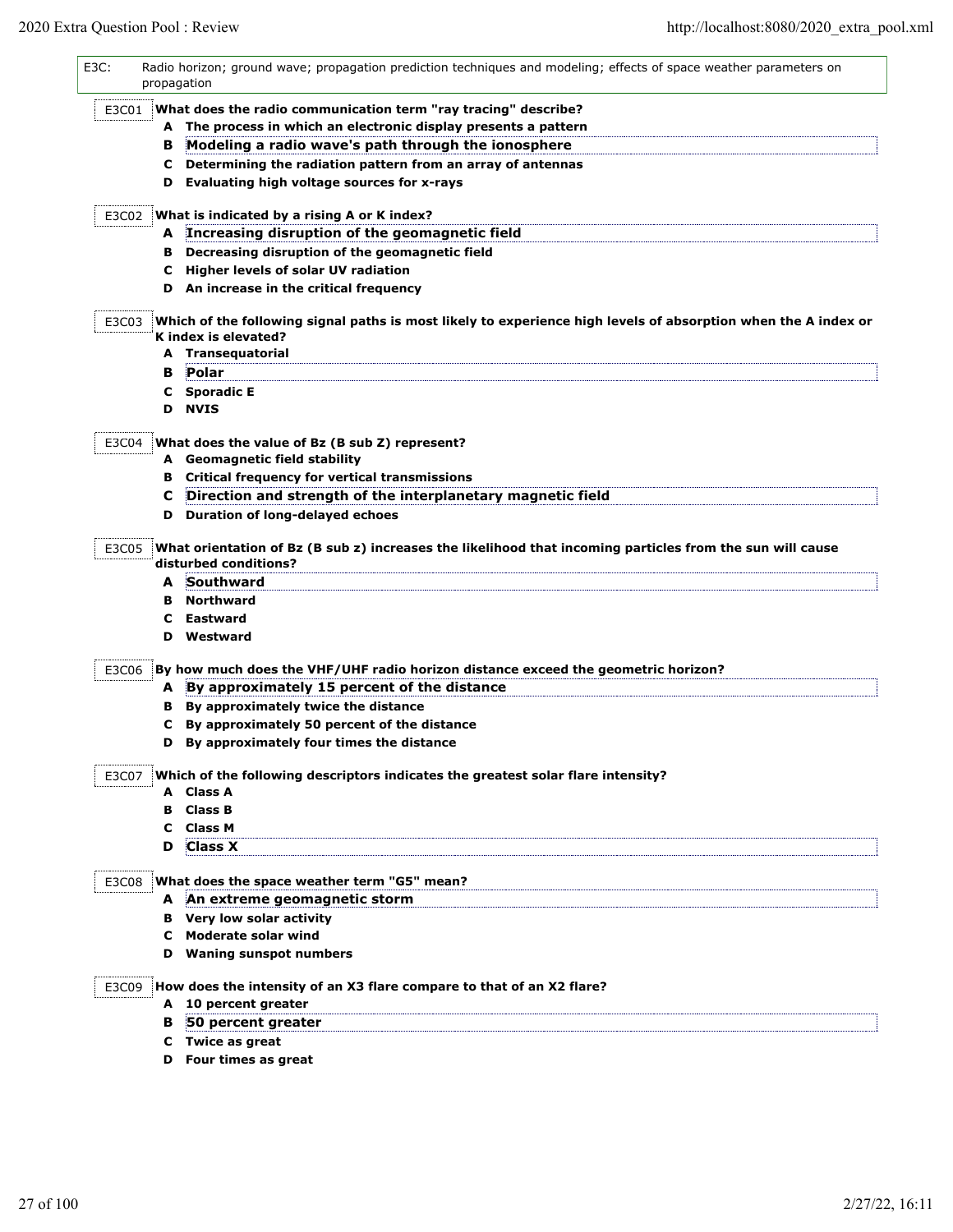| E3C10 | What does the 304A solar parameter measure? |                                                                                                      |  |
|-------|---------------------------------------------|------------------------------------------------------------------------------------------------------|--|
|       | A                                           | The ratio of x-ray flux to radio flux, correlated to sunspot number                                  |  |
|       | в                                           | UV emissions at 304 angstroms, correlated to the solar flux index                                    |  |
|       | C                                           | The solar wind velocity at 304 degrees from the solar equator, correlated to solar activity          |  |
|       | D                                           | The solar emission at 304 GHz, correlated to x-ray flare levels                                      |  |
| E3C11 |                                             | What does VOACAP software model?                                                                     |  |
|       |                                             | A AC voltage and impedance                                                                           |  |
|       |                                             | <b>B</b> VHF radio propagation                                                                       |  |
|       | C                                           | <b>HF</b> propagation                                                                                |  |
|       |                                             | D AC current and impedance                                                                           |  |
|       |                                             |                                                                                                      |  |
| E3C12 |                                             | How does the maximum range of ground-wave propagation change when the signal frequency is increased? |  |
|       |                                             | A It stays the same                                                                                  |  |
|       | в                                           | It increases                                                                                         |  |
|       | C                                           | It decreases                                                                                         |  |
|       |                                             | D It peaks at roughly 14 MHz                                                                         |  |
| E3C13 |                                             | What type of polarization is best for ground-wave propagation?                                       |  |
|       | A                                           | Vertical                                                                                             |  |
|       | в                                           | Horizontal                                                                                           |  |
|       | С                                           | Circular                                                                                             |  |
|       |                                             | <b>D</b> Elliptical                                                                                  |  |
| E3C14 |                                             | Why does the radio-path horizon distance exceed the geometric horizon?                               |  |
|       |                                             | A E-region skip                                                                                      |  |
|       | в                                           | D-region skip                                                                                        |  |
|       |                                             | C Due to the Doppler effect                                                                          |  |
|       | D                                           | Downward bending due to density variations in the atmosphere                                         |  |
| E3C15 |                                             | What might be indicated by a sudden rise in radio background noise across a large portion of the HF  |  |
|       |                                             | spectrum?                                                                                            |  |
|       |                                             | A A temperature inversion has occurred                                                               |  |
|       | в                                           | A solar flare has occurred                                                                           |  |
|       |                                             | C Increased transequatorial propagation is likely                                                    |  |
|       |                                             |                                                                                                      |  |

**D Long-path propagation is likely**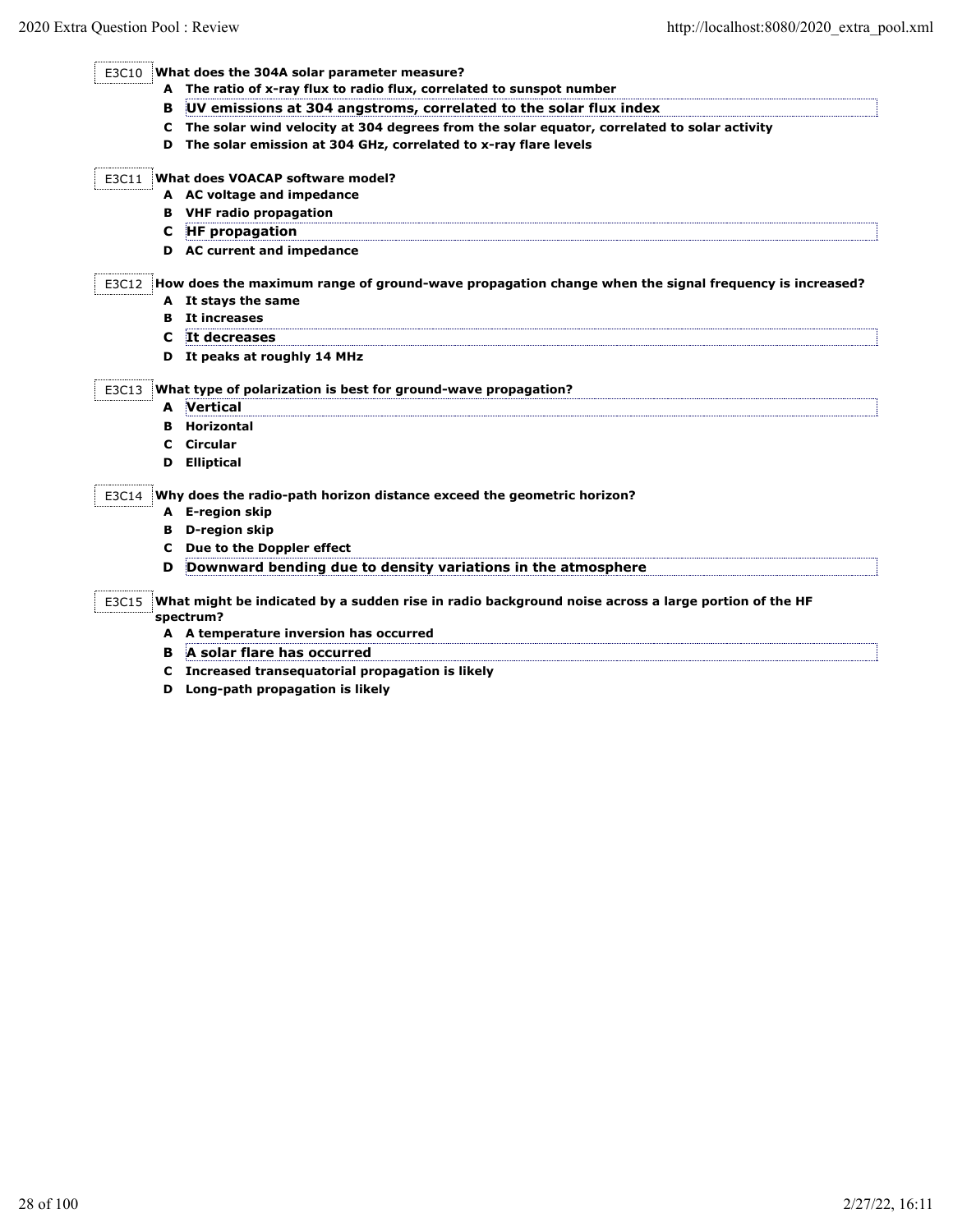i<br>L

|       | <b>E4: AMATEUR PRACTICES</b>                                                                                                                          |
|-------|-------------------------------------------------------------------------------------------------------------------------------------------------------|
| E4A:  | Test equipment: analog and digital instruments; spectrum analyzers; antenna analyzers; oscilloscopes; RF measurements;<br>computer-aided measurements |
| E4A01 | Which of the following limits the highest frequency signal that can be accurately displayed on a digital<br>oscilloscope?                             |
|       | A Sampling rate of the analog-to-digital converter                                                                                                    |
|       | <b>B</b> Amount of memory                                                                                                                             |
|       | C Q of the circuit                                                                                                                                    |
|       | D All these choices are correct                                                                                                                       |
|       |                                                                                                                                                       |
| E4A02 | Which of the following parameters does a spectrum analyzer display on the vertical and horizontal axes?<br>A RF amplitude and time                    |
| в     | <b>RF</b> amplitude and frequency                                                                                                                     |
|       |                                                                                                                                                       |
| D     | <b>C</b> SWR and frequency<br><b>SWR and time</b>                                                                                                     |
|       |                                                                                                                                                       |
| E4A03 | Which of the following test instruments is used to display spurious signals and/or intermodulation distortion                                         |
|       | products generated by an SSB transmitter?                                                                                                             |
|       | A A wattmeter                                                                                                                                         |
| в     | A spectrum analyzer                                                                                                                                   |
|       | C A logic analyzer                                                                                                                                    |
| D     | A time-domain reflectometer                                                                                                                           |
| E4A04 | How is the compensation of an oscilloscope probe typically adjusted?                                                                                  |
|       | A A square wave is displayed and the probe is adjusted until the horizontal portions of the                                                           |
|       | displayed wave are as nearly flat as possible                                                                                                         |
|       | B A high frequency sine wave is displayed and the probe is adjusted for maximum amplitude                                                             |
|       | C A frequency standard is displayed and the probe is adjusted until the deflection time is accurate                                                   |
| D     | A DC voltage standard is displayed and the probe is adjusted until the displayed voltage is accurate                                                  |
|       |                                                                                                                                                       |
| E4A05 | What is the purpose of the prescaler function on a frequency counter?<br>A It amplifies low-level signals for more accurate counting                  |
| в     | It multiplies a higher frequency signal so a low-frequency counter can display the operating frequency                                                |
| C     | It prevents oscillation in a low-frequency counter circuit                                                                                            |
| D     | It divides a higher frequency signal so a low-frequency counter can display the input frequency                                                       |
|       |                                                                                                                                                       |
| E4A06 | What is the effect of aliasing on a digital oscilloscope caused by setting the time base too slow?                                                    |
| A     | A false, jittery low-frequency version of the signal is displayed                                                                                     |
|       | <b>B</b> All signals will have a DC offset                                                                                                            |
|       | C Calibration of the vertical scale is no longer valid                                                                                                |
|       | D Excessive blanking occurs, which prevents display of the signal                                                                                     |
| E4A07 | Which of the following is an advantage of using an antenna analyzer compared to an SWR bridge to measure<br>antenna SWR?                              |
|       | A Antenna analyzers automatically tune your antenna for resonance                                                                                     |
| в     | Antenna analyzers do not need an external RF source                                                                                                   |
|       | C Antenna analyzers display a time-varying representation of the modulation envelope                                                                  |
| D     | All these choices are correct                                                                                                                         |
|       |                                                                                                                                                       |
| E4A08 | Which of the following measures SWR?<br>A A spectrum analyzer                                                                                         |
|       |                                                                                                                                                       |
|       | <b>B</b> A Q meter<br>C An ohmmeter                                                                                                                   |
| D     | An antenna analyzer                                                                                                                                   |
|       |                                                                                                                                                       |
| E4A09 | Which of the following is good practice when using an oscilloscope probe?                                                                             |
| A     | Keep the signal ground connection of the probe as short as possible                                                                                   |
| в     | Never use a high-impedance probe to measure a low-impedance circuit                                                                                   |
| C     | Never use a DC-coupled probe to measure an AC circuit                                                                                                 |
|       | D All these choices are correct                                                                                                                       |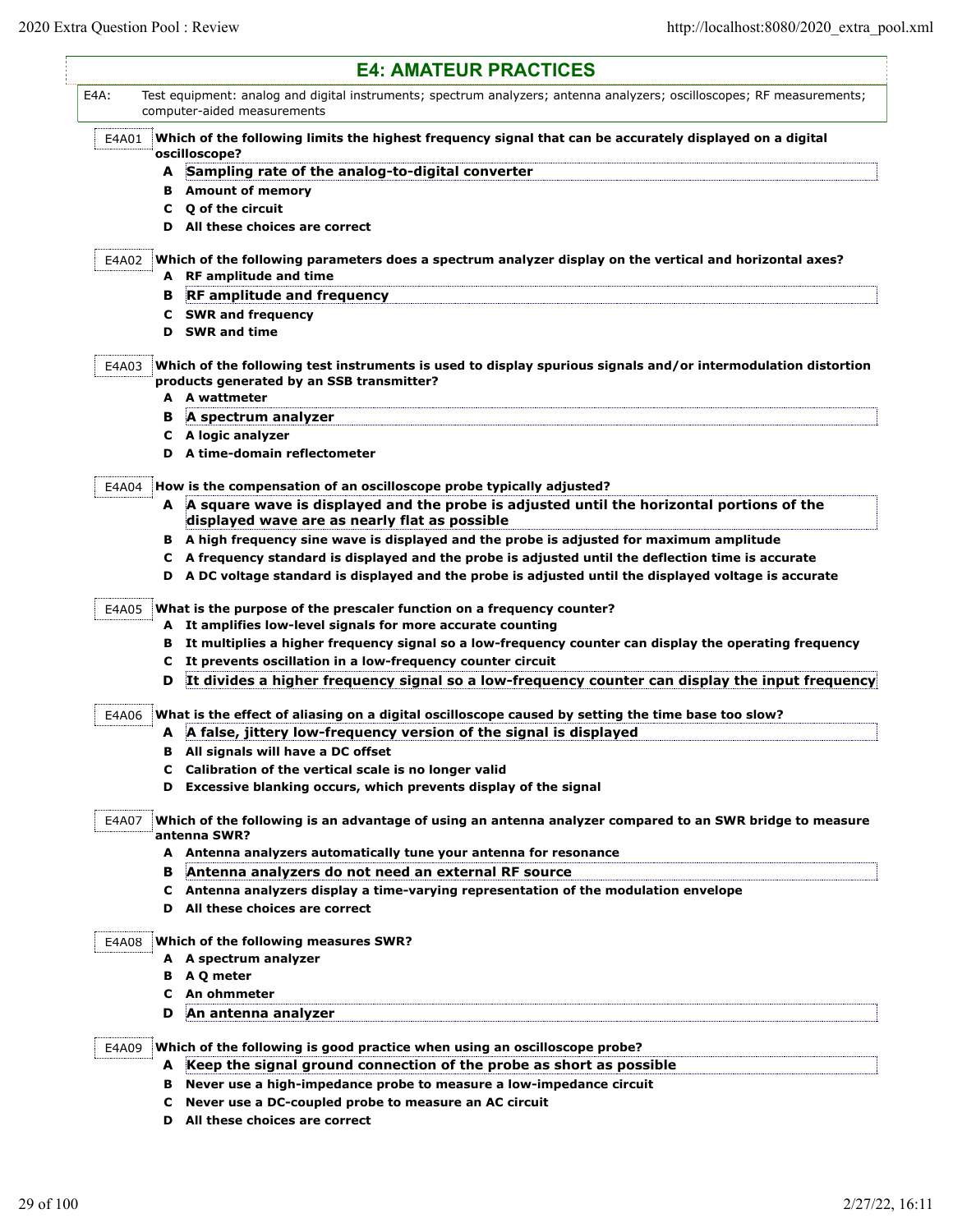E4A10 **Which of the following displays multiple digital signal states simultaneously?**

- **A Network analyzer**
- **B Bit error rate tester**
- **C Modulation monitor**
- **D Logic analyzer**

E4A11 **How should an antenna analyzer be connected when measuring antenna resonance and feed point impedance?**

- **A Loosely couple the analyzer near the antenna base**
- **B Connect the analyzer via a high-impedance transformer to the antenna**
- **C Loosely couple the antenna and a dummy load to the analyzer**
- **D Connect the antenna feed line directly to the analyzer's connector**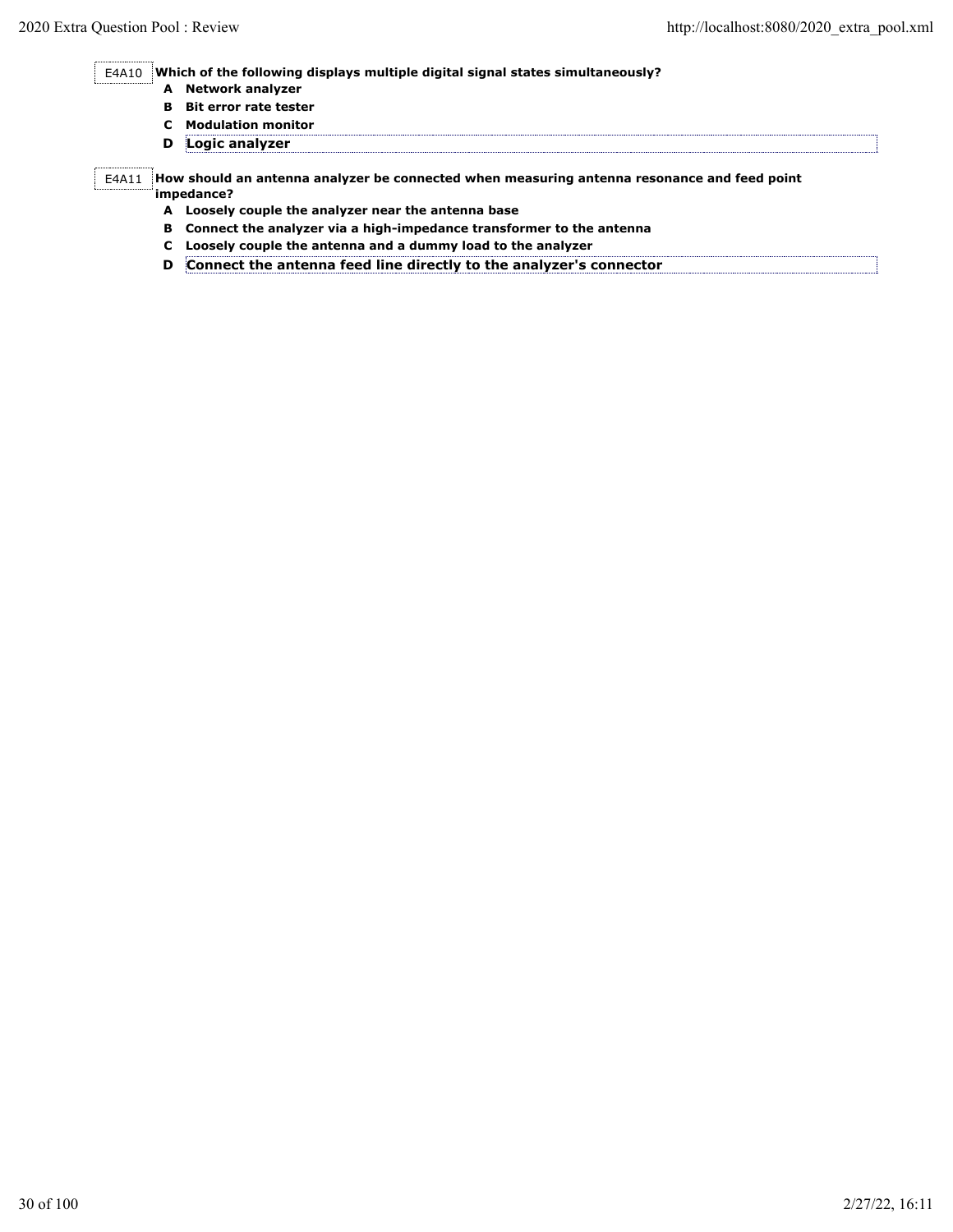| E4B: |       |        | Measurement technique and limitations: instrument accuracy and performance limitations; probes; techniques to minimize<br>errors; measurement of Q; instrument calibration; S parameters; vector network analyzers |
|------|-------|--------|--------------------------------------------------------------------------------------------------------------------------------------------------------------------------------------------------------------------|
|      | E4B01 |        | Which of the following factors most affects the accuracy of a frequency counter?                                                                                                                                   |
|      |       |        | A Input attenuator accuracy                                                                                                                                                                                        |
|      |       |        | <b>B</b> Time base accuracy                                                                                                                                                                                        |
|      |       |        | C Decade divider accuracy                                                                                                                                                                                          |
|      |       |        | D Temperature coefficient of the logic                                                                                                                                                                             |
|      | E4B02 |        | What is the significance of voltmeter sensitivity expressed in ohms per volt?                                                                                                                                      |
|      |       |        | A The full scale reading of the voltmeter multiplied by its ohms per volt rating will indicate the                                                                                                                 |
|      |       |        | input impedance of the voltmeter                                                                                                                                                                                   |
|      |       |        | B When used as a galvanometer, the reading in volts multiplied by the ohms per volt rating will determine<br>the power drawn by the device under test                                                              |
|      |       |        | C When used as an ohmmeter, the reading in ohms divided by the ohms per volt rating will determine the<br>voltage applied to the circuit                                                                           |
|      |       |        | D When used as an ammeter, the full scale reading in amps divided by ohms per volt rating will determine                                                                                                           |
|      |       |        | the size of shunt needed                                                                                                                                                                                           |
|      | E4B03 |        | Which S parameter is equivalent to forward gain?                                                                                                                                                                   |
|      |       |        | A S11                                                                                                                                                                                                              |
|      |       |        | <b>B</b> S12                                                                                                                                                                                                       |
|      |       | C      | <b>S21</b>                                                                                                                                                                                                         |
|      |       |        | <b>D</b> S22                                                                                                                                                                                                       |
|      | E4B04 |        | Which S parameter represents input port return loss or reflection coefficient (equivalent to VSWR)?                                                                                                                |
|      |       |        | A S11                                                                                                                                                                                                              |
|      |       |        | <b>B</b> S12                                                                                                                                                                                                       |
|      |       |        | $C$ S <sub>21</sub>                                                                                                                                                                                                |
|      |       |        | <b>D</b> S22                                                                                                                                                                                                       |
|      |       |        |                                                                                                                                                                                                                    |
|      | E4B05 |        | What three test loads are used to calibrate an RF vector network analyzer?                                                                                                                                         |
|      |       |        | A 50 ohms, 75 ohms, and 90 ohms                                                                                                                                                                                    |
|      |       | в      | Short circuit, open circuit, and 50 ohms                                                                                                                                                                           |
|      |       | C      | Short circuit, open circuit, and resonant circuit                                                                                                                                                                  |
|      |       | D      | 50 ohms through 1/8 wavelength, 1/4 wavelength, and 1/2 wavelength of coaxial cable                                                                                                                                |
|      | E4B06 |        | How much power is being absorbed by the load when a directional power meter connected between a                                                                                                                    |
|      |       |        | transmitter and a terminating load reads 100 watts forward power and 25 watts reflected power?                                                                                                                     |
|      |       |        | A 100 watts                                                                                                                                                                                                        |
|      |       | в      | 125 watts                                                                                                                                                                                                          |
|      |       | с      | 25 watts                                                                                                                                                                                                           |
|      |       | D      | 75 watts                                                                                                                                                                                                           |
|      | E4B07 |        | What do the subscripts of S parameters represent?                                                                                                                                                                  |
|      |       |        | A The port or ports at which measurements are made                                                                                                                                                                 |
|      |       |        | <b>B</b> The relative time between measurements                                                                                                                                                                    |
|      |       |        | C Relative quality of the data                                                                                                                                                                                     |
|      |       |        | D Frequency order of the measurements                                                                                                                                                                              |
|      |       |        |                                                                                                                                                                                                                    |
|      | E4B08 |        | Which of the following can be used to measure the Q of a series-tuned circuit?                                                                                                                                     |
|      |       |        | A The inductance to capacitance ratio                                                                                                                                                                              |
|      |       |        | <b>B</b> The frequency shift                                                                                                                                                                                       |
|      |       | c<br>D | The bandwidth of the circuit's frequency response<br>The resonant frequency of the circuit                                                                                                                         |
|      |       |        |                                                                                                                                                                                                                    |
|      | E4B09 |        | What is indicated if the current reading on an RF ammeter placed in series with the antenna feed line of a<br>transmitter increases as the transmitter is tuned to resonance?                                      |
|      |       |        | A There is possibly a short to ground in the feed line                                                                                                                                                             |
|      |       | в      | The transmitter is not properly neutralized                                                                                                                                                                        |
|      |       | C      | There is an impedance mismatch between the antenna and feed line                                                                                                                                                   |
|      |       | D      | There is more power going into the antenna                                                                                                                                                                         |
|      |       |        |                                                                                                                                                                                                                    |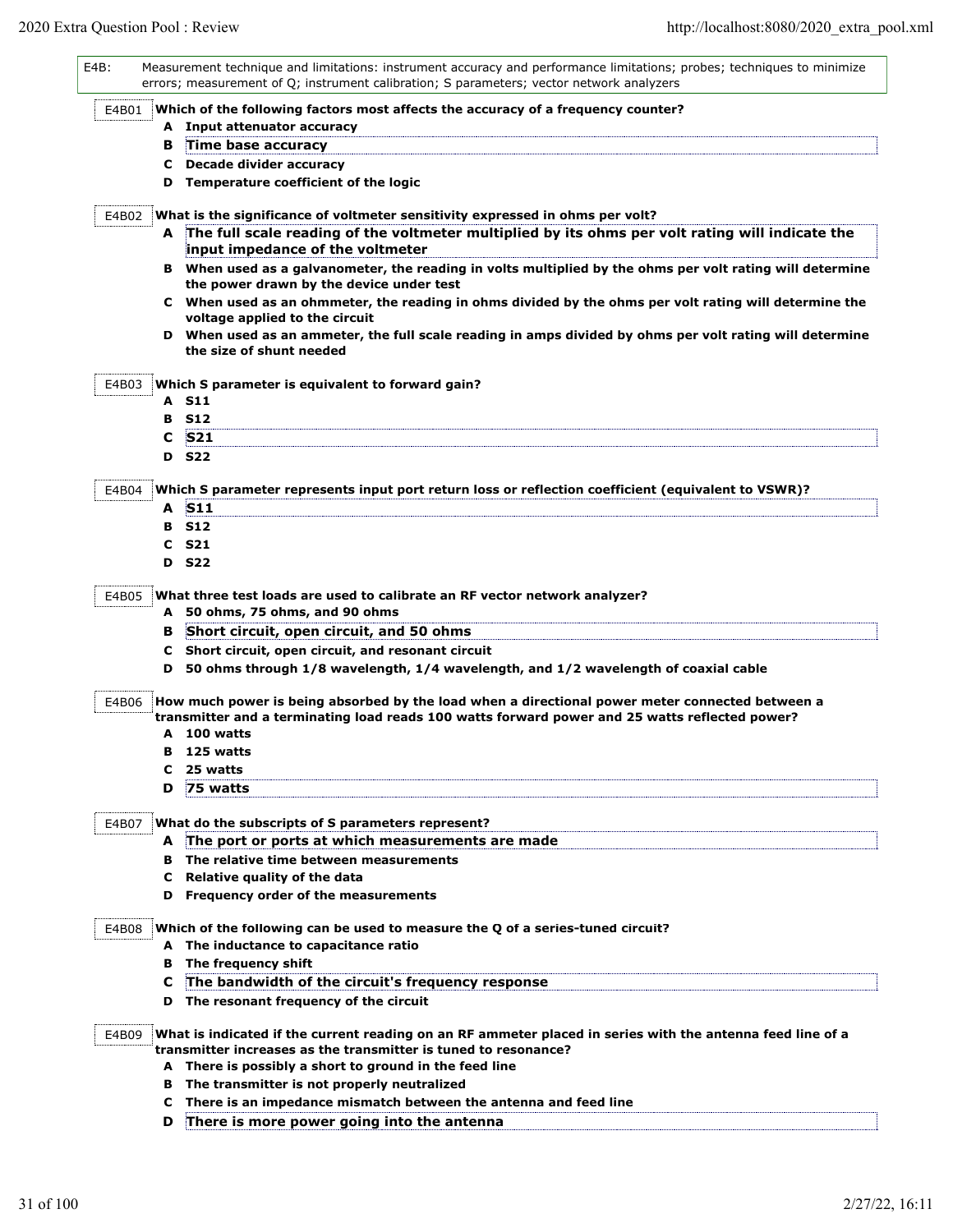E4B10 **Which of the following methods measures intermodulation distortion in an SSB transmitter?**

- **A Modulate the transmitter using two RF signals having non-harmonically related frequencies and observe the RF output with a spectrum analyzer**
- **B Modulate the transmitter using two AF signals having non-harmonically related frequencies and observe the RF output with a spectrum analyzer**
- **C Modulate the transmitter using two AF signals having harmonically related frequencies and observe the RF output with a peak reading wattmeter**
- **D Modulate the transmitter using two RF signals having harmonically related frequencies and observe the RF output with a logic analyzer**

E4B11 **Which of the following can be measured with a vector network analyzer?**

- **A Input impedance**
- **B Output impedance**
- **C Reflection coefficient**
- **D All these choices are correct**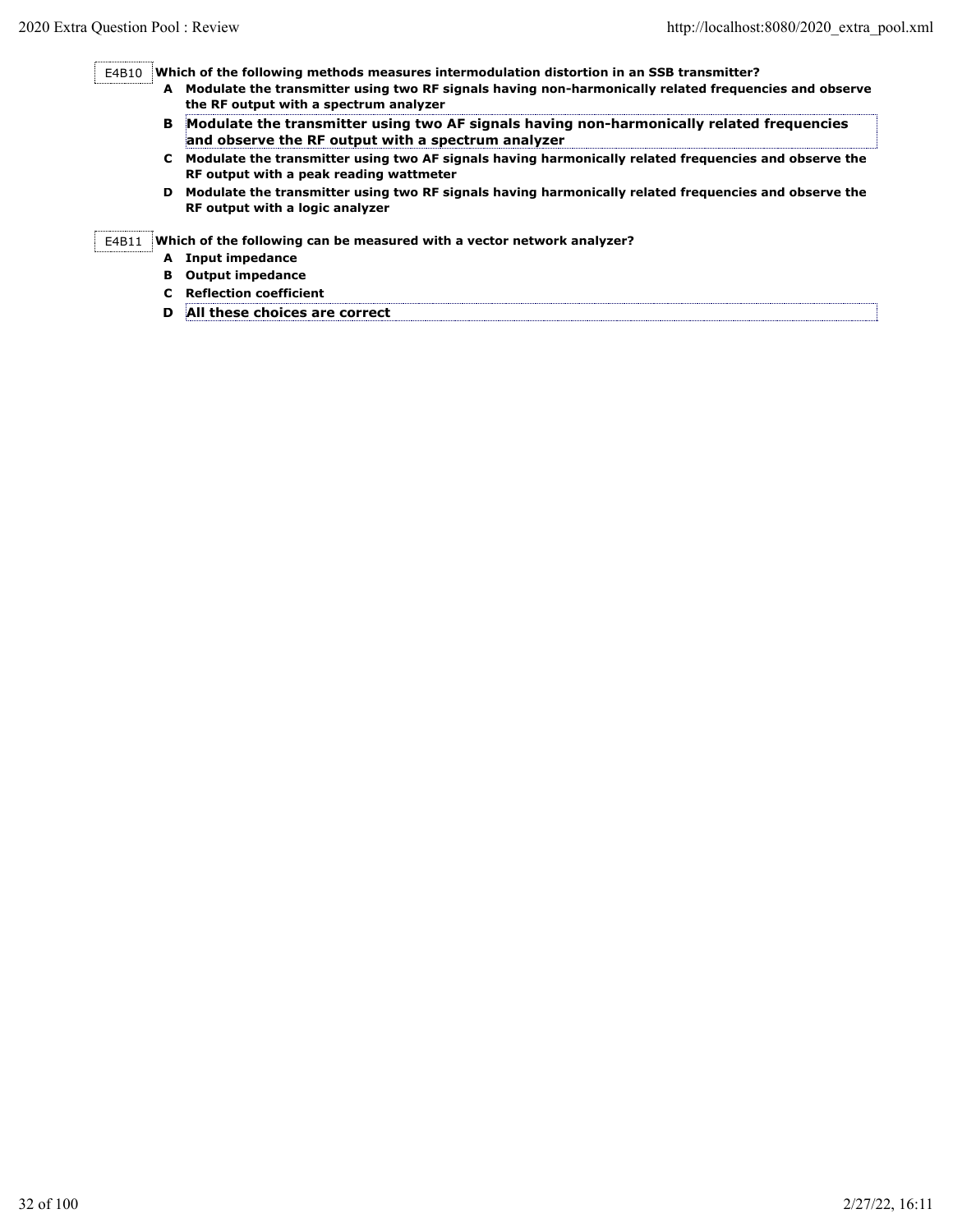E4C: Receiver performance characteristics: phase noise, noise floor, image rejection, MDS, signal-to-noise ratio, noise figure, reciprocal mixing; selectivity; effects of SDR receiver non-linearity; use of attenuators at low frequencies E4C01 **A It limits the receiver's ability to receive strong signals B It can affect the receiver's frequency calibration C It decreases receiver third-order intercept point D It can combine with strong signals on nearby frequencies to generate interference What is an effect of excessive phase noise in a receiver's local oscillator?** E4C02 **Which of the following receiver circuits can be effective in eliminating interference from strong out-of-band A A front-end filter or pre-selector B A narrow IF filter C A notch filter D A properly adjusted product detector signals?** E4C03 **A Desensitization B Cross-modulation interference C Capture effect D Frequency discrimination What is the term for the suppression in an FM receiver of one signal by another stronger signal on the same frequency?** E4C04 **A The ratio of atmospheric noise to phase noise B The ratio of the noise bandwidth in hertz to the theoretical bandwidth of a resistive network C The ratio of thermal noise to atmospheric noise D The ratio in dB of the noise generated by the receiver to the theoretical minimum noise What is the noise figure of a receiver?** E4C05 **What does a receiver noise floor of -174 dBm represent? A The minimum detectable signal as a function of receive frequency B The theoretical noise in a 1 Hz bandwidth at the input of a perfect receiver at room temperature C The noise figure of a 1 Hz bandwidth receiver D The galactic noise contribution to minimum detectable signal** E4C06 **A -174 dBm B -164 dBm C -155 dBm D -148 dBm A CW receiver with the AGC off has an equivalent input noise power density of -174 dBm/Hz. What would be the level of an unmodulated carrier input to this receiver that would yield an audio output SNR of 0 dB in a 400 Hz noise bandwidth?** E4C07 **What does the MDS of a receiver represent? A The meter display sensitivity B The minimum discernible signal C The multiplex distortion stability D The maximum detectable spectrum** E4C08 **An SDR receiver is overloaded when input signals exceed what level? A One-half the maximum sample rate B One-half the maximum sampling buffer size C The maximum count value of the analog-to-digital converter D The reference voltage of the analog-to-digital converter** E4C09 **A Fewer components in the receiver B Reduced drift C Easier for front-end circuitry to eliminate image responses D Improved receiver noise figure Which of the following choices is a good reason for selecting a high frequency for the design of the IF in a superheterodyne HF or VHF communications receiver?**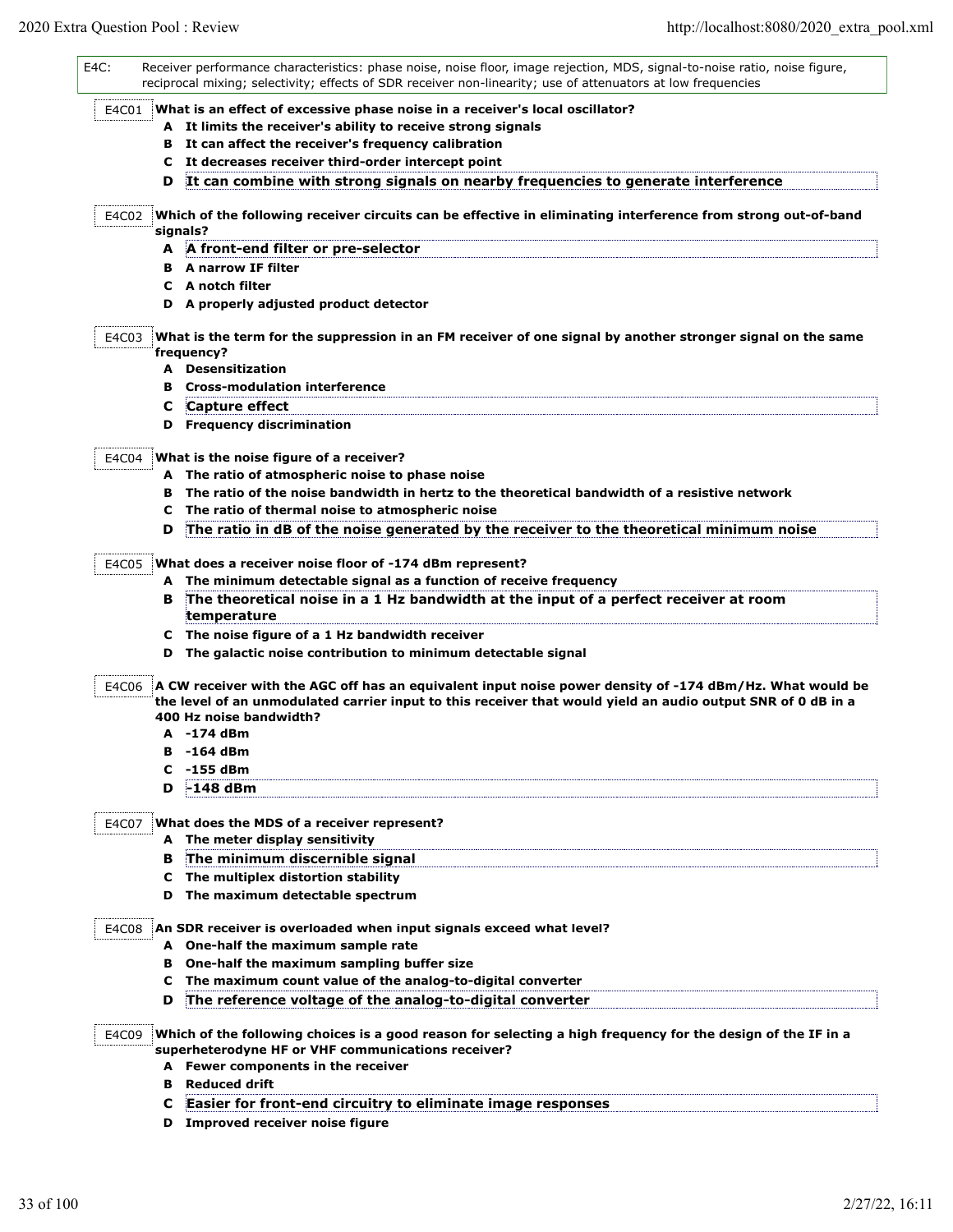E4C10 **What is an advantage of having a variety of receiver IF bandwidths from which to select?**

- **A The noise figure of the RF amplifier can be adjusted to match the modulation type, thus increasing receiver sensitivity**
- **B Receiver power consumption can be reduced when wider bandwidth is not required**
- **C Receive bandwidth can be set to match the modulation bandwidth, maximizing signal-to-noise ratio and minimizing interference**
- **D Multiple frequencies can be received simultaneously if desired**

E4C11 **Why can an attenuator be used to reduce receiver overload on the lower frequency HF bands with little or no impact on signal-to-noise ratio?**

- **A The attenuator has a low-pass filter to increase the strength of lower frequency signals**
- **B The attenuator has a noise filter to suppress interference**
- **C Signals are attenuated separately from the noise**
- **D Atmospheric noise is generally greater than internally generated noise even after attenuation**

## E4C12 **Which of the following has the largest effect on an SDR receiver's dynamic range?**

- **A CPU register width in bits**
	- **B Anti-aliasing input filter bandwidth**
	- **C RAM speed used for data storage**
	- **D Analog-to-digital converter sample width in bits**

E4C13 **How does a narrow-band roofing filter affect receiver performance?**

- **A It improves sensitivity by reducing front end noise**
- **B It improves intelligibility by using low Q circuitry to reduce ringing**
- **C It improves dynamic range by attenuating strong signals near the receive frequency**
- **D All these choices are correct**

E4C14 **What transmit frequency might generate an image response signal in a receiver tuned to 14.300 MHz and that uses a 455 kHz IF frequency?**

- **A 13.845 MHz**
- **B 14.755 MHz**
- **C 14.445 MHz**

# **D 15.210 MHz**

#### E4C15 **What is reciprocal mixing?**

- **A Two out-of-band signals mixing to generate an in-band spurious signal**
- **B In-phase signals cancelling in a mixer resulting in loss of receiver sensitivity**
- **C Two digital signals combining from alternate time slots**
- **D Local oscillator phase noise mixing with adjacent strong signals to create interference to desired signals**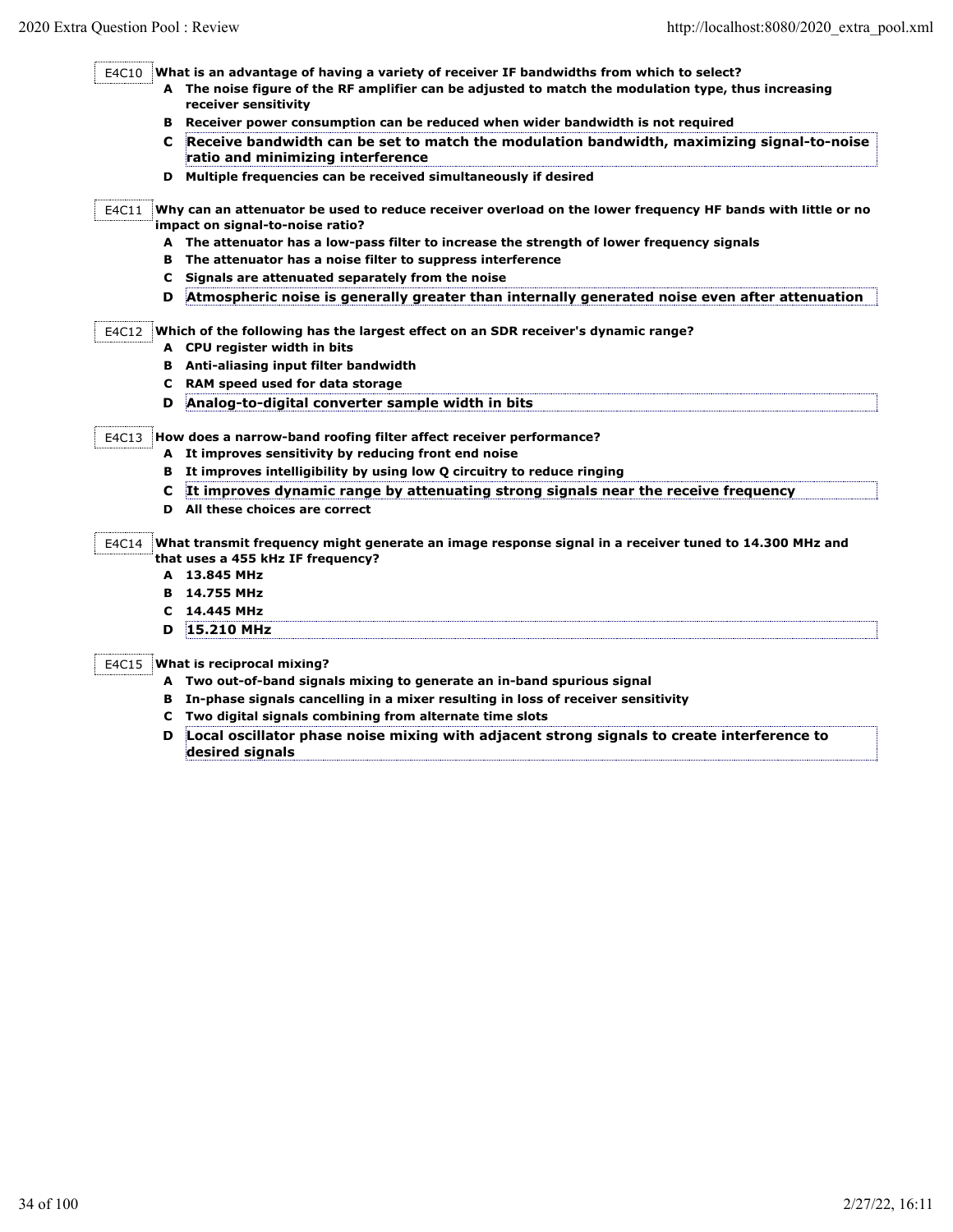| E4D:  |    | Receiver performance characteristics: blocking dynamic range; intermodulation and cross-modulation interference; third-<br>order intercept; desensitization; preselector |
|-------|----|--------------------------------------------------------------------------------------------------------------------------------------------------------------------------|
| E4D01 |    | What is meant by the blocking dynamic range of a receiver?                                                                                                               |
|       |    | A The difference in dB between the noise floor and the level of an incoming signal that will cause<br>1 dB of gain compression                                           |
|       |    | B The minimum difference in dB between the levels of two FM signals that will cause one signal to block<br>the other                                                     |
|       |    | C The difference in dB between the noise floor and the third-order intercept point                                                                                       |
|       |    | D The minimum difference in dB between two signals which produce third-order intermodulation products                                                                    |
|       |    | greater than the noise floor                                                                                                                                             |
| E4D02 |    | Which of the following describes problems caused by poor dynamic range in a receiver?                                                                                    |
|       |    | A Spurious signals caused by cross-modulation and desensitization from strong adjacent signals                                                                           |
|       |    | B Oscillator instability requiring frequent retuning and loss of ability to recover the opposite sideband                                                                |
|       |    | C Cross-modulation of the desired signal and insufficient audio power to operate the speaker                                                                             |
|       | D  | Oscillator instability and severe audio distortion of all but the strongest received signals                                                                             |
|       |    |                                                                                                                                                                          |
| E4D03 |    | How can intermodulation interference between two repeaters occur?                                                                                                        |
|       |    | A When the repeaters are in close proximity and the signals cause feedback in the final amplifier of one or                                                              |
|       |    | both transmitters                                                                                                                                                        |
|       |    | B When the repeaters are in close proximity and the signals mix in the final amplifier of one or                                                                         |
|       |    | both transmitters                                                                                                                                                        |
|       |    | C When the signals from the transmitters are reflected out of phase from airplanes passing overhead                                                                      |
|       |    | D When the signals from the transmitters are reflected in phase from airplanes passing overhead                                                                          |
|       |    |                                                                                                                                                                          |
| E4D04 |    | Which of the following may reduce or eliminate intermodulation interference in a repeater caused by another                                                              |
|       |    | transmitter operating in close proximity?                                                                                                                                |
|       |    | A A band-pass filter in the feed line between the transmitter and receiver                                                                                               |
|       | в  | A properly terminated circulator at the output of the repeater's transmitter                                                                                             |
|       |    | C Utilizing a Class C final amplifier                                                                                                                                    |
|       |    | D Utilizing a Class D final amplifier                                                                                                                                    |
| E4D05 |    | What transmitter frequencies would cause an intermodulation-product signal in a receiver tuned to 146.70                                                                 |
|       |    | MHz when a nearby station transmits on 146.52 MHz?                                                                                                                       |
|       |    | A 146.34 MHz and 146.61 MHz                                                                                                                                              |
|       |    | B 146.88 MHz and 146.34 MHz                                                                                                                                              |
|       |    | C 146.10 MHz and 147.30 MHz                                                                                                                                              |
|       | D  | 173.35 MHz and 139.40 MHz                                                                                                                                                |
|       |    |                                                                                                                                                                          |
| E4D06 |    | What is the term for spurious signals generated by the combination of two or more signals in a non-linear<br>device or circuit?                                          |
|       |    | A Amplifier desensitization                                                                                                                                              |
|       |    | <b>B</b> Neutralization                                                                                                                                                  |
|       | C. | Adjacent channel interference                                                                                                                                            |
|       | D  | <b>Intermodulation</b>                                                                                                                                                   |
|       |    |                                                                                                                                                                          |
| E4D07 |    | Which of the following reduces the likelihood of receiver desensitization?                                                                                               |
|       | A  | Decrease the RF bandwidth of the receiver                                                                                                                                |
|       |    | <b>B</b> Raise the receiver IF frequency                                                                                                                                 |
|       |    | C Increase the receiver front end gain                                                                                                                                   |
|       | D  | Switch from fast AGC to slow AGC                                                                                                                                         |
|       |    |                                                                                                                                                                          |
| E4D08 |    | What causes intermodulation in an electronic circuit?                                                                                                                    |
|       |    | A Too little gain                                                                                                                                                        |
|       | в  | <b>Lack of neutralization</b>                                                                                                                                            |
|       | C  | Nonlinear circuits or devices                                                                                                                                            |
|       |    | <b>D</b> Positive feedback                                                                                                                                               |
|       |    |                                                                                                                                                                          |
| E4D09 |    | What is the purpose of the preselector in a communications receiver?                                                                                                     |
|       |    | A To store often-used frequencies                                                                                                                                        |
|       |    | <b>B</b> To provide a range of AGC time constants                                                                                                                        |
|       | C  | To increase rejection of signals outside the desired band                                                                                                                |
|       |    | D To allow selection of the optimum RF amplifier device                                                                                                                  |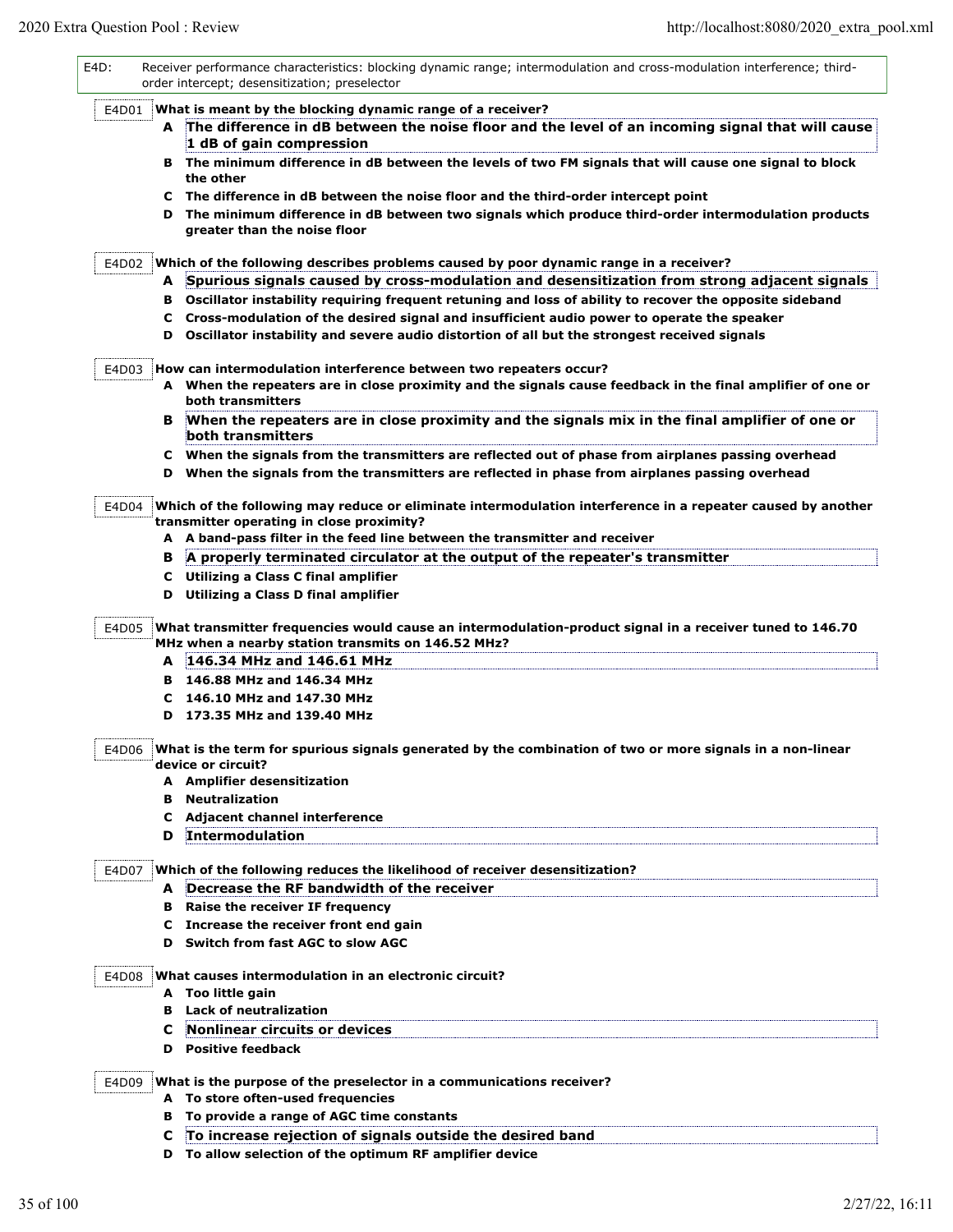E4D10 **What does a third-order intercept level of 40 dBm mean with respect to receiver performance?**

- **A Signals less than 40 dBm will not generate audible third-order intermodulation products**
- **B The receiver can tolerate signals up to 40 dB above the noise floor without producing third-order intermodulation products**
- **C A pair of 40 dBm input signals will theoretically generate a third-order intermodulation product that has the same output amplitude as either of the input signals**
- **D A pair of 1 mW input signals will produce a third-order intermodulation product that is 40 dB stronger than the input signal**

E4D11 **Why are odd-order intermodulation products, created within a receiver, of particular interest compared to other products?**

- **A Odd-order products of two signals in the band of interest are also likely to be within the band**
- **B Odd-order products overload the IF filters**
- **C Odd-order products are an indication of poor image rejection**
- **D Odd-order intermodulation produces three products for every input signal within the band of interest**

E4D12 **What is the term for the reduction in receiver sensitivity caused by a strong signal near the received frequency?**

- **A Desensitization B Quieting**
- **C Cross-modulation interference**
- **D Squelch gain rollback**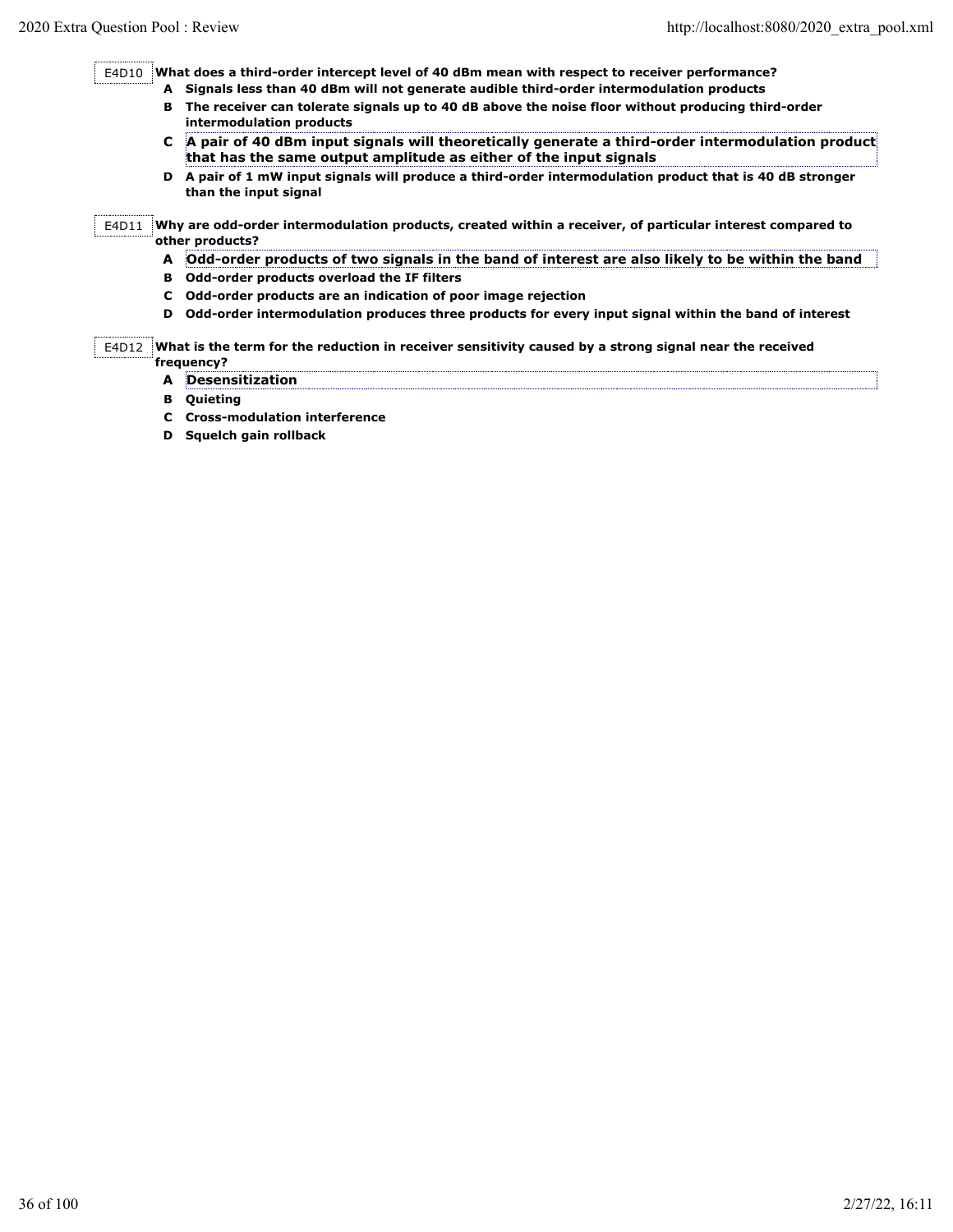| $E4E$ : | Noise suppression and interference: system noise; electrical appliance noise; line noise; locating noise sources; DSP noise<br>reduction; noise blankers; grounding for signals; common mode currents |
|---------|-------------------------------------------------------------------------------------------------------------------------------------------------------------------------------------------------------|
| E4E01   | What problem can occur when using an automatic notch filter (ANF) to remove interfering carriers while<br>receiving CW signals?                                                                       |
|         | A Removal of the CW signal as well as the interfering carrier                                                                                                                                         |
|         | B Any nearby signal passing through the DSP system will overwhelm the desired signal                                                                                                                  |
|         | C Received CW signals will appear to be modulated at the DSP clock frequency                                                                                                                          |
|         | Ringing in the DSP filter will completely remove the spaces between the CW characters<br>D                                                                                                            |
|         |                                                                                                                                                                                                       |
| E4E02   | Which of the following types of noise can often be reduced with a digital signal processing noise filter?                                                                                             |
|         | <b>Broadband white noise</b>                                                                                                                                                                          |
|         | <b>Ignition noise</b><br>в                                                                                                                                                                            |
|         | <b>Power line noise</b><br>C.                                                                                                                                                                         |
|         | All these choices are correct<br>D                                                                                                                                                                    |
| E4E03   | Which of the following signals might a receiver noise blanker be able to remove from desired signals?                                                                                                 |
|         | A Signals that are constant at all IF levels                                                                                                                                                          |
|         | Signals that appear across a wide bandwidth<br>в                                                                                                                                                      |
|         | Signals that appear at one IF but not another<br>C                                                                                                                                                    |
|         | Signals that have a sharply peaked frequency distribution<br>D                                                                                                                                        |
|         |                                                                                                                                                                                                       |
| E4E04   | How can conducted and radiated noise caused by an automobile alternator be suppressed?                                                                                                                |
|         | A By installing filter capacitors in series with the DC power lead and a blocking capacitor in the field lead                                                                                         |
|         | B By installing a noise suppression resistor and a blocking capacitor in both leads                                                                                                                   |
|         | C By installing a high-pass filter in series with the radio's power lead and a low-pass filter in parallel with                                                                                       |
|         | the field lead                                                                                                                                                                                        |
|         | By connecting the radio's power leads directly to the battery and by installing coaxial<br>D                                                                                                          |
|         | capacitors in line with the alternator leads                                                                                                                                                          |
| E4E05   | How can radio frequency interference from an AC motor be suppressed?                                                                                                                                  |
|         | A By installing a high-pass filter in series with the motor's power leads                                                                                                                             |
|         |                                                                                                                                                                                                       |
|         | By installing a brute-force AC-line filter in series with the motor leads<br>в                                                                                                                        |
|         | By installing a bypass capacitor in series with the motor leads<br>C                                                                                                                                  |
|         | By using a ground-fault current interrupter in the circuit used to power the motor<br>D                                                                                                               |
| E4E06   | What is one type of electrical interference that might be caused by a nearby personal computer?                                                                                                       |
|         | A A loud AC hum in the audio output of your station receiver                                                                                                                                          |
|         | A clicking noise at intervals of a few seconds<br>в                                                                                                                                                   |
|         | The appearance of unstable modulated or unmodulated signals at specific frequencies<br>c                                                                                                              |
|         | A whining type noise that continually pulses off and on                                                                                                                                               |
|         |                                                                                                                                                                                                       |
| E4E07   | Which of the following can cause shielded cables to radiate or receive interference?                                                                                                                  |
|         | A Low inductance ground connections at both ends of the shield                                                                                                                                        |
|         | Common-mode currents on the shield and conductors<br>в                                                                                                                                                |
|         | Use of braided shielding material<br>C                                                                                                                                                                |
|         | D Tying all ground connections to a common point resulting in differential-mode currents in the shield                                                                                                |
| E4E08   | What current flows equally on all conductors of an unshielded multi-conductor cable?                                                                                                                  |
|         | A Differential-mode current                                                                                                                                                                           |
|         | Common-mode current<br>в                                                                                                                                                                              |
|         | <b>Reactive current only</b>                                                                                                                                                                          |
|         | C.<br><b>Return current</b><br>D                                                                                                                                                                      |
|         |                                                                                                                                                                                                       |
| E4E09   | What undesirable effect can occur when using an IF noise blanker?                                                                                                                                     |
|         | A Received audio in the speech range might have an echo effect                                                                                                                                        |
|         | The audio frequency bandwidth of the received signal might be compressed<br>в                                                                                                                         |
|         | Nearby signals may appear to be excessively wide even if they meet emission standards<br>c                                                                                                            |
|         | FM signals can no longer be demodulated<br>D                                                                                                                                                          |
|         |                                                                                                                                                                                                       |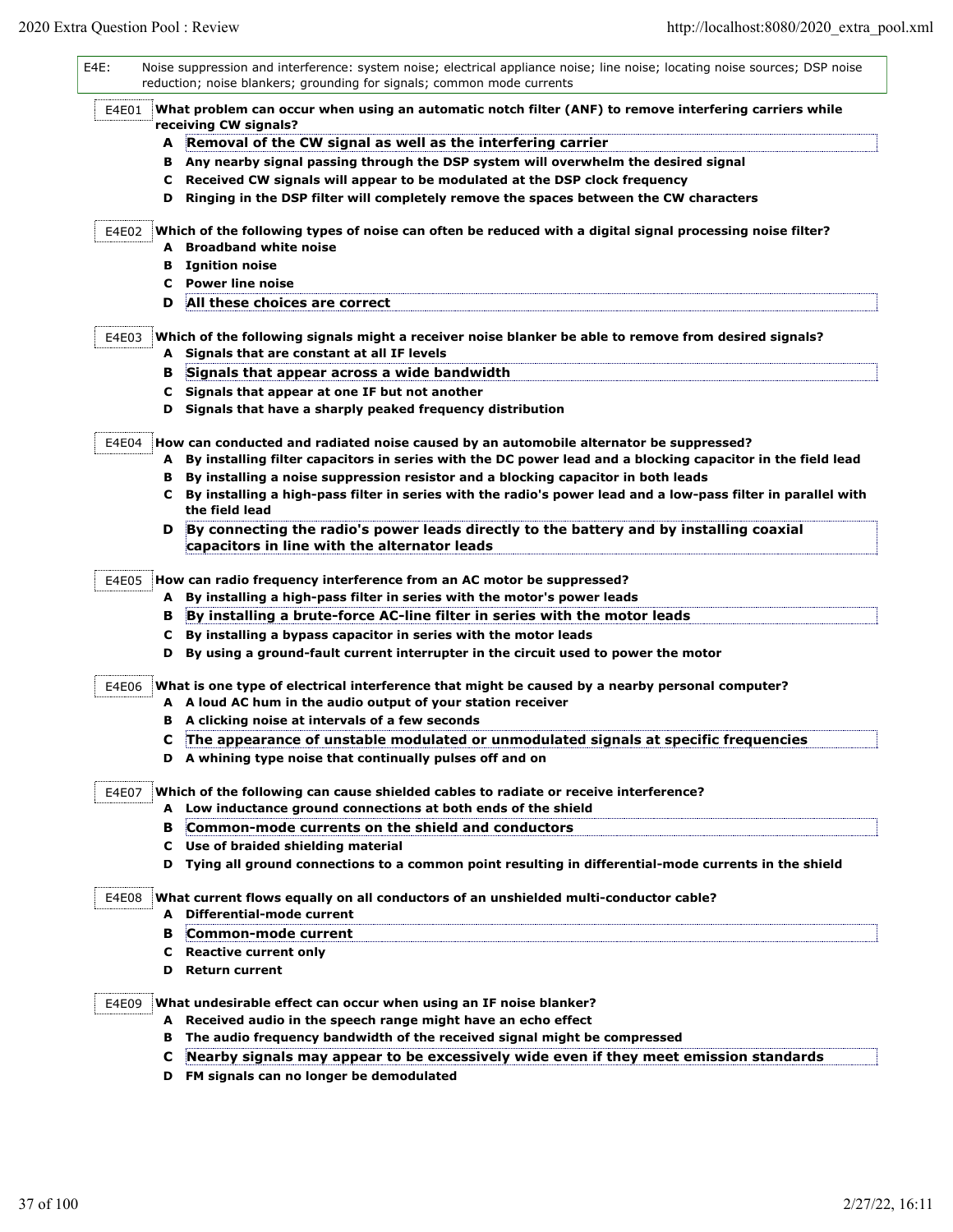E4E10 **What might be the cause of a loud roaring or buzzing AC line interference that comes and goes at intervals?**

- **A Arcing contacts in a thermostatically controlled device**
- **B A defective doorbell or doorbell transformer inside a nearby residence**
- **C A malfunctioning illuminated advertising display**
- **D All these choices are correct**

E4E11 **What could cause local AM broadcast band signals to combine to generate spurious signals in the MF or HF bands?**

- **A One or more of the broadcast stations is transmitting an over-modulated signal**
- **B Nearby corroded metal joints are mixing and re-radiating the broadcast signals**
- **C You are receiving skywave signals from a distant station**
- **D Your station receiver IF amplifier stage is defective**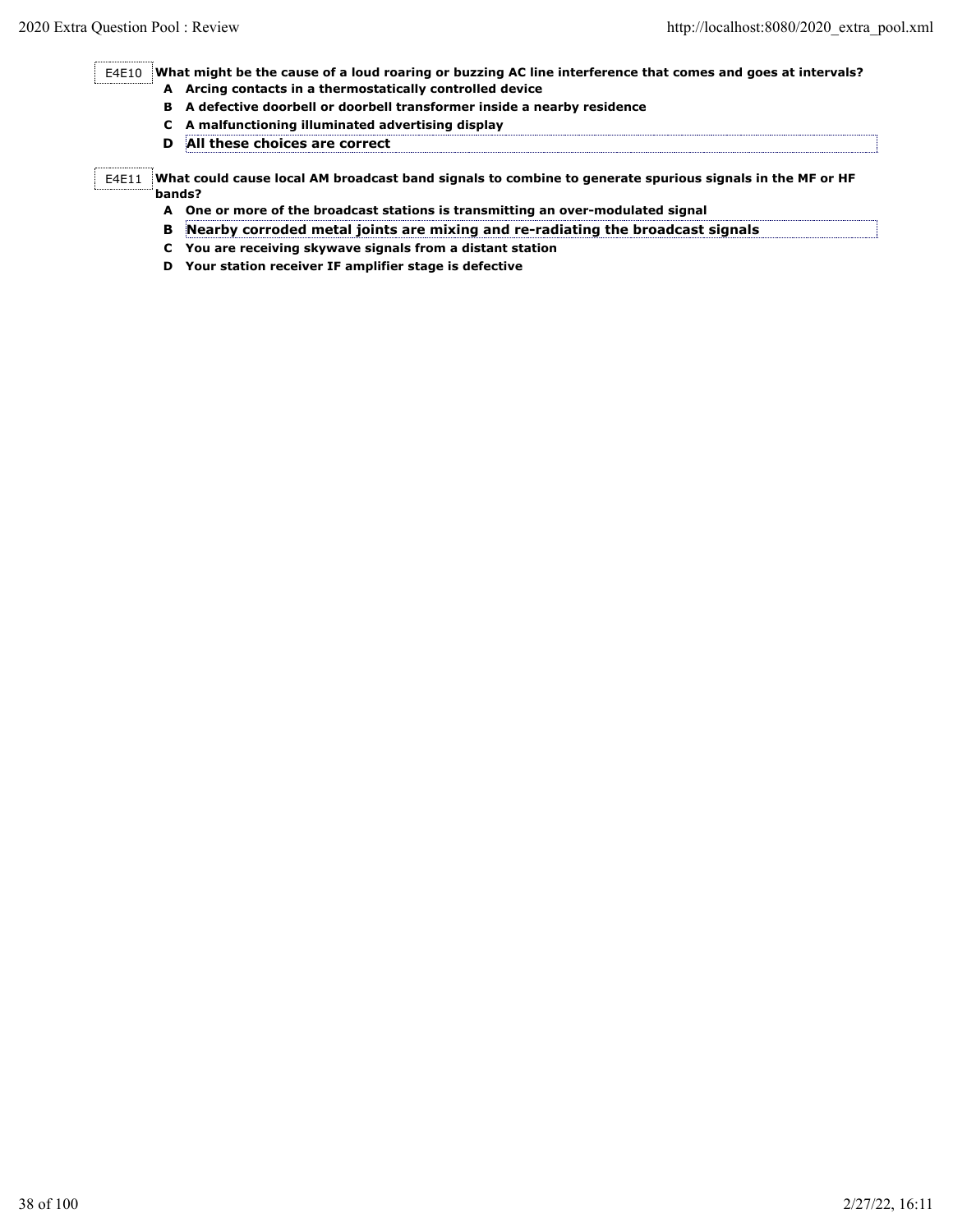|       | <b>E5: ELECTRICAL PRINCIPLES</b>                                                                                                                                                      |
|-------|---------------------------------------------------------------------------------------------------------------------------------------------------------------------------------------|
| E5A:  | Resonance and Q: characteristics of resonant circuits: series and parallel resonance; definitions and effects of Q; half-power<br>bandwidth; phase relationships in reactive circuits |
| E5A01 | What can cause the voltage across reactances in a series RLC circuit to be higher than the voltage applied to                                                                         |
|       | the entire circuit?                                                                                                                                                                   |
| A     | Resonance                                                                                                                                                                             |
|       | <b>B</b> Capacitance                                                                                                                                                                  |
| c     | Conductance                                                                                                                                                                           |
|       | <b>D</b> Resistance                                                                                                                                                                   |
| E5A02 | What is resonance in an LC or RLC circuit?                                                                                                                                            |
|       | A The highest frequency that will pass current                                                                                                                                        |
|       | B The lowest frequency that will pass current                                                                                                                                         |
| C     | The frequency at which the capacitive reactance equals the inductive reactance                                                                                                        |
| D     | The frequency at which the reactive impedance equals the resistive impedance                                                                                                          |
|       |                                                                                                                                                                                       |
| E5A03 | What is the magnitude of the impedance of a series RLC circuit at resonance?<br>A High, as compared to the circuit resistance                                                         |
|       | B Approximately equal to capacitive reactance                                                                                                                                         |
| С     | Approximately equal to inductive reactance                                                                                                                                            |
| D     | Approximately equal to circuit resistance                                                                                                                                             |
|       |                                                                                                                                                                                       |
| E5A04 | What is the magnitude of the impedance of a parallel RLC circuit at resonance?                                                                                                        |
|       | A Approximately equal to circuit resistance                                                                                                                                           |
|       | <b>B</b> Approximately equal to inductive reactance                                                                                                                                   |
|       | C Low compared to the circuit resistance                                                                                                                                              |
|       | D High compared to the circuit resistance                                                                                                                                             |
|       |                                                                                                                                                                                       |
| E5A05 | What is the result of increasing the Q of an impedance-matching circuit?                                                                                                              |
| A     | Matching bandwidth is decreased                                                                                                                                                       |
|       | <b>B</b> Matching bandwidth is increased                                                                                                                                              |
|       | C Matching range is increased                                                                                                                                                         |
|       | D It has no effect on impedance matching                                                                                                                                              |
| E5A06 | What is the magnitude of the circulating current within the components of a parallel LC circuit at resonance?                                                                         |
|       | A It is at a minimum                                                                                                                                                                  |
| в     | It is at a maximum                                                                                                                                                                    |
|       | C It equals 1 divided by the quantity 2 times pi, multiplied by the square root of inductance L multiplied by                                                                         |
|       | capacitance C                                                                                                                                                                         |
|       | D It equals 2 multiplied by pi, multiplied by frequency, multiplied by inductance                                                                                                     |
| E5A07 | What is the magnitude of the current at the input of a parallel RLC circuit at resonance?                                                                                             |
| A     | Minimum                                                                                                                                                                               |
|       | <b>B</b> Maximum                                                                                                                                                                      |
|       | $C$ R/L                                                                                                                                                                               |
|       | D L/R                                                                                                                                                                                 |
|       |                                                                                                                                                                                       |
| E5A08 | What is the phase relationship between the current through and the voltage across a series resonant circuit                                                                           |
|       | at resonance?                                                                                                                                                                         |
|       | A The voltage leads the current by 90 degrees                                                                                                                                         |
|       | B The current leads the voltage by 90 degrees                                                                                                                                         |
|       | C The voltage and current are in phase                                                                                                                                                |
|       | D The voltage and current are 180 degrees out of phase                                                                                                                                |
| E5A09 | How is the Q of an RLC parallel resonant circuit calculated?                                                                                                                          |
|       | A Reactance of either the inductance or capacitance divided by the resistance                                                                                                         |
|       | B Reactance of either the inductance or capacitance multiplied by the resistance                                                                                                      |
| C     | Resistance divided by the reactance of either the inductance or capacitance                                                                                                           |
|       | D Reactance of the inductance multiplied by the reactance of the capacitance                                                                                                          |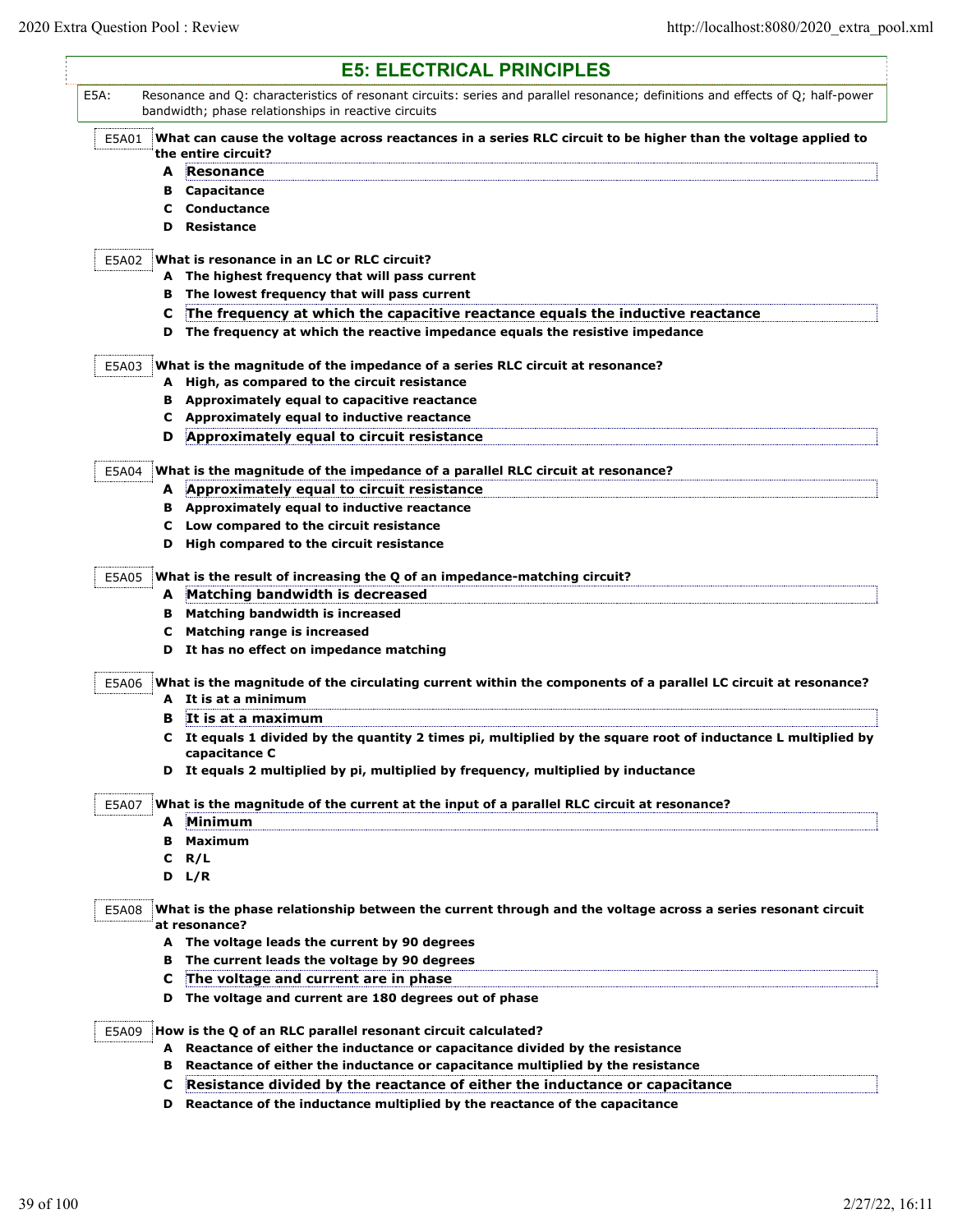|               | A Reactance of either the inductance or capacitance divided by the resistance                                                                                                                                                                |
|---------------|----------------------------------------------------------------------------------------------------------------------------------------------------------------------------------------------------------------------------------------------|
|               | B Reactance of either the inductance or capacitance multiplied by the resistance                                                                                                                                                             |
|               | C Resistance divided by the reactance of either the inductance or capacitance                                                                                                                                                                |
|               | D Reactance of the inductance multiplied by the reactance of the capacitance                                                                                                                                                                 |
| E5A11<br>150? | What is the half-power bandwidth of a resonant circuit that has a resonant frequency of 7.1 MHz and a Q of                                                                                                                                   |
|               | A 157.8 Hz                                                                                                                                                                                                                                   |
|               | B 315.6 Hz                                                                                                                                                                                                                                   |
|               | C 47.3 kHz                                                                                                                                                                                                                                   |
|               | D 23.67 kHz                                                                                                                                                                                                                                  |
| E5A12<br>118? | What is the half-power bandwidth of a resonant circuit that has a resonant frequency of 3.7 MHz and a Q of                                                                                                                                   |
|               | A 436.6 kHz                                                                                                                                                                                                                                  |
|               | B 218.3 kHz                                                                                                                                                                                                                                  |
| C.            | 31.4 kHz                                                                                                                                                                                                                                     |
|               | D 15.7 kHz                                                                                                                                                                                                                                   |
|               | A Fewer components are needed for the same performance                                                                                                                                                                                       |
|               | <b>B</b> Parasitic effects are minimized<br>C Internal voltages increase                                                                                                                                                                     |
|               | D Phase shift can become uncontrolled                                                                                                                                                                                                        |
| E5A14         |                                                                                                                                                                                                                                              |
|               | A 44.72 MHz                                                                                                                                                                                                                                  |
|               | B 22.36 MHz                                                                                                                                                                                                                                  |
| C             | 3.56 MHz                                                                                                                                                                                                                                     |
|               | D 1.78 MHz                                                                                                                                                                                                                                   |
| E5A15         | Which of the following increases Q for inductors and capacitors?                                                                                                                                                                             |
|               | <b>A</b> Lower losses                                                                                                                                                                                                                        |
|               | <b>B</b> Lower reactance                                                                                                                                                                                                                     |
|               | C Lower self-resonant frequency                                                                                                                                                                                                              |
|               | D Higher self-resonant frequency                                                                                                                                                                                                             |
| E5A16         |                                                                                                                                                                                                                                              |
|               | A 23.5 MHz                                                                                                                                                                                                                                   |
|               | <b>B</b> 23.5 kHz                                                                                                                                                                                                                            |
| c             | What is the resonant frequency of an RLC circuit if R is 22 ohms, L is 50 microhenries and C is 40 picofarads?<br>What is the resonant frequency of an RLC circuit if R is 33 ohms, L is 50 microhenries and C is 10 picofarads?<br>7.12 kHz |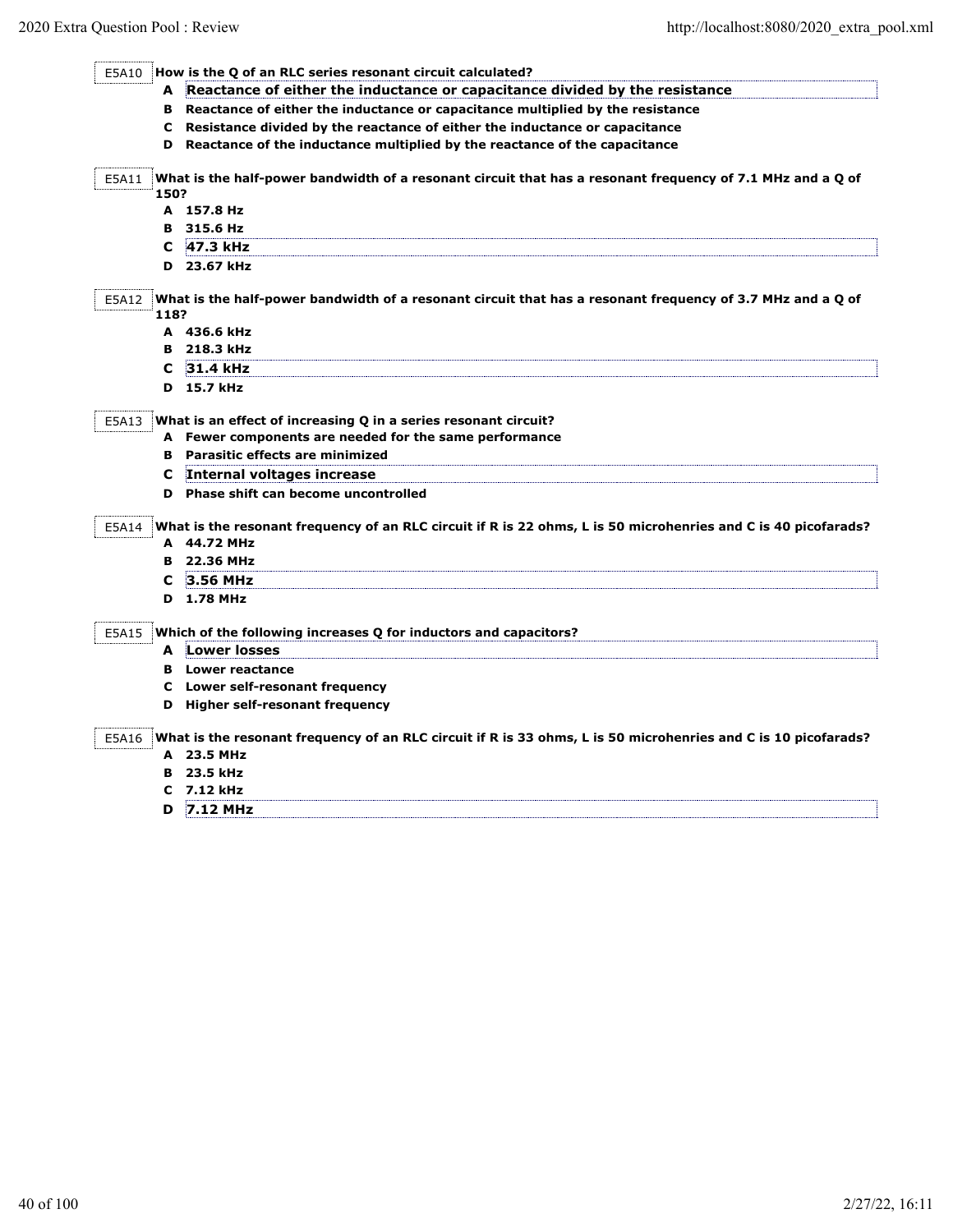| E5B:  |     | Time constants and phase relationships: RL and RC time constants; phase angle in reactive circuits and components;<br>admittance and susceptance                            |
|-------|-----|-----------------------------------------------------------------------------------------------------------------------------------------------------------------------------|
| E5B01 |     | What is the term for the time required for the capacitor in an RC circuit to be charged to 63.2% of the applied<br>voltage or to discharge to 36.8% of its initial voltage? |
|       |     | A An exponential rate of one                                                                                                                                                |
|       | в   | One time constant                                                                                                                                                           |
|       | C   | One exponential period                                                                                                                                                      |
|       |     | D A time factor of one                                                                                                                                                      |
| E5B02 |     | What letter is commonly used to represent susceptance?                                                                                                                      |
|       | A G |                                                                                                                                                                             |
|       | в   | X                                                                                                                                                                           |
|       | c   | Y                                                                                                                                                                           |
|       | D   | B                                                                                                                                                                           |
| E5B03 |     | How is impedance in polar form converted to an equivalent admittance?<br>A Take the reciprocal of the angle and change the sign of the magnitude                            |
|       | в   | Take the reciprocal of the magnitude and change the sign of the angle                                                                                                       |
|       |     | C Take the square root of the magnitude and add 180 degrees to the angle                                                                                                    |
|       | D   | Square the magnitude and subtract 90 degrees from the angle                                                                                                                 |
| E5B04 |     | What is the time constant of a circuit having two 220 microfarad capacitors and two 1 megohm resistors, all<br>in parallel?                                                 |
|       |     | A 55 seconds                                                                                                                                                                |
|       |     | <b>B</b> 110 seconds                                                                                                                                                        |
|       |     | C 440 seconds                                                                                                                                                               |
|       | D.  | 220 seconds                                                                                                                                                                 |
|       |     |                                                                                                                                                                             |
| E5B05 |     | What happens to the magnitude of a pure reactance when it is converted to a susceptance?<br>A It is unchanged                                                               |
|       | в   | The sign is reversed                                                                                                                                                        |
|       | C   | It is shifted by 90 degrees                                                                                                                                                 |
|       | D   | It becomes the reciprocal                                                                                                                                                   |
| E5B06 |     | What is susceptance?                                                                                                                                                        |
|       |     | A The magnetic impedance of a circuit                                                                                                                                       |
|       |     | B The ratio of magnetic field to electric field                                                                                                                             |
|       | c   | The imaginary part of admittance                                                                                                                                            |
|       |     | D A measure of the efficiency of a transformer                                                                                                                              |
| E5B07 |     | What is the phase angle between the voltage across and the current through a series RLC circuit if XC is 500<br>ohms, R is 1 kilohm, and XL is 250 ohms?                    |
|       |     | A 68.2 degrees with the voltage leading the current                                                                                                                         |
|       |     | B 14.0 degrees with the voltage leading the current                                                                                                                         |
|       | c   | 14.0 degrees with the voltage lagging the current                                                                                                                           |
|       |     | D 68.2 degrees with the voltage lagging the current                                                                                                                         |
| E5B08 |     | What is the phase angle between the voltage across and the current through a series RLC circuit if XC is 100<br>ohms, R is 100 ohms, and XL is 75 ohms?                     |
|       |     | A 14 degrees with the voltage lagging the current                                                                                                                           |
|       |     | B 14 degrees with the voltage leading the current                                                                                                                           |
|       |     | C 76 degrees with the voltage leading the current                                                                                                                           |
|       |     | D 76 degrees with the voltage lagging the current                                                                                                                           |
| E5B09 |     | What is the relationship between the AC current through a capacitor and the voltage across a capacitor?                                                                     |
|       |     | A Voltage and current are in phase                                                                                                                                          |
|       |     | B Voltage and current are 180 degrees out of phase                                                                                                                          |
|       |     | C Voltage leads current by 90 degrees                                                                                                                                       |
|       | D   | Current leads voltage by 90 degrees                                                                                                                                         |
|       |     |                                                                                                                                                                             |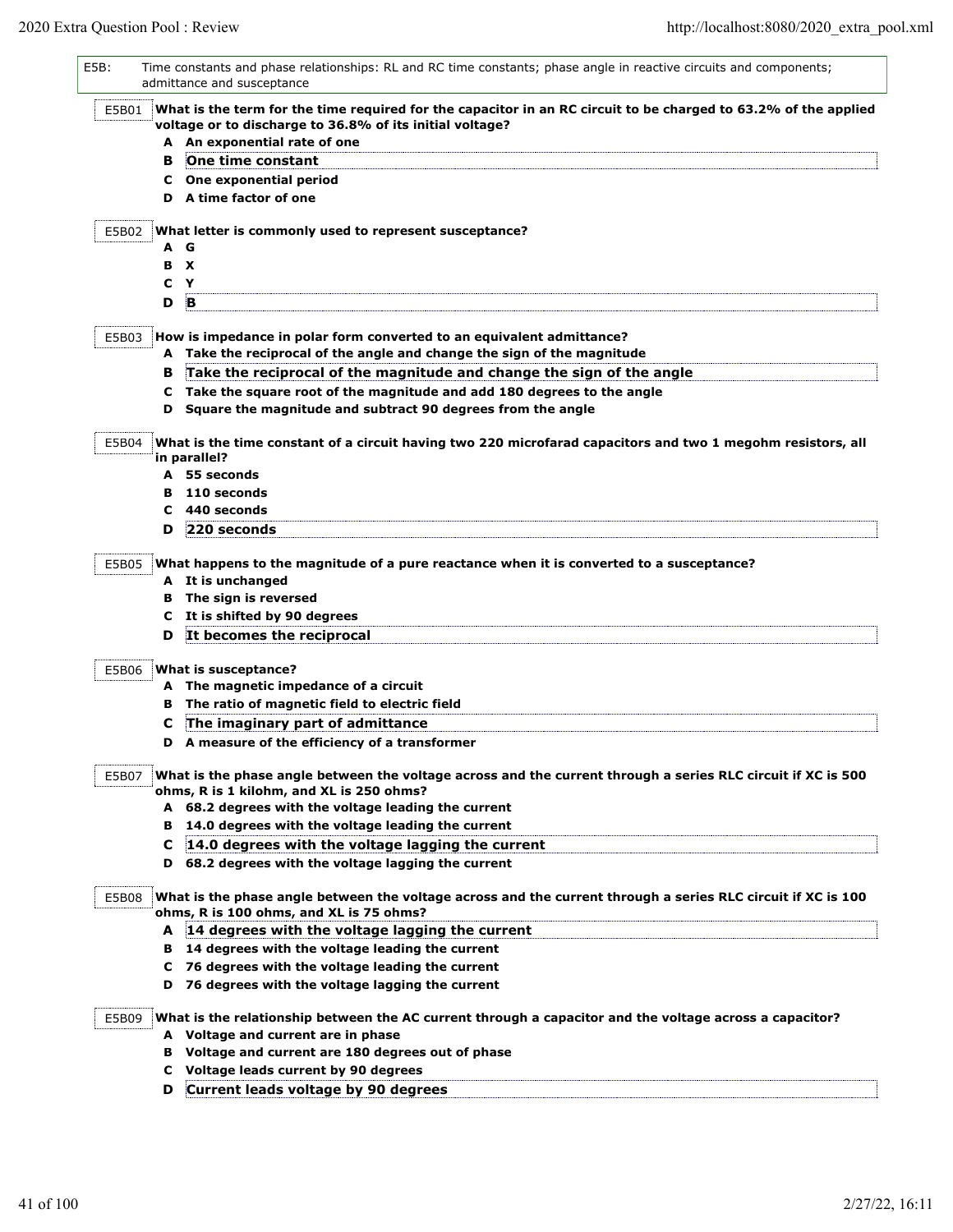# E5B10 **What is the relationship between the AC current through an inductor and the voltage across an inductor?**

- **A Voltage leads current by 90 degrees**
- **B Current leads voltage by 90 degrees**
- **C Voltage and current are 180 degrees out of phase**
- **D Voltage and current are in phase**

#### E5B11 **What is the phase angle between the voltage across and the current through a series RLC circuit if XC is 25 ohms, R is 100 ohms, and XL is 50 ohms?**

- **A 14 degrees with the voltage lagging the current B 14 degrees with the voltage leading the current**
- **C 76 degrees with the voltage lagging the current**
- **D 76 degrees with the voltage leading the current**

# E5B12 **What is admittance?**

- **A The inverse of impedance**
- **B The term for the gain of a field effect transistor**
- **C The turns ratio of a transformer**
- **D The inverse of Q factor**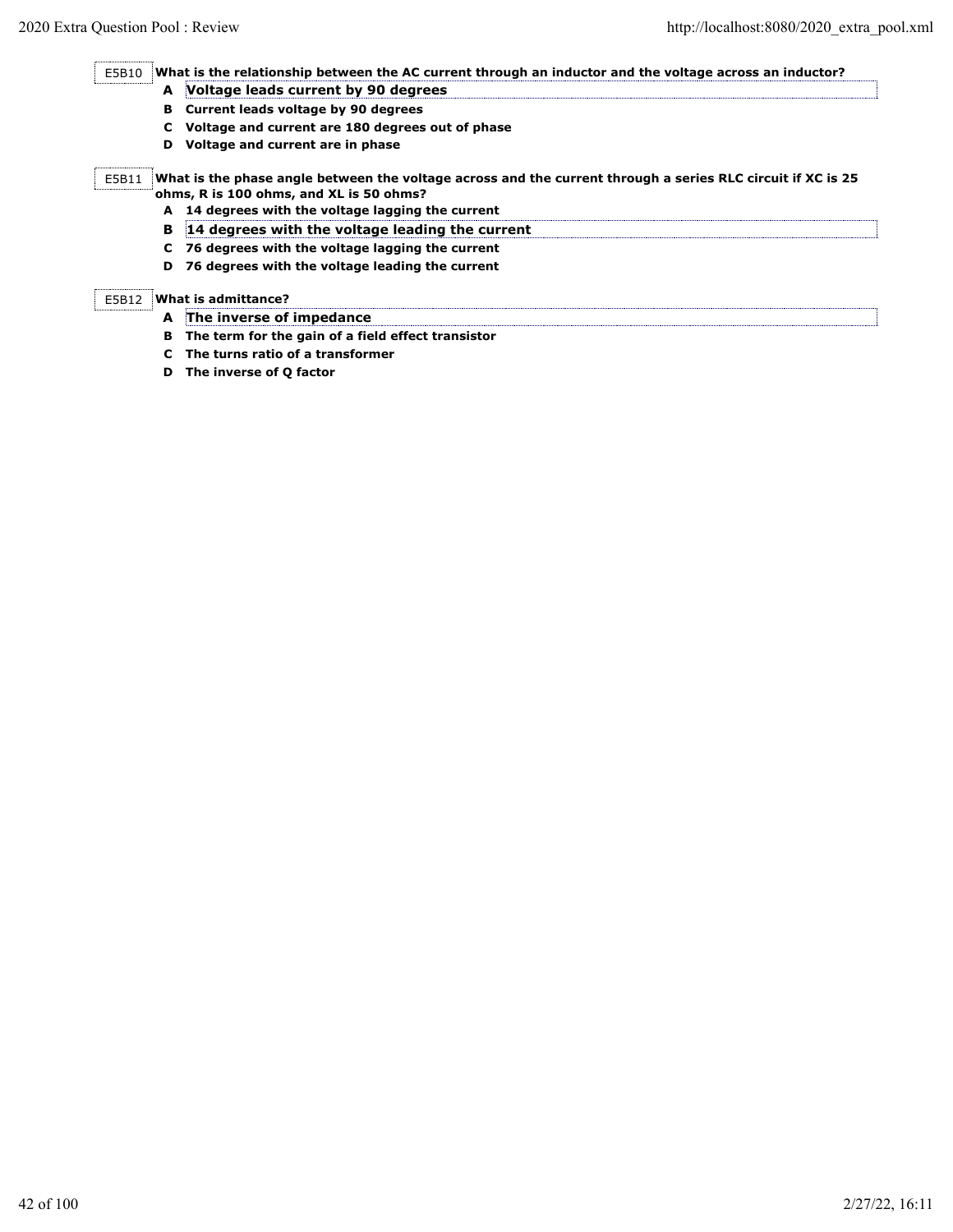| E5C01<br>Which of the following represents capacitive reactance in rectangular notation?<br>∤jX<br>A<br>$+$ jX<br>в<br>c<br>Delta<br>Omega<br>D<br>E5C02<br>How are impedances described in polar coordinates?<br>A By X and R values<br><b>B</b> By real and imaginary parts<br>By phase angle and magnitude<br>C<br>D By Y and G values<br>Which of the following represents an inductive reactance in polar coordinates?<br>E5C03<br>A A positive magnitude<br><b>B</b> A negative magnitude<br>A positive phase angle<br>C<br>D A negative phase angle |
|------------------------------------------------------------------------------------------------------------------------------------------------------------------------------------------------------------------------------------------------------------------------------------------------------------------------------------------------------------------------------------------------------------------------------------------------------------------------------------------------------------------------------------------------------------|
|                                                                                                                                                                                                                                                                                                                                                                                                                                                                                                                                                            |
|                                                                                                                                                                                                                                                                                                                                                                                                                                                                                                                                                            |
|                                                                                                                                                                                                                                                                                                                                                                                                                                                                                                                                                            |
|                                                                                                                                                                                                                                                                                                                                                                                                                                                                                                                                                            |
|                                                                                                                                                                                                                                                                                                                                                                                                                                                                                                                                                            |
|                                                                                                                                                                                                                                                                                                                                                                                                                                                                                                                                                            |
|                                                                                                                                                                                                                                                                                                                                                                                                                                                                                                                                                            |
|                                                                                                                                                                                                                                                                                                                                                                                                                                                                                                                                                            |
|                                                                                                                                                                                                                                                                                                                                                                                                                                                                                                                                                            |
|                                                                                                                                                                                                                                                                                                                                                                                                                                                                                                                                                            |
|                                                                                                                                                                                                                                                                                                                                                                                                                                                                                                                                                            |
|                                                                                                                                                                                                                                                                                                                                                                                                                                                                                                                                                            |
|                                                                                                                                                                                                                                                                                                                                                                                                                                                                                                                                                            |
|                                                                                                                                                                                                                                                                                                                                                                                                                                                                                                                                                            |
|                                                                                                                                                                                                                                                                                                                                                                                                                                                                                                                                                            |
|                                                                                                                                                                                                                                                                                                                                                                                                                                                                                                                                                            |
|                                                                                                                                                                                                                                                                                                                                                                                                                                                                                                                                                            |
| E5C04<br>What coordinate system is often used to display the resistive, inductive, and/or capacitive reactance                                                                                                                                                                                                                                                                                                                                                                                                                                             |
| components of impedance?                                                                                                                                                                                                                                                                                                                                                                                                                                                                                                                                   |
| A Maidenhead grid                                                                                                                                                                                                                                                                                                                                                                                                                                                                                                                                          |
| <b>B</b> Faraday grid                                                                                                                                                                                                                                                                                                                                                                                                                                                                                                                                      |
| <b>Elliptical coordinates</b><br>C.                                                                                                                                                                                                                                                                                                                                                                                                                                                                                                                        |
| Rectangular coordinates<br>D                                                                                                                                                                                                                                                                                                                                                                                                                                                                                                                               |
| E5C05<br>What is the name of the diagram used to show the phase relationship between impedances at a given<br>frequency?                                                                                                                                                                                                                                                                                                                                                                                                                                   |
| A Venn diagram                                                                                                                                                                                                                                                                                                                                                                                                                                                                                                                                             |
| <b>B</b> Near field diagram                                                                                                                                                                                                                                                                                                                                                                                                                                                                                                                                |
| Phasor diagram<br>C                                                                                                                                                                                                                                                                                                                                                                                                                                                                                                                                        |
| D Far field diagram                                                                                                                                                                                                                                                                                                                                                                                                                                                                                                                                        |
| E5C06<br>What does the impedance 50-j25 represent?                                                                                                                                                                                                                                                                                                                                                                                                                                                                                                         |
| A 50 ohms resistance in series with 25 ohms inductive reactance                                                                                                                                                                                                                                                                                                                                                                                                                                                                                            |
| 50 ohms resistance in series with 25 ohms capacitive reactance<br>в                                                                                                                                                                                                                                                                                                                                                                                                                                                                                        |
| 25 ohms resistance in series with 50 ohms inductive reactance<br>C                                                                                                                                                                                                                                                                                                                                                                                                                                                                                         |
| 25 ohms resistance in series with 50 ohms capacitive reactance<br>D                                                                                                                                                                                                                                                                                                                                                                                                                                                                                        |
|                                                                                                                                                                                                                                                                                                                                                                                                                                                                                                                                                            |
| Where is the impedance of a pure resistance plotted on rectangular coordinates?<br>E5C07                                                                                                                                                                                                                                                                                                                                                                                                                                                                   |
| A On the vertical axis                                                                                                                                                                                                                                                                                                                                                                                                                                                                                                                                     |
| On a line through the origin, slanted at 45 degrees<br>в                                                                                                                                                                                                                                                                                                                                                                                                                                                                                                   |
| On a horizontal line, offset vertically above the horizontal axis<br>C.                                                                                                                                                                                                                                                                                                                                                                                                                                                                                    |
| On the horizontal axis<br>D                                                                                                                                                                                                                                                                                                                                                                                                                                                                                                                                |
|                                                                                                                                                                                                                                                                                                                                                                                                                                                                                                                                                            |
| What coordinate system is often used to display the phase angle of a circuit containing resistance, inductive<br>E5C08                                                                                                                                                                                                                                                                                                                                                                                                                                     |
| and/or capacitive reactance?                                                                                                                                                                                                                                                                                                                                                                                                                                                                                                                               |
| A Maidenhead grid                                                                                                                                                                                                                                                                                                                                                                                                                                                                                                                                          |
| Faraday grid<br>в                                                                                                                                                                                                                                                                                                                                                                                                                                                                                                                                          |
| <b>Elliptical coordinates</b><br>C.                                                                                                                                                                                                                                                                                                                                                                                                                                                                                                                        |
| Polar coordinates<br>D                                                                                                                                                                                                                                                                                                                                                                                                                                                                                                                                     |
| When using rectangular coordinates to graph the impedance of a circuit, what do the axes represent?<br>E5C09                                                                                                                                                                                                                                                                                                                                                                                                                                               |
| A The X axis represents the resistive component and the Y axis represents the reactive                                                                                                                                                                                                                                                                                                                                                                                                                                                                     |
| component                                                                                                                                                                                                                                                                                                                                                                                                                                                                                                                                                  |
| B The X axis represents the reactive component and the Y axis represents the resistive component                                                                                                                                                                                                                                                                                                                                                                                                                                                           |
| C The X axis represents the phase angle and the Y axis represents the magnitude                                                                                                                                                                                                                                                                                                                                                                                                                                                                            |
| D The X axis represents the magnitude and the Y axis represents the phase angle                                                                                                                                                                                                                                                                                                                                                                                                                                                                            |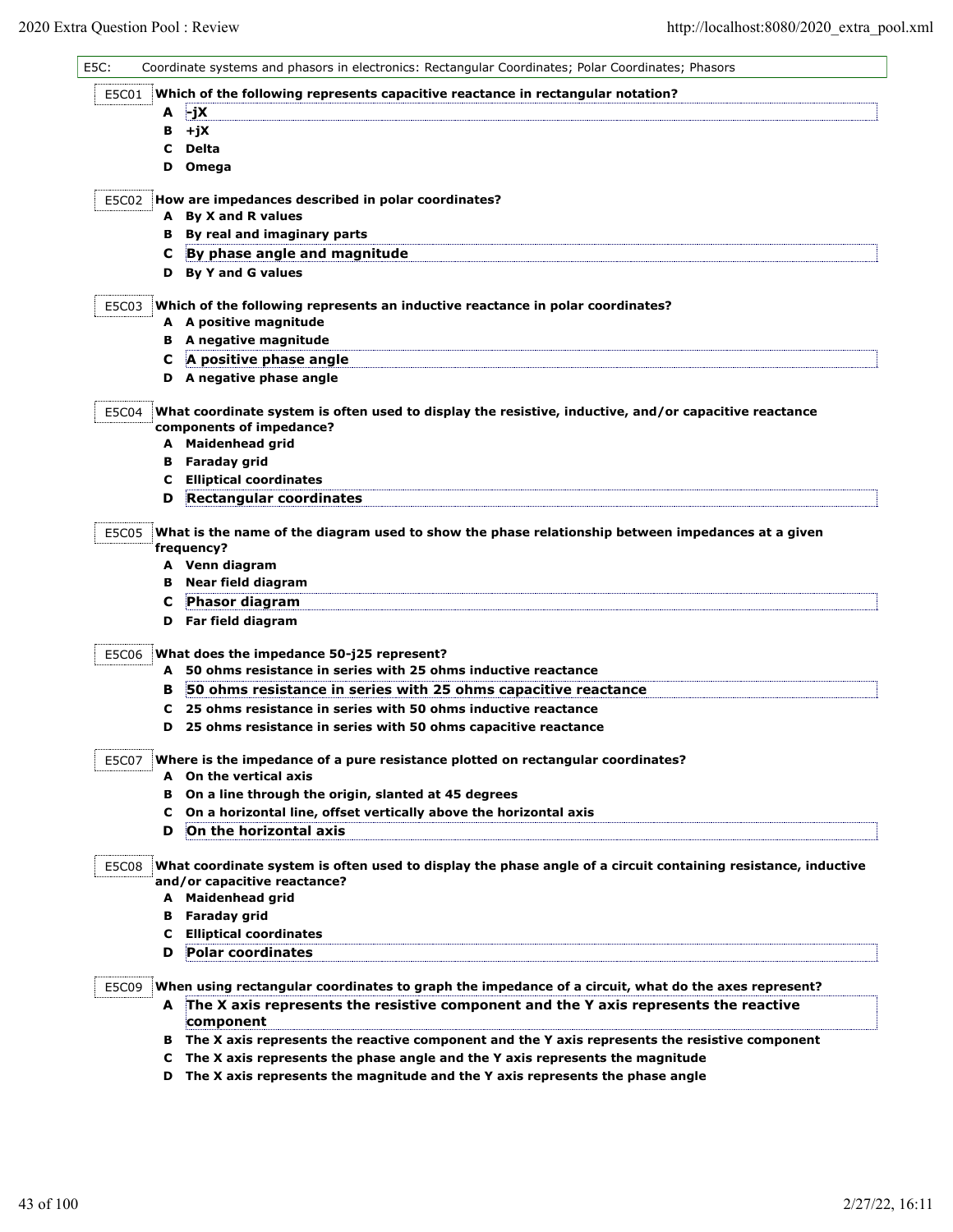| E5C10 |   | Which point on Figure E5-1 best represents the impedance of a series circuit consisting of a 400-ohm resistor |
|-------|---|---------------------------------------------------------------------------------------------------------------|
|       |   | and a 38-picofarad capacitor at 14 MHz? (view image)                                                          |
|       |   | A Point 2                                                                                                     |
|       | в | Point 4                                                                                                       |
|       |   | C Point 5                                                                                                     |
|       |   | D Point 6                                                                                                     |
| E5C11 |   | Which point in Figure E5-1 best represents the impedance of a series circuit consisting of a 300-ohm resistor |
|       |   | and an 18-microhenry inductor at 3.505 MHz? (view image)                                                      |
|       |   | A Point 1                                                                                                     |
|       |   | <b>B</b> Point 3                                                                                              |
|       |   | C Point 7                                                                                                     |
|       |   | D Point 8                                                                                                     |
| E5C12 |   | Which point on Figure E5-1 best represents the impedance of a series circuit consisting of a 300-ohm resistor |
|       |   | and a 19-picofarad capacitor at 21.200 MHz? (view image)                                                      |
|       | A | Point 1                                                                                                       |
|       |   | <b>B</b> Point 3                                                                                              |
|       |   | C Point 7                                                                                                     |
|       |   | D Point 8                                                                                                     |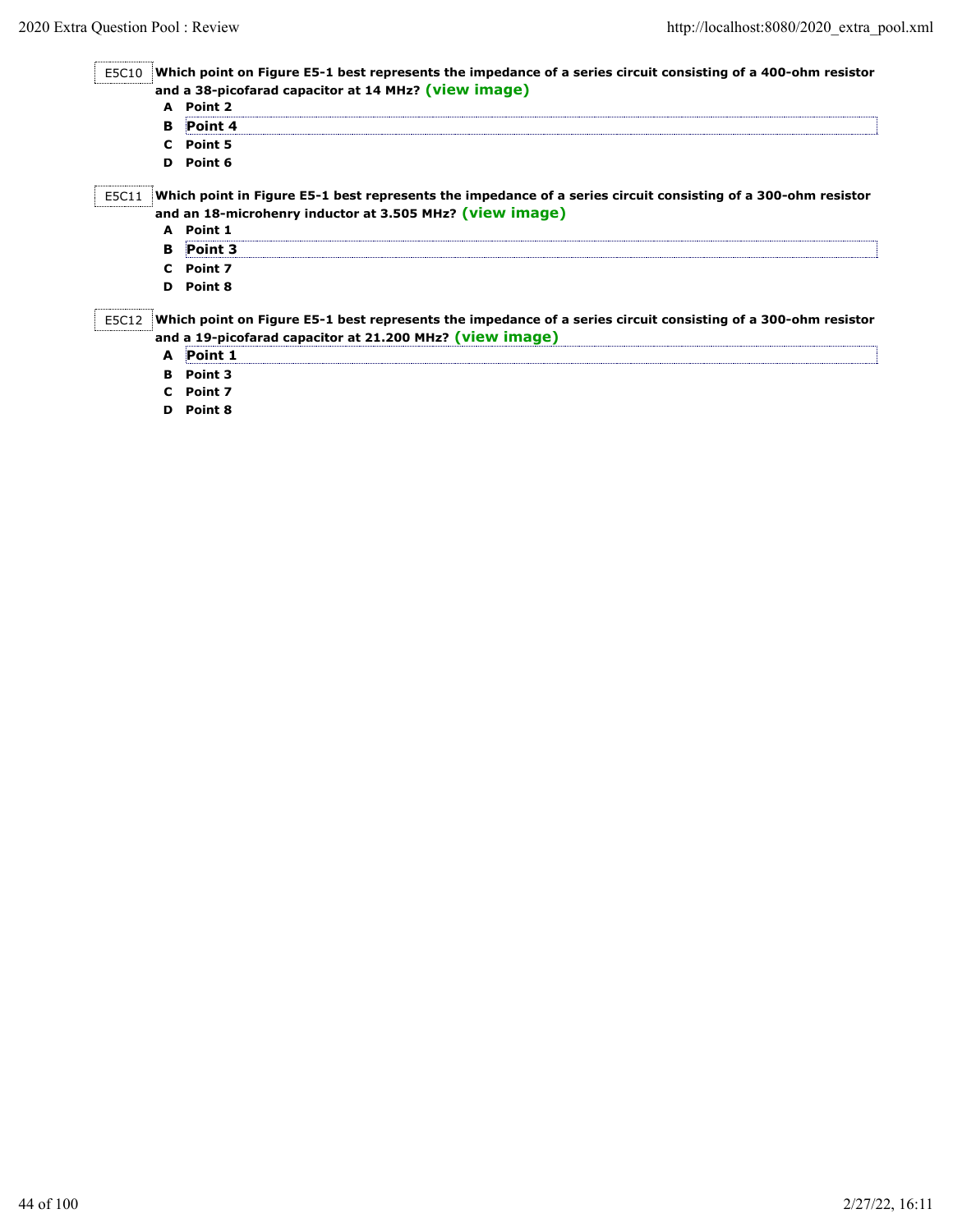| E5D: |        | AC and RF energy in real circuits: skin effect; electromagnetic fields; reactive power; power factor; electrical length of<br>conductors at UHF and microwave frequencies; microstrip |
|------|--------|---------------------------------------------------------------------------------------------------------------------------------------------------------------------------------------|
|      | E5D01  | What is the result of skin effect?                                                                                                                                                    |
|      |        | A As frequency increases, RF current flows in a thinner layer of the conductor, closer to the<br>surface                                                                              |
|      |        | B As frequency decreases, RF current flows in a thinner layer of the conductor, closer to the surface                                                                                 |
|      | C      | Thermal effects on the surface of the conductor increase the impedance                                                                                                                |
|      | D      | Thermal effects on the surface of the conductor decrease the impedance                                                                                                                |
|      | E5D02  | Why is it important to keep lead lengths short for components used in circuits for VHF and above?                                                                                     |
|      | A      | To increase the thermal time constant                                                                                                                                                 |
|      | в      | To avoid unwanted inductive reactance                                                                                                                                                 |
|      | C<br>D | To maintain component lifetime<br>All these choices are correct                                                                                                                       |
|      |        |                                                                                                                                                                                       |
|      | E5D03  | What is microstrip?                                                                                                                                                                   |
|      |        | A Lightweight transmission line made of common zip cord                                                                                                                               |
|      |        | <b>B</b> Miniature coax used for low power applications                                                                                                                               |
|      |        | C Short lengths of coax mounted on printed circuit boards to minimize time delay between microwave                                                                                    |
|      |        | circuits                                                                                                                                                                              |
|      | D      | Precision printed circuit conductors above a ground plane that provide constant impedance                                                                                             |
|      |        | interconnects at microwave frequencies                                                                                                                                                |
|      |        |                                                                                                                                                                                       |
|      | E5D04  | Why are short connections used at microwave frequencies?<br>A To increase neutralizing resistance                                                                                     |
|      | в      | To reduce phase shift along the connection                                                                                                                                            |
|      | C      | To increase compensating capacitance                                                                                                                                                  |
|      |        | D To reduce noise figure                                                                                                                                                              |
|      |        |                                                                                                                                                                                       |
|      | E5D05  | What is the power factor of an RL circuit having a 30-degree phase angle between the voltage and the                                                                                  |
|      |        | current?                                                                                                                                                                              |
|      |        | A 1.73                                                                                                                                                                                |
|      |        | B 0.5                                                                                                                                                                                 |
|      | c      | 0.866                                                                                                                                                                                 |
|      | D      | 0.577                                                                                                                                                                                 |
|      |        |                                                                                                                                                                                       |
|      | E5D06  | In what direction is the magnetic field oriented about a conductor in relation to the direction of electron flow?<br>A In the same direction as the current                           |
|      |        | <b>B</b> In a direction opposite to the current                                                                                                                                       |
|      |        | In all directions; omni-directional                                                                                                                                                   |
|      | D      | In a circle around the conductor                                                                                                                                                      |
|      |        |                                                                                                                                                                                       |
|      | E5D07  | How many watts are consumed in a circuit having a power factor of 0.71 if the apparent power is 500VA?<br>A 704 W                                                                     |
|      | в      | 355 W                                                                                                                                                                                 |
|      | C      | 252 W                                                                                                                                                                                 |
|      |        | $D$ 1.42 mW                                                                                                                                                                           |
|      |        |                                                                                                                                                                                       |
|      | E5D08  | How many watts are consumed in a circuit having a power factor of 0.6 if the input is 200VAC at 5 amperes?                                                                            |
|      | A      | 200 watts                                                                                                                                                                             |
|      | в      | 1000 watts                                                                                                                                                                            |
|      | C      | 1600 watts                                                                                                                                                                            |
|      | D      | 600 watts                                                                                                                                                                             |
|      | E5D09  | What happens to reactive power in an AC circuit that has both ideal inductors and ideal capacitors?                                                                                   |
|      |        | A It is dissipated as heat in the circuit                                                                                                                                             |
|      | в      | It is repeatedly exchanged between the associated magnetic and electric fields, but is not<br>dissipated                                                                              |
|      |        | C It is dissipated as kinetic energy in the circuit                                                                                                                                   |
|      |        | D It is dissipated in the formation of inductive and capacitive fields                                                                                                                |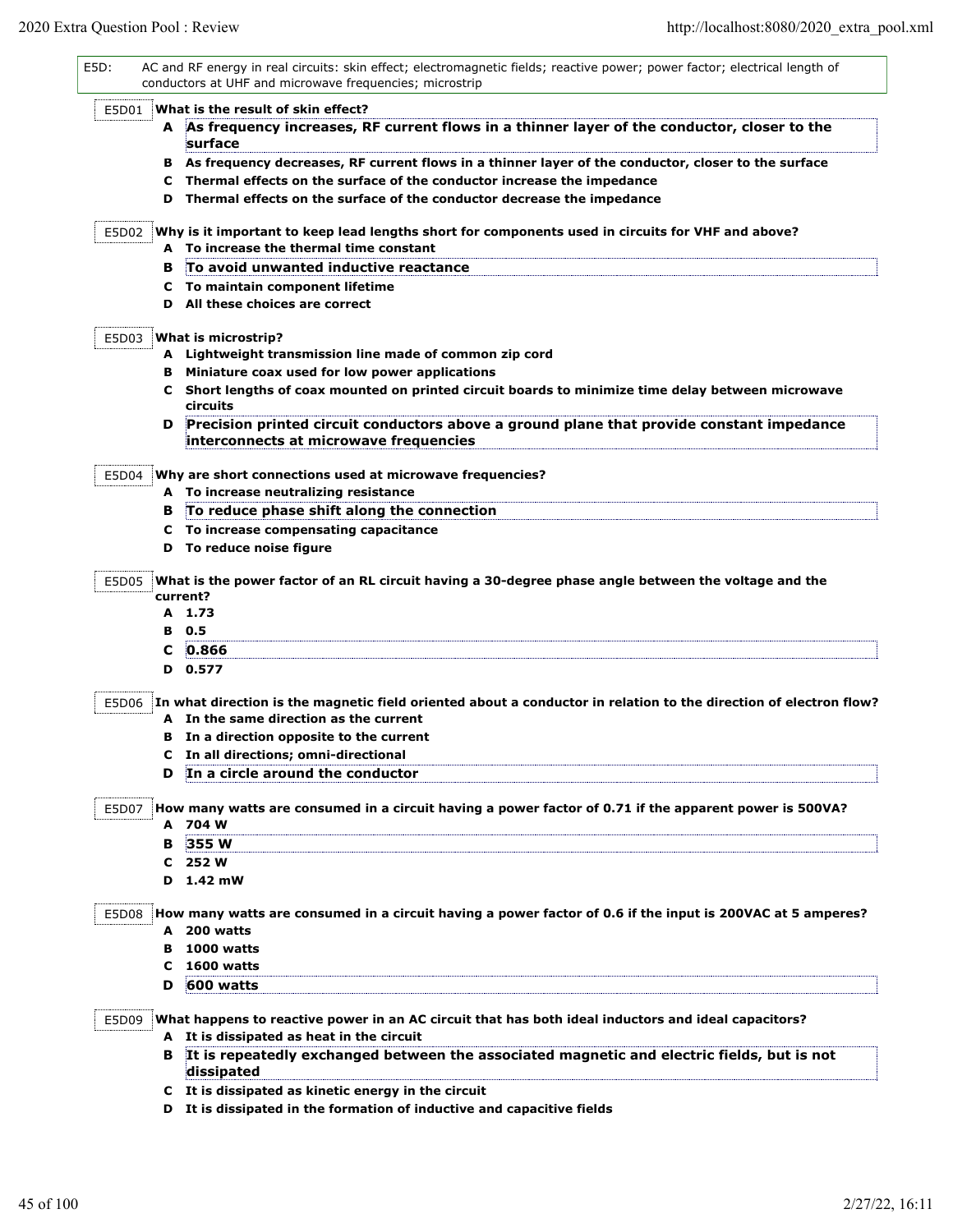| E5D10      | How can the true power be determined in an AC circuit where the voltage and current are out of phase?                        |
|------------|------------------------------------------------------------------------------------------------------------------------------|
|            | A By multiplying the apparent power by the power factor                                                                      |
|            | B By dividing the reactive power by the power factor                                                                         |
| C          | By dividing the apparent power by the power factor                                                                           |
|            | D By multiplying the reactive power by the power factor                                                                      |
| E5D11      | What is the power factor of an RL circuit having a 60-degree phase angle between the voltage and the                         |
|            | current?<br>A 1.414                                                                                                          |
|            | B 0.866                                                                                                                      |
| C          | 0.5                                                                                                                          |
|            |                                                                                                                              |
|            | $D$ 1.73                                                                                                                     |
| E5D12      | How many watts are consumed in a circuit having a power factor of 0.2 if the input is 100 VAC at 4 amperes?                  |
|            | A 400 watts                                                                                                                  |
| в          | 80 watts                                                                                                                     |
|            |                                                                                                                              |
| C          |                                                                                                                              |
| D<br>E5D13 | 2000 watts<br>50 watts<br>How many watts are consumed in a circuit consisting of a 100-ohm resistor in series with a 100-ohm |
|            | inductive reactance drawing 1 ampere?<br>A 70.7 watts                                                                        |
| в          | 100 watts                                                                                                                    |
| C          | <b>141.4 watts</b>                                                                                                           |
| D          | 200 watts                                                                                                                    |
| E5D14      | What is reactive power?                                                                                                      |
| A          | Wattless, nonproductive power                                                                                                |
|            | B Power consumed in wire resistance in an inductor                                                                           |
| c          | Power lost because of capacitor leakage                                                                                      |
|            | D Power consumed in circuit Q                                                                                                |
|            |                                                                                                                              |
| E5D15      | What is the power factor of an RL circuit having a 45-degree phase angle between the voltage and the<br>current?             |
|            | A 0.866                                                                                                                      |
| в          | 1.0                                                                                                                          |
| c          | 0.5                                                                                                                          |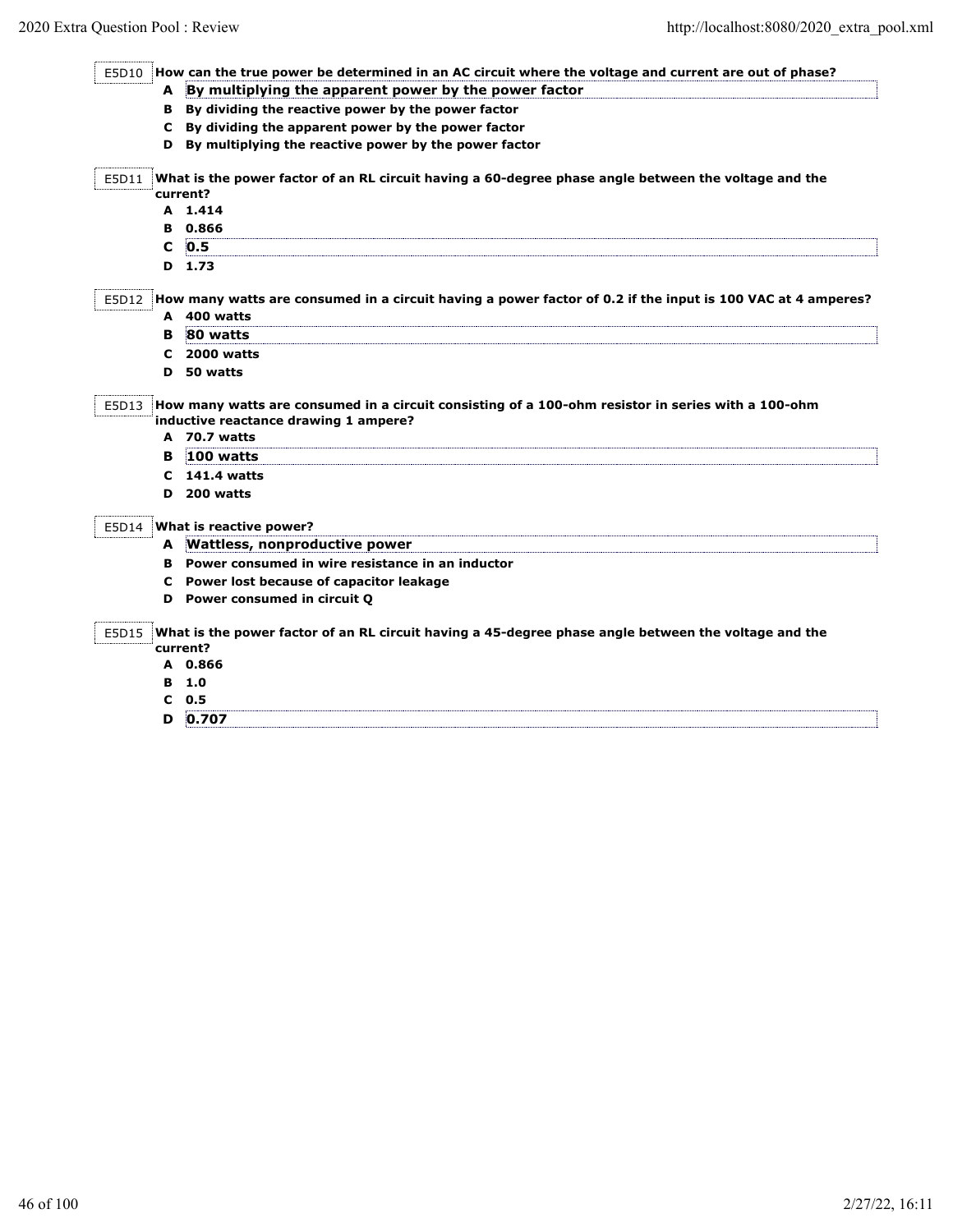L

|       |   | <b>E6: CIRCUIT COMPONENTS</b>                                                                                            |
|-------|---|--------------------------------------------------------------------------------------------------------------------------|
| E6A:  |   | Semiconductor materials and devices: semiconductor materials; germanium, silicon, P-type, N-type; transistor types: NPN, |
|       |   | PNP, junction, field-effect transistors: enhancement mode; depletion mode; MOS; CMOS; N-channel; P-channel               |
| E6A01 |   | In what application is gallium arsenide used as a semiconductor material?                                                |
|       |   | A In high-current rectifier circuits                                                                                     |
|       | в | In high-power audio circuits                                                                                             |
|       | c | In microwave circuits                                                                                                    |
|       |   | D In very low-frequency RF circuits                                                                                      |
|       |   |                                                                                                                          |
| E6A02 |   | Which of the following semiconductor materials contains excess free electrons?                                           |
|       | A | N-type                                                                                                                   |
|       | в | P-type                                                                                                                   |
|       | с | <b>Bipolar</b>                                                                                                           |
|       | D | Insulated gate                                                                                                           |
| E6A03 |   | Why does a PN-junction diode not conduct current when reverse biased?                                                    |
|       |   | A Only P-type semiconductor material can conduct current                                                                 |
|       |   | <b>B</b> Only N-type semiconductor material can conduct current                                                          |
|       | C | Holes in P-type material and electrons in the N-type material are separated by the applied                               |
|       |   | voltage, widening the depletion region                                                                                   |
|       |   | D Excess holes in P-type material combine with the electrons in N-type material, converting the entire                   |
|       |   | diode into an insulator                                                                                                  |
|       |   |                                                                                                                          |
| E6A04 |   | What is the name given to an impurity atom that adds holes to a semiconductor crystal structure?                         |
|       |   | A Insulator impurity                                                                                                     |
|       | в | N-type impurity                                                                                                          |
|       | с | <b>Acceptor impurity</b>                                                                                                 |
|       | D | <b>Donor impurity</b>                                                                                                    |
|       |   | How does DC input impedance at the gate of a field-effect transistor compare with the DC input impedance of              |
| E6A05 |   | a bipolar transistor?                                                                                                    |
|       |   | A They are both low impedance                                                                                            |
|       | в | An FET has lower input impedance                                                                                         |
|       | с | An FET has higher input impedance                                                                                        |
|       |   | D They are both high impedance                                                                                           |
|       |   |                                                                                                                          |
| E6A06 |   | What is the beta of a bipolar junction transistor?                                                                       |
|       |   | A The frequency at which the current gain is reduced to 0.707                                                            |
|       | в | The change in collector current with respect to base current                                                             |
|       | C | The breakdown voltage of the base to collector junction                                                                  |
|       |   | D The switching speed                                                                                                    |
|       |   |                                                                                                                          |
| E6A07 |   | Which of the following indicates that a silicon NPN junction transistor is biased on?                                    |
|       |   | A Base-to-emitter resistance of approximately 6 to 7 ohms                                                                |
|       |   | B Base-to-emitter resistance of approximately 0.6 to 0.7 ohms                                                            |
|       | C | Base-to-emitter voltage of approximately 6 to 7 volts                                                                    |
|       | D | Base-to-emitter voltage of approximately 0.6 to 0.7 volts                                                                |
|       |   |                                                                                                                          |
| E6A08 |   | What term indicates the frequency at which the grounded-base current gain of a transistor has decreased to               |
|       |   | 0.7 of the gain obtainable at 1 kHz?                                                                                     |
|       |   | A Corner frequency                                                                                                       |
|       |   | <b>B</b> Alpha rejection frequency                                                                                       |
|       | C | <b>Beta cutoff frequency</b>                                                                                             |
|       | D | Alpha cutoff frequency                                                                                                   |
| E6A09 |   | What is a depletion-mode FET?                                                                                            |
|       | A | An FET that exhibits a current flow between source and drain when no gate voltage is applied                             |
|       |   | B An FET that has no current flow between source and drain when no gate voltage is applied                               |
|       |   | C Any FET without a channel                                                                                              |
|       |   |                                                                                                                          |

**D Any FET for which holes are the majority carriers**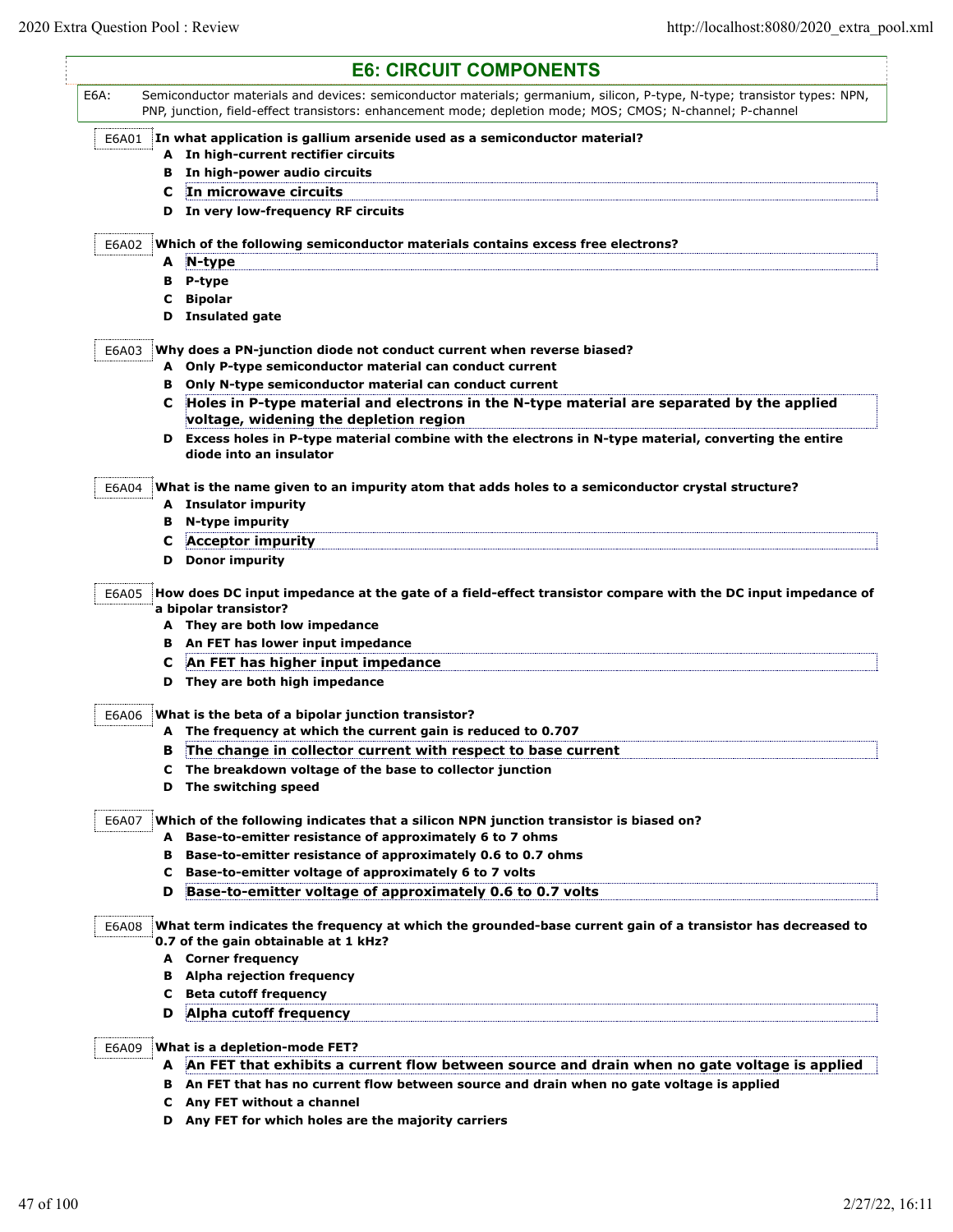| E6A10 |                | In Figure E6-1, what is the schematic symbol for an N-channel dual-gate MOSFET?        |
|-------|----------------|----------------------------------------------------------------------------------------|
|       | A              | - 2                                                                                    |
|       | в              | $\boldsymbol{A}$                                                                       |
|       | C.             | 5                                                                                      |
|       | D <sub>6</sub> |                                                                                        |
| E6A11 |                | In Figure E6-1, what is the schematic symbol for a P-channel junction FET?             |
|       | A              | Ю                                                                                      |
|       | в.             | 2                                                                                      |
|       | C.             | 3                                                                                      |
|       | D 6            |                                                                                        |
| E6A12 |                | Why do many MOSFET devices have internally connected Zener diodes on the gates?        |
|       | A              | To provide a voltage reference for the correct amount of reverse-bias gate voltage     |
|       | в              | To protect the substrate from excessive voltages                                       |
|       |                | To keep the gate voltage within specifications and prevent the device from overheating |

**D To reduce the chance of static damage to the gate**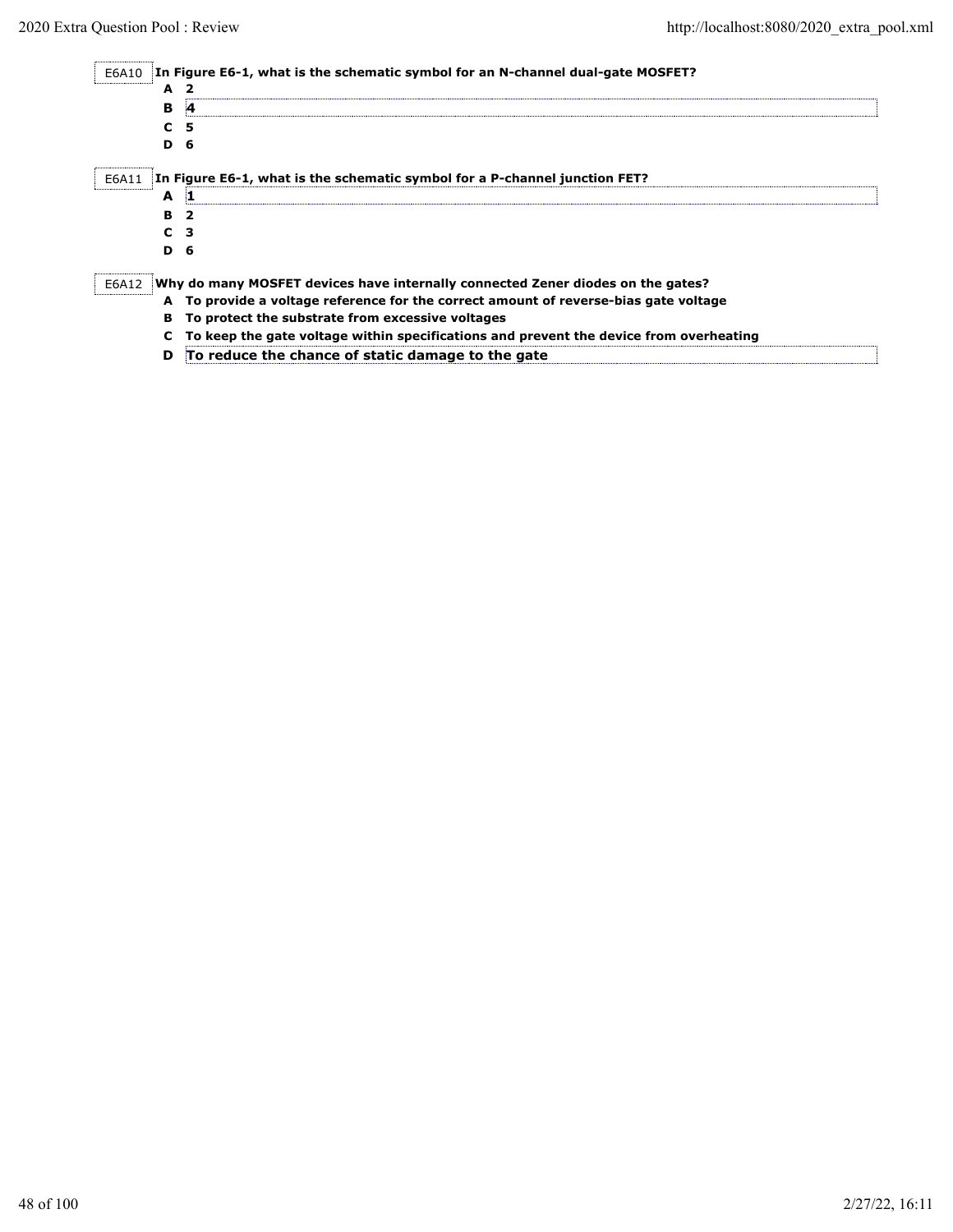| E6B:  | <b>Diodes</b>                                                                                              |
|-------|------------------------------------------------------------------------------------------------------------|
| E6B01 | What is the most useful characteristic of a Zener diode?                                                   |
|       | A A constant current drop under conditions of varying voltage                                              |
|       | A constant voltage drop under conditions of varying current<br>в                                           |
|       | A negative resistance region<br>c                                                                          |
|       | D An internal capacitance that varies with the applied voltage                                             |
|       |                                                                                                            |
| E6B02 | What is an important characteristic of a Schottky diode as compared to an ordinary silicon diode when used |
|       | as a power supply rectifier?                                                                               |
|       | A Much higher reverse voltage breakdown                                                                    |
|       | More constant reverse avalanche voltage<br>в                                                               |
|       | <b>Longer carrier retention time</b><br>c                                                                  |
|       | Less forward voltage drop<br>D                                                                             |
|       |                                                                                                            |
| E6B03 | What type of bias is required for an LED to emit light?                                                    |
|       | A Reverse bias                                                                                             |
|       | <b>Forward bias</b><br>в                                                                                   |
|       | C Zero bias                                                                                                |
|       | <b>D</b> Inductive bias                                                                                    |
|       |                                                                                                            |
| E6B04 | What type of semiconductor device is designed for use as a voltage-controlled capacitor?                   |
|       | <b>A</b> Varactor diode                                                                                    |
|       | Tunnel diode<br>в                                                                                          |
|       | Silicon-controlled rectifier<br>C                                                                          |
|       | D Zener diode                                                                                              |
|       | What characteristic of a PIN diode makes it useful as an RF switch?                                        |
| E6B05 | A Extremely high reverse breakdown voltage                                                                 |
|       | Ability to dissipate large amounts of power<br>в                                                           |
|       | Reverse bias controls its forward voltage drop<br>C                                                        |
|       | D<br>Low junction capacitance                                                                              |
|       |                                                                                                            |
| E6B06 | Which of the following is a common use of a Schottky diode?                                                |
|       | A As a rectifier in high current power supplies                                                            |
|       | B As a variable capacitance in an automatic frequency control circuit                                      |
|       | As a constant voltage reference in a power supply<br>C                                                     |
|       | As a VHF/UHF mixer or detector<br>D                                                                        |
|       |                                                                                                            |
| E6B07 | What is the failure mechanism when a junction diode fails due to excessive current?                        |
|       | <b>Excessive inverse voltage</b><br>A                                                                      |
|       | <b>Excessive junction temperature</b><br>в                                                                 |
|       | <b>Insufficient forward voltage</b><br>c                                                                   |
|       | D Charge carrier depletion                                                                                 |
|       |                                                                                                            |
| E6B08 | Which of the following is a Schottky barrier diode?                                                        |
|       | Metal-semiconductor junction<br>A                                                                          |
|       | <b>B</b> Electrolytic rectifier                                                                            |
|       | <b>PIN</b> junction<br>c                                                                                   |
|       | D Thermionic emission diode                                                                                |
|       |                                                                                                            |
| E6B09 | What is a common use for point-contact diodes?                                                             |
|       | A As a constant current source                                                                             |
|       | <b>B</b> As a constant voltage source                                                                      |
|       | As an RF detector<br>c                                                                                     |
|       | D As a high-voltage rectifier                                                                              |
|       | In Figure E6-2, what is the schematic symbol for a light-emitting diode?                                   |
| E6B10 | A<br>-1                                                                                                    |
|       | 5<br>в                                                                                                     |
|       |                                                                                                            |
|       | C<br>- 6<br>D 7                                                                                            |
|       |                                                                                                            |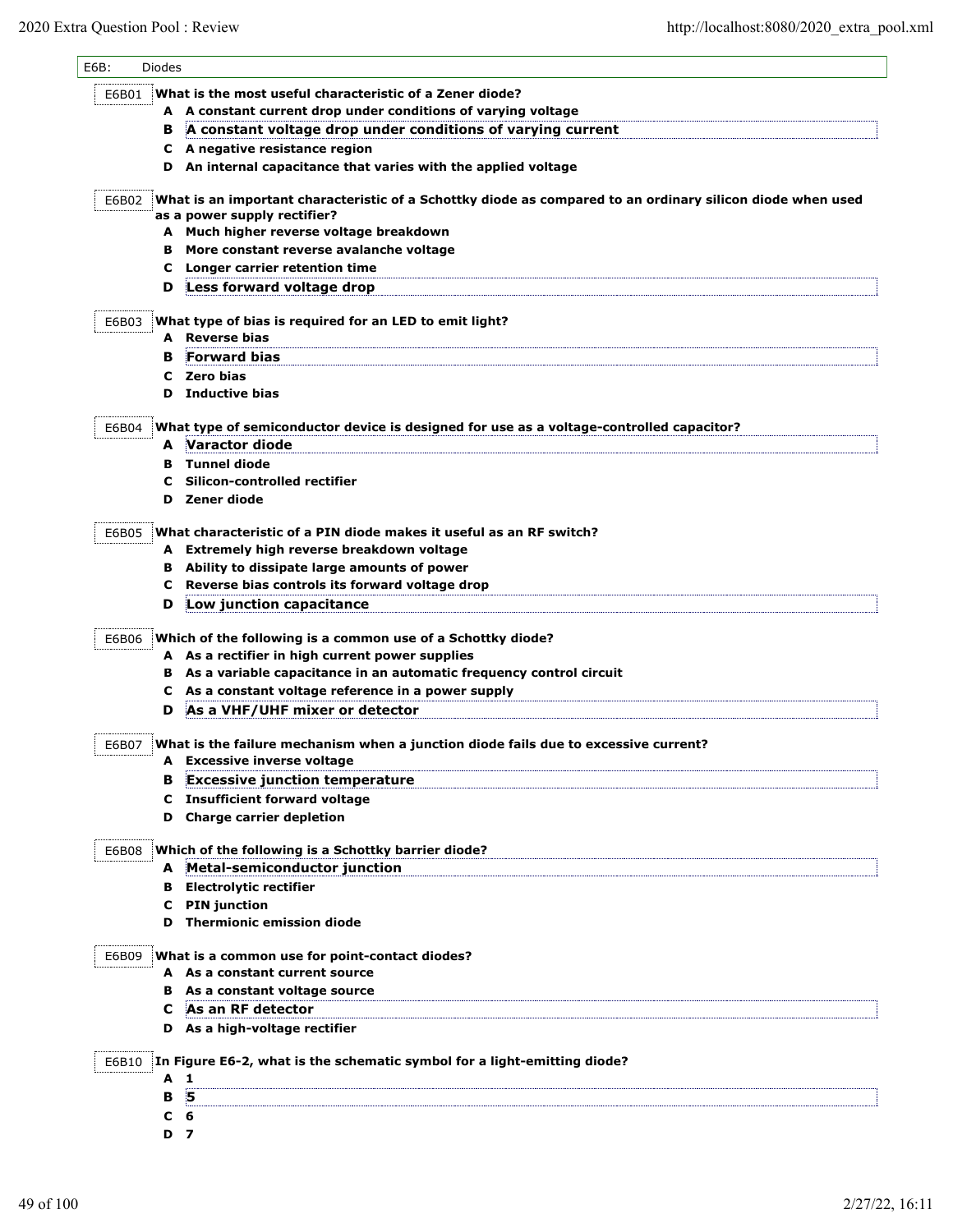E6B11 **What is used to control the attenuation of RF signals by a PIN diode?**

- **A Forward DC bias current**
- **B A sub-harmonic pump signal**
- **C Reverse voltage larger than the RF signal**
- **D Capacitance of an RF coupling capacitor**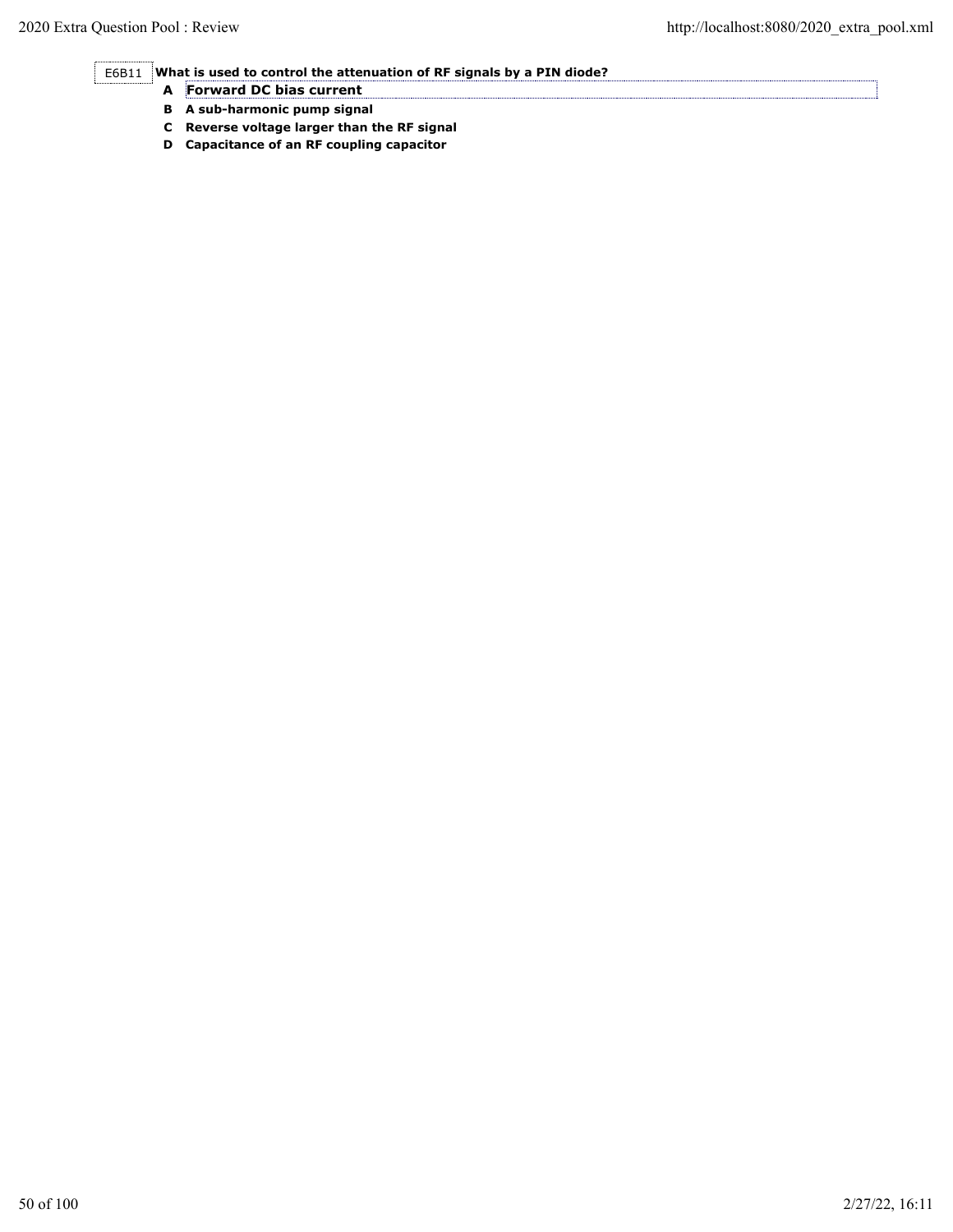| E6C:  | Digital ICs: Families of digital ICs; gates; Programmable Logic Devices (PLDs)                              |
|-------|-------------------------------------------------------------------------------------------------------------|
|       | E6C01 What is the function of hysteresis in a comparator?                                                   |
|       | A To prevent input noise from causing unstable output signals                                               |
|       | B To allow the comparator to be used with AC input signals                                                  |
|       | C To cause the output to change states continually                                                          |
|       | D To increase the sensitivity                                                                               |
| E6C02 | What happens when the level of a comparator's input signal crosses the threshold?                           |
|       | A The IC input can be damaged                                                                               |
| в     | The comparator changes its output state                                                                     |
|       | C The comparator enters latch-up                                                                            |
| D     | The feedback loop becomes unstable                                                                          |
| E6C03 | What is tri-state logic?                                                                                    |
|       | A Logic devices with 0, 1, and high-impedance output states                                                 |
|       | B Logic devices that utilize ternary math                                                                   |
|       | C Low-power logic devices designed to operate at 3 volts                                                    |
|       | D Proprietary logic devices manufactured by Tri-State Devices                                               |
| E6C04 | Which of the following is an advantage of BiCMOS logic?                                                     |
|       | A Its simplicity results in much less expensive devices than standard CMOS                                  |
|       | <b>B</b> It is immune to electrostatic damage                                                               |
| C     | It has the high input impedance of CMOS and the low output impedance of bipolar transistors                 |
|       | D All these choices are correct                                                                             |
| E6C05 | What is an advantage of CMOS logic devices over TTL devices?                                                |
|       | A Differential output capability                                                                            |
|       | <b>B</b> Lower distortion                                                                                   |
| c     | Immune to damage from static discharge                                                                      |
| D     | Lower power consumption                                                                                     |
| E6C06 | Why do CMOS digital integrated circuits have high immunity to noise on the input signal or power supply?    |
|       | A Large bypass capacitance is inherent                                                                      |
|       | B The input switching threshold is about two times the power supply voltage                                 |
| С     | The input switching threshold is about one-half the power supply voltage                                    |
|       | D Bandwidth is very limited                                                                                 |
| E6C07 | What best describes a pull-up or pull-down resistor?                                                        |
|       | A resistor in a keying circuit used to reduce key clicks                                                    |
| в     | A resistor connected to the positive or negative supply line used to establish a voltage when an            |
|       | input or output is an open circuit<br>C A resistor that ensures that an oscillator frequency does not drift |
|       | D A resistor connected to an op-amp output that prevents signals from exceeding the power supply voltage    |
|       |                                                                                                             |
|       | E6C08 In Figure E6-3, what is the schematic symbol for a NAND gate?                                         |
|       | A 1                                                                                                         |
| в     | $\vert$ 2                                                                                                   |
| С     | - 3                                                                                                         |
|       | $D$ 4                                                                                                       |
| E6C09 | What is a Programmable Logic Device (PLD)?                                                                  |
|       | A A logic circuit that can be modified during use                                                           |
|       | B A programmable collection of logic gates and circuits in a single integrated circuit                      |
|       | C Programmable equipment used for testing digital logic integrated circuits                                 |
|       | D A type of transistor whose gain can be changed by digital logic circuits                                  |
| E6C10 | In Figure E6-3, what is the schematic symbol for a NOR gate?                                                |
|       | A 1                                                                                                         |
| в     | $\mathbf{2}$                                                                                                |
| с     | - 3                                                                                                         |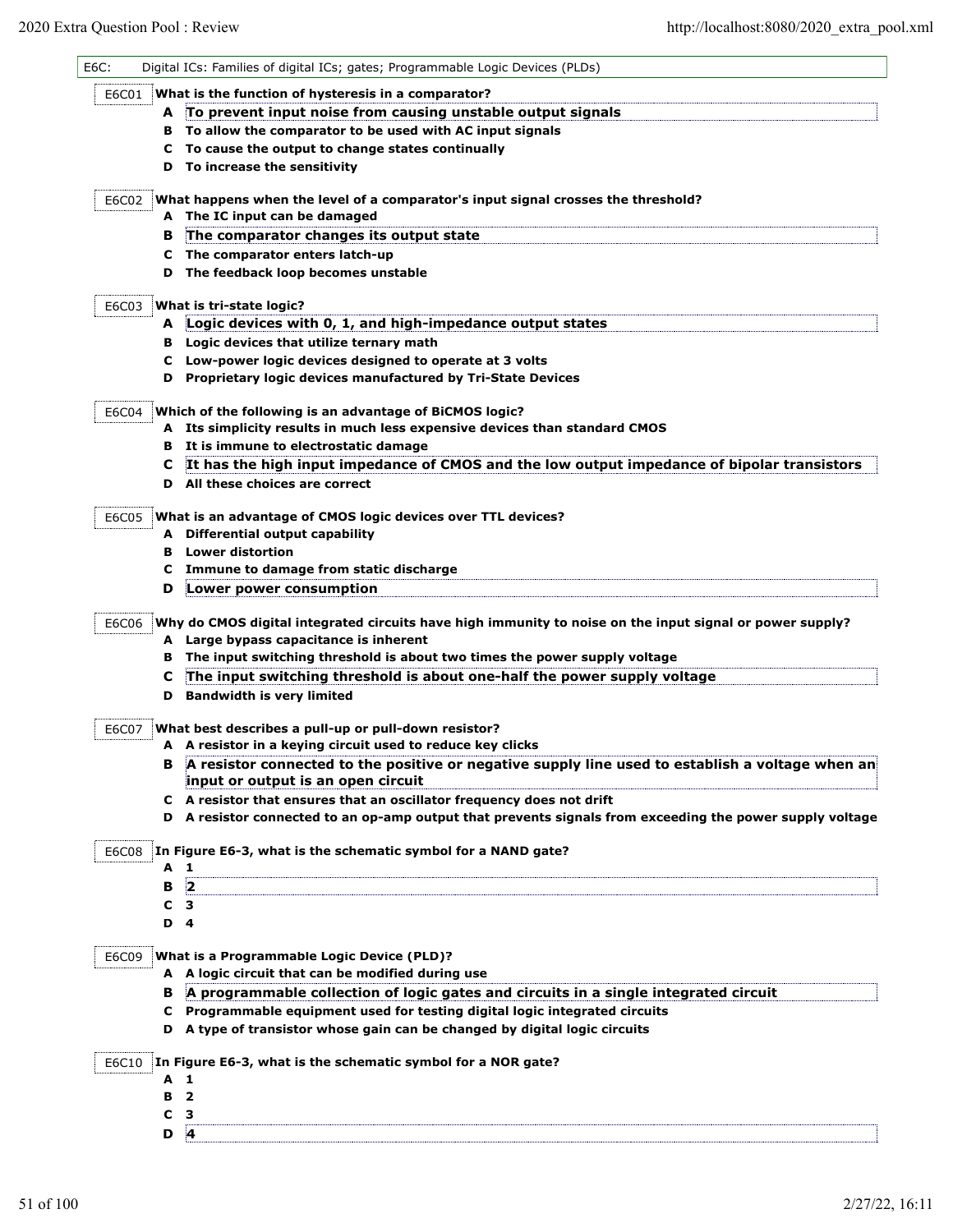#### E6C11 **In Figure E6-3, what is the schematic symbol for the NOT operation (inverter)?**

| . | A |          |
|---|---|----------|
|   | в | Δ        |
|   |   | æ<br>. . |
|   | D | n        |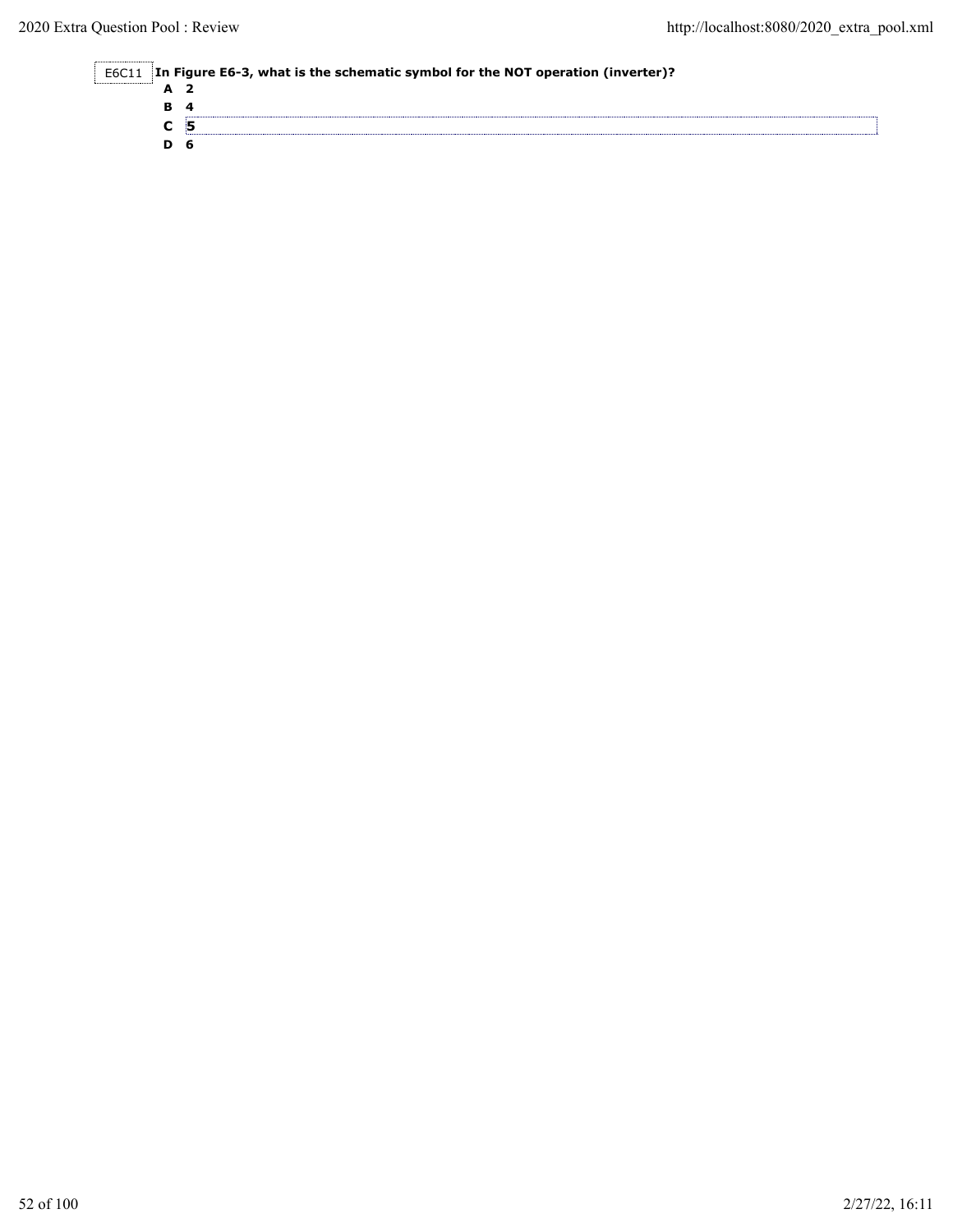| E6D: |       |   | Toroidal and Solenoidal Inductors: permeability, core material, selecting, winding; transformers; piezoelectric devices                                   |
|------|-------|---|-----------------------------------------------------------------------------------------------------------------------------------------------------------|
|      | E6D01 |   | Why should core saturation of an impedance matching transformer be avoided?                                                                               |
|      |       | A | <b>Harmonics and distortion could result</b>                                                                                                              |
|      |       | в | Magnetic flux would increase with frequency                                                                                                               |
|      |       | C | RF susceptance would increase                                                                                                                             |
|      |       | D | Temporary changes of the core permeability could result                                                                                                   |
|      | E6D02 |   | What is the equivalent circuit of a quartz crystal?                                                                                                       |
|      |       | A | Motional capacitance, motional inductance, and loss resistance in series, all in parallel with a                                                          |
|      |       |   | shunt capacitor representing electrode and stray capacitance                                                                                              |
|      |       | В | Motional capacitance, motional inductance, loss resistance, and a capacitor representing electrode and<br>stray capacitance all in parallel               |
|      |       |   | C Motional capacitance, motional inductance, loss resistance, and a capacitor representing electrode and<br>stray capacitance all in series               |
|      |       |   | D Motional inductance and loss resistance in series, paralleled with motional capacitance and a capacitor<br>representing electrode and stray capacitance |
|      | E6D03 |   | Which of the following is an aspect of the piezoelectric effect?                                                                                          |
|      |       | A | Mechanical deformation of material by the application of a voltage                                                                                        |
|      |       | B | Mechanical deformation of material by the application of a magnetic field                                                                                 |
|      |       | C | Generation of electrical energy in the presence of light                                                                                                  |
|      |       |   | D Increased conductivity in the presence of light                                                                                                         |
|      | E6D04 |   | Which materials are commonly used as a core in an inductor?                                                                                               |
|      |       |   | A Polystyrene and polyethylene                                                                                                                            |
|      |       | в | <b>Ferrite and brass</b>                                                                                                                                  |
|      |       | C | <b>Teflon and Delrin</b>                                                                                                                                  |
|      |       | D | <b>Cobalt and aluminum</b>                                                                                                                                |
|      | E6D05 |   | What is one reason for using ferrite cores rather than powdered iron in an inductor?                                                                      |
|      |       |   | A Ferrite toroids generally have lower initial permeability                                                                                               |
|      |       |   | B Ferrite toroids generally have better temperature stability                                                                                             |
|      |       | C | Ferrite toroids generally require fewer turns to produce a given inductance value                                                                         |
|      |       | D | Ferrite toroids are easier to use with surface mount technology                                                                                           |
|      | E6D06 |   | What core material property determines the inductance of an inductor?                                                                                     |
|      |       |   | A Thermal impedance                                                                                                                                       |
|      |       | в | Resistance                                                                                                                                                |
|      |       | с | Reactivity                                                                                                                                                |
|      |       | D | Permeability                                                                                                                                              |
|      | E6D07 |   | What is current in the primary winding of a transformer called if no load is attached to the secondary?                                                   |
|      |       | A | <b>Magnetizing current</b>                                                                                                                                |
|      |       |   | <b>B</b> Direct current                                                                                                                                   |
|      |       |   | <b>C</b> Excitation current                                                                                                                               |
|      |       |   | <b>D</b> Stabilizing current                                                                                                                              |
|      | E6D08 |   | What is one reason for using powdered-iron cores rather than ferrite cores in an inductor?                                                                |
|      |       |   | A Powdered-iron cores generally have greater initial permeability                                                                                         |
|      |       | в | Powdered-iron cores generally maintain their characteristics at higher currents                                                                           |
|      |       |   | C Powdered-iron cores generally require fewer turns to produce a given inductance                                                                         |
|      |       | D | Powdered-iron cores use smaller diameter wire for the same inductance                                                                                     |
|      | E6D09 |   | What devices are commonly used as VHF and UHF parasitic suppressors at the input and output terminals of a                                                |
|      |       |   | transistor HF amplifier?                                                                                                                                  |
|      |       |   | A Electrolytic capacitors                                                                                                                                 |
|      |       |   | <b>B</b> Butterworth filters                                                                                                                              |
|      |       | C | <b>Ferrite beads</b>                                                                                                                                      |
|      |       | D | <b>Steel-core toroids</b>                                                                                                                                 |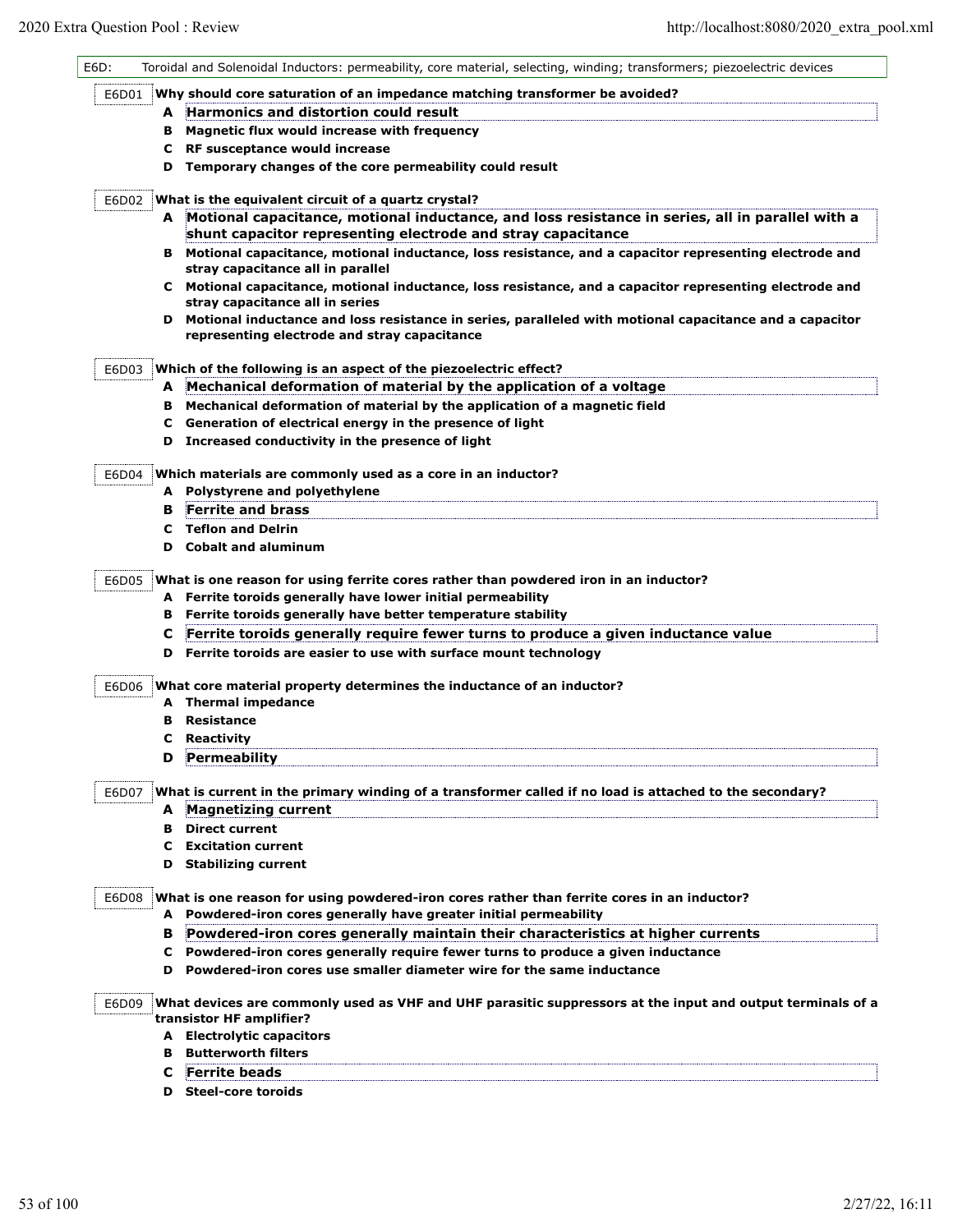E6D10 **What is a primary advantage of using a toroidal core instead of a solenoidal core in an inductor?**

- **A Toroidal cores confine most of the magnetic field within the core material**
- **B Toroidal cores make it easier to couple the magnetic energy into other components**
- **C Toroidal cores exhibit greater hysteresis**
- **D Toroidal cores have lower Q characteristics**

#### E6D11 **Which type of core material decreases inductance when inserted into a coil?**

## **A Ceramic**

- **B Brass**
- **C Ferrite**
- **D Powdered iron**

## E6D12 **What is inductor saturation?**

- **A The inductor windings are over-coupled**
- **B The inductor's voltage rating is exceeded causing a flashover**
- **C The ability of the inductor's core to store magnetic energy has been exceeded**
- **D Adjacent inductors become over-coupled**

## E6D13 **What is the primary cause of inductor self-resonance?**

- **A Inter-turn capacitance**
- **B The skin effect**
- **C Inductive kickback**
- **D Non-linear core hysteresis**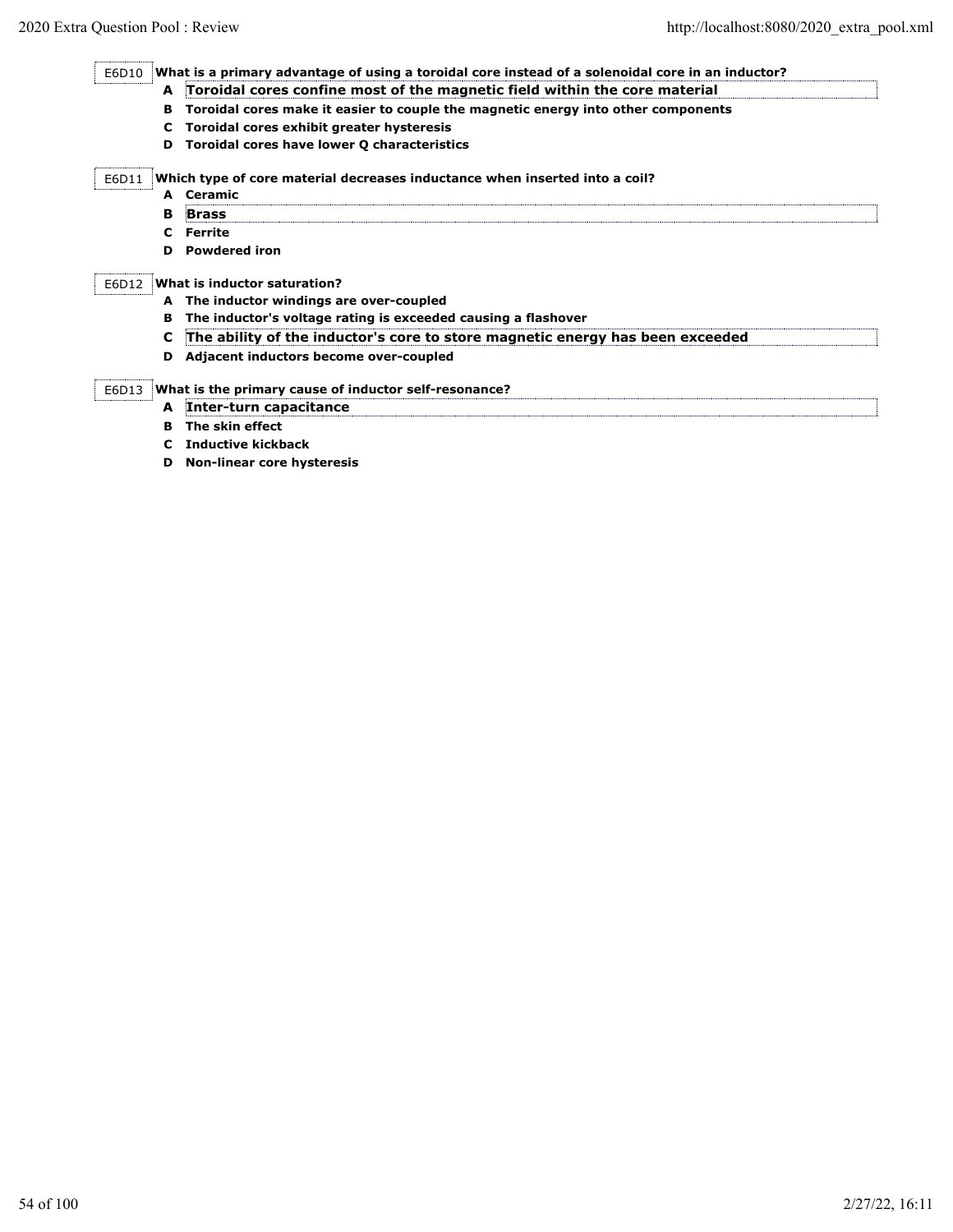E6E: Analog ICs: MMICs, IC packaging characteristics E6E01 **A Higher noise figures B Higher electron mobility C Lower junction voltage drop D Lower transconductance Why is gallium arsenide (GaAs) useful for semiconductor devices operating at UHF and higher frequencies?** E6E02 **A DIP B PLCC C Ball grid array D SOT Which of the following device packages is a through-hole type?** E6E03 **Which of the following materials is likely to provide the highest frequency of operation when used in MMICs? A Silicon B Silicon nitride C Silicon dioxide D Gallium nitride** E6E04 **A 50 ohms B 300 ohms C 450 ohms D 10 ohms Which is the most common input and output impedance of circuits that use MMICs?** E6E05 **A 2 dB B -10 dB C 44 dBm D -20 dBm Which of the following noise figure values is typical of a low-noise UHF preamplifier?** E6E06 **A The ability to retrieve information from a single signal even in the presence of other strong signals B Plate current that is controlled by a control grid C Nearly infinite gain, very high input impedance, and very low output impedance D Controlled gain, low noise figure, and constant input and output impedance over the specified frequency range What characteristics of the MMIC make it a popular choice for VHF through microwave circuits?** E6E07 **A Miniature coax B Circular waveguide C Parallel wire D Microstrip What type of transmission line is used for connections to MMICs?** E6E08 **A Through a resistor and/or RF choke connected to the amplifier output lead B MMICs require no operating bias C Through a capacitor and RF choke connected to the amplifier input lead D Directly to the bias voltage (VCC IN) lead How is power supplied to the most common type of MMIC?** E6E09 **A TO-220 B Axial lead C Radial lead D Surface mount Which of the following component package types would be most suitable for use at frequencies above the HF range?** E6E10 **What advantage does surface-mount technology offer at RF compared to using through-hole components? A Smaller circuit area B Shorter circuit-board traces C Components have less parasitic inductance and capacitance D All these choices are correct**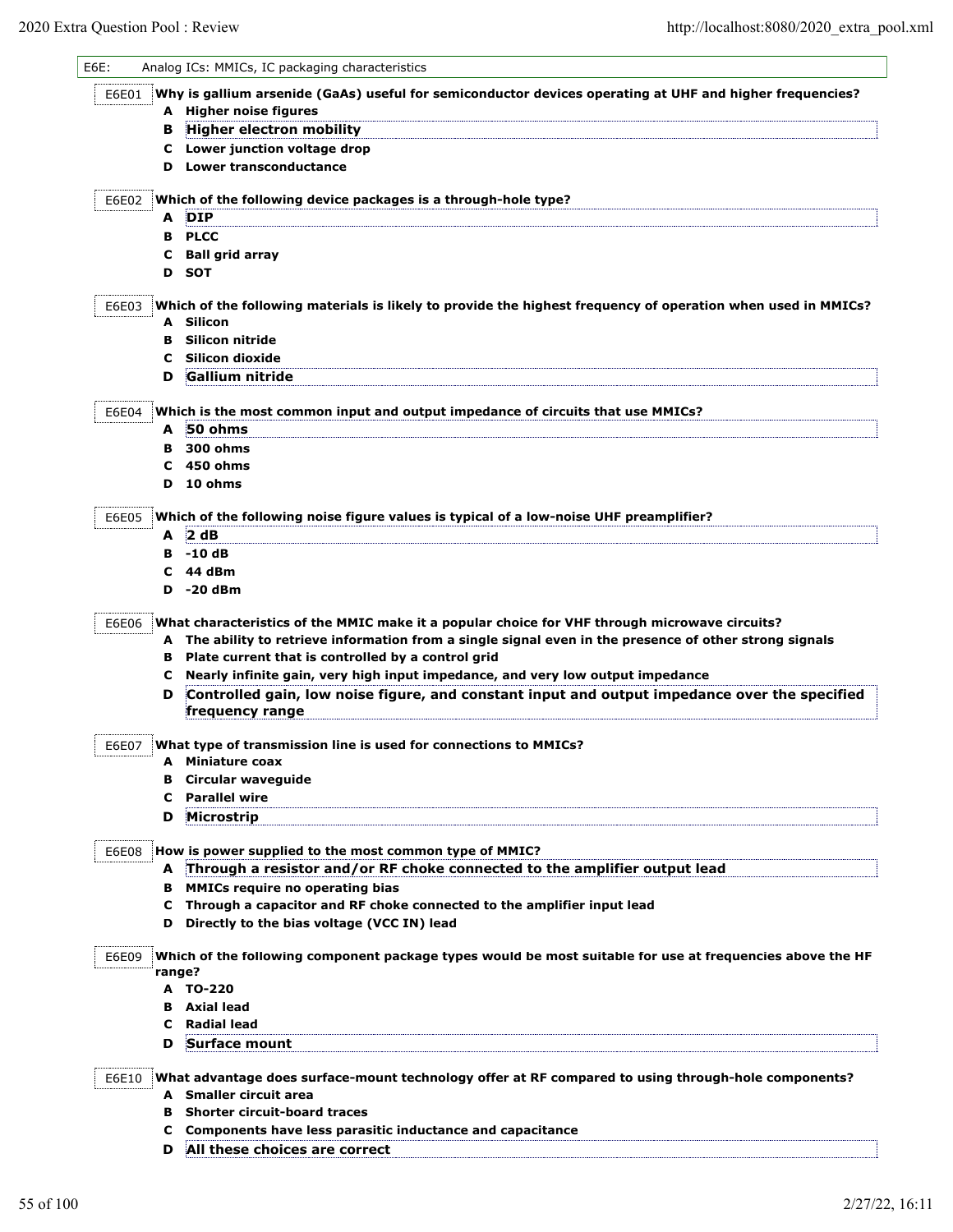E6E11 **What is a characteristic of DIP packaging used for integrated circuits?**

- **A Package mounts in a direct inverted position**
- **B Low leakage doubly insulated package**
- **C Two chips in each package (Dual In Package)**
- **D A total of two rows of connecting pins placed on opposite sides of the package (Dual In-line Package)**

E6E12 **Why are DIP through-hole package ICs not typically used at UHF and higher frequencies?**

- **A Too many pins**
- **B Epoxy coating is conductive above 300 MHz**
- **C Excessive lead length**
- **D Unsuitable for combining analog and digital signals**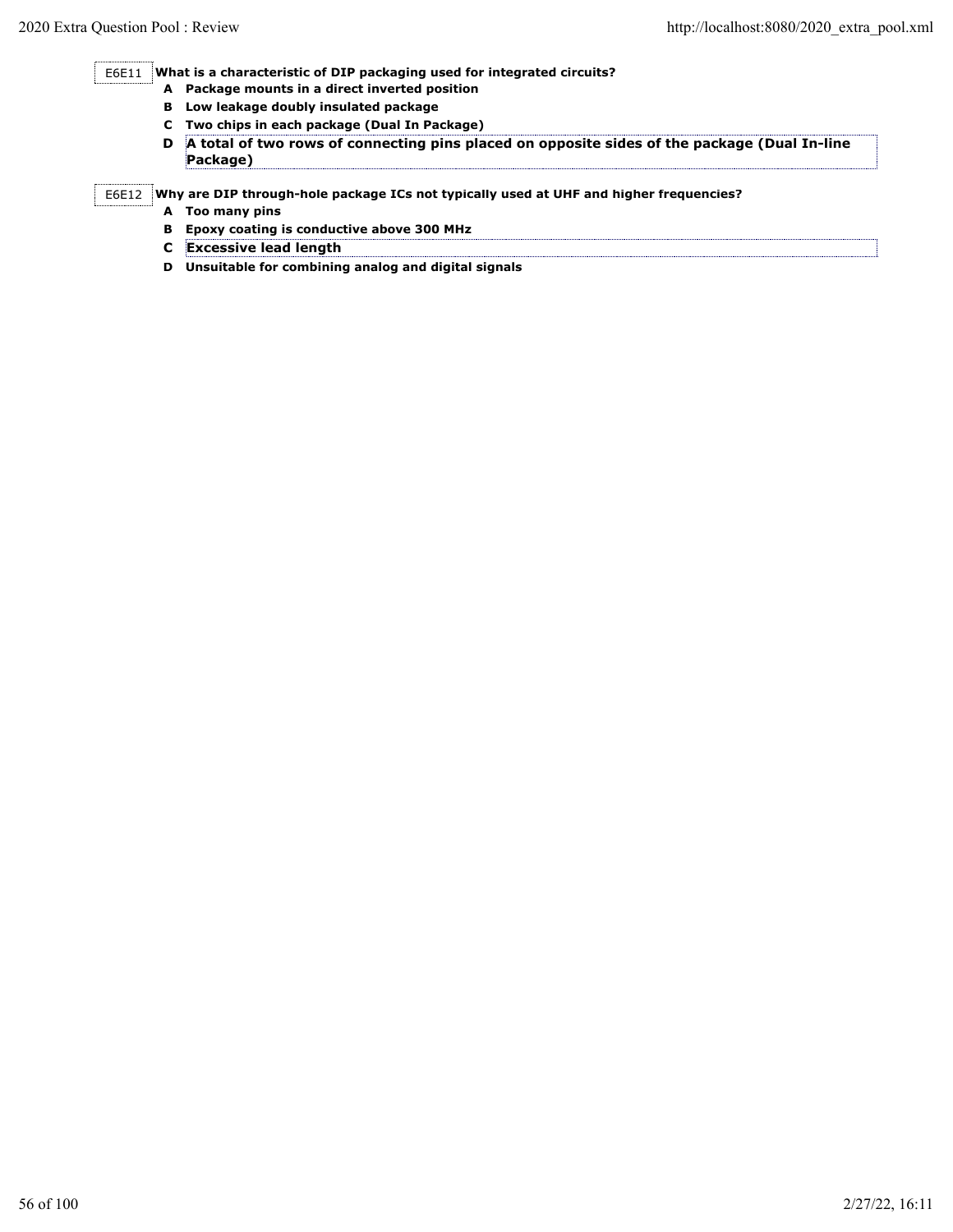|       | Electro-optical technology: photoconductivity; photovoltaic devices; optical sensors and encoders; optical isolation |                                                                                                     |
|-------|----------------------------------------------------------------------------------------------------------------------|-----------------------------------------------------------------------------------------------------|
| E6F01 |                                                                                                                      | What absorbs the energy from light falling on a photovoltaic cell?                                  |
|       |                                                                                                                      | A Protons                                                                                           |
|       | в                                                                                                                    | <b>Photons</b>                                                                                      |
|       | c                                                                                                                    | <b>Electrons</b>                                                                                    |
|       |                                                                                                                      | <b>D</b> Holes                                                                                      |
| E6F02 |                                                                                                                      | What happens to the conductivity of a photoconductive material when light shines on it?             |
|       |                                                                                                                      | A It increases                                                                                      |
|       | в                                                                                                                    | It decreases                                                                                        |
|       |                                                                                                                      | C It stays the same                                                                                 |
|       |                                                                                                                      | D It becomes unstable                                                                               |
| E6F03 |                                                                                                                      | What is the most common configuration of an optoisolator or optocoupler?                            |
|       |                                                                                                                      | A A lens and a photomultiplier                                                                      |
|       |                                                                                                                      | B A frequency modulated helium-neon laser                                                           |
|       |                                                                                                                      | C An amplitude modulated helium-neon laser                                                          |
|       | D                                                                                                                    | An LED and a phototransistor                                                                        |
|       |                                                                                                                      |                                                                                                     |
| E6F04 |                                                                                                                      | What is the photovoltaic effect?<br>A The conversion of voltage to current when exposed to light    |
|       | в                                                                                                                    | The conversion of light to electrical energy                                                        |
|       | C.                                                                                                                   | The conversion of electrical energy to mechanical energy                                            |
|       | D                                                                                                                    | The tendency of a battery to discharge when exposed to light                                        |
|       |                                                                                                                      |                                                                                                     |
| E6F05 |                                                                                                                      | Which describes an optical shaft encoder?                                                           |
|       |                                                                                                                      | A A device that detects rotation of a control by interrupting a light source with a patterned wheel |
|       |                                                                                                                      | B A device that measures the strength of a beam of light using analog to digital conversion         |
|       |                                                                                                                      | C A digital encryption device often used to encrypt spacecraft control signals                      |
|       |                                                                                                                      | D A device for generating RTTY signals by means of a rotating light source                          |
| E6F06 |                                                                                                                      | Which of these materials is most commonly used to create photoconductive devices?                   |
|       |                                                                                                                      | A A crystalline semiconductor                                                                       |
|       |                                                                                                                      | <b>B</b> An ordinary metal                                                                          |
|       | C.                                                                                                                   | A heavy metal                                                                                       |
|       |                                                                                                                      | D A liquid semiconductor                                                                            |
| E6F07 |                                                                                                                      | What is a solid-state relay?                                                                        |
|       |                                                                                                                      |                                                                                                     |
|       |                                                                                                                      | A A relay using transistors to drive the relay coil                                                 |
|       | в                                                                                                                    | A device that uses semiconductors to implement the functions of an electromechanical relay          |
|       |                                                                                                                      | C A mechanical relay that latches in the on or off state each time it is pulsed                     |
|       |                                                                                                                      | D A semiconductor passive delay line                                                                |
| E6F08 |                                                                                                                      | Why are optoisolators often used in conjunction with solid-state circuits when switching 120 VAC?   |
|       |                                                                                                                      | A Optoisolators provide a low impedance link between a control circuit and a power circuit          |
|       | в                                                                                                                    | Optoisolators provide impedance matching between the control circuit and power circuit              |
|       | C.                                                                                                                   | Optoisolators provide a very high degree of electrical isolation between a control circuit and      |
|       | D                                                                                                                    | the circuit being switched                                                                          |
|       |                                                                                                                      | Optoisolators eliminate the effects of reflected light in the control circuit                       |
| E6F09 |                                                                                                                      | What is the efficiency of a photovoltaic cell?                                                      |
|       |                                                                                                                      | A The output RF power divided by the input DC power                                                 |
|       | в                                                                                                                    | Cost per kilowatt-hour generated                                                                    |
|       | C.<br>D                                                                                                              | The open-circuit voltage divided by the short-circuit current under full illumination               |
|       |                                                                                                                      | The relative fraction of light that is converted to current                                         |
| E6F10 |                                                                                                                      | What is the most common type of photovoltaic cell used for electrical power generation?             |
|       |                                                                                                                      | A Selenium                                                                                          |
|       | в<br>c                                                                                                               | Silicon<br><b>Cadmium Sulfide</b>                                                                   |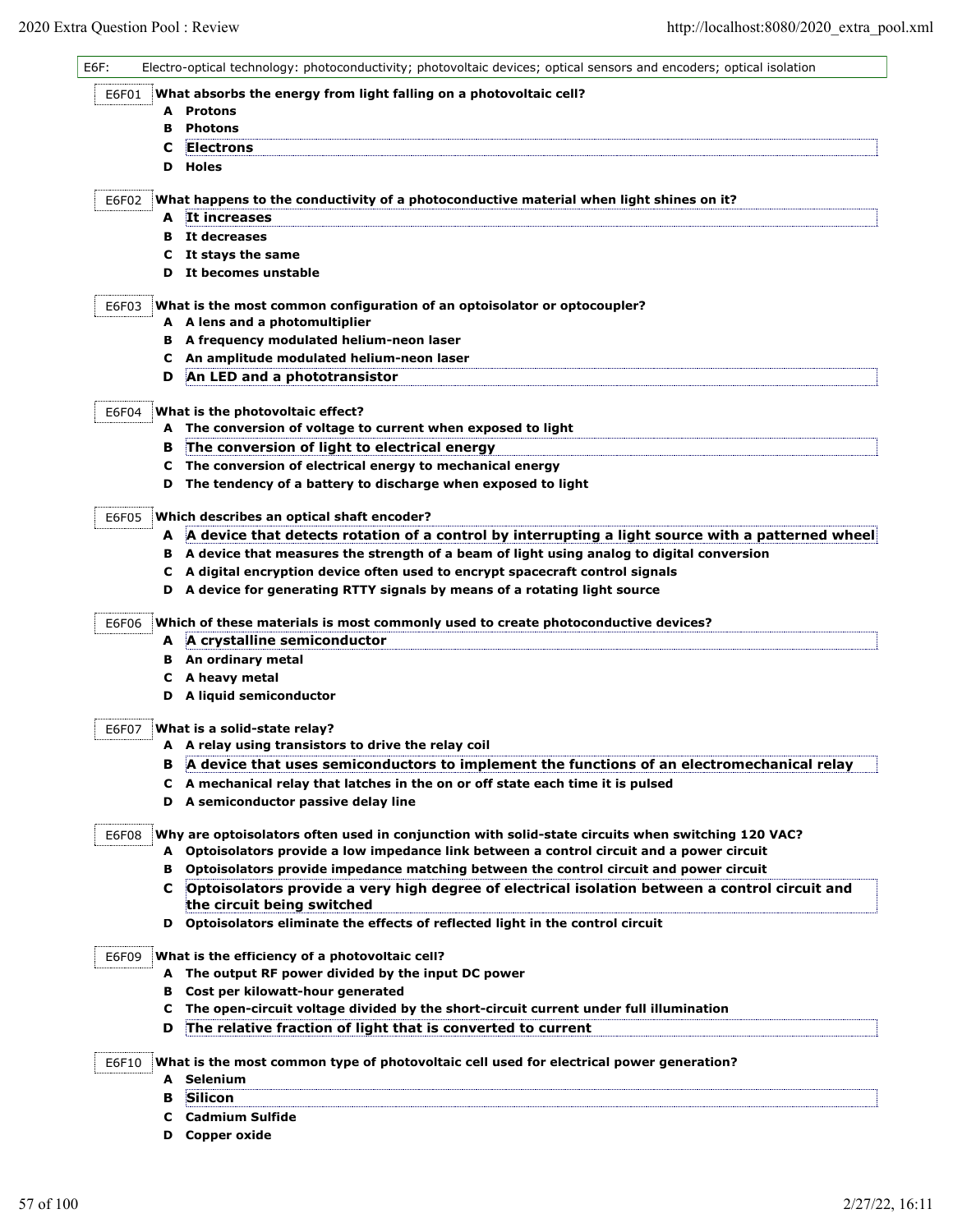E6F11 **What is the approximate open-circuit voltage produced by a fully illuminated silicon photovoltaic cell?**

| A 0.1 V           |
|-------------------|
| <b>B</b> 0.5 V    |
| C <sub>1.5V</sub> |
| D 12 V            |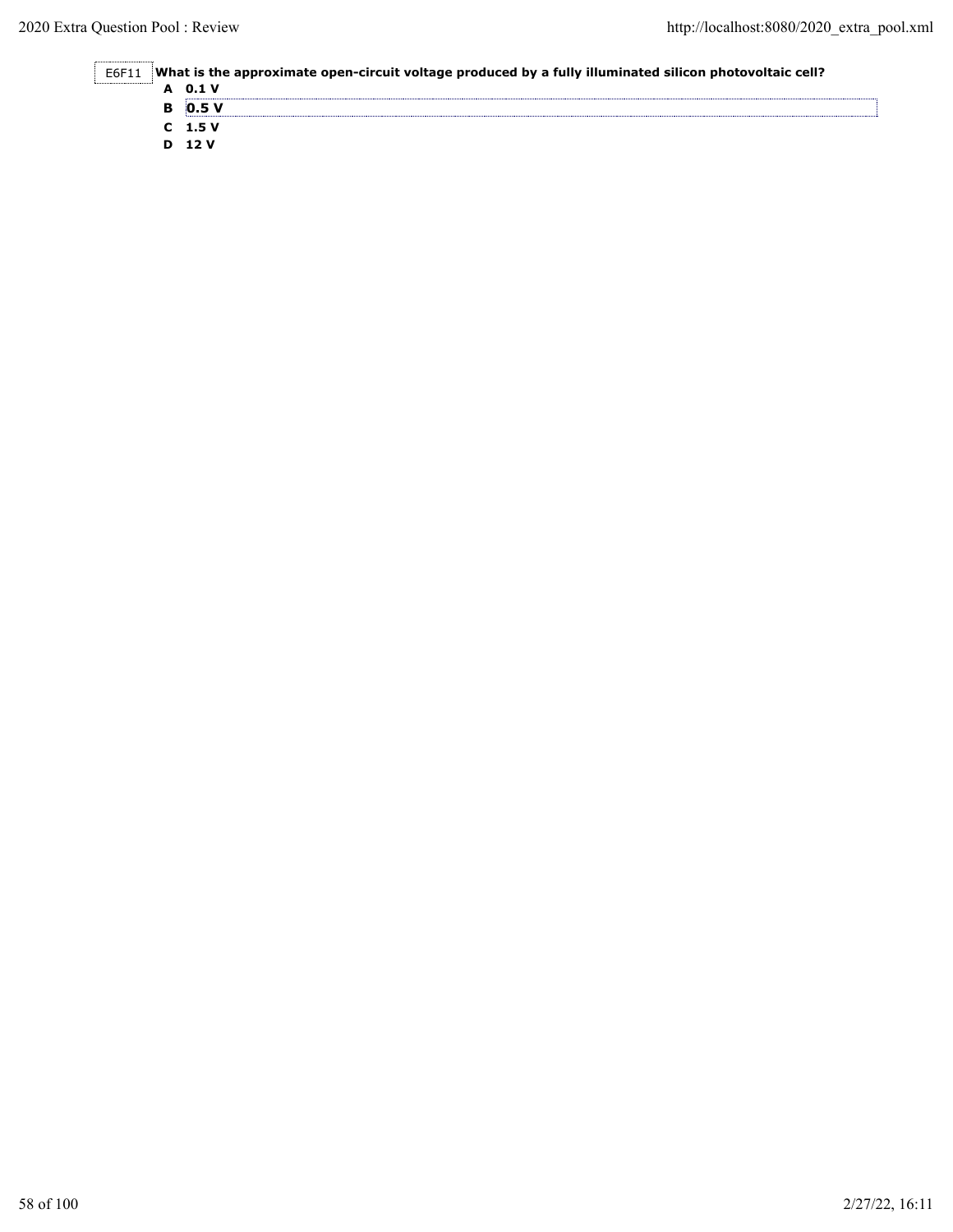L

|       |             | <b>E7: PRACTICAL CIRCUITS</b>                                                                                                                                                                         |
|-------|-------------|-------------------------------------------------------------------------------------------------------------------------------------------------------------------------------------------------------|
| E7A:  |             | Digital circuits: digital circuit principles and logic circuits; classes of logic elements; positive and negative logic; frequency<br>dividers; truth tables                                          |
| E7A01 |             | Which circuit is bistable?                                                                                                                                                                            |
|       |             | A An AND gate                                                                                                                                                                                         |
|       | в           | An OR gate                                                                                                                                                                                            |
|       | C           | A flip-flop                                                                                                                                                                                           |
|       |             | D A bipolar amplifier                                                                                                                                                                                 |
| E7A02 |             | What is the function of a decade counter?                                                                                                                                                             |
|       |             | A It produces one output pulse for every 10 input pulses                                                                                                                                              |
|       |             | B It decodes a decimal number for display on a seven-segment LED display                                                                                                                              |
|       | C           | It produces 10 output pulses for every input pulse                                                                                                                                                    |
|       |             | D It decodes a binary number for display on a seven-segment LED display                                                                                                                               |
| E7A03 |             | Which of the following can divide the frequency of a pulse train by 2?                                                                                                                                |
|       |             | A An XOR gate                                                                                                                                                                                         |
|       | в           | A flip-flop                                                                                                                                                                                           |
|       |             | C An OR gate<br>D A multiplexer                                                                                                                                                                       |
|       |             | How many flip-flops are required to divide a signal frequency by 4?                                                                                                                                   |
| E7A04 | A           | -1                                                                                                                                                                                                    |
|       | в           | $\mathbf{2}$                                                                                                                                                                                          |
|       | с           | 4                                                                                                                                                                                                     |
|       | <b>D</b> 8  |                                                                                                                                                                                                       |
| E7A05 | в<br>C<br>D | Which of the following is a circuit that continuously alternates between two states without an external clock?<br>A Monostable multivibrator<br>J-K flip-flop<br>T flip-flop<br>Astable multivibrator |
|       |             |                                                                                                                                                                                                       |
| E7A06 |             | What is a characteristic of a monostable multivibrator?                                                                                                                                               |
|       |             | A It switches momentarily to the opposite binary state and then returns to its original state after<br>a set time                                                                                     |
|       |             | B It produces a continuous square wave oscillating between 1 and 0                                                                                                                                    |
|       | C           | It stores one bit of data in either a 0 or 1 state                                                                                                                                                    |
|       |             | D It maintains a constant output voltage, regardless of variations in the input voltage                                                                                                               |
| E7A07 |             | What logical operation does a NAND gate perform?                                                                                                                                                      |
|       |             | A It produces logic 0 at its output only when all inputs are logic 0                                                                                                                                  |
|       | в           | It produces logic 1 at its output only when all inputs are logic 1                                                                                                                                    |
|       | C<br>D      | It produces logic 0 at its output if some but not all inputs are logic 1<br>It produces logic 0 at its output only when all inputs are logic 1                                                        |
| E7A08 |             | What logical operation does an OR gate perform?                                                                                                                                                       |
|       | A           | It produces logic 1 at its output if any or all inputs are logic 1                                                                                                                                    |
|       |             | It produces logic 0 at its output if all inputs are logic 1                                                                                                                                           |
|       | в<br>c      | It only produces logic 0 at its output when all inputs are logic 1                                                                                                                                    |
|       | D           | It produces logic 1 at its output if all inputs are logic 0                                                                                                                                           |
| E7A09 |             | What logical operation is performed by an exclusive NOR gate?                                                                                                                                         |
|       | A           | It produces logic 0 at its output only if all inputs are logic 0                                                                                                                                      |
|       | в           | It produces logic 1 at its output only if all inputs are logic 1                                                                                                                                      |
|       | c           | It produces logic 0 at its output if only one input is logic 1                                                                                                                                        |
|       | D           | It produces logic 1 at its output if only one input is logic 1                                                                                                                                        |
|       |             |                                                                                                                                                                                                       |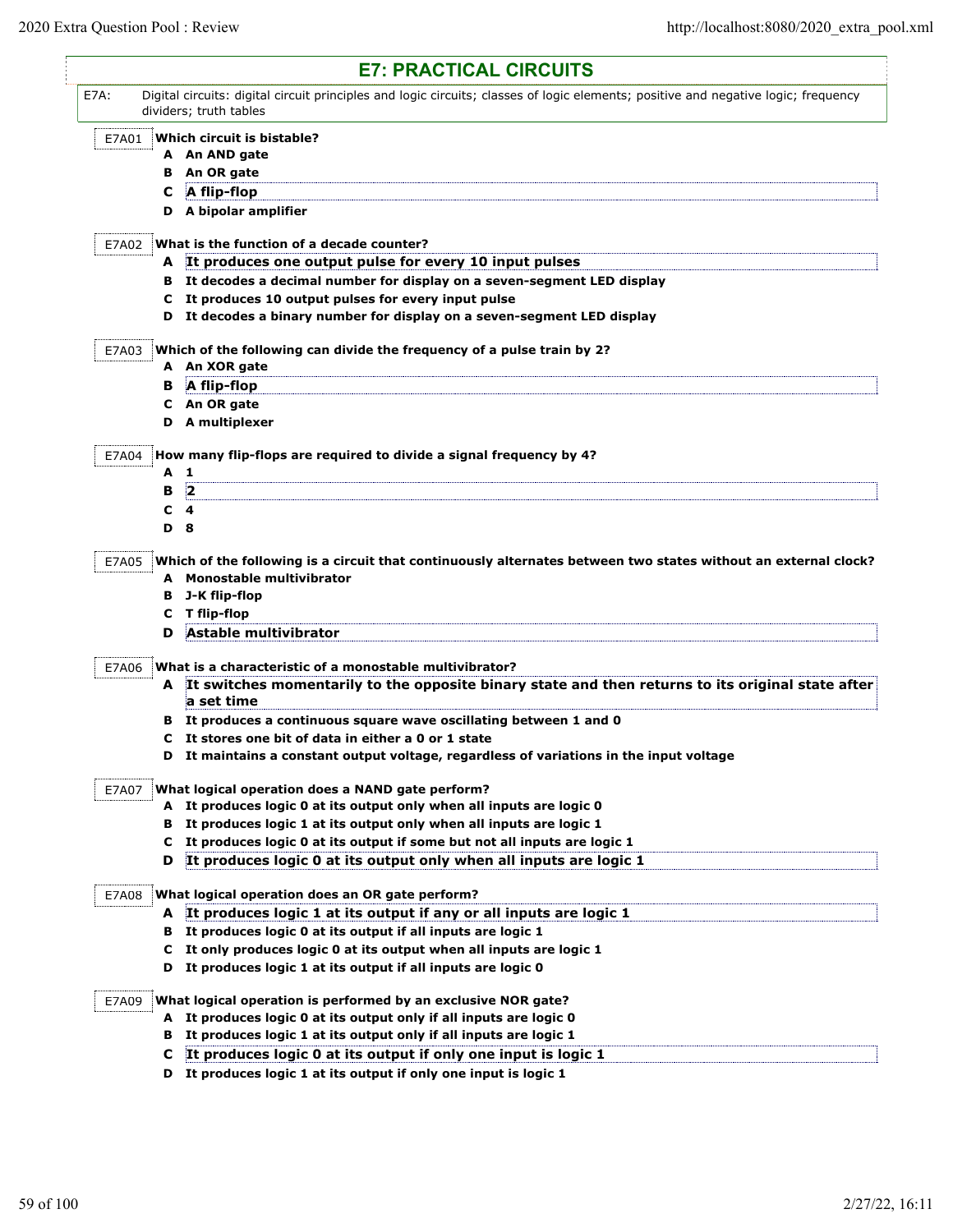#### E7A10 **What is a truth table?**

- **A A table of logic symbols that indicate the high logic states of an op-amp**
- **B A diagram showing logic states when the digital device output is true C A list of inputs and corresponding outputs for a digital device**
- **D A table of logic symbols that indicate the logic states of an op-amp**

## E7A11 **What type of logic defines "1" as a high voltage?**

- **A Reverse Logic**
	- **B Assertive Logic**

| C. | Negative logic        |
|----|-----------------------|
| D  | <b>Positive Logic</b> |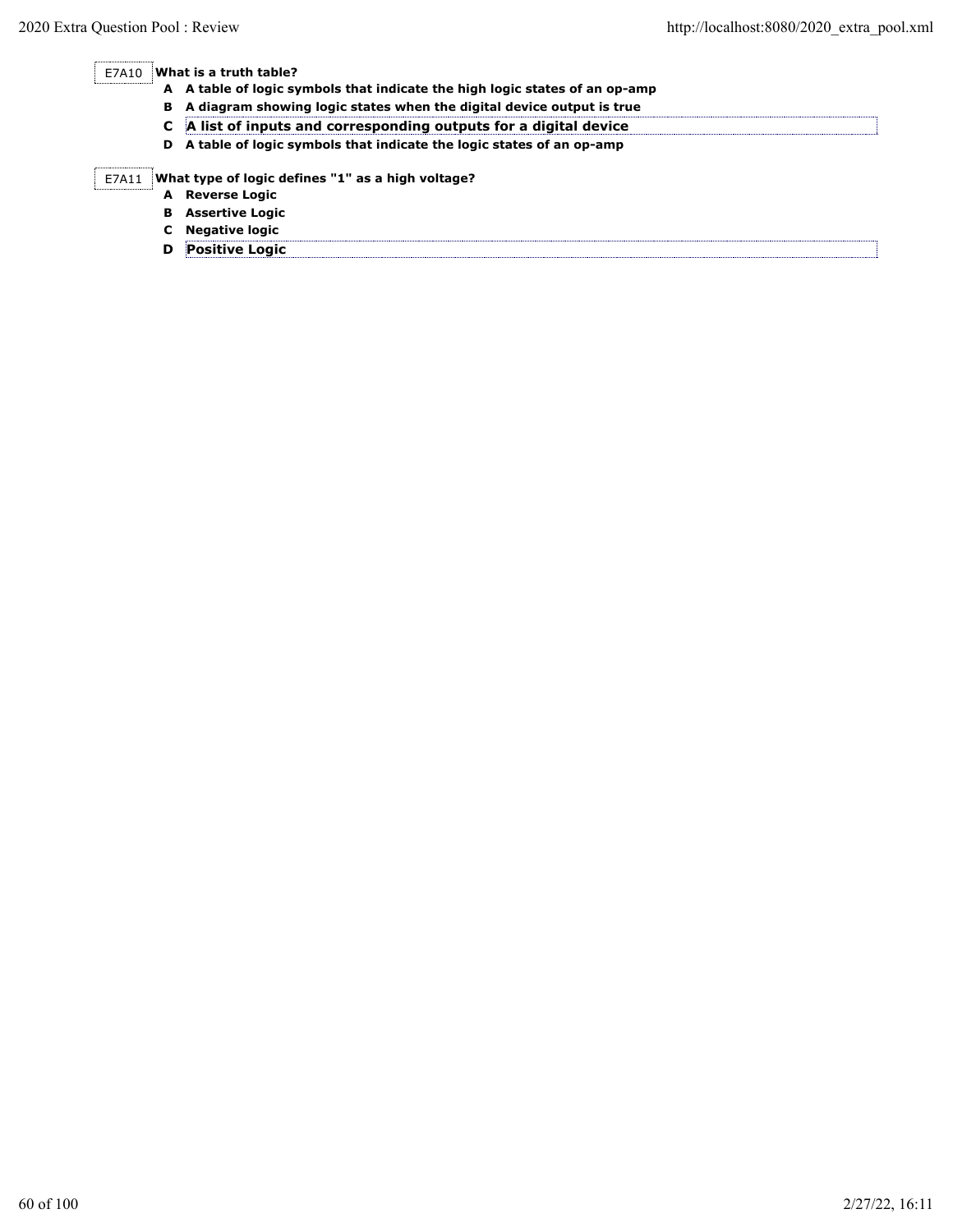| E7B:  | Amplifiers: Class of operation; vacuum tube and solid-state circuits; distortion and intermodulation; spurious and parasitic<br>suppression; microwave amplifiers; switching-type amplifiers |
|-------|----------------------------------------------------------------------------------------------------------------------------------------------------------------------------------------------|
| E7B01 | For what portion of the signal cycle does each active element in a push-pull Class AB amplifier conduct?                                                                                     |
|       | A More than 180 degrees but less than 360 degrees                                                                                                                                            |
|       | <b>B</b> Exactly 180 degrees                                                                                                                                                                 |
|       | C The entire cycle                                                                                                                                                                           |
|       | D Less than 180 degrees                                                                                                                                                                      |
| E7B02 | What is a Class D amplifier?                                                                                                                                                                 |
|       | A A type of amplifier that uses switching technology to achieve high efficiency                                                                                                              |
|       | B A low power amplifier that uses a differential amplifier for improved linearity                                                                                                            |
|       | C An amplifier that uses drift-mode FETs for high efficiency                                                                                                                                 |
|       | D A frequency doubling amplifier                                                                                                                                                             |
|       |                                                                                                                                                                                              |
| E7B03 | Which of the following components form the output of a class D amplifier circuit?                                                                                                            |
|       | A A low-pass filter to remove switching signal components                                                                                                                                    |
|       | B A high-pass filter to compensate for low gain at low frequencies                                                                                                                           |
|       | C A matched load resistor to prevent damage by switching transients                                                                                                                          |
|       | D A temperature compensating load resistor to improve linearity                                                                                                                              |
| E7B04 | Where on the load line of a Class A common emitter amplifier would bias normally be set?                                                                                                     |
|       | A Approximately halfway between saturation and cutoff                                                                                                                                        |
|       | B Where the load line intersects the voltage axis                                                                                                                                            |
|       | C At a point where the bias resistor equals the load resistor                                                                                                                                |
|       | D At a point where the load line intersects the zero bias current curve                                                                                                                      |
|       |                                                                                                                                                                                              |
| E7B05 | What can be done to prevent unwanted oscillations in an RF power amplifier?                                                                                                                  |
|       | A Tune the stage for maximum SWR                                                                                                                                                             |
|       | B Tune both the input and output for maximum power                                                                                                                                           |
|       | Install parasitic suppressors and/or neutralize the stage<br>C                                                                                                                               |
|       | D Use a phase inverter in the output filter                                                                                                                                                  |
| E7B06 | Which of the following amplifier types reduces even-order harmonics?                                                                                                                         |
|       | A Push-push                                                                                                                                                                                  |
|       | Push-pull<br>в                                                                                                                                                                               |
|       | <b>Class C</b><br>C                                                                                                                                                                          |
|       | <b>Class AB</b><br>D                                                                                                                                                                         |
| E7B07 | Which of the following is a likely result when a Class C amplifier is used to amplify a single-sideband phone<br>signal?                                                                     |
|       | A Reduced intermodulation products                                                                                                                                                           |
|       | <b>B</b> Increased overall intelligibility                                                                                                                                                   |
|       | <b>Signal inversion</b><br>C                                                                                                                                                                 |
|       | Signal distortion and excessive bandwidth<br>D                                                                                                                                               |
| E7B08 | How can an RF power amplifier be neutralized?                                                                                                                                                |
|       | By increasing the driving power<br>A                                                                                                                                                         |
|       | By reducing the driving power<br>в                                                                                                                                                           |
|       |                                                                                                                                                                                              |
|       | By feeding a 180-degree out-of-phase portion of the output back to the input<br>C.                                                                                                           |
|       | By feeding an in-phase component of the output back to the input<br>D                                                                                                                        |
| E7B09 | Which of the following describes how the loading and tuning capacitors are to be adjusted when tuning a<br>vacuum tube RF power amplifier that employs a Pi-network output circuit?          |
|       | A The loading capacitor is set to maximum capacitance and the tuning capacitor is adjusted for minimum                                                                                       |
|       | allowable plate current<br>B The tuning capacitor is set to maximum capacitance and the loading capacitor is adjusted for minimum                                                            |
|       | plate permissible current<br>C The loading capacitor is adjusted to minimum plate current while alternately adjusting the tuning                                                             |
|       | capacitor for maximum allowable plate current                                                                                                                                                |
|       | The tuning capacitor is adjusted for minimum plate current, and the loading capacitor is<br>D<br>adjusted for maximum permissible plate current                                              |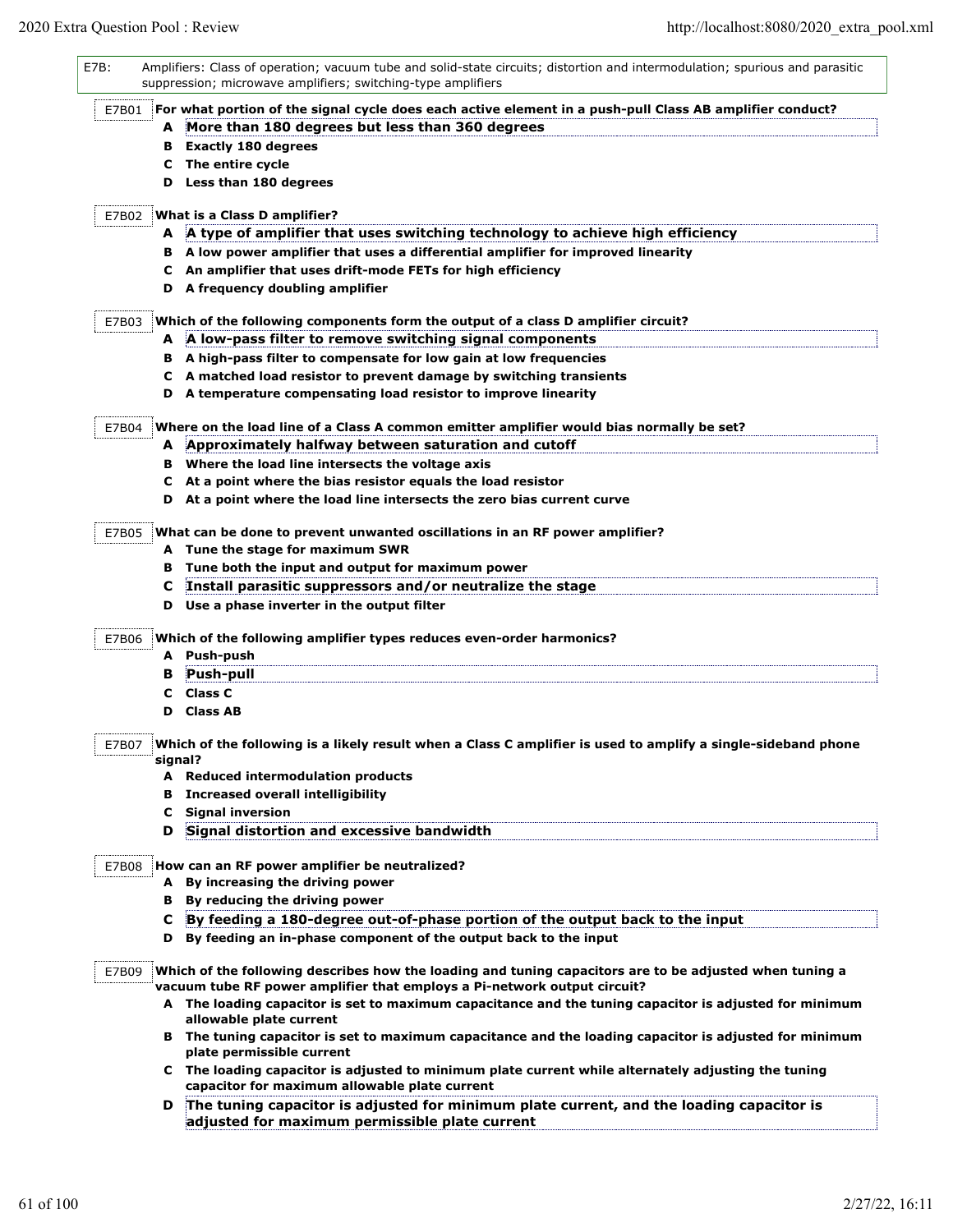| E7B10 | In Figure E7-1, what is the purpose of R1 and R2?                                                                        |
|-------|--------------------------------------------------------------------------------------------------------------------------|
|       | A Load resistors                                                                                                         |
| в     | Voltage divider bias                                                                                                     |
|       | C Self bias                                                                                                              |
|       | D Feedback                                                                                                               |
| E7B11 | In Figure E7-1, what is the purpose of R3?                                                                               |
|       | A Fixed bias                                                                                                             |
|       | <b>B</b> Emitter bypass                                                                                                  |
|       | C Output load resistor                                                                                                   |
|       | D Self bias                                                                                                              |
| E7B12 | What type of amplifier circuit is shown in Figure E7-1?                                                                  |
|       | A Common base                                                                                                            |
| в     | <b>Common collector</b>                                                                                                  |
| c     | <b>Common emitter</b>                                                                                                    |
| D     | <b>Emitter follower</b>                                                                                                  |
| E7B13 | Which of the following describes an emitter follower (or common collector) amplifier?                                    |
|       | A A two-transistor amplifier with the emitters sharing a common bias resistor                                            |
|       | B A differential amplifier with both inputs fed to the emitter of the input transistor                                   |
|       | C An OR circuit with only one emitter used for output                                                                    |
| D     | An amplifier with a low impedance output that follows the base input voltage                                             |
|       |                                                                                                                          |
| E7B14 | Why are switching amplifiers more efficient than linear amplifiers?<br>A Switching amplifiers operate at higher voltages |
|       | The power transistor is at saturation or cutoff most of the time                                                         |
| в     |                                                                                                                          |
|       | C Linear amplifiers have high gain resulting in higher harmonic content<br>D Switching amplifiers use push-pull circuits |
|       |                                                                                                                          |
| E7B15 | What is one way to prevent thermal runaway in a bipolar transistor amplifier?                                            |
|       | A Neutralization                                                                                                         |
|       | <b>B</b> Select transistors with high beta                                                                               |
| c     | Use a resistor in series with the emitter                                                                                |
| D     | All these choices are correct                                                                                            |
| E7B16 | What is the effect of intermodulation products in a linear power amplifier?                                              |
| A     | Transmission of spurious signals                                                                                         |
|       | <b>B</b> Creation of parasitic oscillations                                                                              |
| С     | Low efficiency                                                                                                           |
| D     | All these choices are correct                                                                                            |
| E7B17 | Why are odd-order rather than even-order intermodulation distortion products of concern in linear power<br>amplifiers?   |
|       | A Because they are relatively close in frequency to the desired signal                                                   |
|       | B Because they are relatively far in frequency from the desired signal                                                   |
|       | C Because they invert the sidebands causing distortion                                                                   |
|       | D Because they maintain the sidebands, thus causing multiple duplicate signals                                           |
| E7B18 | What is a characteristic of a grounded-grid amplifier?                                                                   |
|       | A High power gain                                                                                                        |
|       | <b>B</b> High filament voltage                                                                                           |
| C     | Low input impedance                                                                                                      |
|       | <b>D</b> Low bandwidth                                                                                                   |
|       |                                                                                                                          |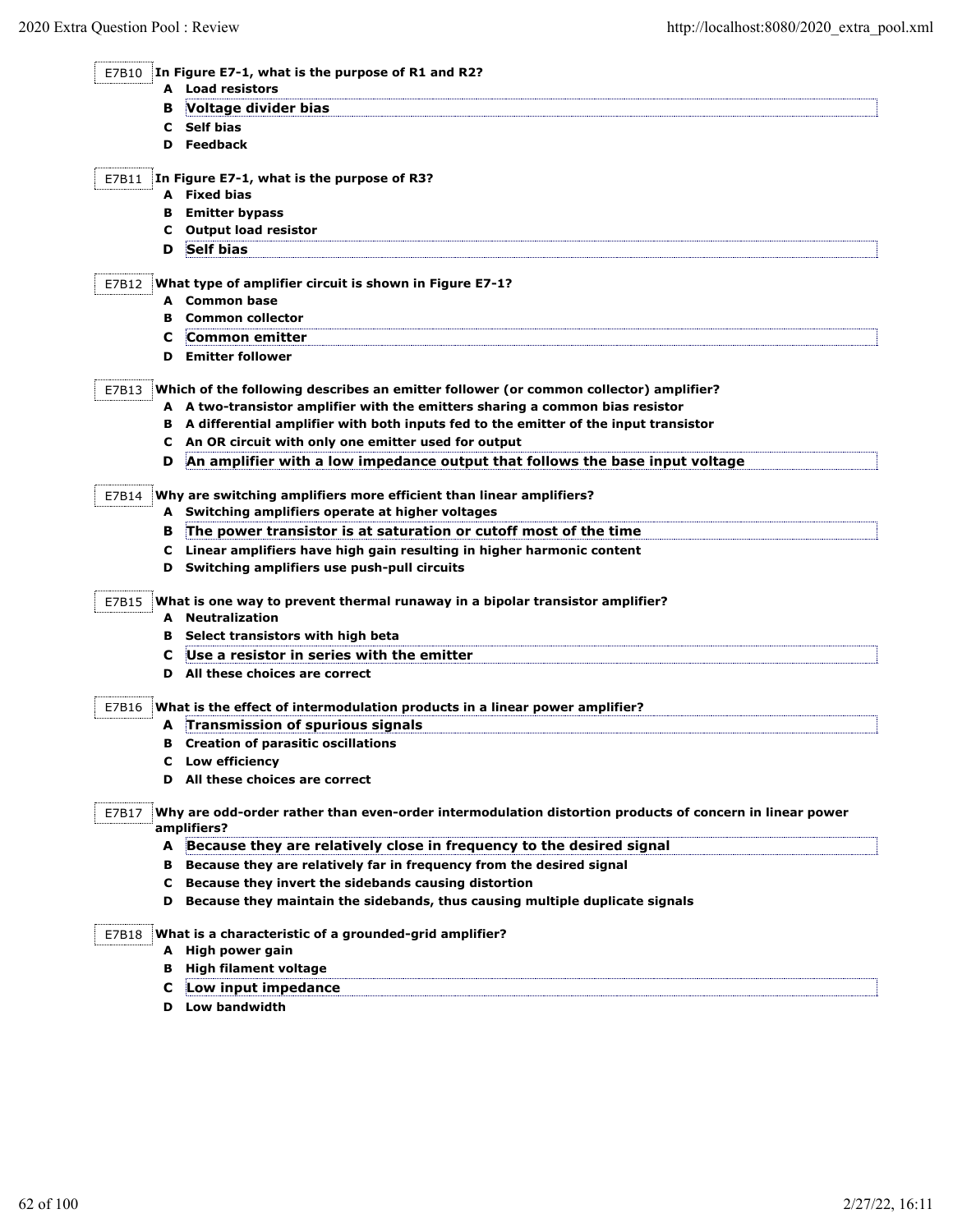| $E7C$ : | Filters and matching networks: types of networks; types of filters; filter applications; filter characteristics; impedance<br>matching; DSP filtering |
|---------|-------------------------------------------------------------------------------------------------------------------------------------------------------|
|         |                                                                                                                                                       |
| E7C01   | How are the capacitors and inductors of a low-pass filter Pi-network arranged between the network's input                                             |
|         | and output?                                                                                                                                           |
|         | A Two inductors are in series between the input and output, and a capacitor is connected between the two                                              |
|         | inductors and ground                                                                                                                                  |
|         | B Two capacitors are in series between the input and output, and an inductor is connected between the                                                 |
|         | two capacitors and ground                                                                                                                             |
|         | C An inductor is connected between the input and ground, another inductor is connected between the                                                    |
|         | output and ground, and a capacitor is connected between the input and output                                                                          |
|         | D A capacitor is connected between the input and ground, another capacitor is connected                                                               |
|         | between the output and ground, and an inductor is connected between input and output                                                                  |
|         |                                                                                                                                                       |
| E7C02   | Which of the following is a property of a T-network with series capacitors and a parallel shunt inductor?                                             |
|         | A It is a low-pass filter                                                                                                                             |
|         | <b>B</b> It is a band-pass filter                                                                                                                     |
| c       | It is a high-pass filter                                                                                                                              |
|         | D It is a notch filter                                                                                                                                |
|         |                                                                                                                                                       |
| E7C03   | What advantage does a series-L Pi-L-network have over a series-L Pi-network for impedance matching                                                    |
|         | between the final amplifier of a vacuum-tube transmitter and an antenna?                                                                              |
|         | A Greater harmonic suppression                                                                                                                        |
|         | <b>B</b> Higher efficiency                                                                                                                            |
| C.      | Does not require a capacitor                                                                                                                          |
|         | D Greater transformation range                                                                                                                        |
|         |                                                                                                                                                       |
| E7C04   | How does an impedance-matching circuit transform a complex impedance to a resistive impedance?                                                        |
|         | A It introduces negative resistance to cancel the resistive part of impedance                                                                         |
| в       | It introduces transconductance to cancel the reactive part of impedance                                                                               |
| c       | It cancels the reactive part of the impedance and changes the resistive part to a desired value                                                       |
| D       | Reactive currents are dissipated in matched resistances                                                                                               |
|         |                                                                                                                                                       |
| E7C05   | Which filter type is described as having ripple in the passband and a sharp cutoff?                                                                   |
|         | A A Butterworth filter                                                                                                                                |
|         | <b>B</b> An active LC filter                                                                                                                          |
| c       | A passive op-amp filter                                                                                                                               |
| D       | A Chebyshev filter                                                                                                                                    |
|         |                                                                                                                                                       |
| E7C06   | What are the distinguishing features of an elliptical filter?                                                                                         |
|         | Gradual passband rolloff with minimal stop band ripple                                                                                                |
|         | B Extremely flat response over its pass band with gradually rounded stop band corners                                                                 |
|         |                                                                                                                                                       |
| С       | Extremely sharp cutoff with one or more notches in the stop band                                                                                      |
| D       | Gradual passband rolloff with extreme stop band ripple                                                                                                |
|         |                                                                                                                                                       |
| E7C07   | Which describes a Pi-L-network used for matching a vacuum tube final amplifier to a 50-ohm unbalanced                                                 |
|         | output?                                                                                                                                               |
|         | A A Phase Inverter Load network                                                                                                                       |
| в       | A Pi-network with an additional series inductor on the output                                                                                         |
|         | C A network with only three discrete parts                                                                                                            |
|         | D A matching network in which all components are isolated from ground                                                                                 |
|         |                                                                                                                                                       |
| E7C08   | Which of the following factors has the greatest effect on the bandwidth and response shape of a crystal                                               |
|         | ladder filter?                                                                                                                                        |
|         | A The relative frequencies of the individual crystals                                                                                                 |
|         | B The DC voltage applied to the quartz crystal                                                                                                        |
|         | C The gain of the RF stage preceding the filter                                                                                                       |
| D       | The amplitude of the signals passing through the filter                                                                                               |
|         |                                                                                                                                                       |
| E7C09   | What is a crystal lattice filter?                                                                                                                     |
|         | A A power supply filter made with interlaced quartz crystals                                                                                          |
|         | B An audio filter made with four quartz crystals that resonate at 1kHz intervals                                                                      |
|         | C A filter using lattice-shaped quartz crystals for high-Q performance                                                                                |

**D A** filter with narrow bandwidth and steep skirts made using quartz crystals ~~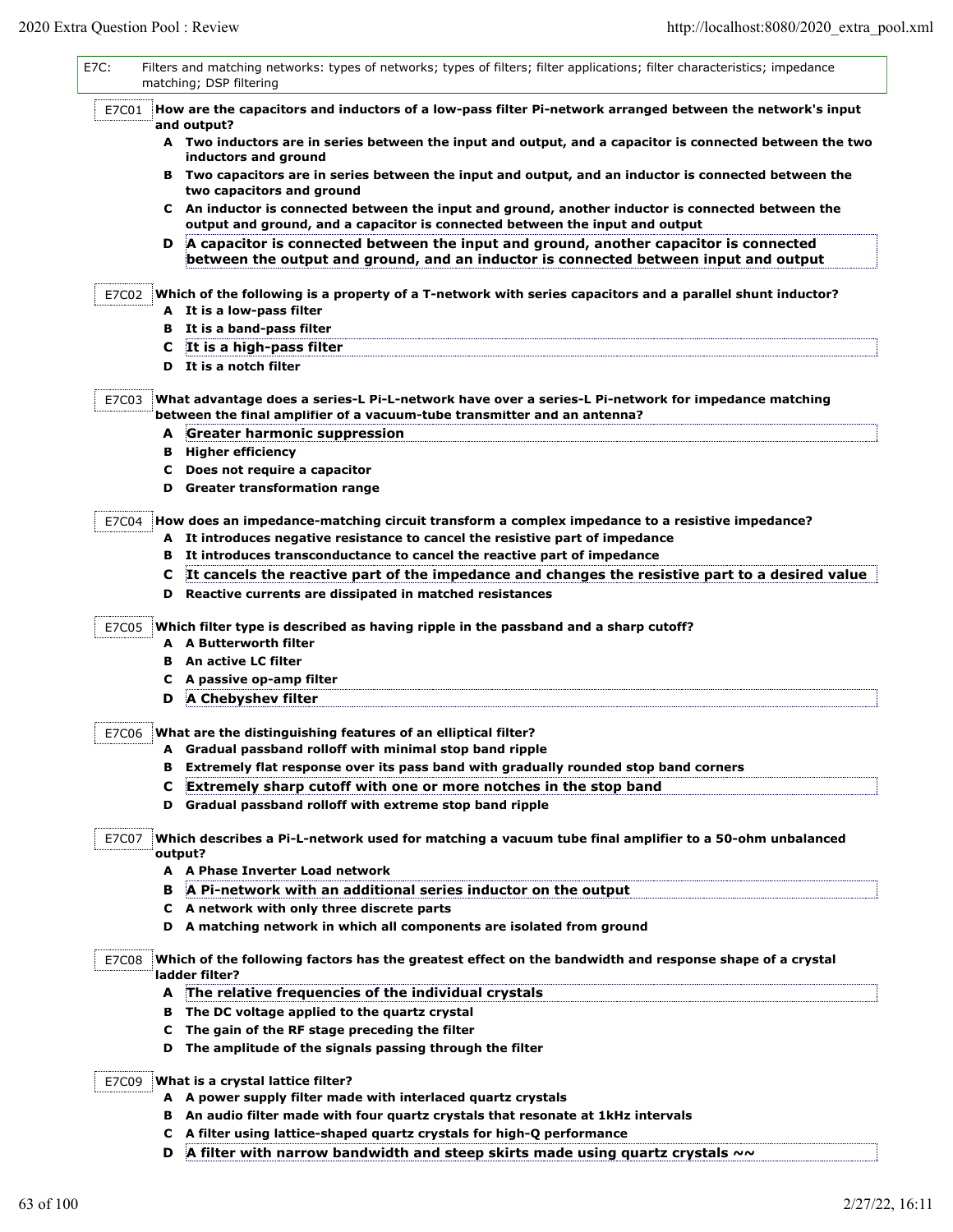E7C10 **Which of the following filters would be the best choice for use in a 2 meter band repeater duplexer?**

- **A A crystal filter**
- **B A cavity filter**
- **C A DSP filter**
- **D An L-C filter**

E7C11 **Which of the following describes a receiving filter's ability to reject signals occupying an adjacent channel?**

**A Passband ripple**

- **B Phase response C Shape factor**
- **D Noise factor**

E7C12 **What is one advantage of a Pi-matching network over an L-matching network consisting of a single inductor and a single capacitor?**

- **A The Q of Pi-networks can be controlled**
- **B L-networks cannot perform impedance transformation**
- **C Pi-networks are more stable**

**D Pi-networks provide balanced input and output**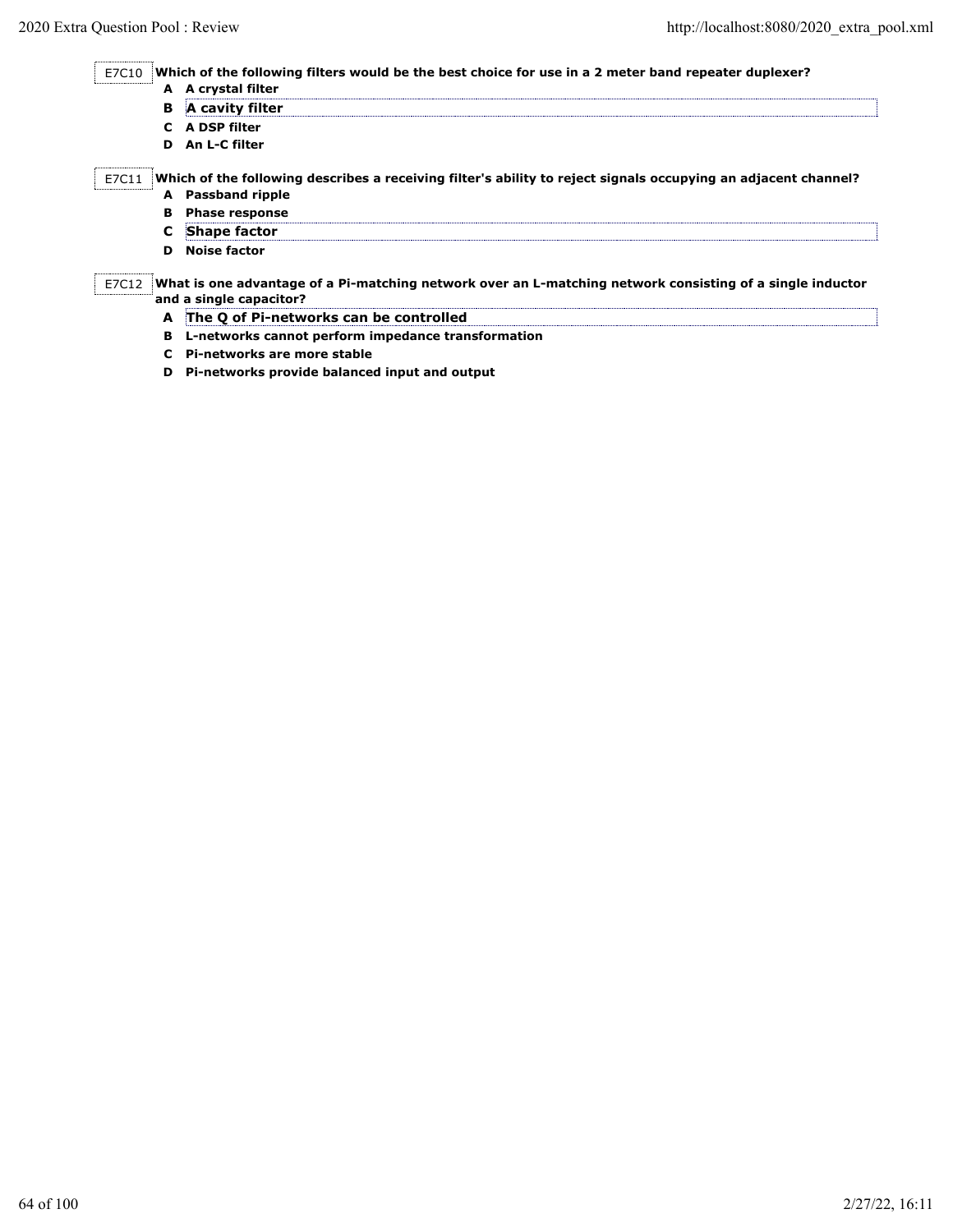| E7D:  |   | Power supplies and voltage regulators; Solar array charge controllers                                       |
|-------|---|-------------------------------------------------------------------------------------------------------------|
|       |   | E7D01 How does a linear electronic voltage regulator work?                                                  |
|       |   | A It has a ramp voltage as its output                                                                       |
|       |   | B It eliminates the need for a pass transistor                                                              |
|       | C | The control element duty cycle is proportional to the line or load conditions                               |
|       | D | The conduction of a control element is varied to maintain a constant output voltage                         |
|       |   | E7D02 What is a characteristic of a switching electronic voltage regulator?                                 |
|       |   | A The resistance of a control element is varied in direct proportion to the line voltage or load current    |
|       |   | B It is generally less efficient than a linear regulator                                                    |
|       | С | The controlled device's duty cycle is changed to produce a constant average output voltage                  |
|       |   | D It gives a ramp voltage at its output                                                                     |
| E7D03 |   | What device is typically used as a stable voltage reference in a linear voltage regulator?                  |
|       |   | A A Zener diode                                                                                             |
|       |   | <b>B</b> A tunnel diode                                                                                     |
|       | C | <b>An SCR</b>                                                                                               |
|       |   | D A varactor diode                                                                                          |
|       |   |                                                                                                             |
| E7D04 |   | Which of the following types of linear voltage regulator usually make the most efficient use of the primary |
|       |   | power source?                                                                                               |
|       |   | A A series current source                                                                                   |
|       |   | <b>B</b> A series regulator                                                                                 |
|       |   | C A shunt regulator                                                                                         |
|       |   | D A shunt current source                                                                                    |
|       |   | A A constant current source                                                                                 |
|       |   | <b>B</b> A series regulator                                                                                 |
|       |   | C A shunt current source                                                                                    |
|       | D | A shunt regulator                                                                                           |
| E7D06 |   | What is the purpose of Q1 in the circuit shown in Figure E7-2?                                              |
|       |   | A It provides negative feedback to improve regulation                                                       |
|       |   | B It provides a constant load for the voltage source                                                        |
|       | C | It controls the current supplied to the load                                                                |
|       |   | D It provides D1 with current                                                                               |
|       |   | E7D07   What is the purpose of C2 in the circuit shown in Figure E7-2?                                      |
|       |   | A It bypasses rectifier output ripple around D1                                                             |
|       |   | B It is a brute force filter for the output                                                                 |
|       |   | C To self-resonate at the hum frequency                                                                     |
|       |   | D To provide fixed DC bias for Q1                                                                           |
| E7D08 |   | What type of circuit is shown in Figure E7-2?                                                               |
|       |   | A Switching voltage regulator                                                                               |
|       |   | <b>B</b> Grounded emitter amplifier                                                                         |
|       |   |                                                                                                             |
|       |   |                                                                                                             |
|       | C | Linear voltage regulator<br>D Monostable multivibrator                                                      |
|       |   |                                                                                                             |
| E7D09 |   | What is the main reason to use a charge controller with a solar power system?                               |
|       | в | A Prevention of battery undercharge<br>Control of electrolyte levels during battery discharge               |

**D Matching of day and night charge rates**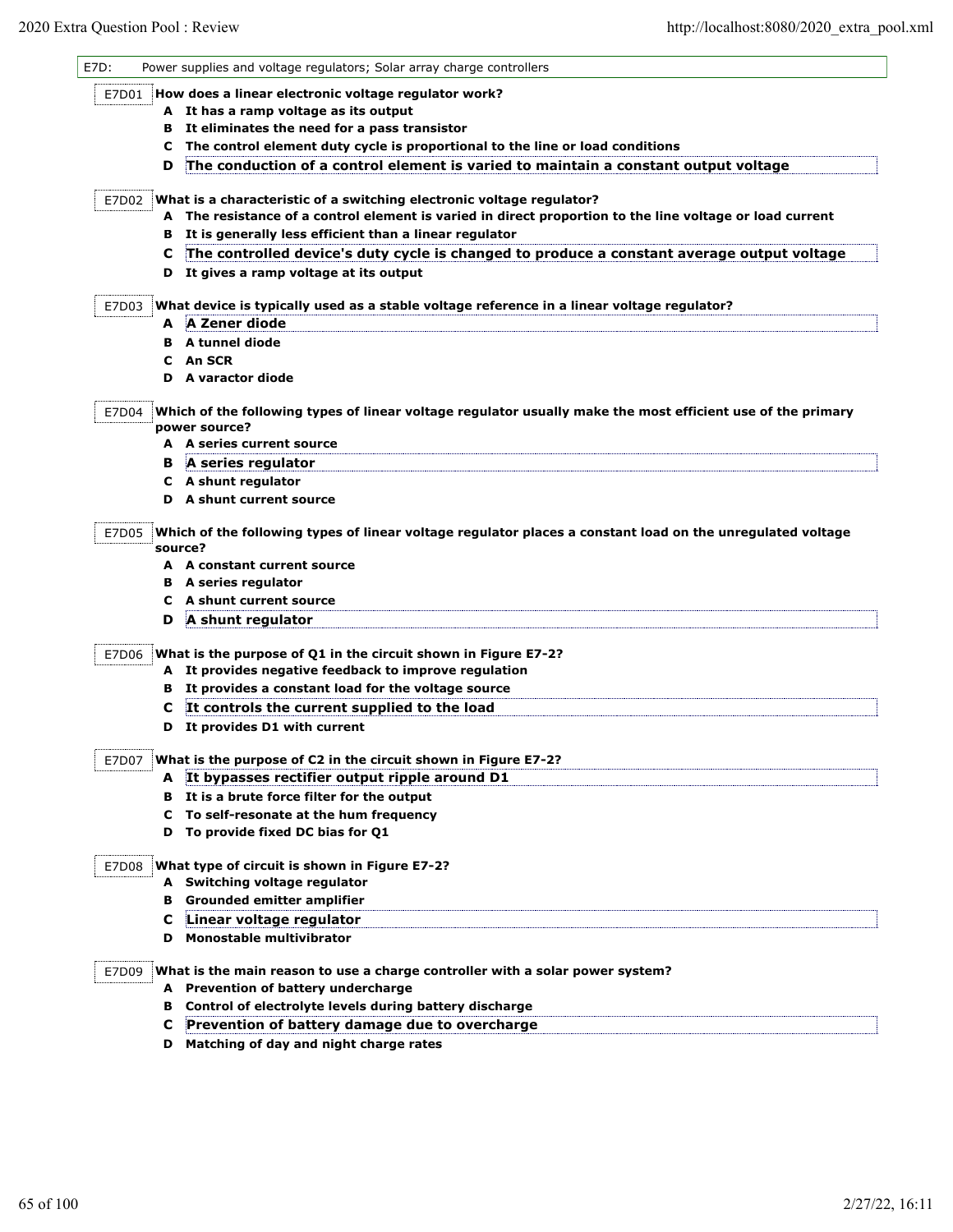E7D10 **What is the primary reason that a high-frequency switching type high-voltage power supply can be both less expensive and lighter in weight than a conventional power supply?**

- **A The inverter design does not require any output filtering**
- **B It uses a diode bridge rectifier for increased output**
- **C The high frequency inverter design uses much smaller transformers and filter components for an equivalent power output**
- **D It uses a large power factor compensation capacitor to recover power from the unused portion of the AC cycle**

E7D11 **What is the function of the pass transistor in a linear voltage regulator circuit?**

- **A Permits a wide range of output voltage settings**
- **B Provides a stable input impedance over a wide range of source voltage**
- **C Maintains nearly constant output impedance over a wide range of load current**
- **D Maintains nearly constant output voltage over a wide range of load current**

E7D12 **What is the dropout voltage of an analog voltage regulator?**

- **A Minimum input voltage for rated power dissipation**
- **B Maximum output voltage drops when the input voltage is varied over its specified range**
- **C Minimum input-to-output voltage required to maintain regulation**
- **D Maximum that the output voltage may decrease at rated load**

E7D13 **What is the equation for calculating power dissipated by a series linear voltage regulator?**

- **A Input voltage multiplied by input current**
- **B Input voltage divided by output current**
- **C Voltage difference from input to output multiplied by output current**
- **D Output voltage multiplied by output current**

E7D14 **What is the purpose of connecting equal-value resistors across power supply filter capacitors connected in series?**

- **A Equalize the voltage across each capacitor**
- **B Discharge the capacitors when voltage is removed**
- **C Provide a minimum load on the supply**
- **D All these choices are correct**

E7D15 **What is the purpose of a step-start circuit in a high-voltage power supply?**

**A To provide a dual-voltage output for reduced power applications**

- **B To compensate for variations of the incoming line voltage**
- **C To allow for remote control of the power supply**
- **D To allow the filter capacitors to charge gradually**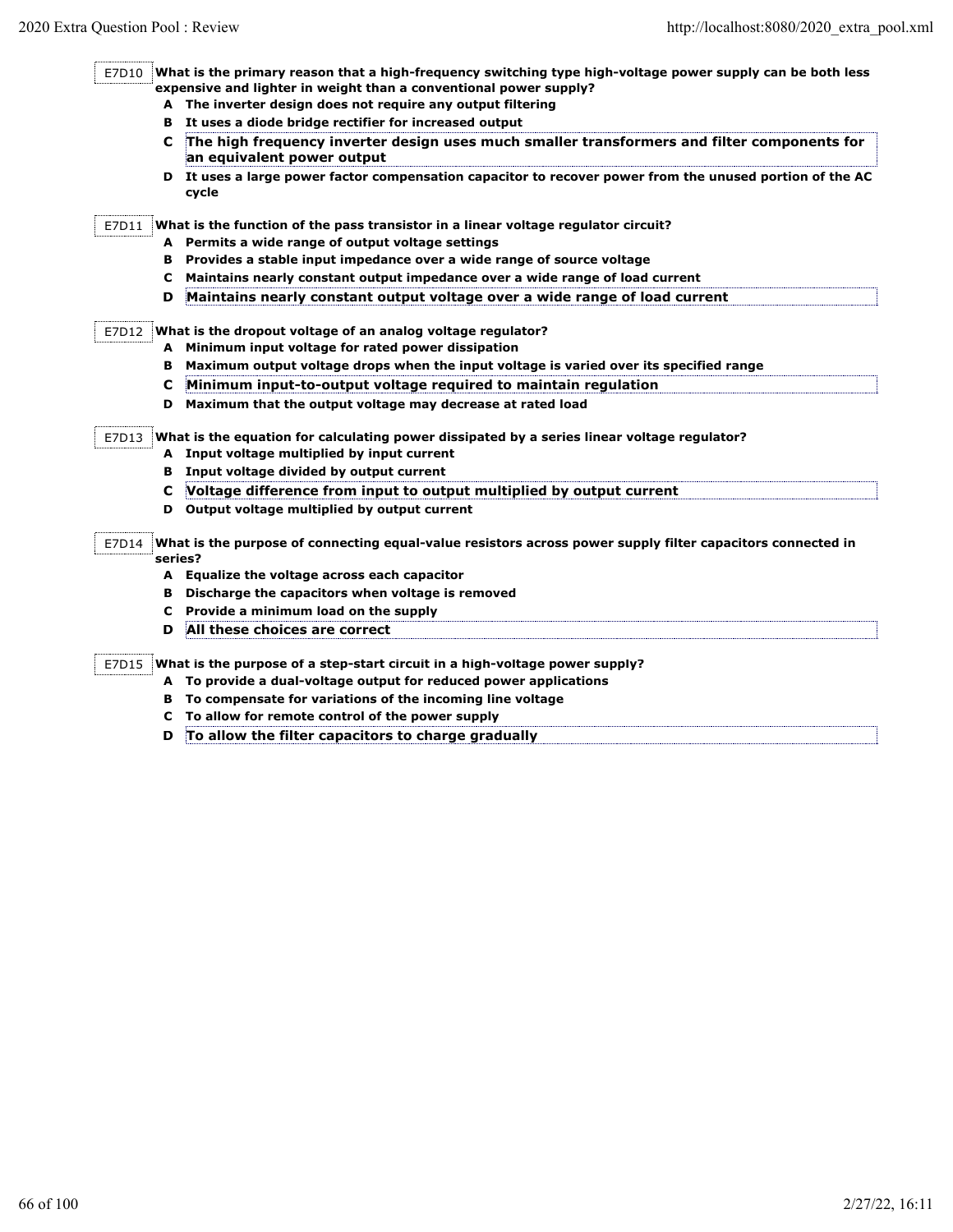| E7E:  |    | Modulation and demodulation: reactance, phase and balanced modulators; detectors; mixer stages               |
|-------|----|--------------------------------------------------------------------------------------------------------------|
| E7E01 |    | Which of the following can be used to generate FM phone emissions?                                           |
|       |    | A A balanced modulator on the audio amplifier                                                                |
|       | в  | A reactance modulator on the oscillator                                                                      |
|       |    | C A reactance modulator on the final amplifier                                                               |
|       | D  | A balanced modulator on the oscillator                                                                       |
|       |    |                                                                                                              |
| E7E02 |    | What is the function of a reactance modulator?                                                               |
|       |    | A To produce PM signals by using an electrically variable resistance                                         |
|       | в  | To produce AM signals by using an electrically variable inductance or capacitance                            |
|       | с  | To produce AM signals by using an electrically variable resistance                                           |
|       | D  | To produce PM or FM signals by using an electrically variable inductance or capacitance                      |
| E7E03 |    | What is a frequency discriminator stage in a FM receiver?                                                    |
|       |    | A An FM generator circuit                                                                                    |
|       | в  | A circuit for filtering two closely adjacent signals                                                         |
|       | c  | An automatic band-switching circuit                                                                          |
|       | D  | A circuit for detecting FM signals                                                                           |
|       |    |                                                                                                              |
| E7E04 |    | What is one way a single-sideband phone signal can be generated?                                             |
|       |    | A By using a balanced modulator followed by a filter                                                         |
|       |    | B By using a reactance modulator followed by a mixer                                                         |
|       | C. | By using a loop modulator followed by a mixer                                                                |
|       | D  | By driving a product detector with a DSB signal                                                              |
| E7E05 |    | What circuit is added to an FM transmitter to boost the higher audio frequencies?                            |
|       |    | A A de-emphasis network                                                                                      |
|       | в  | A heterodyne suppressor                                                                                      |
|       | c  | A heterodyne enhancer                                                                                        |
|       | D  | A pre-emphasis network                                                                                       |
|       |    |                                                                                                              |
| E7E06 |    | Why is de-emphasis commonly used in FM communications receivers?                                             |
|       |    | A For compatibility with transmitters using phase modulation                                                 |
|       |    | <b>B</b> To reduce impulse noise reception                                                                   |
|       | с  | For higher efficiency                                                                                        |
|       |    | D To remove third-order distortion products                                                                  |
| E7E07 |    | What is meant by the term "baseband" in radio communications?                                                |
|       |    | A The lowest frequency band that the transmitter or receiver covers                                          |
|       | в  | The frequency range occupied by a message signal prior to modulation                                         |
|       | c  | The unmodulated bandwidth of the transmitted signal                                                          |
|       | D  | The basic oscillator frequency in an FM transmitter that is multiplied to increase the deviation and carrier |
|       |    | frequency                                                                                                    |
|       |    |                                                                                                              |
| E7E08 |    | What are the principal frequencies that appear at the output of a mixer circuit?                             |
|       | в  | A Two and four times the original frequency<br>The square root of the product of input frequencies           |
|       | C  | The two input frequencies along with their sum and difference frequencies                                    |
|       | D  | 1.414 and 0.707 times the input frequency                                                                    |
|       |    |                                                                                                              |
| E7E09 |    | What occurs when an excessive amount of signal energy reaches a mixer circuit?                               |
|       | A  | Spurious mixer products are generated                                                                        |
|       | в  | <b>Mixer blanking occurs</b>                                                                                 |
|       | c  | <b>Automatic limiting occurs</b>                                                                             |
|       | D  | A beat frequency is generated                                                                                |
|       |    |                                                                                                              |
| E7E10 |    | How does a diode envelope detector function?                                                                 |
|       | A  | By rectification and filtering of RF signals                                                                 |
|       | в  | By breakdown of the Zener voltage                                                                            |
|       | с  | By mixing signals with noise in the transition region of the diode                                           |
|       |    | D By sensing the change of reactance in the diode with respect to frequency                                  |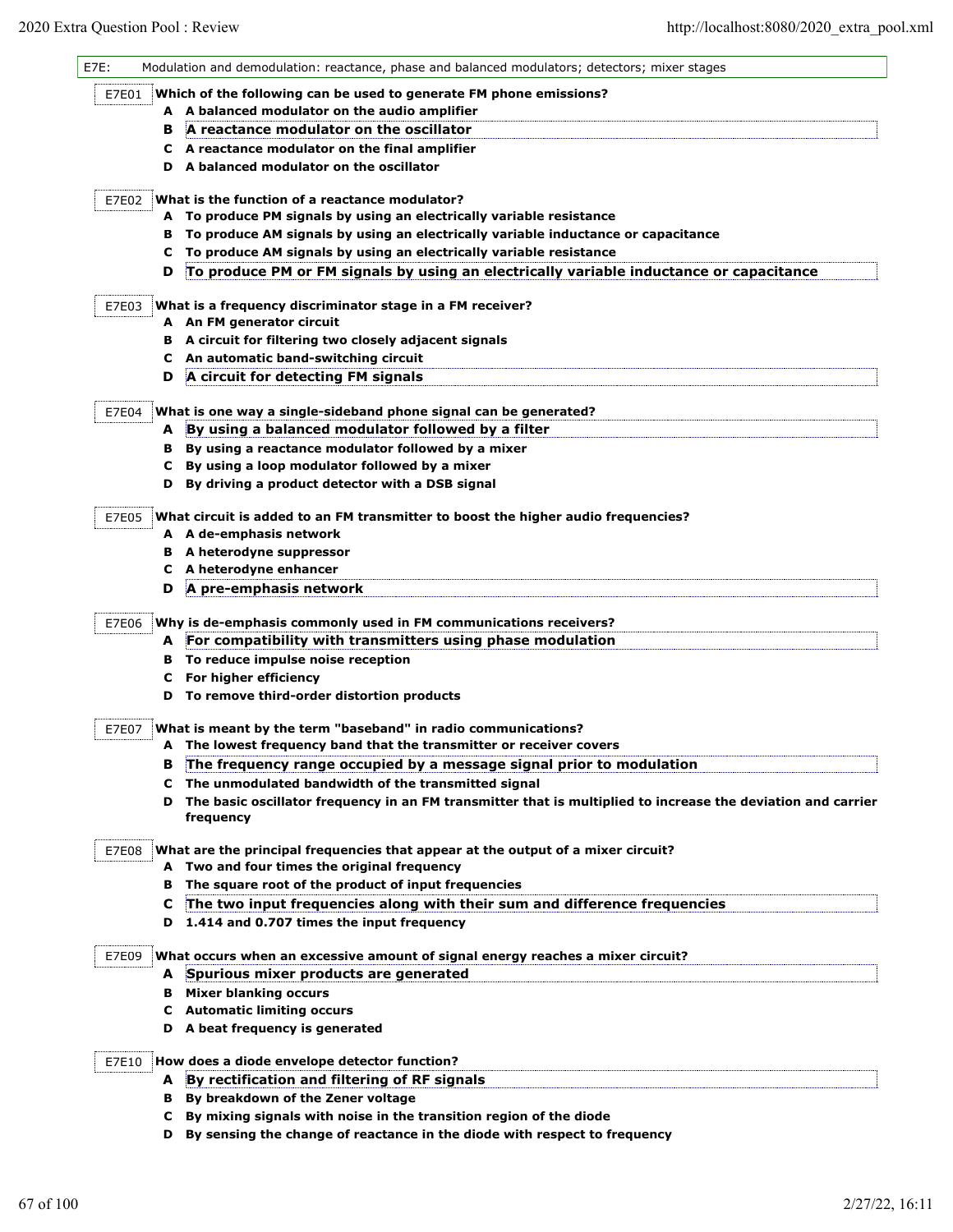## E7E11 **Which type of detector circuit is used for demodulating SSB signals?**

| A | Discriminator             |
|---|---------------------------|
|   | <b>B</b> Phase detector   |
|   | <b>C</b> Product detector |
|   | D Phase comparator        |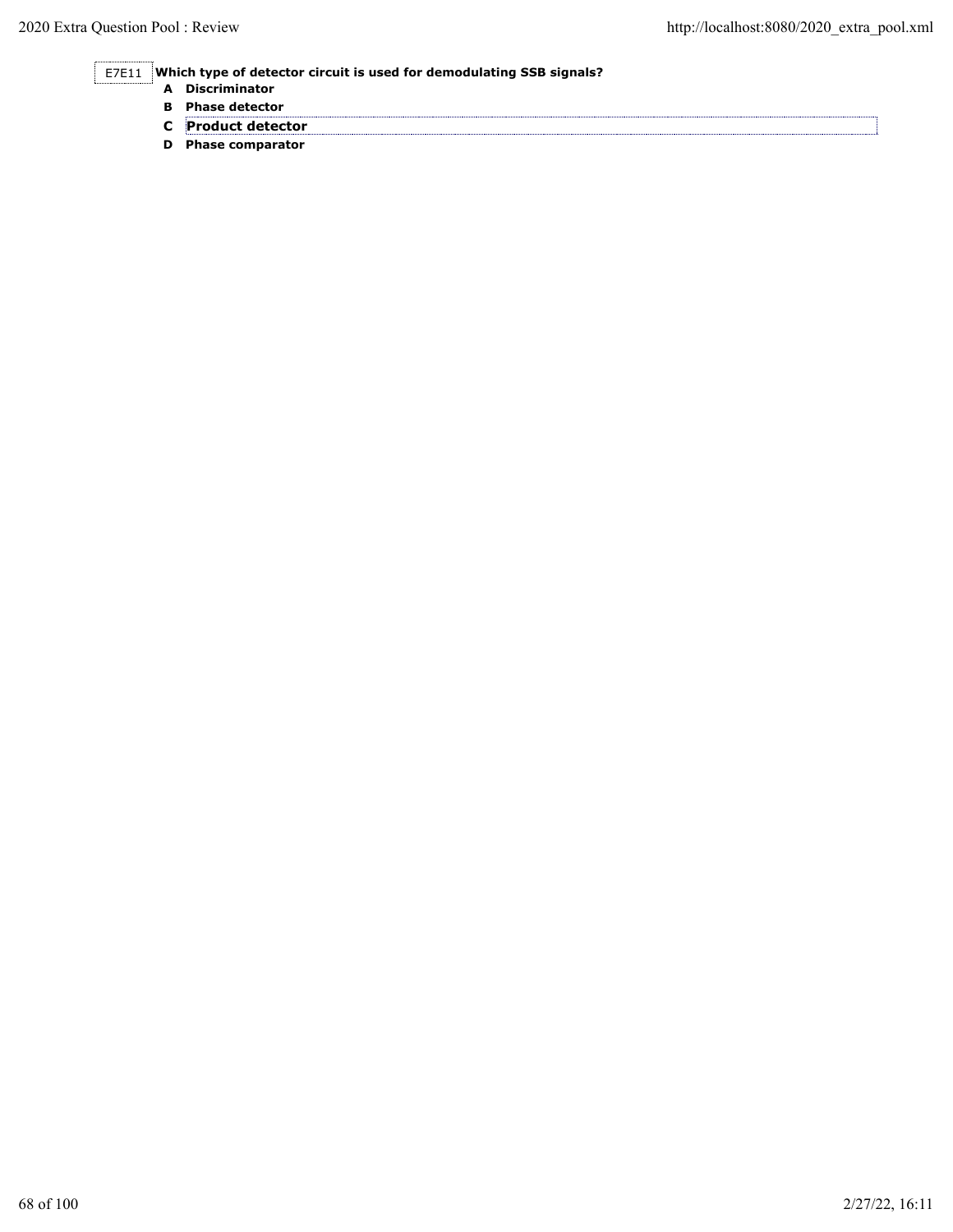$\mathsf{l}$ 

| E7F:  |   | DSP filtering and other operations; software defined radio fundamentals; DSP modulation and demodulation            |
|-------|---|---------------------------------------------------------------------------------------------------------------------|
| E7F01 |   | What is meant by direct digital conversion as applied to software defined radios?                                   |
|       |   | A Software is converted from source code to object code during operation of the receiver                            |
|       | в | Incoming RF is converted to a control voltage for a voltage controlled oscillator                                   |
|       | C | Incoming RF is digitized by an analog-to-digital converter without being mixed with a local<br>oscillator signal    |
|       |   | D A switching mixer is used to generate I and Q signals directly from the RF input                                  |
| E7F02 |   | What kind of digital signal processing audio filter is used to remove unwanted noise from a received SSB<br>signal? |
|       |   | A An adaptive filter                                                                                                |
|       |   | <b>B</b> A crystal-lattice filter                                                                                   |
|       |   | C A Hilbert-transform filter                                                                                        |
|       |   | D A phase-inverting filter                                                                                          |
| E7F03 |   | What type of digital signal processing filter is used to generate an SSB signal?                                    |
|       |   | A An adaptive filter                                                                                                |
|       | в | A notch filter                                                                                                      |
|       | C | A Hilbert-transform filter                                                                                          |
|       |   | D An elliptical filter                                                                                              |
|       |   |                                                                                                                     |
| E7F04 |   | What is a common method of generating an SSB signal using digital signal processing?                                |
|       |   | A Mixing products are converted to voltages and subtracted by adder circuits                                        |
|       |   | <b>B</b> A frequency synthesizer removes the unwanted sidebands                                                     |
|       | c | Varying quartz crystal characteristics emulated in digital form                                                     |
|       | D | Signals are combined in quadrature phase relationship                                                               |
| E7F05 |   | How frequently must an analog signal be sampled by an analog-to-digital converter so that the signal can be         |
|       |   | accurately reproduced?                                                                                              |
|       |   | A At least half the rate of the highest frequency component of the signal                                           |
|       | в | At least twice the rate of the highest frequency component of the signal                                            |
|       |   | C At the same rate as the highest frequency component of the signal                                                 |
|       | D | At four times the rate of the highest frequency component of the signal                                             |
| E7F06 |   | What is the minimum number of bits required for an analog-to-digital converter to sample a signal with a            |
|       |   | range of 1 volt at a resolution of 1 millivolt?                                                                     |
|       |   | A 4 bits                                                                                                            |
|       | в | 6 bits                                                                                                              |
|       | c | 8 bits                                                                                                              |
|       | D | $10 \text{ bits}$                                                                                                   |
| E7F07 |   | What function is performed by a Fast Fourier Transform?                                                             |
|       |   | A Converting analog signals to digital form                                                                         |
|       | в | Converting digital signals to analog form                                                                           |
|       | C | Converting digital signals from the time domain to the frequency domain                                             |
|       | D | Converting 8-bit data to 16-bit data                                                                                |
| E7F08 |   | What is the function of decimation?                                                                                 |
|       |   | A Converting data to binary code decimal form                                                                       |
|       | в | Reducing the effective sample rate by removing samples                                                              |
|       | C | <b>Attenuating the signal</b>                                                                                       |
|       | D | Removing unnecessary significant digits                                                                             |
|       |   |                                                                                                                     |
| E7F09 |   | Why is an anti-aliasing digital filter required in a digital decimator?                                             |
|       |   | A It removes high-frequency signal components that would otherwise be reproduced as lower<br>frequency components   |
|       |   | B It peaks the response of the decimator, improving bandwidth                                                       |
|       | c | It removes low-frequency signal components to eliminate the need for DC restoration                                 |
|       |   | D It notches out the sampling frequency to avoid sampling errors                                                    |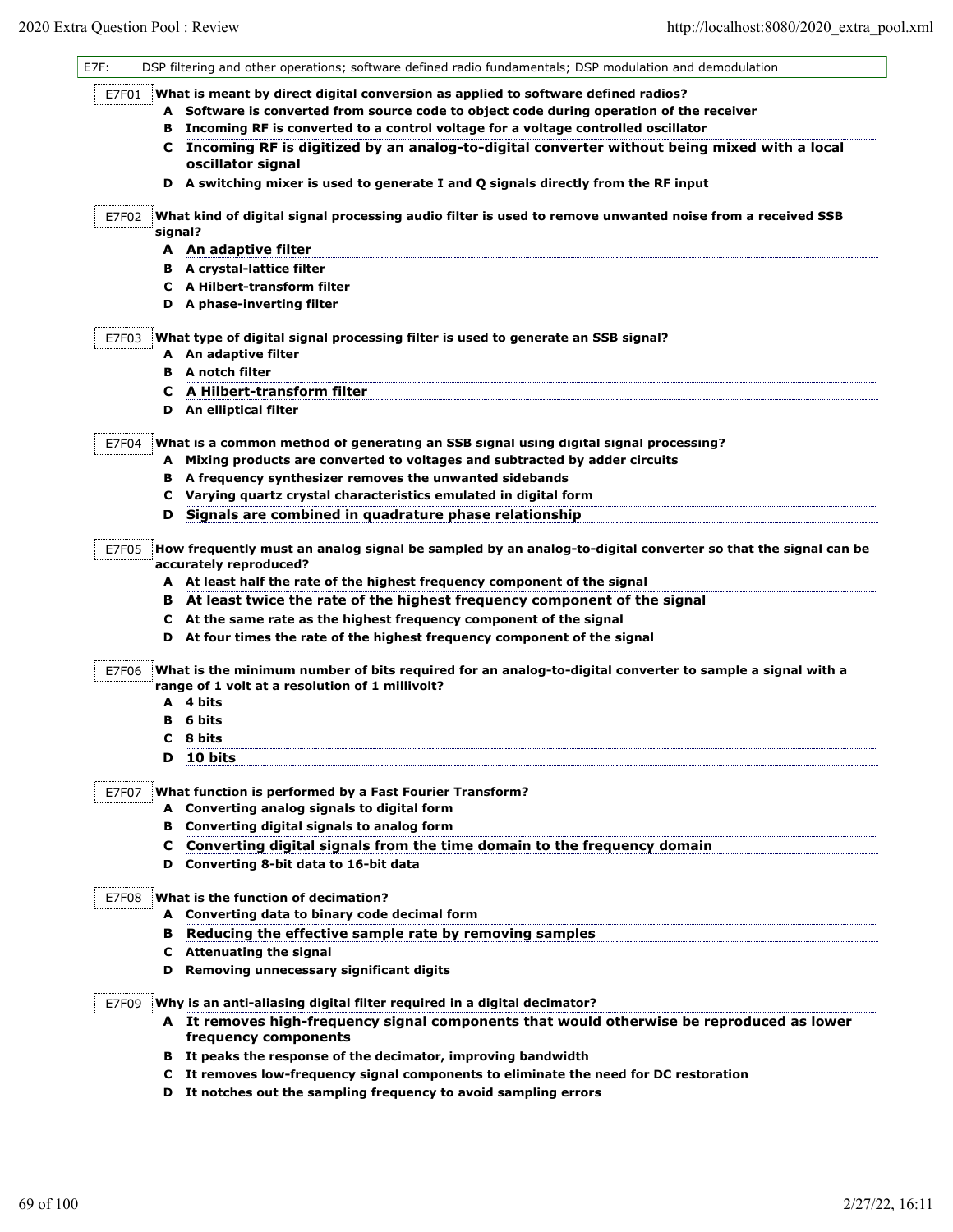| <b>Digital Conversion SDR?</b><br>A | Sample rate                                                                                                                                                             |
|-------------------------------------|-------------------------------------------------------------------------------------------------------------------------------------------------------------------------|
|                                     | Sample width in bits                                                                                                                                                    |
| в<br>c                              | Sample clock phase noise                                                                                                                                                |
| D                                   | <b>Processor latency</b>                                                                                                                                                |
| E7F11                               | What sets the minimum detectable signal level for a direct-sampling SDR receiver in the absence of                                                                      |
|                                     | atmospheric or thermal noise?                                                                                                                                           |
|                                     | A Sample clock phase noise<br>Reference voltage level and sample width in bits                                                                                          |
| в                                   |                                                                                                                                                                         |
| C<br>D                              | Data storage transfer rate<br><b>Missing codes and jitter</b>                                                                                                           |
|                                     |                                                                                                                                                                         |
| E7F12                               | Which of the following is an advantage of a Finite Impulse Response (FIR) filter vs an Infinite Impulse                                                                 |
| A                                   | Response (IIR) digital filter?                                                                                                                                          |
| в                                   | FIR filters can delay all frequency components of the signal by the same amount<br>FIR filters are easier to implement for a given set of passband rolloff requirements |
| C                                   | FIR filters can respond faster to impulses                                                                                                                              |
| D.                                  | All these choices are correct                                                                                                                                           |
| E7F13                               | What is the function of taps in a digital signal processing filter?                                                                                                     |
|                                     | A To reduce excess signal pressure levels                                                                                                                               |
| в                                   | Provide access for debugging software                                                                                                                                   |
| C                                   | Select the point at which baseband signals are generated                                                                                                                |
| D                                   | Provide incremental signal delays for filter algorithms                                                                                                                 |
| E7F14                               | Which of the following would allow a digital signal processing filter to create a sharper filter response?                                                              |
| A                                   | <b>Higher data rate</b>                                                                                                                                                 |
| в                                   | More taps                                                                                                                                                               |
| C                                   | <b>Complex phasor representations</b>                                                                                                                                   |

**D Double-precision math routines**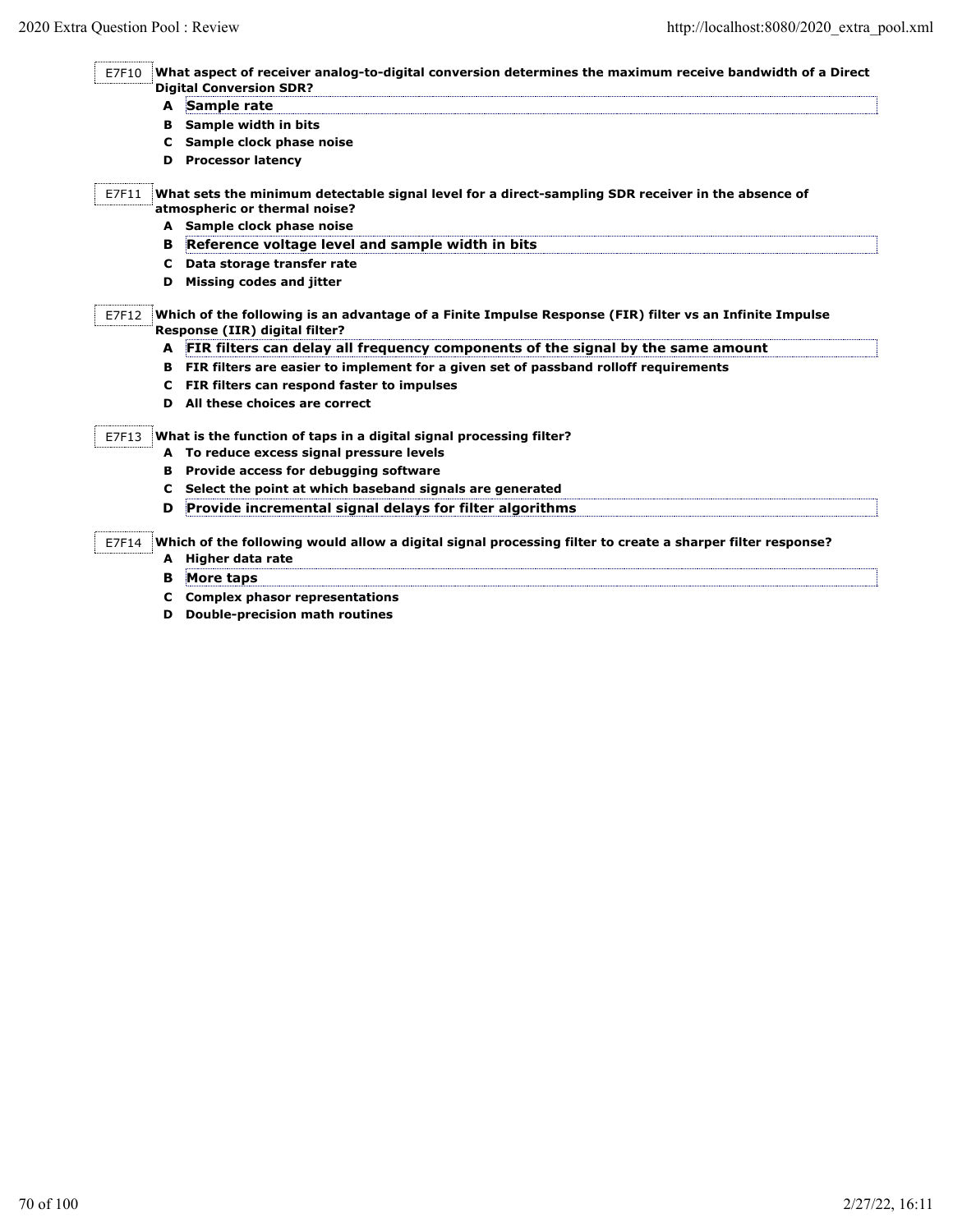| E7G: |       | Active filters and op-amp circuits: active audio filters; characteristics; basic circuit design; operational amplifiers                                  |
|------|-------|----------------------------------------------------------------------------------------------------------------------------------------------------------|
|      | E7G01 | What is the typical output impedance of an op-amp?                                                                                                       |
|      |       | A Very low                                                                                                                                               |
|      |       | <b>B</b> Very high                                                                                                                                       |
|      | c     | 100 ohms                                                                                                                                                 |
|      | D     | 1000 ohms                                                                                                                                                |
|      |       |                                                                                                                                                          |
|      | E7G02 | What is ringing in a filter?<br>A An echo caused by a long time delay                                                                                    |
|      |       | B A reduction in high frequency response                                                                                                                 |
|      |       | C Partial cancellation of the signal over a range of frequencies                                                                                         |
|      | D     | Undesired oscillations added to the desired signal                                                                                                       |
|      |       |                                                                                                                                                          |
|      | E7G03 | What is the typical input impedance of an op-amp?                                                                                                        |
|      | в     | A 100 ohms<br>1000 ohms                                                                                                                                  |
|      | c     | <b>Very low</b>                                                                                                                                          |
|      | D     | <b>Very high</b>                                                                                                                                         |
|      |       |                                                                                                                                                          |
|      | E7G04 | What is meant by the term "op-amp input offset voltage"?                                                                                                 |
|      |       | A The output voltage of the op-amp minus its input voltage                                                                                               |
|      | в     | The difference between the output voltage of the op-amp and the input voltage required in the<br>immediately following stage                             |
|      | c     | The differential input voltage needed to bring the open loop output voltage to zero                                                                      |
|      | D     | The potential between the amplifier input terminals of the op-amp in an open loop condition                                                              |
|      |       |                                                                                                                                                          |
|      | E7G05 | How can unwanted ringing and audio instability be prevented in an op-amp RC audio filter circuit?                                                        |
|      |       | A Restrict both gain and Q                                                                                                                               |
|      |       | <b>B</b> Restrict gain but increase Q                                                                                                                    |
|      | C     | Restrict Q but increase gain                                                                                                                             |
|      | D     | Increase both gain and Q                                                                                                                                 |
|      | E7G06 | What is the gain-bandwidth of an operational amplifier?                                                                                                  |
|      |       | A The maximum frequency for a filter circuit using that type of amplifier                                                                                |
|      | в     | The frequency at which the open-loop gain of the amplifier equals one                                                                                    |
|      | C.    | The gain of the amplifier at a filter's cutoff frequency                                                                                                 |
|      | D     | The frequency at which the amplifier's offset voltage is zero                                                                                            |
|      | E7G07 | What magnitude of voltage gain can be expected from the circuit in Figure E7 3 when R1 is 10 ohms and RF is                                              |
|      |       | 470 ohms?                                                                                                                                                |
|      |       | A 0.21                                                                                                                                                   |
|      |       | B 94                                                                                                                                                     |
|      | C     | <b>47</b>                                                                                                                                                |
|      | D     | - 24                                                                                                                                                     |
|      | E7G08 | How does the gain of an ideal operational amplifier vary with frequency?                                                                                 |
|      |       | A It increases linearly with increasing frequency                                                                                                        |
|      |       | B It decreases linearly with increasing frequency                                                                                                        |
|      |       | C It decreases logarithmically with increasing frequency                                                                                                 |
|      | D     | It does not vary with frequency                                                                                                                          |
|      |       |                                                                                                                                                          |
|      | E7G09 | What will be the output voltage of the circuit shown in Figure E7-3 if R1 is 1000 ohms, RF is 10,000 ohms,<br>and 0.23 volts DC is applied to the input? |
|      |       | A 0.23 volts                                                                                                                                             |
|      | в     | 2.3 volts                                                                                                                                                |
|      | c     | -0.23 volts                                                                                                                                              |
|      | D     | $-2.3$ volts                                                                                                                                             |
|      |       |                                                                                                                                                          |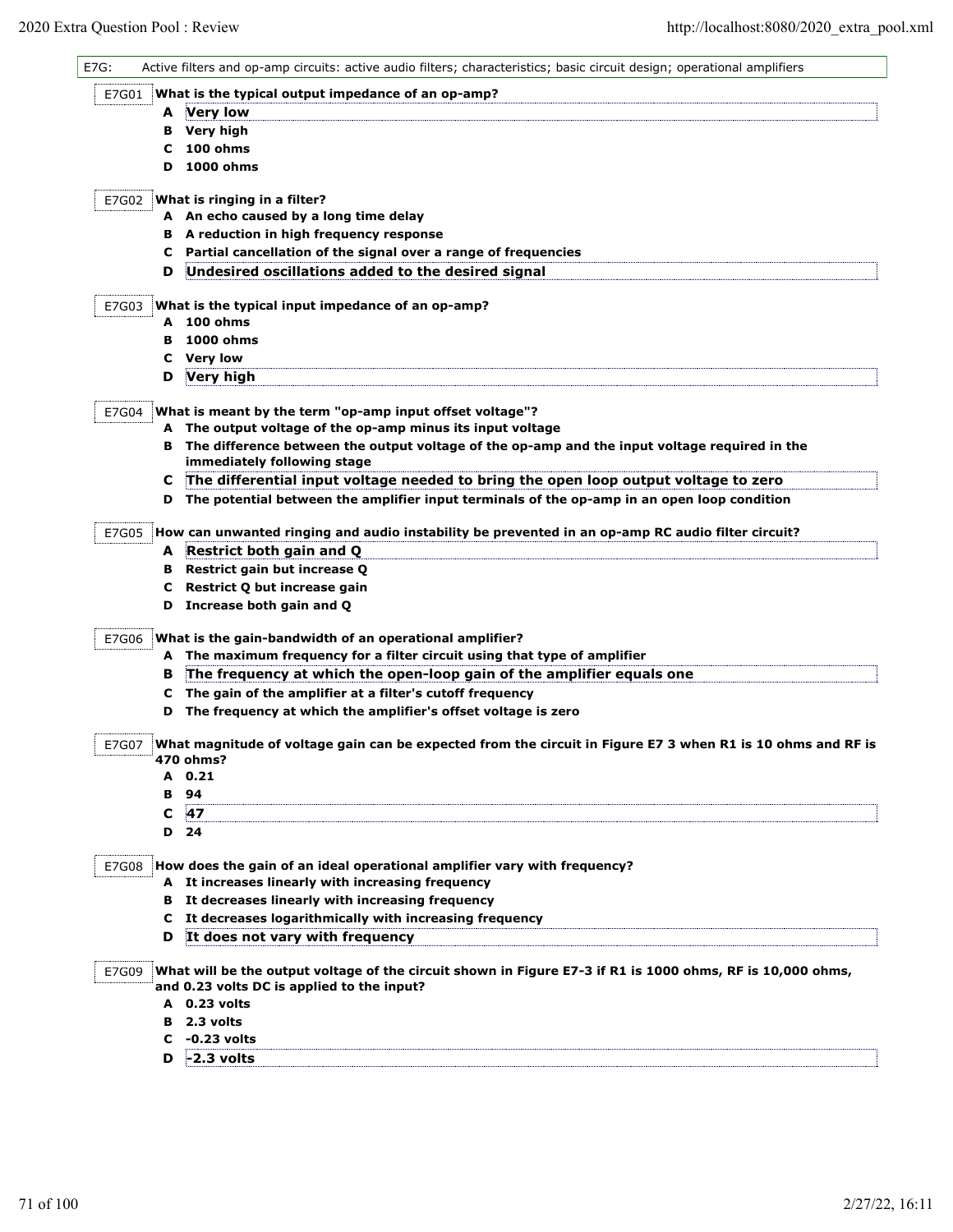| E7G10 | What absolute voltage gain can be expected from the circuit in Figure E7-3 when R1 is 1800 ohms and RF is<br>68 kilohms? |                                                                                                                          |  |  |  |
|-------|--------------------------------------------------------------------------------------------------------------------------|--------------------------------------------------------------------------------------------------------------------------|--|--|--|
|       | A                                                                                                                        | 1                                                                                                                        |  |  |  |
|       |                                                                                                                          | B 0.03                                                                                                                   |  |  |  |
|       | C                                                                                                                        | 38                                                                                                                       |  |  |  |
|       | D                                                                                                                        | 76                                                                                                                       |  |  |  |
| E7G11 |                                                                                                                          | What absolute voltage gain can be expected from the circuit in Figure E7-3 when R1 is 3300 ohms and RF is<br>47 kilohms? |  |  |  |
|       | A                                                                                                                        | -28                                                                                                                      |  |  |  |
|       | в                                                                                                                        | 14                                                                                                                       |  |  |  |
|       | C                                                                                                                        | $\overline{ }$                                                                                                           |  |  |  |
|       |                                                                                                                          | D 0.07                                                                                                                   |  |  |  |
| E7G12 | What is an operational amplifier?                                                                                        |                                                                                                                          |  |  |  |
|       |                                                                                                                          | A A ligh-gain, direct-coupled differential amplifier with very high input impedance and very low<br>output impedance     |  |  |  |
|       | в                                                                                                                        | A digital audio amplifier whose characteristics are determined by components external to the amplifier                   |  |  |  |
|       | C                                                                                                                        | An amplifier used to increase the average output of frequency modulated amateur signals to the legal<br>limit            |  |  |  |
|       |                                                                                                                          | A RF amplifier used in the UHF and microwave regions                                                                     |  |  |  |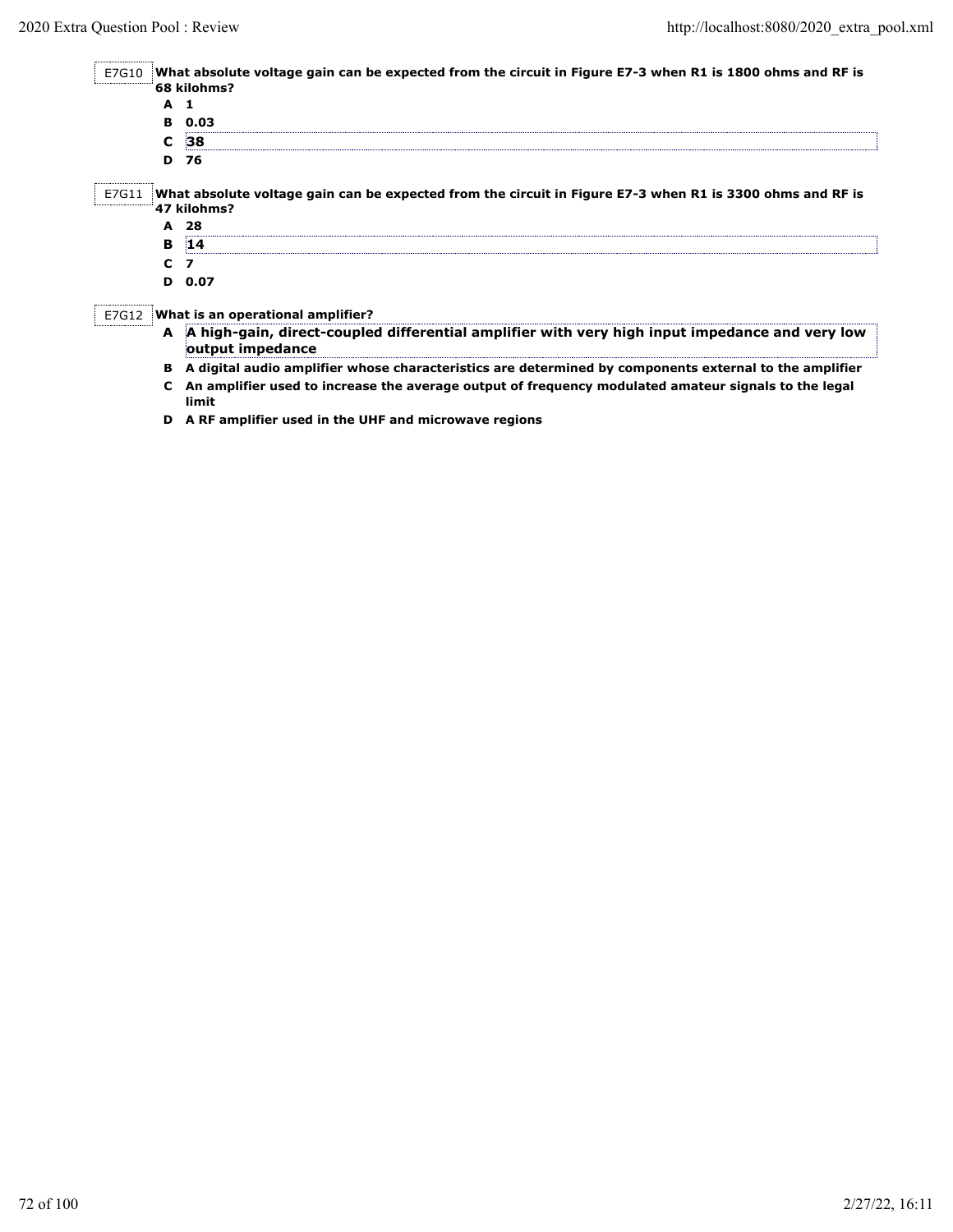| E7H: |       | Oscillators and signal sources: types of oscillators; synthesizers and phase-locked loops; direct digital synthesizers;<br>stabilizing thermal drift; microphonics; high-accuracy oscillators |
|------|-------|-----------------------------------------------------------------------------------------------------------------------------------------------------------------------------------------------|
|      | E7H01 | What are three oscillator circuits used in amateur radio equipment?                                                                                                                           |
|      |       | A Taft, Pierce and negative feedback                                                                                                                                                          |
|      | в     | <b>Pierce, Fenner and Beane</b>                                                                                                                                                               |
|      | c     | <b>Taft, Hartley and Pierce</b>                                                                                                                                                               |
|      | D     | <b>Colpitts, Hartley and Pierce</b>                                                                                                                                                           |
|      | E7H02 | What is a microphonic?                                                                                                                                                                        |
|      |       | A An IC used for amplifying microphone signals                                                                                                                                                |
|      |       | B Distortion caused by RF pickup on the microphone cable                                                                                                                                      |
|      | C     | Changes in oscillator frequency due to mechanical vibration                                                                                                                                   |
|      |       | D Excess loading of the microphone by an oscillator                                                                                                                                           |
|      | E7H03 | How is positive feedback supplied in a Hartley oscillator?                                                                                                                                    |
|      |       | A Through a tapped coil                                                                                                                                                                       |
|      |       | <b>B</b> Through a capacitive divider                                                                                                                                                         |
|      | C     | <b>Through link coupling</b>                                                                                                                                                                  |
|      |       | D Through a neutralizing capacitor                                                                                                                                                            |
|      | E7H04 | How is positive feedback supplied in a Colpitts oscillator?                                                                                                                                   |
|      |       | A Through a tapped coil                                                                                                                                                                       |
|      | в     | <b>Through link coupling</b>                                                                                                                                                                  |
|      | C     | Through a capacitive divider                                                                                                                                                                  |
|      |       | D Through a neutralizing capacitor                                                                                                                                                            |
|      | E7H05 | How is positive feedback supplied in a Pierce oscillator?                                                                                                                                     |
|      |       | A Through a tapped coil                                                                                                                                                                       |
|      |       | <b>B</b> Through link coupling                                                                                                                                                                |
|      | c     | Through a neutralizing capacitor                                                                                                                                                              |
|      | D     | Through a quartz crystal                                                                                                                                                                      |
|      | E7H06 | Which of the following oscillator circuits are commonly used in VFOs?                                                                                                                         |
|      |       | A Pierce and Zener                                                                                                                                                                            |
|      | в     | <b>Colpitts and Hartley</b>                                                                                                                                                                   |
|      |       | C Armstrong and deForest                                                                                                                                                                      |
|      | D     | <b>Negative feedback and balanced feedback</b>                                                                                                                                                |
|      | E7H07 | How can an oscillator's microphonic responses be reduced?                                                                                                                                     |
|      |       | A Use NPO capacitors                                                                                                                                                                          |
|      | в     | Reduce noise on the oscillator's power supply                                                                                                                                                 |
|      |       | C Increase the bias voltage                                                                                                                                                                   |
|      | D     | Mechanically isolate the oscillator circuitry from its enclosure                                                                                                                              |
|      | E7H08 | Which of the following components can be used to reduce thermal drift in crystal oscillators?                                                                                                 |
|      | A     | <b>NPO capacitors</b>                                                                                                                                                                         |
|      |       | <b>B</b> Toroidal inductors                                                                                                                                                                   |
|      |       | <b>C</b> Wirewound resistors                                                                                                                                                                  |
|      |       | <b>D</b> Non-inductive resistors                                                                                                                                                              |
|      | E7H09 | What type of frequency synthesizer circuit uses a phase accumulator, lookup table, digital to analog                                                                                          |
|      |       | converter, and a low-pass anti-alias filter?                                                                                                                                                  |
|      |       | A A direct digital synthesizer                                                                                                                                                                |
|      |       | <b>B</b> A hybrid synthesizer                                                                                                                                                                 |
|      |       | C A phase-locked loop synthesizer                                                                                                                                                             |
|      |       | D A diode-switching matrix synthesizer                                                                                                                                                        |
|      | E7H10 | What information is contained in the lookup table of a direct digital synthesizer (DDS)?                                                                                                      |
|      |       | A The phase relationship between a reference oscillator and the output waveform                                                                                                               |
|      | в     | Amplitude values that represent the desired waveform                                                                                                                                          |
|      |       | C The phase relationship between a voltage-controlled oscillator and the output waveform                                                                                                      |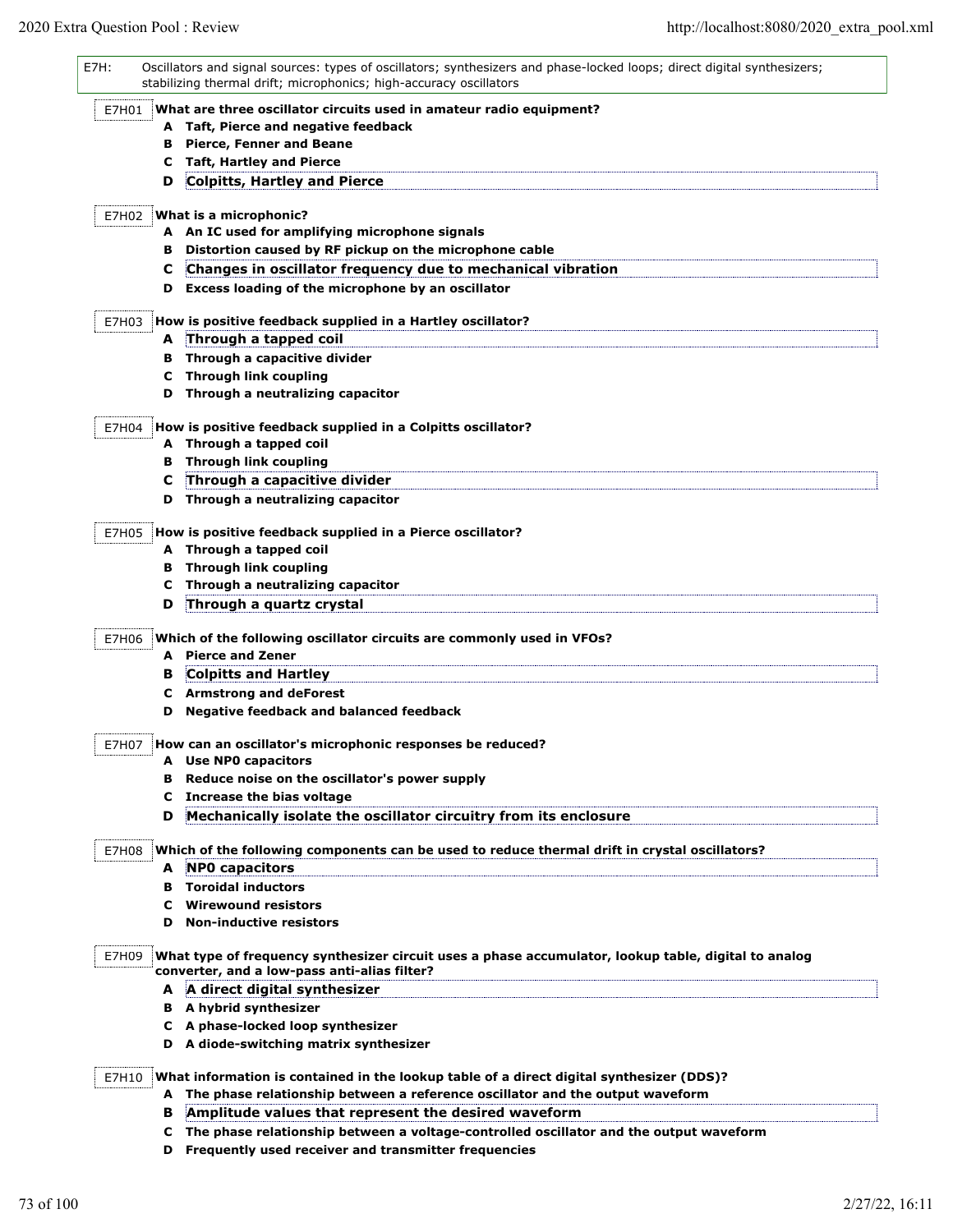| E7H11 |   | What are the major spectral impurity components of direct digital synthesizers?                                                                   |
|-------|---|---------------------------------------------------------------------------------------------------------------------------------------------------|
|       |   | A Broadband noise                                                                                                                                 |
|       | в | <b>Digital conversion noise</b>                                                                                                                   |
|       | C | Spurious signals at discrete frequencies                                                                                                          |
|       | D | <b>Nyquist limit noise</b>                                                                                                                        |
| E7H12 |   | Which of the following must be done to ensure that a crystal oscillator provides the frequency specified by                                       |
|       |   | the crystal manufacturer?                                                                                                                         |
|       |   | A Provide the crystal with a specified parallel inductance                                                                                        |
|       | в | Provide the crystal with a specified parallel capacitance                                                                                         |
|       | C | Bias the crystal at a specified voltage                                                                                                           |
|       | D | Bias the crystal at a specified current                                                                                                           |
| E7H13 |   | Which of the following is a technique for providing highly accurate and stable oscillators needed for<br>microwave transmission and reception?    |
|       |   | A Use a GPS signal reference                                                                                                                      |
|       | в | Use a rubidium stabilized reference oscillator                                                                                                    |
|       | C | Use a temperature-controlled high Q dielectric resonator                                                                                          |
|       | D | All these choices are correct                                                                                                                     |
| E7H14 |   | What is a phase-locked loop circuit?                                                                                                              |
|       |   | A An electronic servo loop consisting of a ratio detector, reactance modulator, and voltage-controlled<br>oscillator                              |
|       |   | B An electronic circuit also known as a monostable multivibrator                                                                                  |
|       | C | An electronic servo loop consisting of a phase detector, a low-pass filter, a voltage-controlled<br>oscillator, and a stable reference oscillator |
|       |   | D An electronic circuit consisting of a precision push-pull amplifier with a differential input                                                   |
| E7H15 |   | Which of these functions can be performed by a phase-locked loop?                                                                                 |
|       |   | A Wide-band AF and RF power amplification                                                                                                         |
|       | в | Comparison of two digital input signals, digital pulse counter                                                                                    |
|       | c | Photovoltaic conversion, optical coupling                                                                                                         |
|       | D | Frequency synthesis, FM demodulation                                                                                                              |
|       |   |                                                                                                                                                   |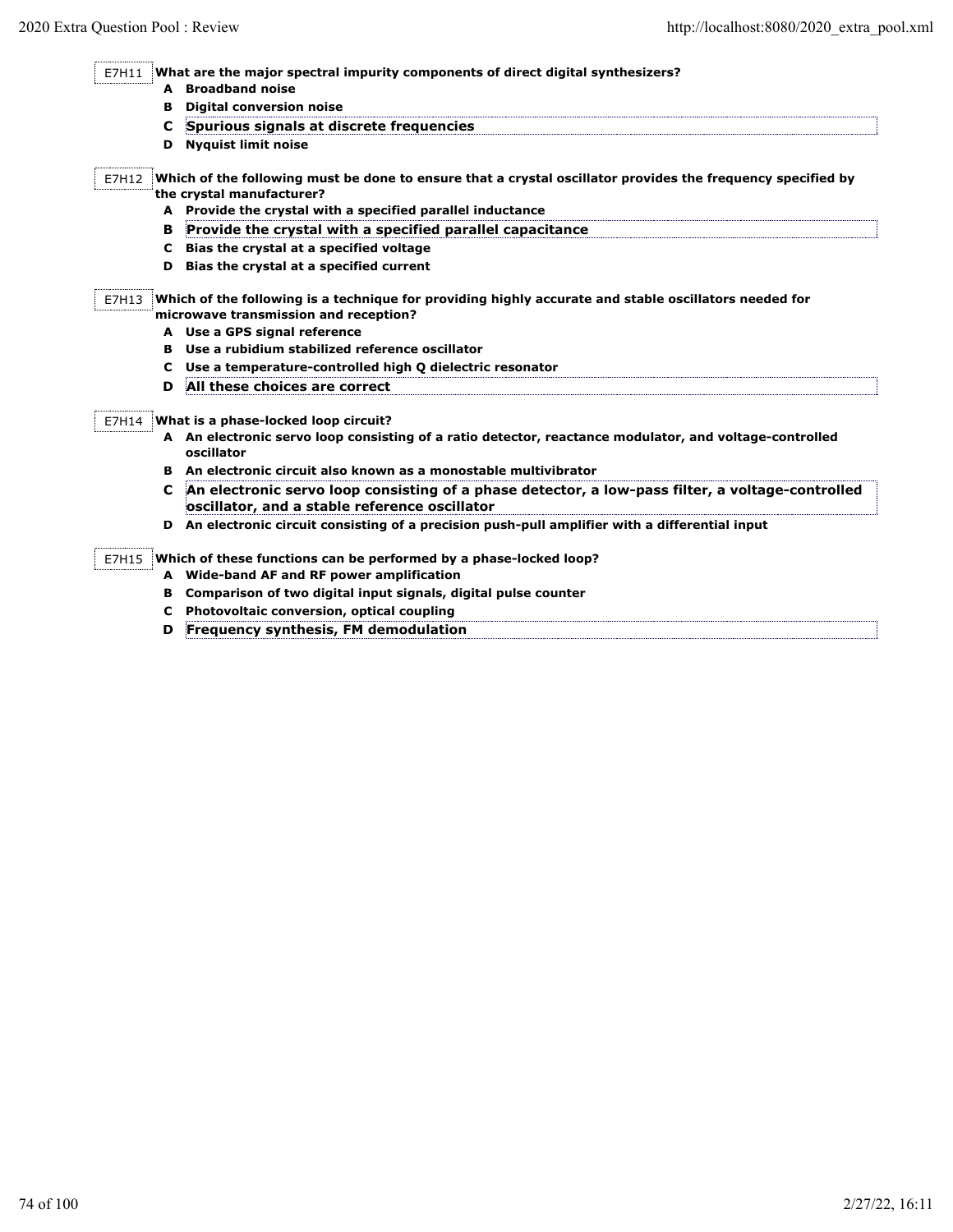i<br>L

|       | <b>E8: SIGNALS AND EMISSIONS</b>                                                                                                                                                                                                 |
|-------|----------------------------------------------------------------------------------------------------------------------------------------------------------------------------------------------------------------------------------|
| E8A:  | AC waveforms: sine, square, and irregular waveforms; AC measurements; average power and PEP of RF signals; Fourier<br>analysis; analog to digital conversion: digital to analog conversion; advantages of digital communications |
| E8A01 | What is the name of the process that shows that a square wave is made up of a sine wave plus all its odd<br>harmonics?                                                                                                           |
| A     | <b>Fourier analysis</b>                                                                                                                                                                                                          |
|       | <b>B</b> Vector analysis                                                                                                                                                                                                         |
| c     | <b>Numerical analysis</b>                                                                                                                                                                                                        |
| D     | <b>Differential analysis</b>                                                                                                                                                                                                     |
| E8A02 | Which of the following is a type of analog-to-digital conversion?                                                                                                                                                                |
|       | A Successive approximation                                                                                                                                                                                                       |
|       | <b>B</b> Harmonic regeneration                                                                                                                                                                                                   |
|       | <b>C</b> Level shifting                                                                                                                                                                                                          |
|       | <b>D</b> Phase reversal                                                                                                                                                                                                          |
| E8A03 | What type of wave does a Fourier analysis show to be made up of sine waves of a given fundamental<br>frequency plus all its harmonics?                                                                                           |
|       | A A sawtooth wave                                                                                                                                                                                                                |
|       | <b>B</b> A square wave                                                                                                                                                                                                           |
|       | C A sine wave                                                                                                                                                                                                                    |
|       | D A cosine wave                                                                                                                                                                                                                  |
| E8A04 | What is "dither" with respect to analog-to-digital converters?                                                                                                                                                                   |
|       | A An abnormal condition where the converter cannot settle on a value to represent the signal                                                                                                                                     |
| в     | A small amount of noise added to the input signal to allow more precise representation of a<br>signal over time                                                                                                                  |
|       | C An error caused by irregular quantization step size                                                                                                                                                                            |
|       | D A method of decimation by randomly skipping samples                                                                                                                                                                            |
| E8A05 | What of the following instruments would be the most accurate for measuring the RMS voltage of a complex<br>waveform?<br>A A grid dip meter                                                                                       |
|       | <b>B</b> A D'Arsonval meter                                                                                                                                                                                                      |
| c     | An absorption wave meter                                                                                                                                                                                                         |
| D     | A true-RMS calculating meter                                                                                                                                                                                                     |
| E8A06 | What is the approximate ratio of PEP-to-average power in a typical single-sideband phone signal?                                                                                                                                 |
|       | A 2.5 to 1                                                                                                                                                                                                                       |
| в     | 25 to 1                                                                                                                                                                                                                          |
| с     | $1$ to $1$                                                                                                                                                                                                                       |
| D     | 100 to 1                                                                                                                                                                                                                         |
| E8A07 | What determines the PEP-to-average power ratio of a single-sideband phone signal?                                                                                                                                                |
|       | A The frequency of the modulating signal                                                                                                                                                                                         |
| в     | <b>Speech characteristics</b>                                                                                                                                                                                                    |
|       | C The degree of carrier suppression                                                                                                                                                                                              |
| D     | Amplifier gain                                                                                                                                                                                                                   |
| E8A08 | Why would a direct or flash conversion analog-to-digital converter be useful for a software defined radio?                                                                                                                       |
|       | A Very low power consumption decreases frequency drift                                                                                                                                                                           |
| в     | Immunity to out-of-sequence coding reduces spurious responses                                                                                                                                                                    |
| C     | Very high speed allows digitizing high frequencies                                                                                                                                                                               |
| D     | All these choices are correct                                                                                                                                                                                                    |
| E8A09 | How many different input levels can be encoded by an analog-to-digital converter with 8-bit resolution?                                                                                                                          |
|       | A 8                                                                                                                                                                                                                              |
| в     | 8 multiplied by the gain of the input amplifier                                                                                                                                                                                  |
| C     | 256 divided by the gain of the input amplifier                                                                                                                                                                                   |
| D     | 256                                                                                                                                                                                                                              |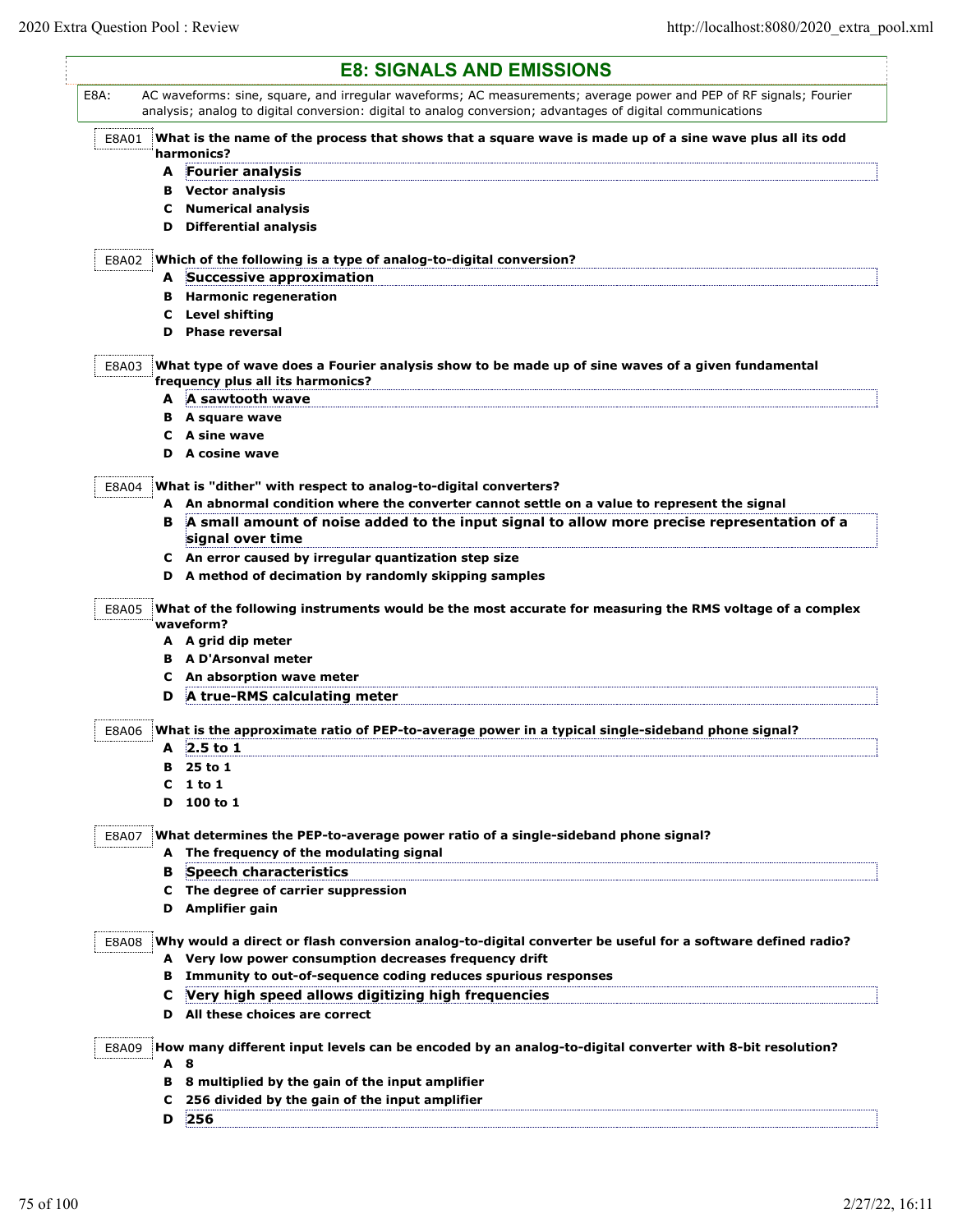E8A10 **What is the purpose of a low-pass filter used in conjunction with a digital-to-analog converter?**

- **A Lower the input bandwidth to increase the effective resolution**
- **B Improve accuracy by removing out-of-sequence codes from the input**
- **C Remove harmonics from the output caused by the discrete analog levels generated**
- **D All these choices are correct**

E8A11 **Which of the following is a measure of the quality of an analog-to-digital converter?**

- **A Total harmonic distortion**
- **B Peak envelope power**
- **C Reciprocal mixing**
- **D Power factor**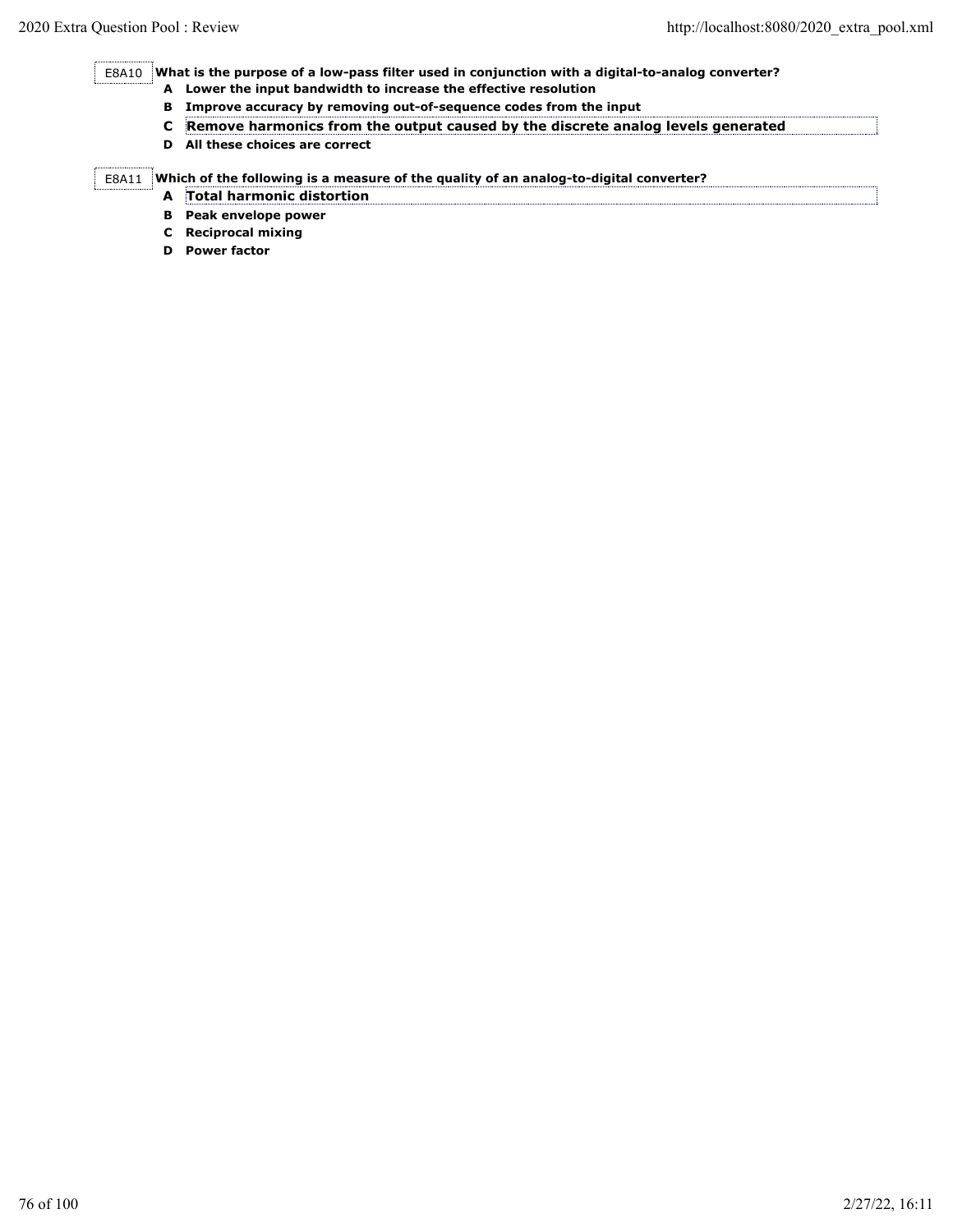| E8B:  | Modulation and demodulation: modulation methods; modulation index and deviation ratio; frequency and time division<br>multiplexing; Orthogonal Frequency Division Multiplexing |
|-------|--------------------------------------------------------------------------------------------------------------------------------------------------------------------------------|
| E8B01 | What is the modulation index of an FM signal?                                                                                                                                  |
|       | A The ratio of frequency deviation to modulating signal frequency                                                                                                              |
|       | B The ratio of modulating signal amplitude to frequency deviation                                                                                                              |
|       | The type of modulation used by the transmitter<br>c                                                                                                                            |
|       | The bandwidth of the transmitted signal divided by the modulating signal frequency<br>D                                                                                        |
|       |                                                                                                                                                                                |
| E8B02 | How does the modulation index of a phase-modulated emission vary with RF carrier frequency?<br>A It increases as the RF carrier frequency increases                            |
|       | B It decreases as the RF carrier frequency increases                                                                                                                           |
|       | C It varies with the square root of the RF carrier frequency                                                                                                                   |
|       | It does not depend on the RF carrier frequency<br>D                                                                                                                            |
|       | What is the modulation index of an FM-phone signal having a maximum frequency deviation of 3000 Hz either                                                                      |
| E8B03 | side of the carrier frequency when the modulating frequency is 1000 Hz?                                                                                                        |
|       | $\vert$ 3<br>A                                                                                                                                                                 |
|       | <b>B</b> 0.3                                                                                                                                                                   |
|       | 3000                                                                                                                                                                           |
|       | c                                                                                                                                                                              |
|       | D 1000                                                                                                                                                                         |
| E8B04 | What is the modulation index of an FM-phone signal having a maximum carrier deviation of plus or minus 6                                                                       |
|       | kHz when modulated with a 2 kHz modulating frequency?                                                                                                                          |
|       | 6000<br>A                                                                                                                                                                      |
|       | $\vert$ 3<br>в                                                                                                                                                                 |
|       | 2000<br>c                                                                                                                                                                      |
|       | $D \quad 1/3$                                                                                                                                                                  |
|       | when the maximum modulation frequency is 3 kHz?<br>A 60<br>B 0.167<br>0.6<br>c                                                                                                 |
|       | 1.67<br>D                                                                                                                                                                      |
| E8B06 | What is the deviation ratio of an FM-phone signal having a maximum frequency swing of plus or minus 7.5<br>kHz when the maximum modulation frequency is 3.5 kHz?               |
|       | 2.14<br>A                                                                                                                                                                      |
|       | 0.214<br>в                                                                                                                                                                     |
|       | 0.47                                                                                                                                                                           |
|       | D 47                                                                                                                                                                           |
| E8B07 | Orthogonal Frequency Division Multiplexing is a technique used for which type of amateur communication?                                                                        |
|       | A High-speed digital modes                                                                                                                                                     |
|       | <b>Extremely low-power contacts</b><br>в                                                                                                                                       |
|       |                                                                                                                                                                                |
|       | <b>EME</b><br>c<br>OFDM signals are not allowed on amateur bands<br>D                                                                                                          |
| E8B08 | What describes Orthogonal Frequency Division Multiplexing?                                                                                                                     |
|       | A A frequency modulation technique that uses non-harmonically related frequencies                                                                                              |
|       | <b>B</b> A bandwidth compression technique using Fourier transforms                                                                                                            |
|       | C A digital mode for narrow-band, slow-speed transmissions                                                                                                                     |
|       |                                                                                                                                                                                |
|       | A digital modulation technique using subcarriers at frequencies chosen to avoid intersymbol<br>D<br>interference                                                               |
|       |                                                                                                                                                                                |
| E8B09 | What is deviation ratio?<br>A The ratio of the audio modulating frequency to the center carrier frequency                                                                      |
|       |                                                                                                                                                                                |
|       | The ratio of the maximum carrier frequency deviation to the highest audio modulating<br>в<br>frequency                                                                         |
|       | The ratio of the carrier center frequency to the audio modulating frequency<br>C                                                                                               |
|       | The ratio of the highest audio modulating frequency to the average audio modulating frequency<br>D                                                                             |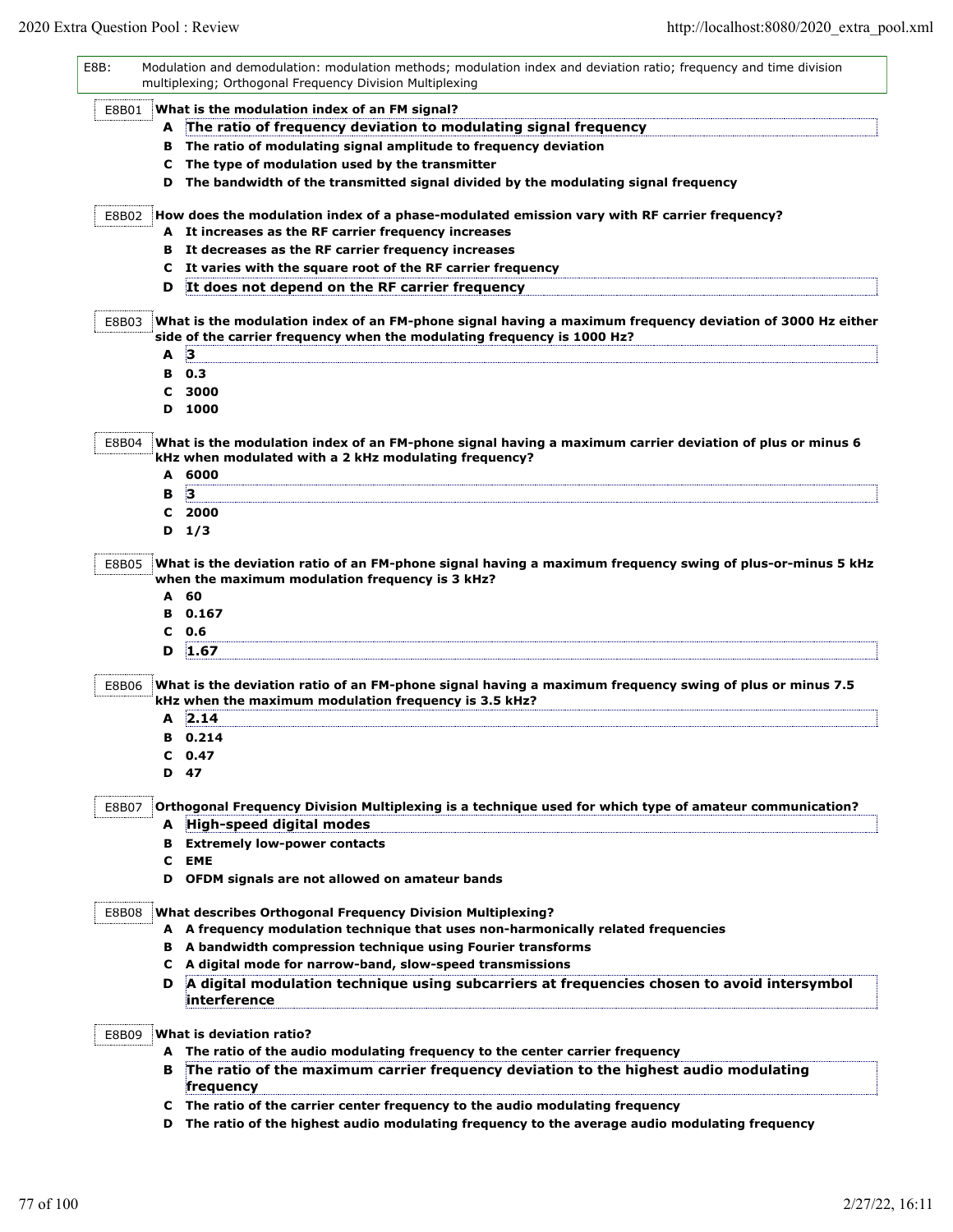E8B10 **What is frequency division multiplexing?**

- **A The transmitted signal jumps from band to band at a predetermined rate**
- **B Two or more information streams are merged into a baseband, which then modulates the transmitter**
- **C The transmitted signal is divided into packets of information**
- **D Two or more information streams are merged into a digital combiner, which then pulse position modulates the transmitter**

E8B11 **What is digital time division multiplexing?**

- **A Two or more data streams are assigned to discrete sub-carriers on an FM transmitter**
- **B Two or more signals are arranged to share discrete time slots of a data transmission**
- **C Two or more data streams share the same channel by transmitting time of transmission as the subcarrier**
- **D Two or more signals are quadrature modulated to increase bandwidth efficiency**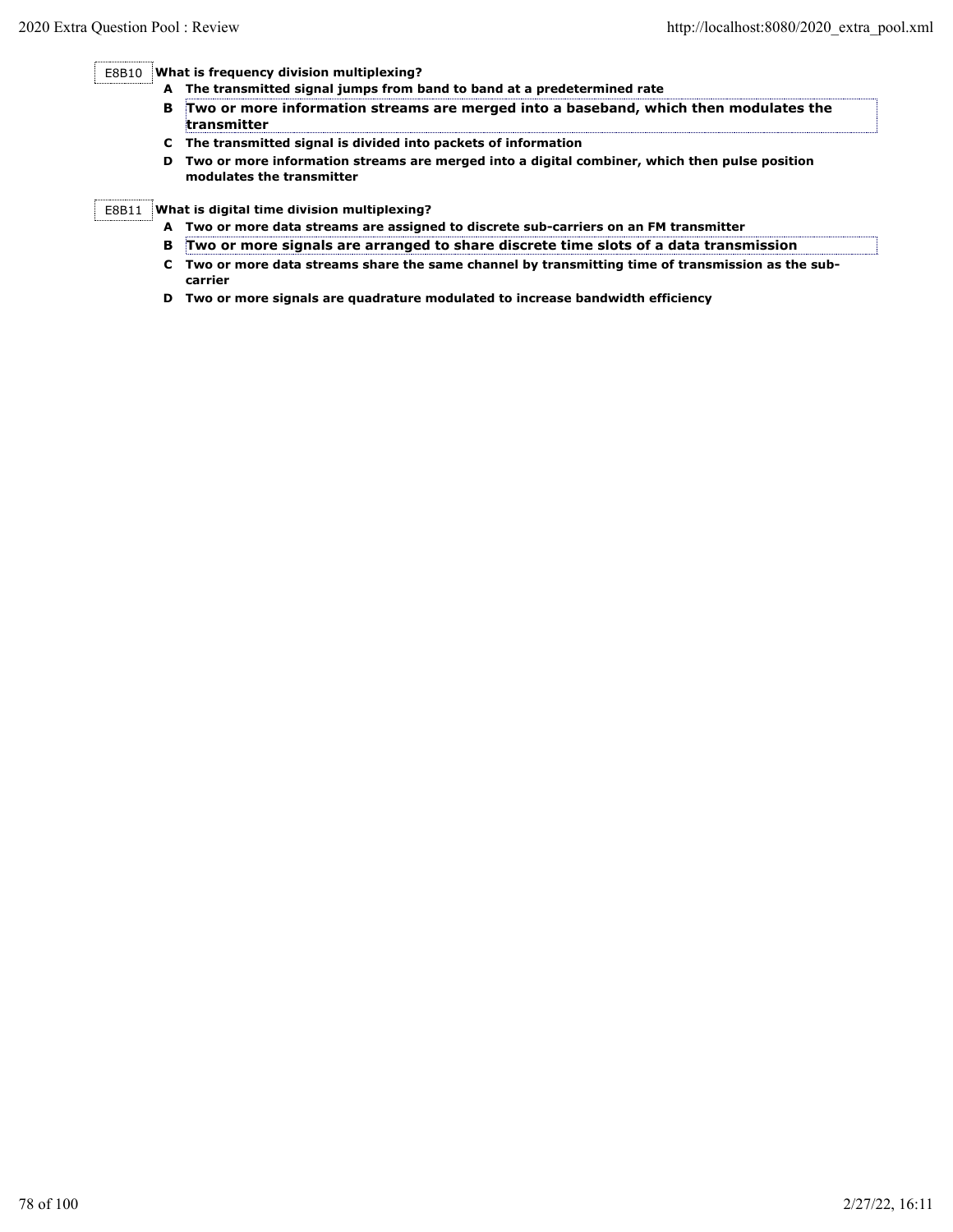| E8C:  |        | Digital signals: digital communication modes; information rate vs. bandwidth; error correction    |
|-------|--------|---------------------------------------------------------------------------------------------------|
| E8C01 |        | How is Forward Error Correction implemented?                                                      |
|       |        | A By the receiving station repeating each block of three data characters                          |
|       | в      | By transmitting a special algorithm to the receiving station along with the data characters       |
|       | C      | By transmitting extra data that may be used to detect and correct transmission errors             |
|       | D      | By varying the frequency shift of the transmitted signal according to a predefined algorithm      |
| E8C02 |        | What is the definition of symbol rate in a digital transmission?                                  |
|       |        | A The number of control characters in a message packet                                            |
|       | в      | The duration of each bit in a message sent over the air                                           |
|       | С      | The rate at which the waveform changes to convey information                                      |
|       |        | D The number of characters carried per second by the station-to-station link                      |
| E8C03 |        | Why should phase-shifting of a PSK signal be done at the zero crossing of the RF signal?          |
|       |        | A To minimize bandwidth                                                                           |
|       |        | <b>B</b> To simplify modulation                                                                   |
|       |        | C To improve carrier suppression                                                                  |
|       |        | D All these choices are correct                                                                   |
| E8C04 |        | What technique minimizes the bandwidth of a PSK31 signal?                                         |
|       |        | A Zero-sum character encoding                                                                     |
|       |        | <b>B</b> Reed-Solomon character encoding                                                          |
|       | C.     | Use of sinusoidal data pulses                                                                     |
|       |        | D Use of trapezoidal data pulses                                                                  |
| E8C05 |        | What is the approximate bandwidth of a 13-WPM International Morse Code transmission?              |
|       |        | A 13 Hz                                                                                           |
|       | в      | 26 Hz                                                                                             |
|       | с      | 52 Hz                                                                                             |
|       |        | D 104 Hz                                                                                          |
| E8C06 |        | What is the bandwidth of a 170-hertz shift, 300-baud ASCII transmission?                          |
|       |        | A 0.1 Hz                                                                                          |
|       |        | <b>B</b> 0.3 kHz                                                                                  |
|       | с      | 0.5 kHz                                                                                           |
|       |        | <b>D</b> 1.0 kHz                                                                                  |
|       |        |                                                                                                   |
| E8C07 | A      | What is the bandwidth of a 4800-Hz frequency shift, 9600-baud ASCII FM transmission?<br>15.36 kHz |
|       |        |                                                                                                   |
|       | в<br>с | 9.6 kHz<br>4.8 kHz                                                                                |
|       | D      | 5.76 kHz                                                                                          |
|       |        |                                                                                                   |
| E8C08 |        | How does ARQ accomplish error correction?                                                         |
|       |        | A Special binary codes provide automatic correction                                               |
|       |        | B Special polynomial codes provide automatic correction                                           |
|       |        | C If errors are detected, redundant data is substituted                                           |
|       | D      | If errors are detected, a retransmission is requested                                             |
| E8C09 |        | Which digital code allows only one bit to change between sequential code values?                  |
|       |        | <b>A</b> Binary Coded Decimal Code                                                                |
|       |        | <b>B</b> Extended Binary Coded Decimal Interchange Code                                           |
|       | C.     | <b>Excess 3 code</b>                                                                              |
|       | D      | Gray code                                                                                         |
| E8C10 |        | How may symbol rate be increased without increasing bandwidth?                                    |
|       |        | A It is impossible                                                                                |
|       |        | B Increasing analog-to-digital conversion resolution                                              |
|       | C.     | Using a more efficient digital code                                                               |
|       |        | D Using forward error correction                                                                  |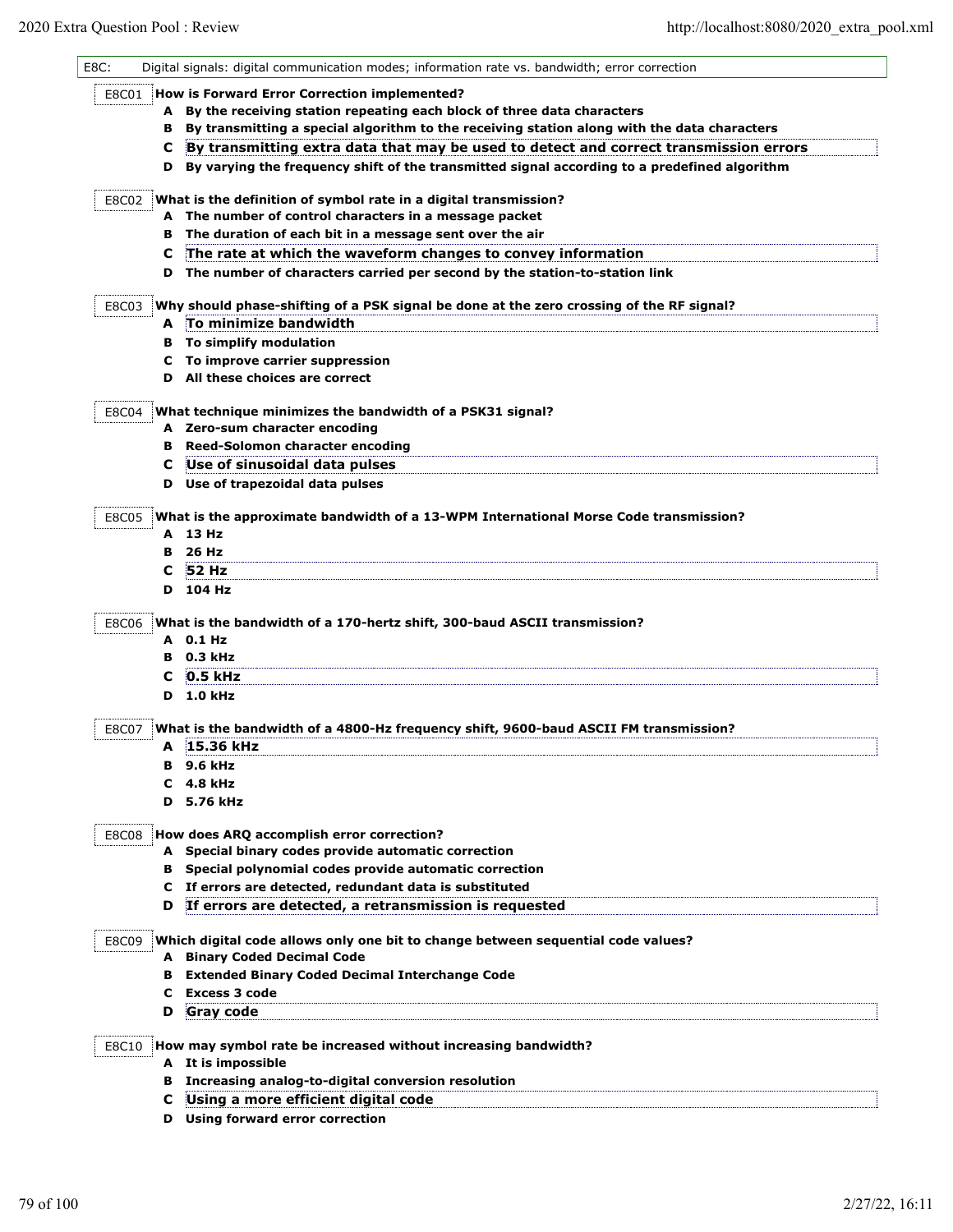## E8C11 **What is the relationship between symbol rate and baud?**

- **A They are the same**
- **B Baud is twice the symbol rate**
- **C Symbol rate is only used for packet-based modes**
- **D Baud is only used for RTTY**

## E8C12 **What factors affect the bandwidth of a transmitted CW signal?**

- **A IF bandwidth and Q**
	- **B Modulation index and output power**
	- **C Keying speed and shape factor (rise and fall time)**
	- **D All these choices are correct**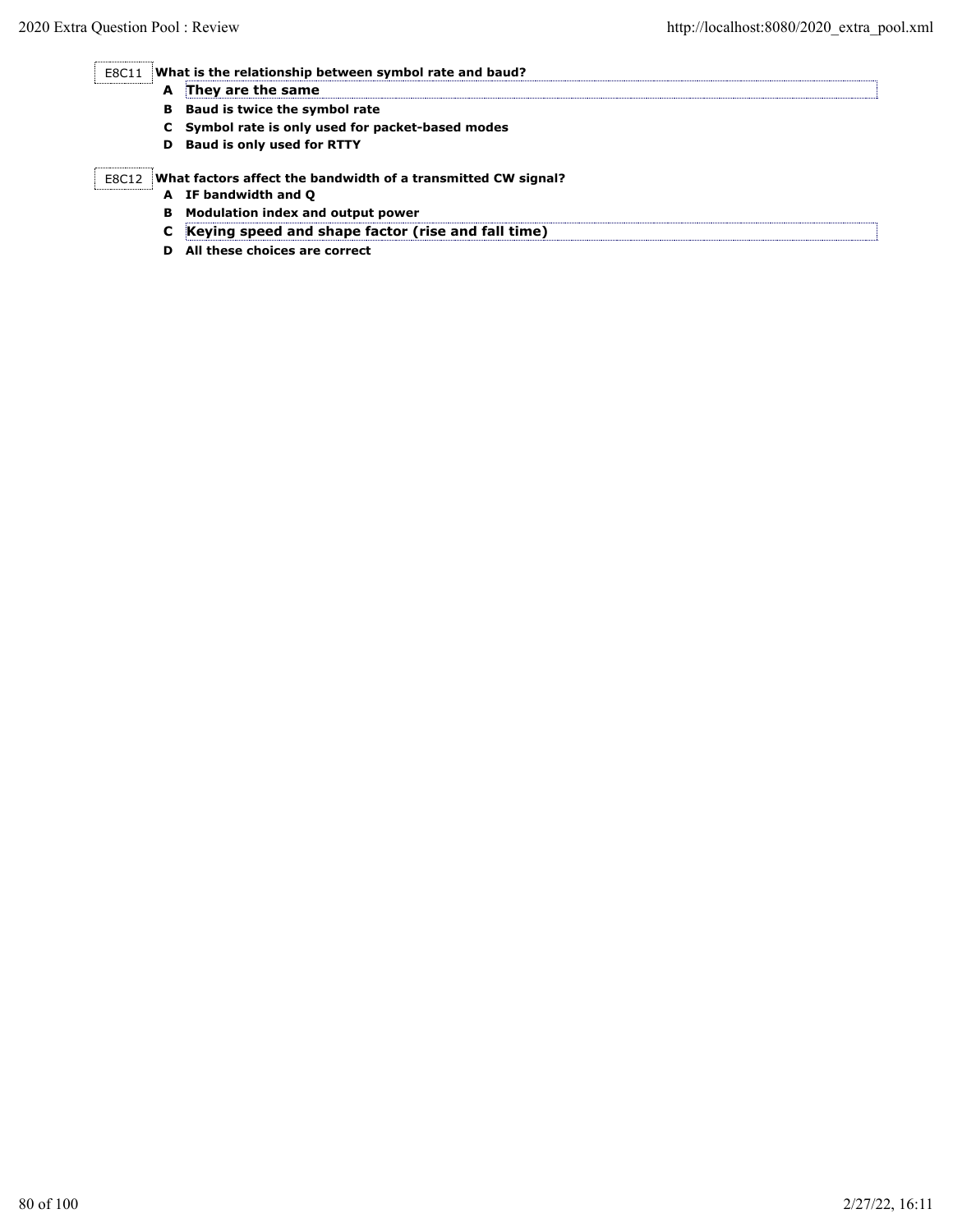| E8D:  |    | Keying defects and overmodulation of digital signals; digital codes; spread spectrum                                                       |
|-------|----|--------------------------------------------------------------------------------------------------------------------------------------------|
| E8D01 |    | Why are received spread spectrum signals resistant to interference?                                                                        |
|       | A  | Signals not using the spread spectrum algorithm are suppressed in the receiver                                                             |
|       | в  | The high power used by a spread spectrum transmitter keeps its signal from being easily overpowered                                        |
|       | C  | The receiver is always equipped with a digital blanker                                                                                     |
|       |    | D If interference is detected by the receiver it will signal the transmitter to change frequencies                                         |
| E8D02 |    | What spread spectrum communications technique uses a high-speed binary bit stream to shift the phase of                                    |
|       |    | an RF carrier?                                                                                                                             |
|       |    | A Frequency hopping                                                                                                                        |
|       | в  | Direct sequence                                                                                                                            |
|       | C  | <b>Binary phase-shift keying</b>                                                                                                           |
|       |    | D Phase compandored spread spectrum                                                                                                        |
|       |    | E8D03 How does the spread spectrum technique of frequency hopping work?                                                                    |
|       |    | A If interference is detected by the receiver it will signal the transmitter to change frequencies                                         |
|       |    | B If interference is detected by the receiver it will signal the transmitter to wait until the frequency is clear                          |
|       | C. | A binary bit stream is used to shift the phase of an RF carrier very rapidly in a pseudorandom sequence                                    |
|       | D  | The frequency of the transmitted signal is changed very rapidly according to a pseudorandom<br>sequence also used by the receiving station |
| E8D04 |    | What is the primary effect of extremely short rise or fall time on a CW signal?                                                            |
|       |    | A More difficult to copy                                                                                                                   |
|       | в  | The generation of RF harmonics                                                                                                             |
|       | С  | The generation of key clicks                                                                                                               |
|       |    | D Limits data speed                                                                                                                        |
|       |    |                                                                                                                                            |
| E8D05 |    | What is the most common method of reducing key clicks?                                                                                     |
|       |    | A Increase keying waveform rise and fall times                                                                                             |
|       |    | B Low-pass filters at the transmitter output                                                                                               |
|       | C. | Reduce keying waveform rise and fall times                                                                                                 |
|       |    | D High-pass filters at the transmitter output                                                                                              |
| E8D06 |    | What is the advantage of including parity bits in ASCII characters?                                                                        |
|       |    | A Faster transmission rate                                                                                                                 |
|       | в  | The signal can overpower interfering signals                                                                                               |
|       | с  | Foreign language characters can be sent                                                                                                    |
|       | D  | Some types of errors can be detected                                                                                                       |
| E8D07 |    | What is a common cause of overmodulation of AFSK signals?                                                                                  |
|       |    | A Excessive numbers of retries                                                                                                             |
|       |    | <b>B</b> Ground loops                                                                                                                      |
|       | c  | Bit errors in the modem                                                                                                                    |
|       | D  | <b>Excessive transmit audio levels</b>                                                                                                     |
| E8D08 |    | What parameter evaluates distortion of an AFSK signal caused by excessive input audio levels?                                              |
|       |    | A Signal-to-noise ratio                                                                                                                    |
|       |    | <b>B</b> Baud rate                                                                                                                         |
|       |    | C Repeat Request Rate (RRR)                                                                                                                |
|       | D  | <b>Intermodulation Distortion (IMD)</b>                                                                                                    |
|       |    |                                                                                                                                            |
| E8D09 |    | What is considered an acceptable maximum IMD level for an idling PSK signal?                                                               |
|       |    | $A + 10dB$<br>$+15dB$                                                                                                                      |
|       | в. | $C - 20dB$                                                                                                                                 |
|       |    | $D \overline{-30}$ dB                                                                                                                      |
|       |    |                                                                                                                                            |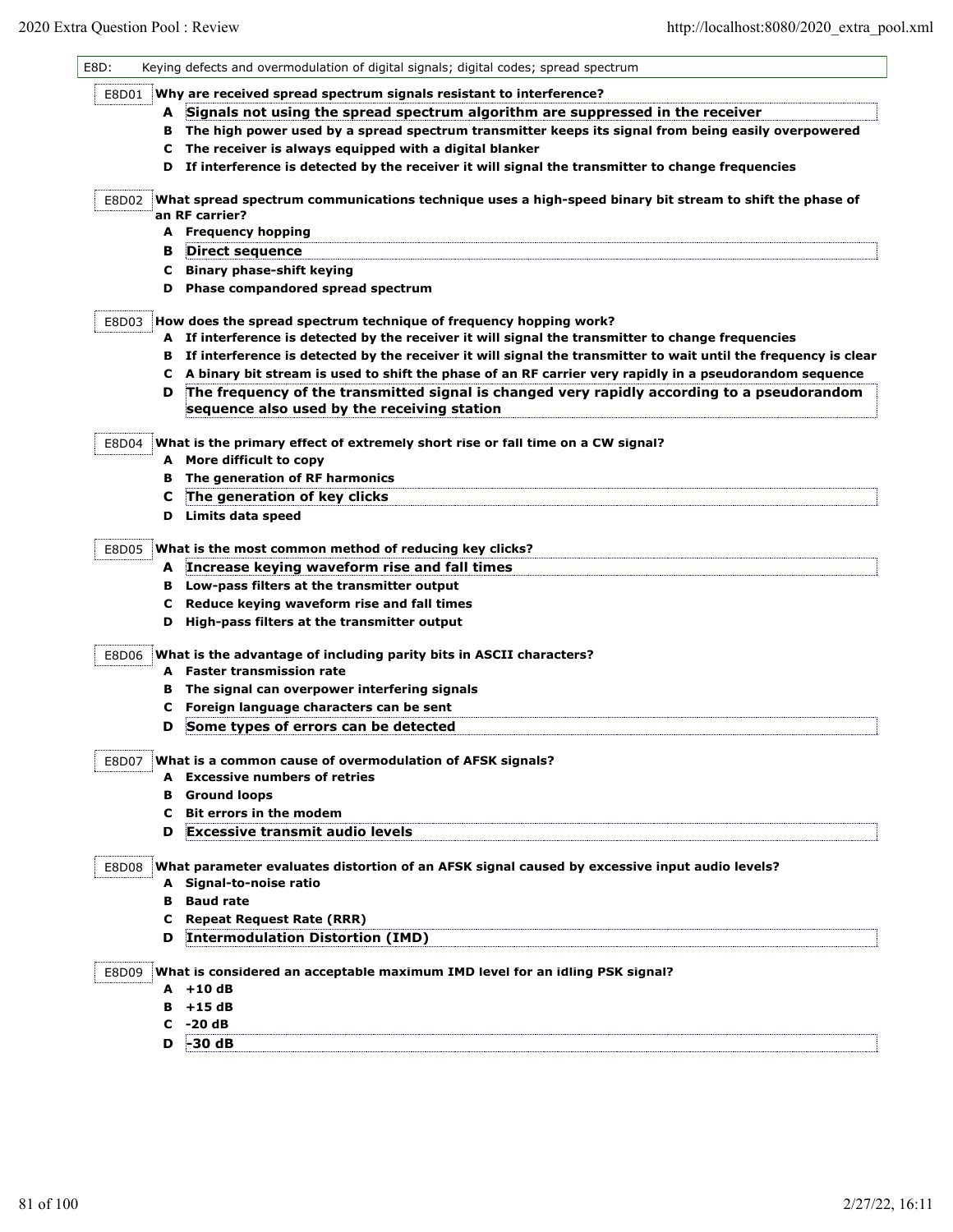E8D10 **What are some of the differences between the Baudot digital code and ASCII?**

- **A Baudot uses 4 data bits per character, ASCII uses 7 or 8; Baudot uses 1 character as a letters/figures shift code, ASCII has no letters/figures code**
- **B Baudot uses 5 data bits per character, ASCII uses 7 or 8; Baudot uses 2 characters as letters/figures shift codes, ASCII has no letters/figures shift code**
- **C Baudot uses 6 data bits per character, ASCII uses 7 or 8; Baudot has no letters/figures shift code, ASCII uses 2 letters/figures shift codes**
- **D Baudot uses 7 data bits per character, ASCII uses 8; Baudot has no letters/figures shift code, ASCII uses 2 letters/figures shift codes**

E8D11 **What is one advantage of using ASCII code for data communications?**

- **A It includes built-in error correction features**
- **B It contains fewer information bits per character than any other code**
- **C It is possible to transmit both upper and lower case text**
- **D It uses one character as a shift code to send numeric and special characters**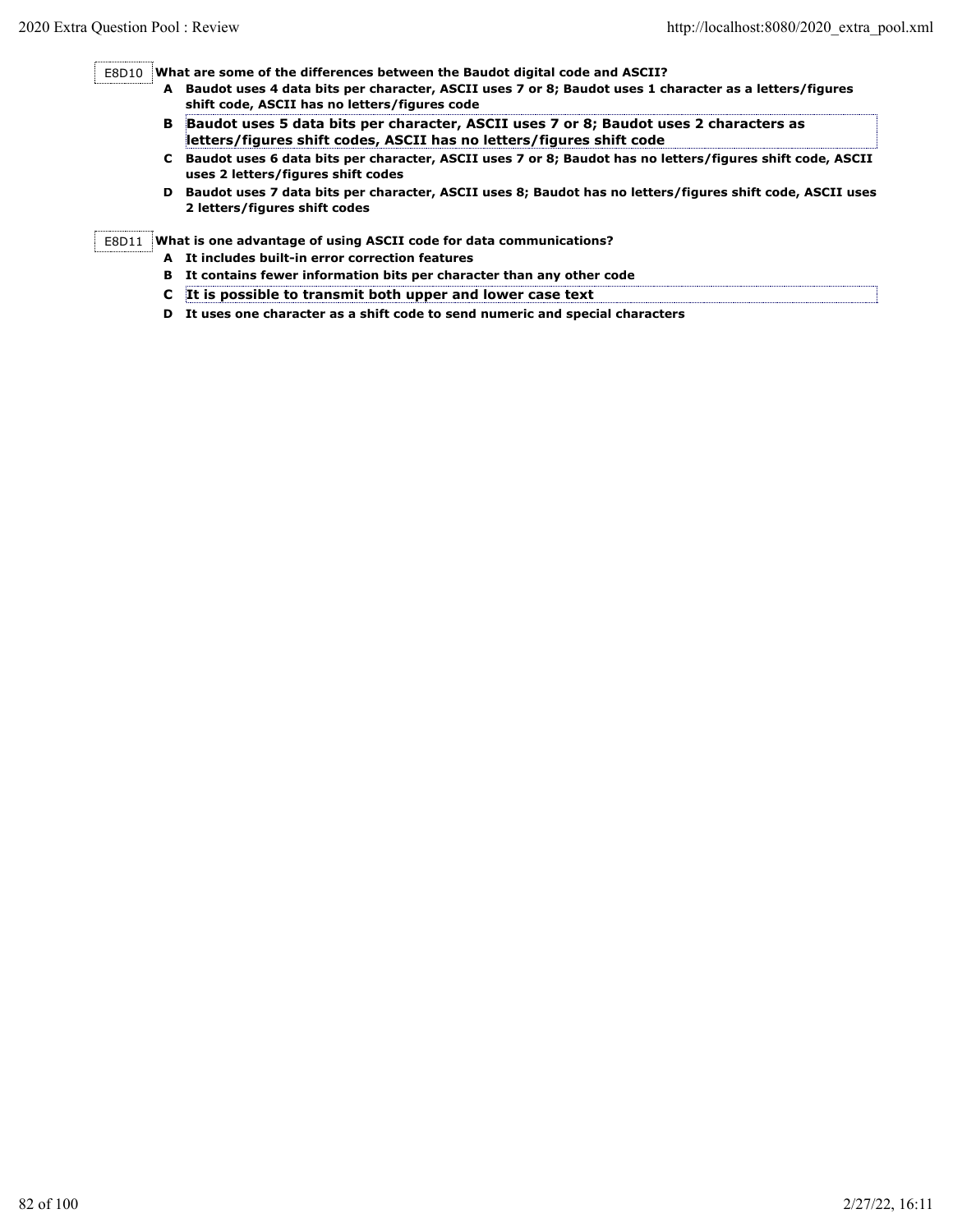|       |        | <b>E9: ANTENNAS AND TRANSMISSION LINES</b>                                                                    |
|-------|--------|---------------------------------------------------------------------------------------------------------------|
| E9A:  |        | Basic Antenna parameters: radiation resistance, gain, beamwidth, efficiency; effective radiated power         |
| E9A01 |        | What is an isotropic antenna?                                                                                 |
|       |        | A A grounded antenna used to measure Earth conductivity                                                       |
|       |        | B A horizontally polarized antenna used to compare Yagi antennas                                              |
|       |        | C A theoretical, omnidirectional antenna used as a reference for antenna gain                                 |
|       |        | D A spacecraft antenna used to direct signals toward Earth                                                    |
| E9A02 |        | What is the effective radiated power relative to a dipole of a repeater station with 150 watts transmitter    |
|       |        | power output, 2 dB feed line loss, 2.2 dB duplexer loss, and 7 dBd antenna gain?                              |
|       |        | A 1977 watts                                                                                                  |
|       |        | <b>B</b> 78.7 watts                                                                                           |
|       | c      | 420 watts                                                                                                     |
|       | D      | 286 watts                                                                                                     |
|       |        | What is the radiation resistance of an antenna?                                                               |
| E9A03 |        | A The combined losses of the antenna elements and feed line                                                   |
|       |        | B The specific impedance of the antenna                                                                       |
|       |        |                                                                                                               |
|       |        | C The value of a resistance that would dissipate the same amount of power as that radiated from<br>an antenna |
|       |        | D The resistance in the atmosphere that an antenna must overcome to be able to radiate a signal               |
| E9A04 |        | Which of the following factors affect the feed point impedance of an antenna?                                 |
|       |        | A Transmission line length                                                                                    |
|       | в      | Antenna height                                                                                                |
|       |        | C The settings of an antenna tuner at the transmitter                                                         |
|       |        | D The input power level                                                                                       |
|       |        |                                                                                                               |
| E9A05 |        | What is included in the total resistance of an antenna system?                                                |
|       |        | A Radiation resistance plus space impedance                                                                   |
|       |        | <b>B</b> Radiation resistance plus transmission resistance                                                    |
|       |        | C Transmission-line resistance plus radiation resistance                                                      |
|       | D      | Radiation resistance plus loss resistance                                                                     |
| E9A06 |        | What is the effective radiated power relative to a dipole of a repeater station with 200 watts transmitter    |
|       |        | power output, 4 dB feed line loss, 3.2 dB duplexer loss, 0.8 dB circulator loss, and 10 dBd antenna gain?     |
|       | А      | 317 watts                                                                                                     |
|       | в      | 2000 watts                                                                                                    |
|       |        | 126 watts                                                                                                     |
|       | с<br>D |                                                                                                               |
|       |        | 300 watts                                                                                                     |
| E9A07 |        | What is the effective isotropic radiated power of a repeater station with 200 watts transmitter power output, |
|       |        | 2 dB feed line loss, 2.8 dB duplexer loss, 1.2 dB circulator loss, and 7 dBi antenna gain?                    |
|       |        | A 159 watts                                                                                                   |
|       | в      | 252 watts                                                                                                     |
|       |        | C 632 watts                                                                                                   |
|       |        | <b>D</b> 63.2 watts                                                                                           |
| E9A08 |        | What is antenna bandwidth?                                                                                    |
|       |        | A Antenna length divided by the number of elements                                                            |
|       |        | B The frequency range over which an antenna satisfies a performance requirement                               |
|       |        | C The angle between the half-power radiation points                                                           |
|       |        | D The angle formed between two imaginary lines drawn through the element ends                                 |
|       |        |                                                                                                               |
| E9A09 |        | What is antenna efficiency?                                                                                   |
|       |        | A Radiation resistance divided by transmission resistance                                                     |
|       | в      | Radiation resistance divided by total resistance                                                              |
|       |        | C Total resistance divided by radiation resistance                                                            |
|       |        | D Effective radiated power divided by transmitter output                                                      |
|       |        |                                                                                                               |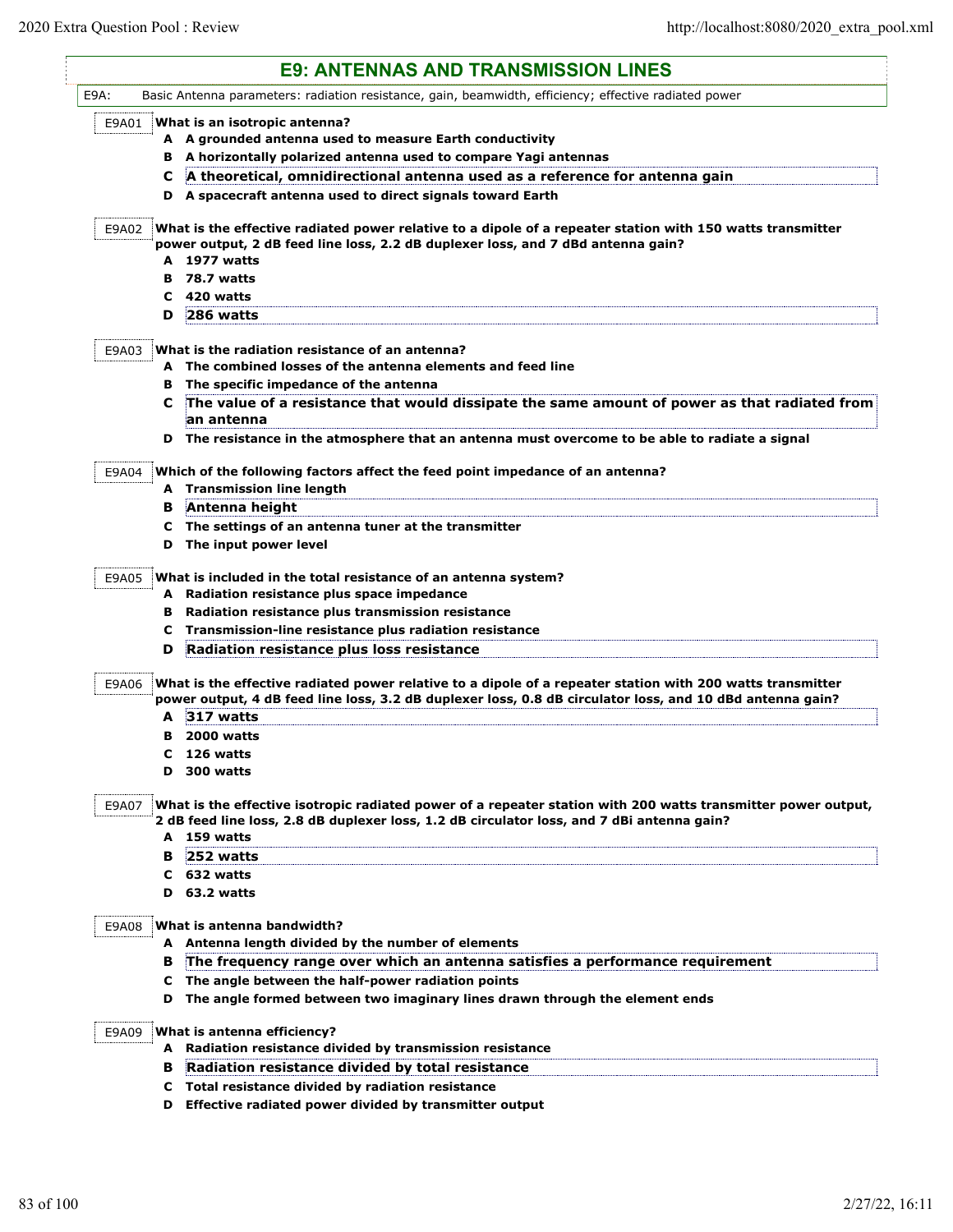| E9A10 |   | Which of the following improves the efficiency of a ground-mounted quarter-wave vertical antenna?                                         |
|-------|---|-------------------------------------------------------------------------------------------------------------------------------------------|
|       |   | A Installing a radial system                                                                                                              |
|       | в | Isolating the coax shield from ground                                                                                                     |
|       | C | Shortening the radiating element                                                                                                          |
|       | D | All these choices are correct                                                                                                             |
| E9A11 |   | Which of the following factors determines ground losses for a ground-mounted vertical antenna operating in<br>the 3 MHz to 30 MHz range?  |
|       |   | A The standing wave ratio                                                                                                                 |
|       | в | Distance from the transmitter                                                                                                             |
|       | C | Soil conductivity                                                                                                                         |
|       | D | <b>Take-off angle</b>                                                                                                                     |
| E9A12 |   | How much gain does an antenna have compared to a 1/2-wavelength dipole when it has 6 dB gain over an<br>isotropic antenna?<br>$A$ 3.85 dB |
|       | в | 6.0 dB                                                                                                                                    |
|       |   | $C$ 8.15 dB                                                                                                                               |
|       |   | D 2.79 dB                                                                                                                                 |
| E9A13 | A | What term describes station output, taking into account all gains and losses?<br><b>Power factor</b>                                      |
|       | в | Half-power bandwidth                                                                                                                      |
|       |   |                                                                                                                                           |
|       | c | <b>Effective radiated power</b>                                                                                                           |

**D Apparent power**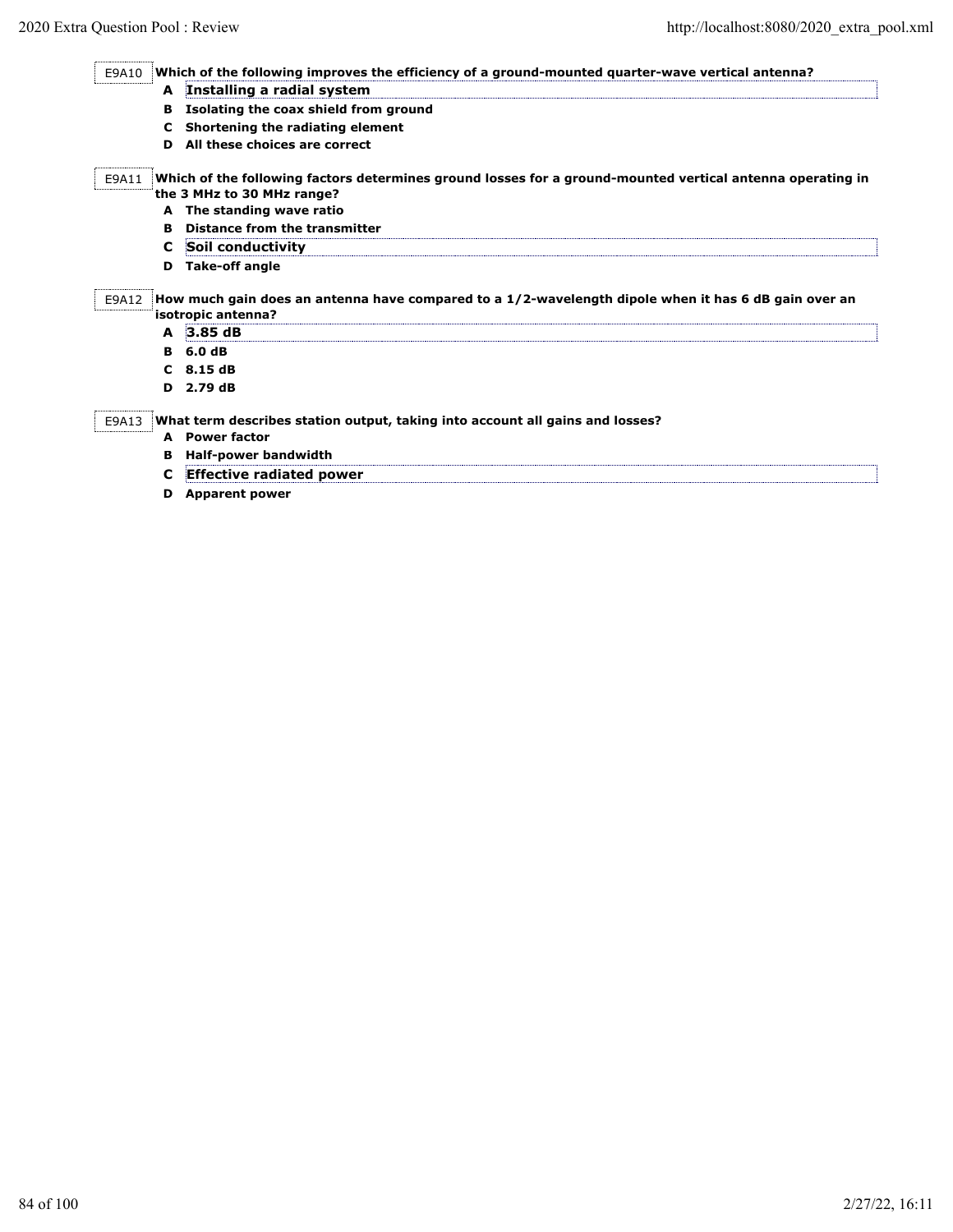2020 Extra Question Pool : Review http://localhost:8080/2020\_extra\_pool.xml

| E9B:  |    | Antenna patterns and designs: E and H plane patterns; gain as a function of pattern; antenna modeling                                                                                                                  |
|-------|----|------------------------------------------------------------------------------------------------------------------------------------------------------------------------------------------------------------------------|
| E9B01 |    | In the antenna radiation pattern shown in Figure E9-1, what is the beamwidth?                                                                                                                                          |
|       |    | A 75 degrees                                                                                                                                                                                                           |
|       | в  | 50 degrees                                                                                                                                                                                                             |
|       |    | C 25 degrees                                                                                                                                                                                                           |
|       |    | D 30 degrees                                                                                                                                                                                                           |
|       |    | E9B02 In the antenna radiation pattern shown in Figure E9-1, what is the front-to-back ratio?                                                                                                                          |
|       | A  | 36 dB                                                                                                                                                                                                                  |
|       | в  | 18dB                                                                                                                                                                                                                   |
|       |    | $C$ 24 dB                                                                                                                                                                                                              |
|       |    | D 14 dB                                                                                                                                                                                                                |
|       |    |                                                                                                                                                                                                                        |
| E9B03 |    | In the antenna radiation pattern shown in Figure E9-1, what is the front-to-side ratio?<br>A 12 dB                                                                                                                     |
|       | в  | 14dB                                                                                                                                                                                                                   |
|       |    | C <sub>18</sub> dB                                                                                                                                                                                                     |
|       | D  | 24 dB                                                                                                                                                                                                                  |
|       |    |                                                                                                                                                                                                                        |
| E9B04 |    | What is the front-to-back ratio of the radiation pattern shown in Figure E9 2?<br>A 15 dB                                                                                                                              |
|       | в  | 28dB                                                                                                                                                                                                                   |
|       | C  | 3 dB                                                                                                                                                                                                                   |
|       |    | D 38 dB                                                                                                                                                                                                                |
|       |    |                                                                                                                                                                                                                        |
| E9B05 |    | What type of antenna pattern is shown in Figure E9-2?<br><b>A</b> Elevation                                                                                                                                            |
|       |    | <b>B</b> Azimuth                                                                                                                                                                                                       |
|       |    | <b>C</b> Radiation resistance                                                                                                                                                                                          |
|       |    | <b>D</b> Polarization                                                                                                                                                                                                  |
|       |    |                                                                                                                                                                                                                        |
| E9B06 |    | What is the elevation angle of peak response in the antenna radiation pattern shown in Figure E9-2?<br>A 45 degrees                                                                                                    |
|       |    | <b>B</b> 75 degrees                                                                                                                                                                                                    |
|       | c  | 7.5 degrees                                                                                                                                                                                                            |
|       | D  | 25 degrees                                                                                                                                                                                                             |
|       |    |                                                                                                                                                                                                                        |
| E9B07 |    | How does the total amount of radiation emitted by a directional gain antenna compare with the total amount<br>of radiation emitted from a theoretical isotropic antenna, assuming each is driven by the same amount of |
|       |    | power?                                                                                                                                                                                                                 |
|       |    | A The total amount of radiation from the directional antenna is increased by the gain of the antenna                                                                                                                   |
|       | в  | The total amount of radiation from the directional antenna is stronger by its front-to-back ratio                                                                                                                      |
|       | C  | They are the same                                                                                                                                                                                                      |
|       |    | D The radiation from the isotropic antenna is 2.15 dB stronger than that from the directional antenna                                                                                                                  |
| E9B08 |    | What is the far field of an antenna?                                                                                                                                                                                   |
|       |    | A The region of the ionosphere where radiated power is not refracted                                                                                                                                                   |
|       | в  | The region where radiated power dissipates over a specified time period                                                                                                                                                |
|       | C. | The region where radiated field strengths are constant                                                                                                                                                                 |
|       | D  | The region where the shape of the antenna pattern is independent of distance                                                                                                                                           |
|       |    |                                                                                                                                                                                                                        |
| E9B09 | A  | What type of computer program technique is commonly used for modeling antennas?<br><b>Graphical analysis</b>                                                                                                           |
|       | в  | Method of Moments                                                                                                                                                                                                      |
|       | C  | <b>Mutual impedance analysis</b>                                                                                                                                                                                       |
|       |    | D Calculus differentiation with respect to physical properties                                                                                                                                                         |
|       |    |                                                                                                                                                                                                                        |
| E9B10 |    | What is the principle of a Method of Moments analysis?                                                                                                                                                                 |
|       |    | A A wire is modeled as a series of segments, each having a uniform value of current                                                                                                                                    |
|       |    | <b>B</b> A wire is modeled as a single sine-wave current generator                                                                                                                                                     |
|       |    | C A wire is modeled as a single sine-wave voltage source                                                                                                                                                               |
|       |    | D A wire is modeled as a series of segments, each having a distinct value of voltage across it                                                                                                                         |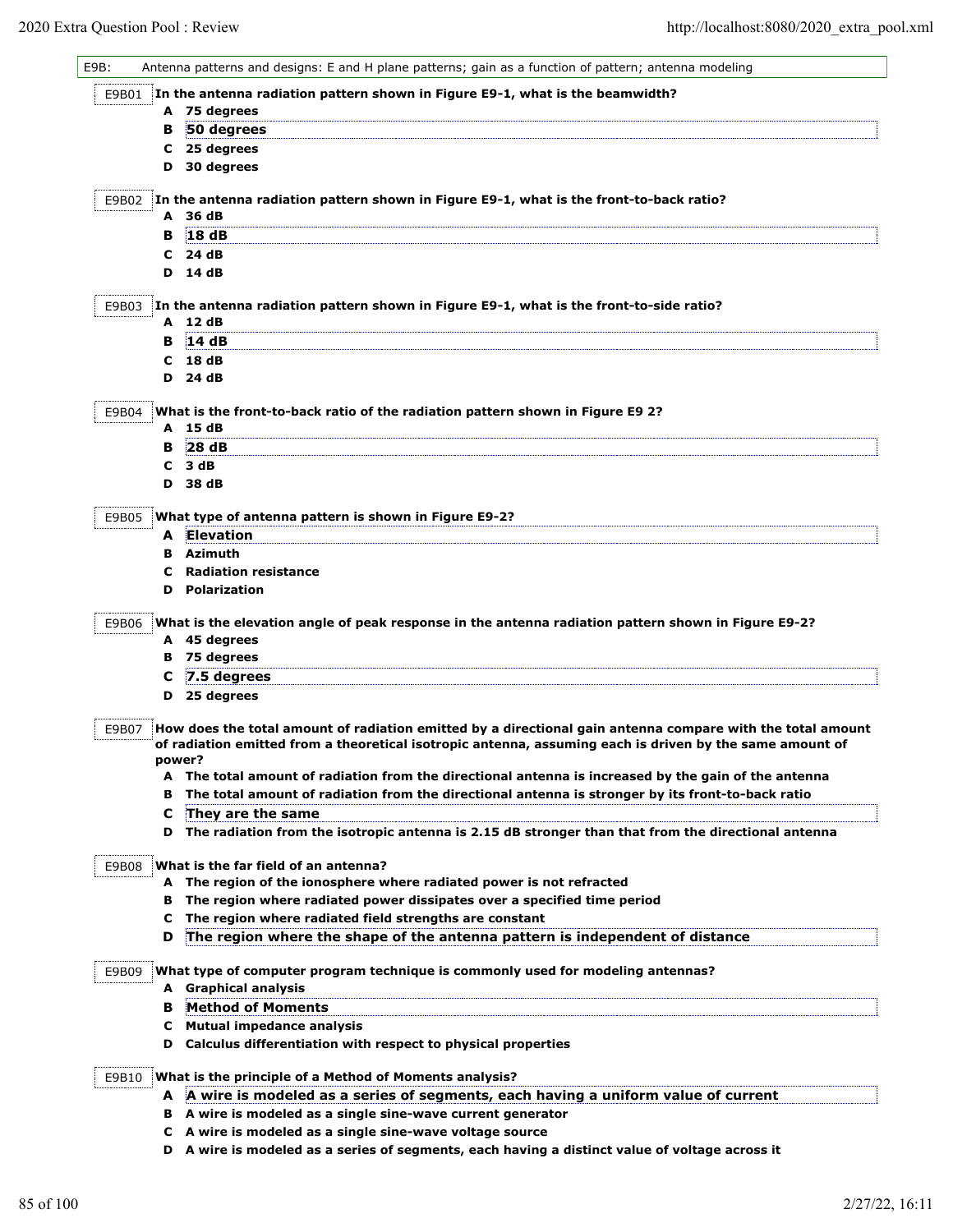E9B11 **What is a disadvantage of decreasing the number of wire segments in an antenna model below 10 segments per half-wavelength?**

- **A Ground conductivity will not be accurately modeled**
- **B The resulting design will favor radiation of harmonic energy**
- **C The computed feed point impedance may be incorrect**
- **D The antenna will become mechanically unstable**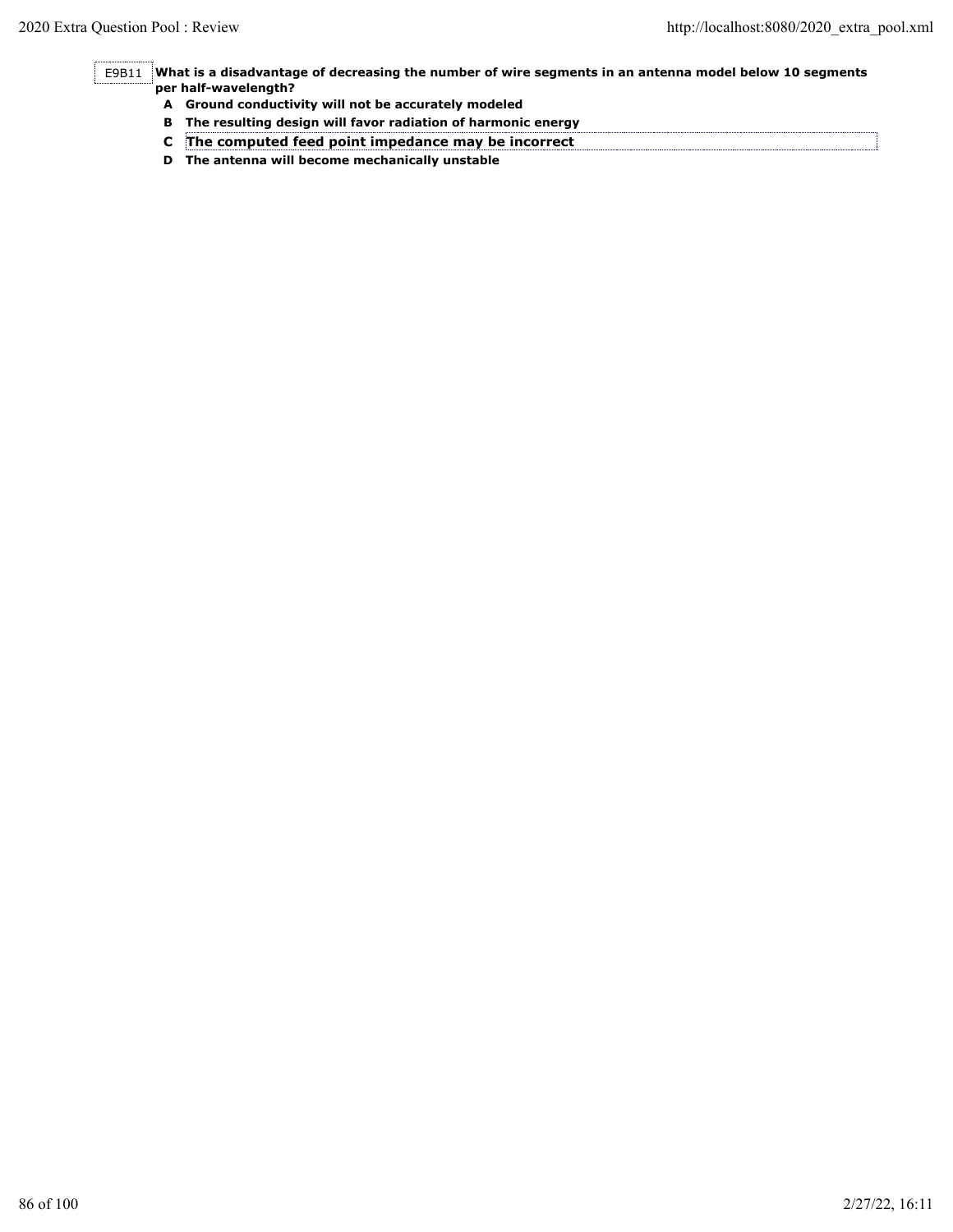$\mathsf{l}$ 

| E9C:  | Practical wire antennas; folded dipoles; phased arrays; effects of ground near antennas                                                                          |
|-------|------------------------------------------------------------------------------------------------------------------------------------------------------------------|
| E9C01 | What is the radiation pattern of two 1/4-wavelength vertical antennas spaced 1/2-wavelength apart and fed<br>180 degrees out of phase?                           |
|       | A Cardioid                                                                                                                                                       |
|       | <b>B</b> Omni-directional                                                                                                                                        |
|       | C A figure-8 broadside to the axis of the array                                                                                                                  |
| D.    | A figure-8 oriented along the axis of the array                                                                                                                  |
| E9C02 | What is the radiation pattern of two 1/4 wavelength vertical antennas spaced 1/4 wavelength apart and fed<br>90 degrees out of phase?                            |
|       | A Cardioid                                                                                                                                                       |
|       | B A figure-8 end-fire along the axis of the array                                                                                                                |
|       | C A figure-8 broadside to the axis of the array                                                                                                                  |
|       | <b>D</b> Omni-directional                                                                                                                                        |
| E9C03 | What is the radiation pattern of two 1/4-wavelength vertical antennas spaced 1/2 wavelength apart and fed<br>in phase?                                           |
|       | A Omni-directional                                                                                                                                               |
|       | <b>B</b> Cardioid                                                                                                                                                |
| C.    | A Figure-8 broadside to the axis of the array                                                                                                                    |
|       | D A Figure-8 end-fire along the axis of the array                                                                                                                |
| E9C04 | What happens to the radiation pattern of an unterminated long wire antenna as the wire length is increased?<br>A The lobes become more perpendicular to the wire |
| в     | The lobes align more in the direction of the wire                                                                                                                |
|       | C The vertical angle increases                                                                                                                                   |
|       | D The front-to-back ratio decreases                                                                                                                              |
| E9C05 | Which of the following is a type of OCFD antenna?                                                                                                                |
|       | A A dipole fed approximately 1/3 the way from one end with a 4:1 balun to provide multiband<br>operation                                                         |
|       | B A remotely tunable dipole antenna using orthogonally controlled frequency diversity                                                                            |
|       | C A folded dipole center-fed with 300-ohm transmission line                                                                                                      |
|       | D A multiband dipole antenna using one-way circular polarization for frequency diversity                                                                         |
| E9C06 | What is the effect of adding a terminating resistor to a rhombic antenna?                                                                                        |
|       | A It reflects the standing waves on the antenna elements back to the transmitter                                                                                 |
| в     | It changes the radiation pattern from bidirectional to unidirectional                                                                                            |
| C     | It changes the radiation pattern from horizontal to vertical polarization                                                                                        |
| D     | It decreases the ground loss                                                                                                                                     |
| E9C07 | What is the approximate feed point impedance at the center of a two-wire folded dipole antenna?                                                                  |
|       | A 300 ohms                                                                                                                                                       |
|       | B 72 ohms                                                                                                                                                        |
|       | C <sub>50 ohms</sub>                                                                                                                                             |
|       | <b>D</b> 450 ohms                                                                                                                                                |
| E9C08 | What is a folded dipole antenna?                                                                                                                                 |
|       | A A dipole one-quarter wavelength long                                                                                                                           |
|       | B A type of ground-plane antenna                                                                                                                                 |
|       | C A half-wave dipole with an additional parallel wire connecting its two ends                                                                                    |
|       | D A dipole configured to provide forward gain                                                                                                                    |
| E9C09 | Which of the following describes a G5RV antenna?                                                                                                                 |
|       | A A multi-band dipole antenna fed with coax and a balun through a selected length of open wire<br>transmission line                                              |
|       | <b>B</b> A multi-band trap antenna                                                                                                                               |
|       | C A phased array antenna consisting of multiple loops                                                                                                            |
|       | D A wide band dipole using shorted coaxial cable for the radiating elements and fed with a 4:1 balun                                                             |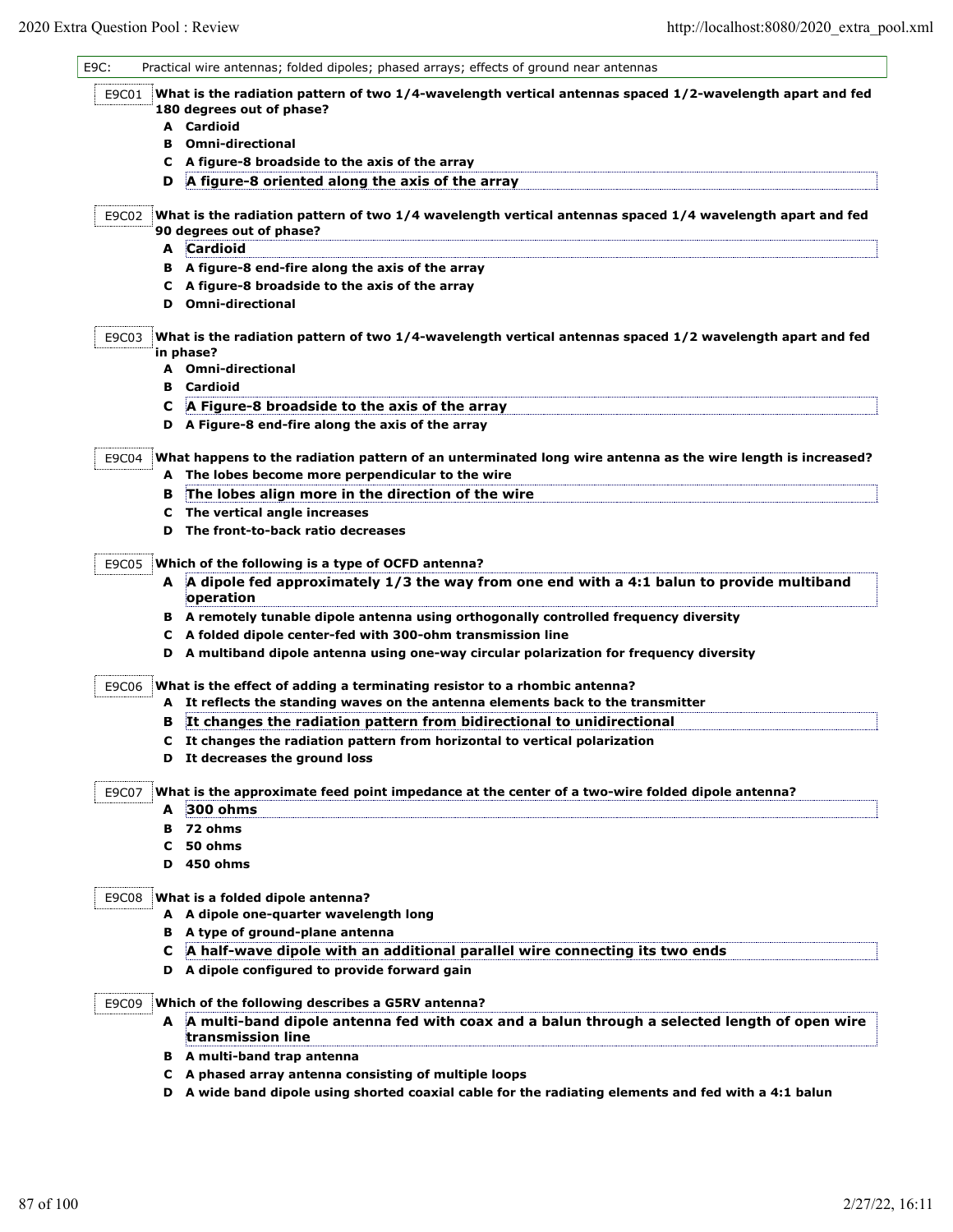E9C10 **Which of the following describes a Zepp antenna?**

- **A A dipole constructed from zip cord**
- **B An end-fed dipole antenna**
- **C An omni-directional antenna commonly used for satellite communications**
- **D A vertical array capable of quickly changing the direction of maximum radiation by changing phasing lines**

E9C11 **How is the far-field elevation pattern of a vertically polarized antenna affected by being mounted over seawater versus soil?**

- **A The low-angle radiation decreases**
- **B Additional higher vertical angle lobes will appear**
- **C Fewer vertical angle lobes will be present**
- **D The low-angle radiation increases**

E9C12 **Which of the following describes an Extended Double Zepp antenna?**

- **A A wideband vertical antenna constructed from precisely tapered aluminum tubing**
- **B A portable antenna erected using two push support poles**
- **C A center-fed 1.25-wavelength antenna (two 5/8-wave elements in phase)**
- **D An end-fed folded dipole antenna**
- E9C13 **How does the radiation pattern of a horizontally polarized 3-element beam antenna vary with increasing height above ground?**
	- **A The takeoff angle of the lowest elevation lobe increases**
	- **B The takeoff angle of the lowest elevation lobe decreases**
	- **C The horizontal beamwidth increases**
	- **D The horizontal beamwidth decreases**
- E9C14 **How does the performance of a horizontally polarized antenna mounted on the side of a hill compare with the same antenna mounted on flat ground?**
	- **A The main lobe takeoff angle increases in the downhill direction**
	- **B The main lobe takeoff angle decreases in the downhill direction**
	- **C The horizontal beamwidth decreases in the downhill direction**
	- **D The horizontal beamwidth increases in the uphill direction**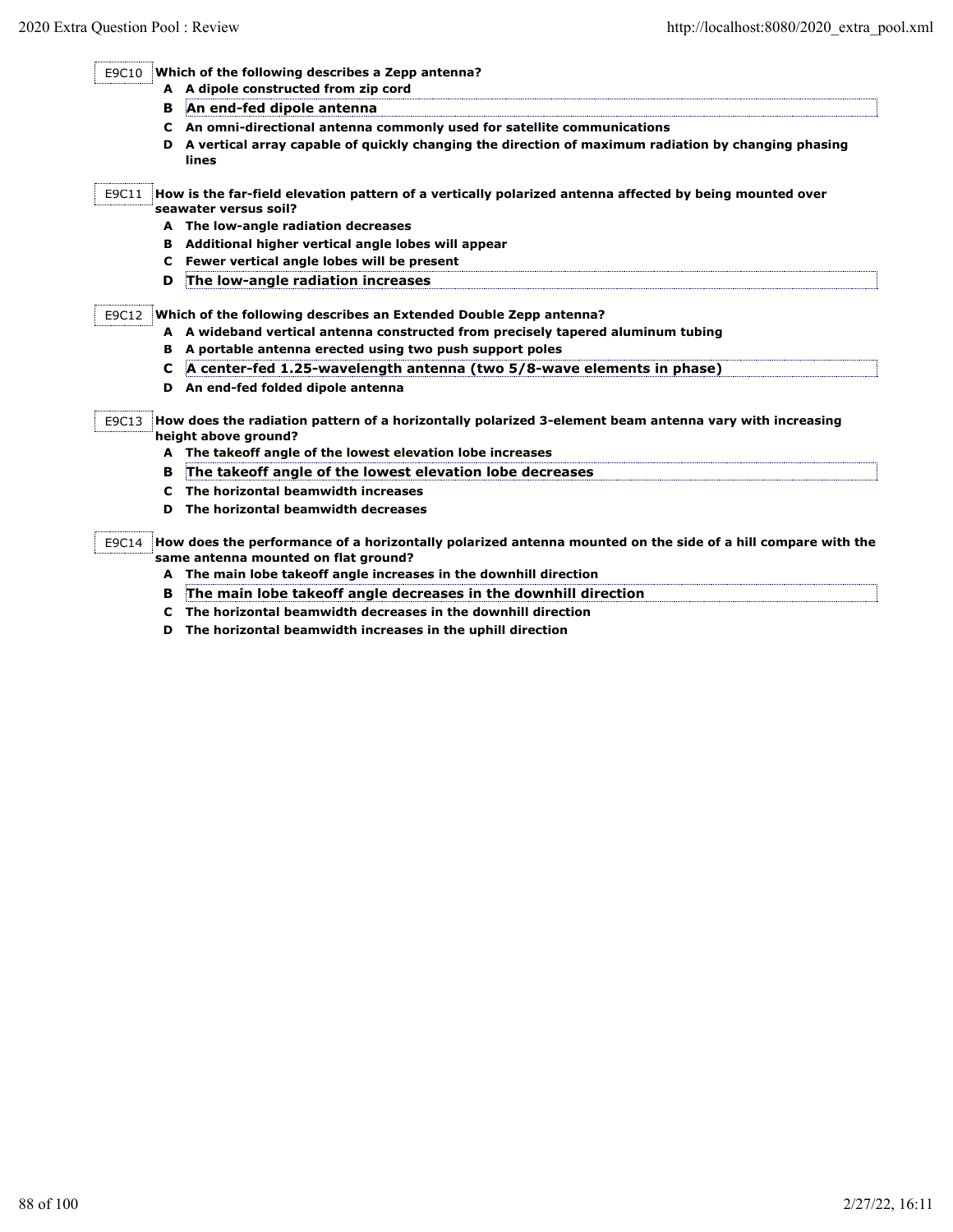| E9D:  |       | Yagi antennas; parabolic reflectors; circular polarization; loading coils; top loading; feedpoint impedance of electrically short<br>antennas; antenna Q; RF grounding |
|-------|-------|------------------------------------------------------------------------------------------------------------------------------------------------------------------------|
| E9D01 |       | How much does the gain of an ideal parabolic dish antenna change when the operating frequency is doubled?                                                              |
|       |       | A 2 dB                                                                                                                                                                 |
|       | в     | 3 dB                                                                                                                                                                   |
|       | C     | - 4 dB                                                                                                                                                                 |
|       | D     | <b>6 dB</b>                                                                                                                                                            |
| E9D02 |       | How can linearly polarized Yagi antennas be used to produce circular polarization?                                                                                     |
|       |       | A Stack two Yagis fed 90 degrees out of phase to form an array with the respective elements in parallel                                                                |
|       |       | planes                                                                                                                                                                 |
|       |       | B Stack two Yagis fed in phase to form an array with the respective elements in parallel planes                                                                        |
|       | C.    | Arrange two Yagis perpendicular to each other with the driven elements at the same point on<br>the boom fed 90 degrees out of phase                                    |
|       |       | D Arrange two Yagis collinear to each other with the driven elements fed 180 degrees out of phase                                                                      |
|       |       |                                                                                                                                                                        |
|       | E9D03 | Where should a high Q loading coil be placed to minimize losses in a shortened vertical antenna?                                                                       |
|       |       | A Near the center of the vertical radiator                                                                                                                             |
|       |       | B As low as possible on the vertical radiator                                                                                                                          |
|       |       | C As close to the transmitter as possible                                                                                                                              |
|       |       | D At a voltage node                                                                                                                                                    |
| E9D04 |       | Why should an HF mobile antenna loading coil have a high ratio of reactance to resistance?                                                                             |
|       |       | A To swamp out harmonics                                                                                                                                               |
|       | в     | To lower the radiation angle                                                                                                                                           |
|       | c     | To minimize losses                                                                                                                                                     |
|       |       | D To minimize the Q                                                                                                                                                    |
|       |       |                                                                                                                                                                        |
| E9D05 |       | What usually occurs if a Yagi antenna is designed solely for maximum forward gain?                                                                                     |
|       |       | A The front-to-back ratio increases                                                                                                                                    |
|       | в     | The front-to-back ratio decreases                                                                                                                                      |
|       |       | C The frequency response is widened over the whole frequency band                                                                                                      |
|       |       | D The SWR is reduced                                                                                                                                                   |
| E9D06 |       | What happens to the SWR bandwidth when one or more loading coils are used to resonate an electrically                                                                  |
|       |       | short antenna?                                                                                                                                                         |
|       |       | A It is increased                                                                                                                                                      |
|       | в     | It is decreased                                                                                                                                                        |
|       |       | C It is unchanged if the loading coil is located at the feed point                                                                                                     |
|       |       | D It is unchanged if the loading coil is located at a voltage maximum point                                                                                            |
| E9D07 |       | What is an advantage of using top loading in a shortened HF vertical antenna?                                                                                          |
|       |       | A Lower Q                                                                                                                                                              |
|       |       | <b>B</b> Greater structural strength                                                                                                                                   |
|       |       | <b>C</b> Higher losses                                                                                                                                                 |
|       | D     | Improved radiation efficiency                                                                                                                                          |
|       |       |                                                                                                                                                                        |
| E9D08 |       | What happens as the Q of an antenna increases?                                                                                                                         |
|       |       | A SWR bandwidth increases                                                                                                                                              |
|       | в     | <b>SWR bandwidth decreases</b>                                                                                                                                         |
|       |       | C Gain is reduced                                                                                                                                                      |
|       |       | D More common-mode current is present on the feed line                                                                                                                 |
| E9D09 |       | What is the function of a loading coil used as part of an HF mobile antenna?                                                                                           |
|       |       | A To increase the SWR bandwidth                                                                                                                                        |
|       |       | <b>B</b> To lower the losses                                                                                                                                           |
|       | C     | To lower the Q                                                                                                                                                         |
|       | D     | To cancel capacitive reactance                                                                                                                                         |
|       |       |                                                                                                                                                                        |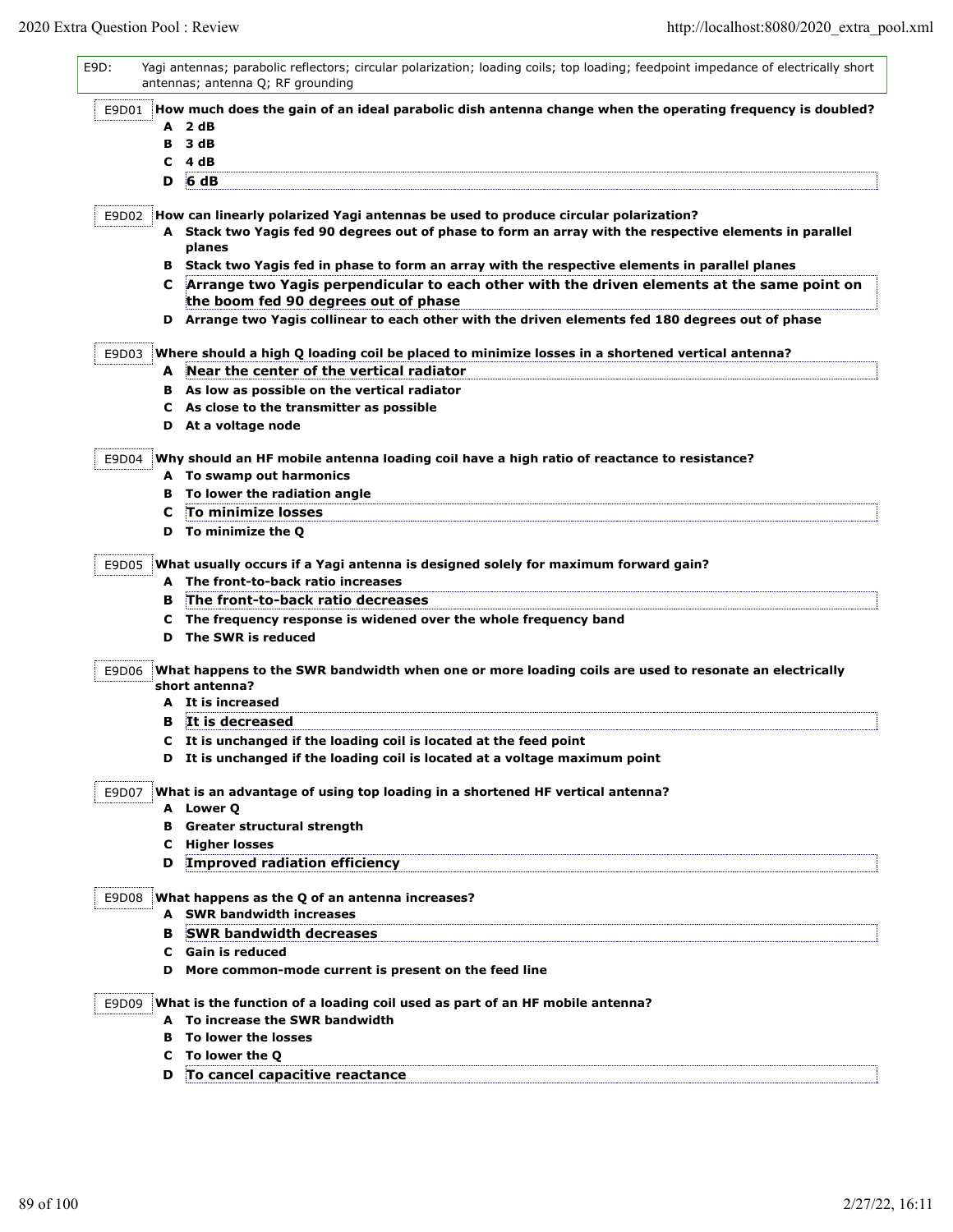E9D10 **What happens to feed-point impedance at the base of a fixed length HF mobile antenna when operated below its resonant frequency?**

**A The radiation resistance decreases and the capacitive reactance decreases**

- **B The radiation resistance decreases and the capacitive reactance increases**
- **C The radiation resistance increases and the capacitive reactance decreases**
- **D The radiation resistance increases and the capacitive reactance increases**

E9D11 **Which of the following conductors would be best for minimizing losses in a station's RF ground system? A Resistive wire, such as spark plug wire**

- **B Wide flat copper strap**
- **C Stranded wire**
- **D Solid wire**

E9D12 **Which of the following would provide the best RF ground for your station?**

- **A A 50-ohm resistor connected to ground**
- **B An electrically short connection to a metal water pipe**
- **C An electrically short connection to 3 or 4 interconnected ground rods driven into the Earth**
- **D An electrically short connection to 3 or 4 interconnected ground rods via a series RF choke**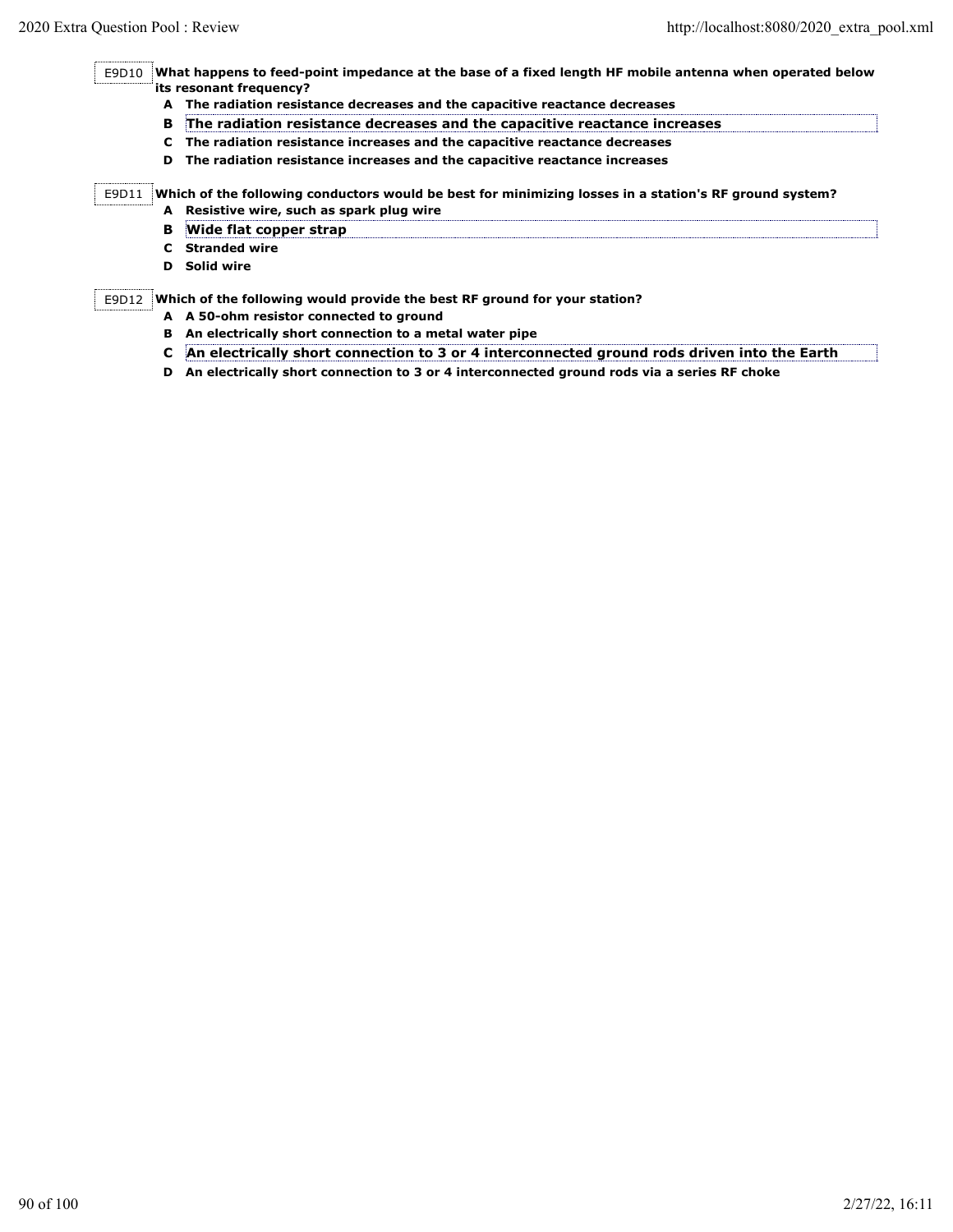| E9E:  |    | Matching: matching antennas to feed lines; phasing lines; power dividers                                                                                                                                              |
|-------|----|-----------------------------------------------------------------------------------------------------------------------------------------------------------------------------------------------------------------------|
| E9E01 |    | What system matches a higher-impedance transmission line to a lower-impedance antenna by connecting the                                                                                                               |
|       |    | line to the driven element in two places spaced a fraction of a wavelength each side of element center?                                                                                                               |
|       |    | A The gamma matching system                                                                                                                                                                                           |
|       | в  | The delta matching system                                                                                                                                                                                             |
|       |    | C The omega matching system                                                                                                                                                                                           |
|       | D  | The stub matching system                                                                                                                                                                                              |
| E9E02 |    | What is the name of an antenna matching system that matches an unbalanced feed line to an antenna by<br>feeding the driven element both at the center of the element and at a fraction of a wavelength to one side of |
|       |    | center?                                                                                                                                                                                                               |
|       |    | A The gamma match                                                                                                                                                                                                     |
|       |    | <b>B</b> The delta match                                                                                                                                                                                              |
|       |    | C The epsilon match                                                                                                                                                                                                   |
|       | D  | The stub match                                                                                                                                                                                                        |
| E9E03 |    | What is the name of the matching system that uses a section of transmission line connected in parallel with<br>the feed line at or near the feed point?                                                               |
|       |    | A The gamma match                                                                                                                                                                                                     |
|       |    | <b>B</b> The delta match                                                                                                                                                                                              |
|       | C  | The omega match                                                                                                                                                                                                       |
|       | D  | The stub match                                                                                                                                                                                                        |
|       |    |                                                                                                                                                                                                                       |
| E9E04 |    | What is the purpose of the series capacitor in a gamma-type antenna matching network?                                                                                                                                 |
|       |    | A To provide DC isolation between the feed line and the antenna                                                                                                                                                       |
|       | в  | To cancel the inductive reactance of the matching network                                                                                                                                                             |
|       |    | C To provide a rejection notch that prevents the radiation of harmonics                                                                                                                                               |
|       |    | D To transform the antenna impedance to a higher value                                                                                                                                                                |
|       |    |                                                                                                                                                                                                                       |
| E9E05 |    | How must an antenna's driven element be tuned to use a hairpin matching system?                                                                                                                                       |
|       |    | A The driven element reactance must be capacitive                                                                                                                                                                     |
|       |    | <b>B</b> The driven element reactance must be inductive                                                                                                                                                               |
|       | C. | The driven element resonance must be lower than the operating frequency                                                                                                                                               |
|       | D  | The driven element radiation resistance must be higher than the characteristic impedance of the<br>transmission line                                                                                                  |
| E9E06 |    | Which of these feed line impedances would be suitable for constructing a quarter-wave Q-section for<br>matching a 100-ohm loop to 50-ohm feed line?                                                                   |
|       |    | A 50 ohms                                                                                                                                                                                                             |
|       | в  | 62 ohms                                                                                                                                                                                                               |
|       | с  | 75 ohms                                                                                                                                                                                                               |
|       | D  | 450 ohms                                                                                                                                                                                                              |
|       |    |                                                                                                                                                                                                                       |
| E9E07 |    | What parameter describes the interactions at the load end of a mismatched transmission line?<br>A Characteristic impedance                                                                                            |
|       |    |                                                                                                                                                                                                                       |
|       | в  | <b>Reflection coefficient</b>                                                                                                                                                                                         |
|       |    | C Velocity factor                                                                                                                                                                                                     |
|       | D  | <b>Dielectric constant</b>                                                                                                                                                                                            |
| E9E08 |    | What is a use for a Wilkinson divider?                                                                                                                                                                                |
|       |    | A It divides the operating frequency of a transmitter signal so it can be used on a lower frequency band                                                                                                              |
|       | в  | It is used to feed high-impedance antennas from a low-impedance source                                                                                                                                                |
|       | C  | It is used to divide power equally between two 50-ohm loads while maintaining 50-ohm input                                                                                                                            |
|       |    | impedance<br>D It is used to feed low-impedance loads from a high-impedance source                                                                                                                                    |
| E9E09 |    | Which of the following is used to shunt-feed a grounded tower at its base?                                                                                                                                            |
|       |    | A Double-bazooka match                                                                                                                                                                                                |
|       | в  | Hairpin match                                                                                                                                                                                                         |
|       | c  | Gamma match                                                                                                                                                                                                           |
|       |    | D All these choices are correct                                                                                                                                                                                       |
|       |    |                                                                                                                                                                                                                       |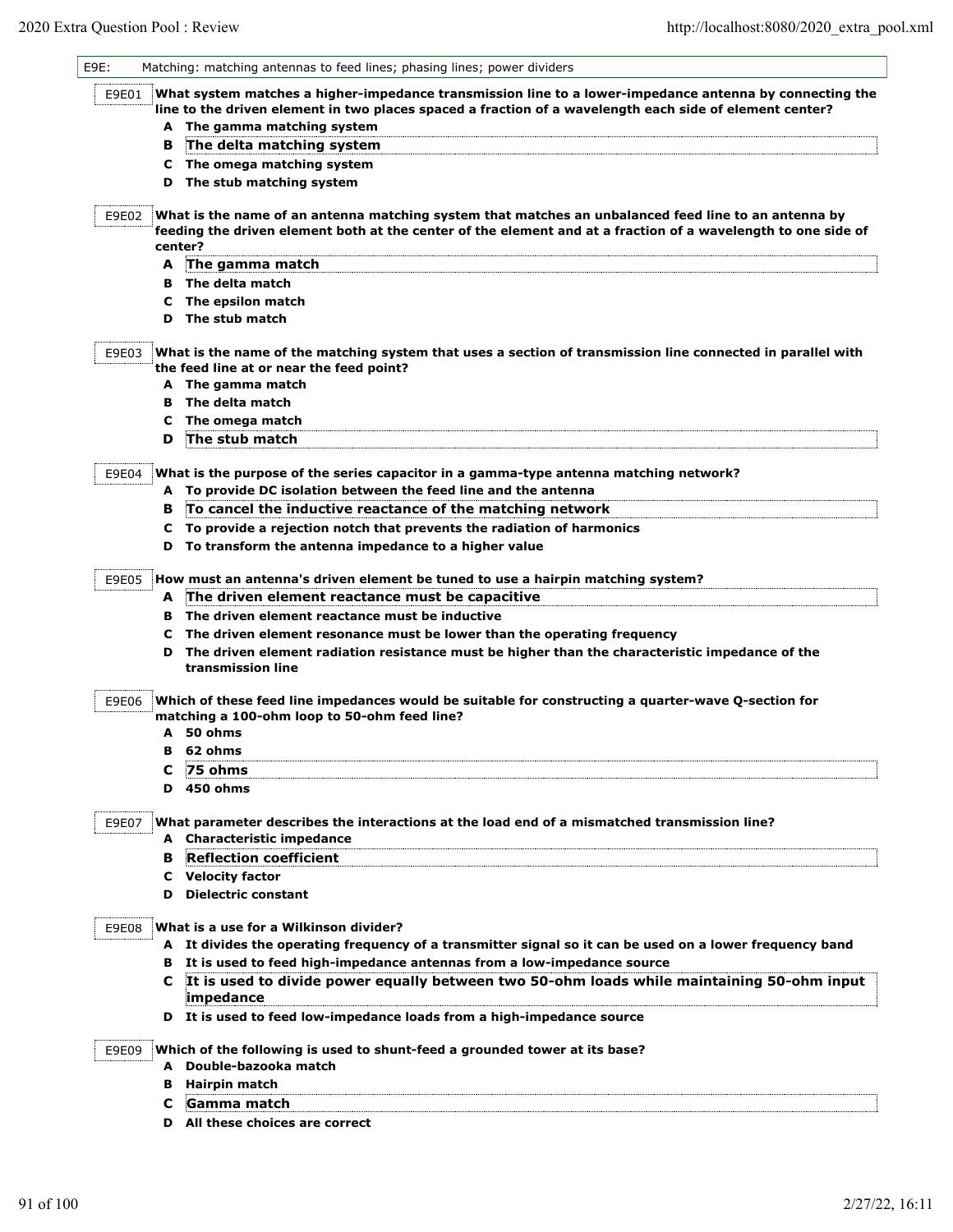E9E10 **Which of these choices is an effective way to match an antenna with a 100-ohm feed point impedance to a 50-ohm coaxial cable feed line?**

- **A Connect a 1/4-wavelength open stub of 300-ohm twinlead in parallel with the coaxial feed line where it connects to the antenna**
- **B Insert a 1/2 wavelength piece of 300-ohm twinlead in series between the antenna terminals and the 50 ohm feed cable**
- **C Insert a 1/4-wavelength piece of 75-ohm coaxial cable transmission line in series between the antenna terminals and the 50-ohm feed cable**
- **D Connect a 1/2 wavelength shorted stub of 75-ohm cable in parallel with the 50-ohm cable where it attaches to the antenna**

E9E11 **What is the primary purpose of phasing lines when used with an antenna having multiple driven elements?**

- **A It ensures that each driven element operates in concert with the others to create the desired antenna pattern**
- **B It prevents reflected power from traveling back down the feed line and causing harmonic radiation from the transmitter**
- **C It allows single-band antennas to operate on other bands**
- **D It creates a low-angle radiation pattern**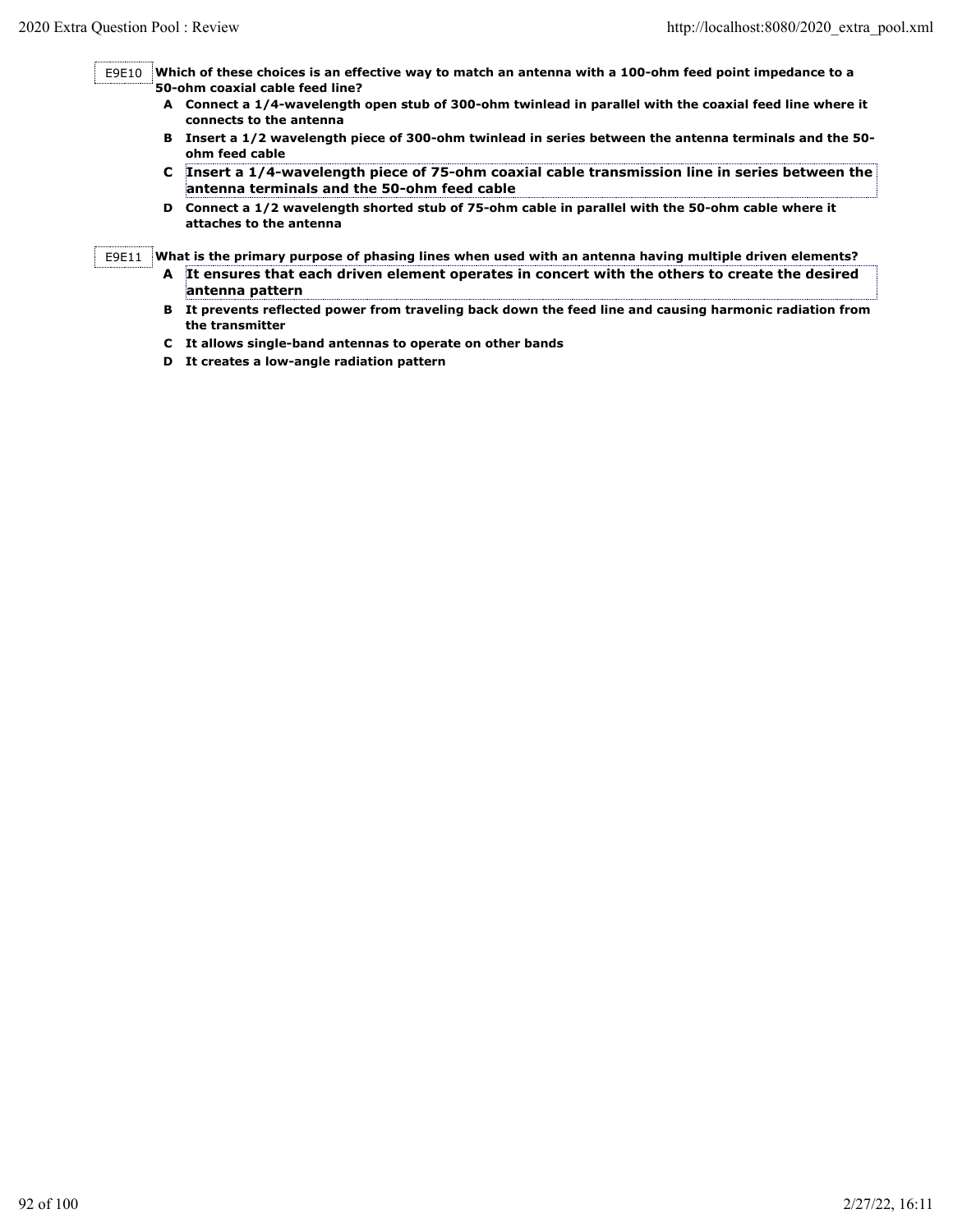| E9F:  |   | Transmission lines: characteristics of open and shorted feed lines; coax versus open-wire; velocity factor; electrical length;<br>coaxial cable dielectrics                                  |
|-------|---|----------------------------------------------------------------------------------------------------------------------------------------------------------------------------------------------|
| E9F01 |   | What is the velocity factor of a transmission line?                                                                                                                                          |
|       |   | A The ratio of the characteristic impedance of the line to the terminating impedance                                                                                                         |
|       | в | The index of shielding for coaxial cable                                                                                                                                                     |
|       | C | The velocity of the wave in the transmission line multiplied by the velocity of light in a vacuum                                                                                            |
|       | D | The velocity of the wave in the transmission line divided by the velocity of light in a vacuum                                                                                               |
| E9F02 |   | Which of the following has the biggest effect on the velocity factor of a transmission line?                                                                                                 |
|       |   | A The termination impedance                                                                                                                                                                  |
|       | в | The line length                                                                                                                                                                              |
|       | c | Dielectric materials used in the line                                                                                                                                                        |
|       |   | D The center conductor resistivity                                                                                                                                                           |
|       |   |                                                                                                                                                                                              |
| E9F03 |   | Why is the physical length of a coaxial cable transmission line shorter than its electrical length?                                                                                          |
|       |   | A Skin effect is less pronounced in the coaxial cable                                                                                                                                        |
|       |   | B The characteristic impedance is higher in a parallel feed line                                                                                                                             |
|       | C | The surge impedance is higher in a parallel feed line                                                                                                                                        |
|       | D | Electrical signals move more slowly in a coaxial cable than in air                                                                                                                           |
| E9F04 |   | What impedance does a 1/2-wavelength transmission line present to a generator when the line is shorted at<br>the far end?                                                                    |
|       |   | A Very high impedance                                                                                                                                                                        |
|       | в | Very low impedance                                                                                                                                                                           |
|       |   | C The same as the characteristic impedance of the line                                                                                                                                       |
|       |   | D The same as the output impedance of the generator                                                                                                                                          |
| E9F05 | в | What is the approximate physical length of a solid polyethylene dielectric coaxial transmission line that is<br>electrically 1/4 wavelength long at 14.1 MHz?<br>A 10.6 meters<br>5.3 meters |
|       | C | 4.3 meters                                                                                                                                                                                   |
|       | D | 3.5 meters                                                                                                                                                                                   |
|       |   |                                                                                                                                                                                              |
| E9F06 |   | What is the approximate physical length of an air-insulated, parallel conductor transmission line that is<br>electrically 1/2 wavelength long at 14.10 MHz?                                  |
|       |   | A 7.0 meters                                                                                                                                                                                 |
|       | в | 8.5 meters                                                                                                                                                                                   |
|       | C | 10.6 meters                                                                                                                                                                                  |
|       | D | 13.3 meters                                                                                                                                                                                  |
|       |   |                                                                                                                                                                                              |
| E9F07 |   | How does ladder line compare to small-diameter coaxial cable such as RG-58 at 50 MHz?                                                                                                        |
|       |   | A Lower loss                                                                                                                                                                                 |
|       |   | <b>B</b> Higher SWR                                                                                                                                                                          |
|       |   | <b>C</b> Smaller reflection coefficient                                                                                                                                                      |
|       |   | D Lower velocity factor                                                                                                                                                                      |
| E9F08 |   | Which of the following is a significant difference between foam dielectric coaxial cable and solid dielectric<br>cable, assuming all other parameters are the same?                          |
|       |   | A Foam dielectric has lower safe operating voltage limits                                                                                                                                    |
|       |   | B Foam dielectric has lower loss per unit of length                                                                                                                                          |
|       |   | C Foam dielectric has higher velocity factor                                                                                                                                                 |
|       | D | All these choices are correct                                                                                                                                                                |
|       |   |                                                                                                                                                                                              |
| E9F09 |   | What is the approximate physical length of a foam polyethylene dielectric coaxial transmission line that is<br>electrically 1/4 wavelength long at 7.2 MHz?                                  |
|       |   | A 10.4 meters                                                                                                                                                                                |
|       | в | 8.3 meters                                                                                                                                                                                   |
|       |   | C 6.9 meters                                                                                                                                                                                 |
|       |   | D 5.2 meters                                                                                                                                                                                 |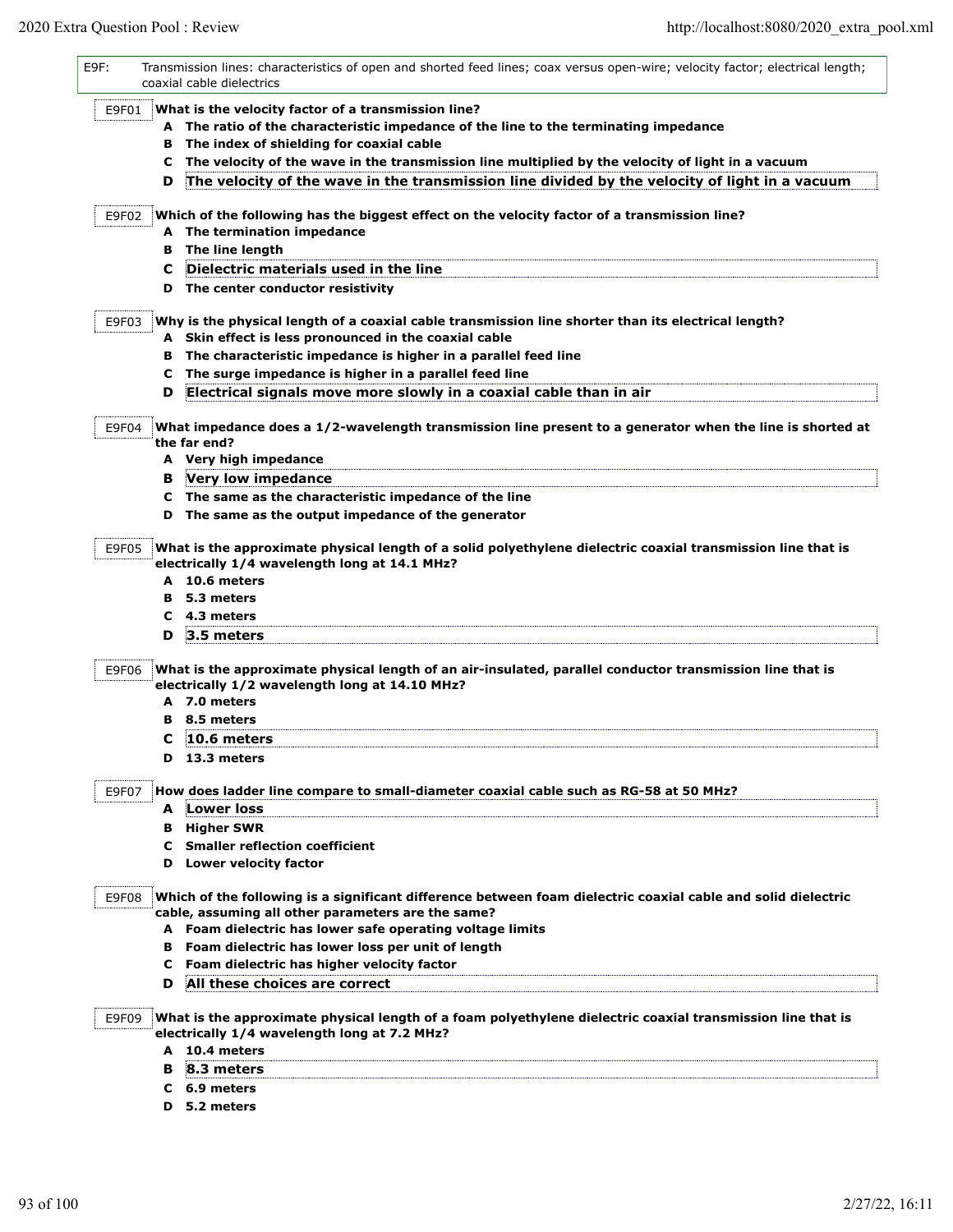| E9F10 |                                                                                                                           | What impedance does a $1/8$ -wavelength transmission line present to a generator when the line is shorted at           |  |
|-------|---------------------------------------------------------------------------------------------------------------------------|------------------------------------------------------------------------------------------------------------------------|--|
|       |                                                                                                                           | the far end?                                                                                                           |  |
|       |                                                                                                                           | A A capacitive reactance                                                                                               |  |
|       | в                                                                                                                         | The same as the characteristic impedance of the line                                                                   |  |
|       | C                                                                                                                         | An inductive reactance                                                                                                 |  |
|       | D                                                                                                                         | Zero                                                                                                                   |  |
| E9F11 |                                                                                                                           | What impedance does a 1/8-wavelength transmission line present to a generator when the line is open at the<br>far end? |  |
|       |                                                                                                                           | A The same as the characteristic impedance of the line                                                                 |  |
|       | в                                                                                                                         | An inductive reactance                                                                                                 |  |
|       | C                                                                                                                         | A capacitive reactance                                                                                                 |  |
|       | D                                                                                                                         | <b>Infinite</b>                                                                                                        |  |
| E9F12 | What impedance does a 1/4-wavelength transmission line present to a generator when the line is open at the<br>far end?    |                                                                                                                        |  |
|       |                                                                                                                           | A The same as the characteristic impedance of the line                                                                 |  |
|       | в                                                                                                                         | The same as the input impedance to the generator                                                                       |  |
|       | C                                                                                                                         | Very high impedance                                                                                                    |  |
|       | D                                                                                                                         | Very low impedance                                                                                                     |  |
| E9F13 | What impedance does a 1/4-wavelength transmission line present to a generator when the line is shorted at<br>the far end? |                                                                                                                        |  |
|       |                                                                                                                           | A Very high impedance                                                                                                  |  |
|       |                                                                                                                           | <b>B</b> Very low impedance                                                                                            |  |
|       |                                                                                                                           | C The same as the characteristic impedance of the transmission line                                                    |  |

**D The same as the generator output impedance**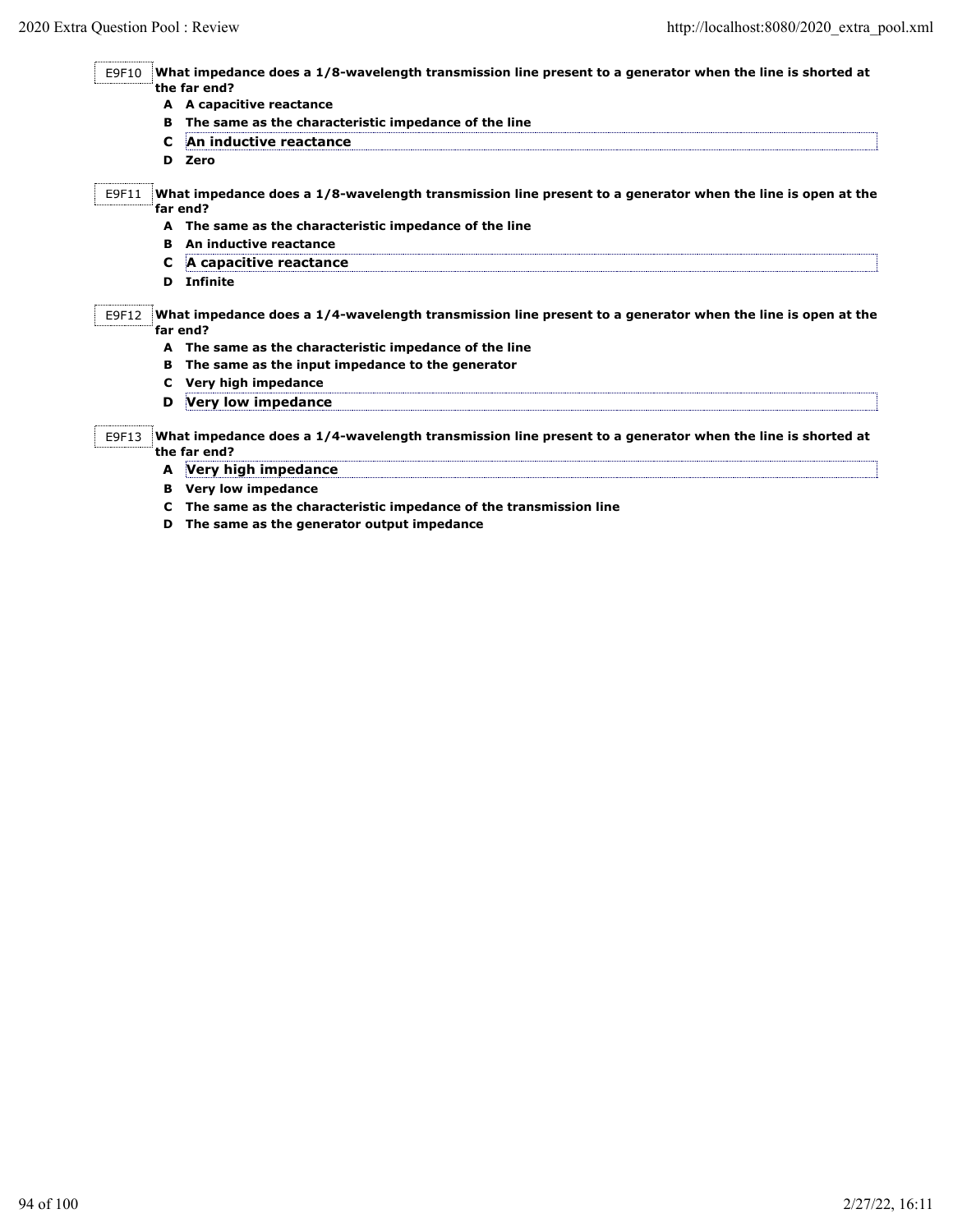$\mathsf{l}$ 

| E9G:  |    | The Smith chart                                                                                                                |
|-------|----|--------------------------------------------------------------------------------------------------------------------------------|
| E9G01 |    | Which of the following can be calculated using a Smith chart?                                                                  |
|       |    | A Impedance along transmission lines                                                                                           |
|       | в  | <b>Radiation resistance</b>                                                                                                    |
|       |    | <b>C</b> Antenna radiation pattern                                                                                             |
|       |    | <b>D</b> Radio propagation                                                                                                     |
| E9G02 |    | What type of coordinate system is used in a Smith chart?                                                                       |
|       |    | A Voltage circles and current arcs                                                                                             |
|       | в  | Resistance circles and reactance arcs                                                                                          |
|       |    | C Voltage lines and current chords                                                                                             |
|       |    | D Resistance lines and reactance chords                                                                                        |
| E9G03 |    | Which of the following is often determined using a Smith chart?                                                                |
|       |    | A Beam headings and radiation patterns                                                                                         |
|       |    | <b>B</b> Satellite azimuth and elevation bearings                                                                              |
|       | C  | Impedance and SWR values in transmission lines                                                                                 |
|       |    | <b>D</b> Trigonometric functions                                                                                               |
| E9G04 |    | What are the two families of circles and arcs that make up a Smith chart?                                                      |
|       |    | A Resistance and voltage                                                                                                       |
|       |    | <b>B</b> Reactance and voltage                                                                                                 |
|       | c  | <b>Resistance and reactance</b>                                                                                                |
|       |    | D Voltage and impedance                                                                                                        |
| E9G05 |    | Which of the following is a common use for a Smith chart?                                                                      |
|       |    | A Determine the length and position of an impedance matching stub                                                              |
|       |    | B Determine the impedance of a transmission line, given the physical dimensions                                                |
|       | C. | Determine the gain of an antenna given the physical and electrical parameters                                                  |
|       |    | D Determine the loss/100 feet of a transmission line, given the velocity factor and conductor materials                        |
| E9G06 |    | On the Smith chart shown in Figure E9-3, what is the name for the large outer circle on which the reactance<br>arcs terminate? |
|       |    | A Prime axis                                                                                                                   |
|       | в  | <b>Reactance axis</b>                                                                                                          |
|       | C  | Impedance axis                                                                                                                 |
|       |    | <b>D</b> Polar axis                                                                                                            |
| E9G07 |    | On the Smith chart shown in Figure E9-3, what is the only straight line shown?                                                 |
|       |    | A The reactance axis                                                                                                           |
|       | в  | The current axis                                                                                                               |
|       | c  | The voltage axis                                                                                                               |
|       | D  | The resistance axis                                                                                                            |
| E9G08 |    | What is the process of normalization with regard to a Smith chart?                                                             |
|       |    | A Reassigning resistance values with regard to the reactance axis                                                              |
|       | в  | Reassigning reactance values with regard to the resistance axis                                                                |
|       | C  | Reassigning impedance values with regard to the prime center                                                                   |
|       | D  | Reassigning prime center with regard to the reactance axis                                                                     |
| E9G09 |    | What third family of circles is often added to a Smith chart during the process of solving problems?                           |
|       |    | A Standing wave ratio circles                                                                                                  |
|       |    | <b>B</b> Antenna-length circles                                                                                                |
|       |    | C Coaxial-length circles                                                                                                       |
|       |    | <b>D</b> Radiation-pattern circles                                                                                             |
| E9G10 |    | What do the arcs on a Smith chart represent?                                                                                   |
|       |    | A Frequency                                                                                                                    |
|       | в  | <b>SWR</b>                                                                                                                     |
|       | C  | Points with constant resistance                                                                                                |
|       | D  | Points with constant reactance                                                                                                 |
|       |    |                                                                                                                                |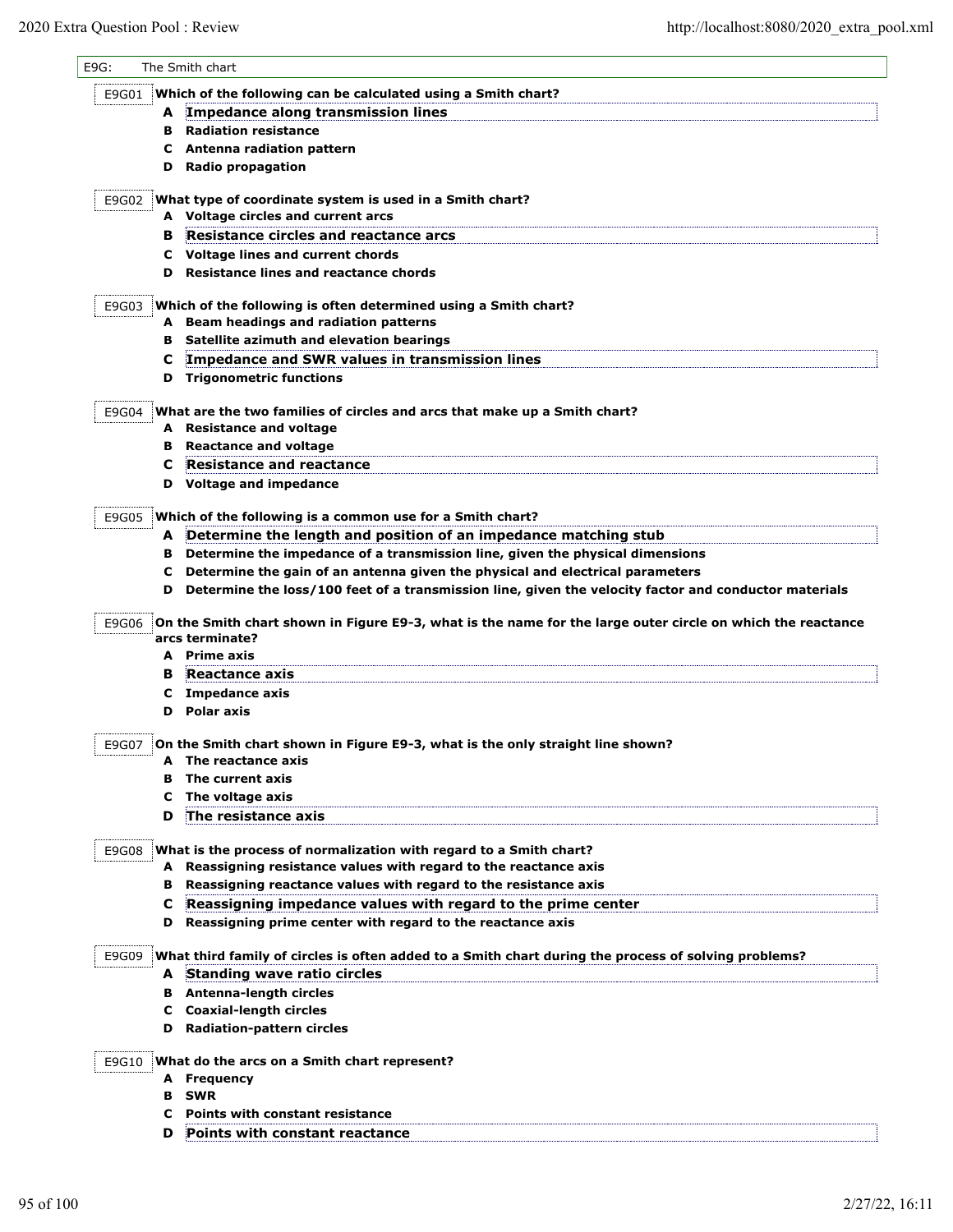E9G11 **How are the wavelength scales on a Smith chart calibrated?**

- **A In fractions of transmission line electrical frequency**
- **B In fractions of transmission line electrical wavelength**
- **C In fractions of antenna electrical wavelength**
- **D In fractions of antenna electrical frequency**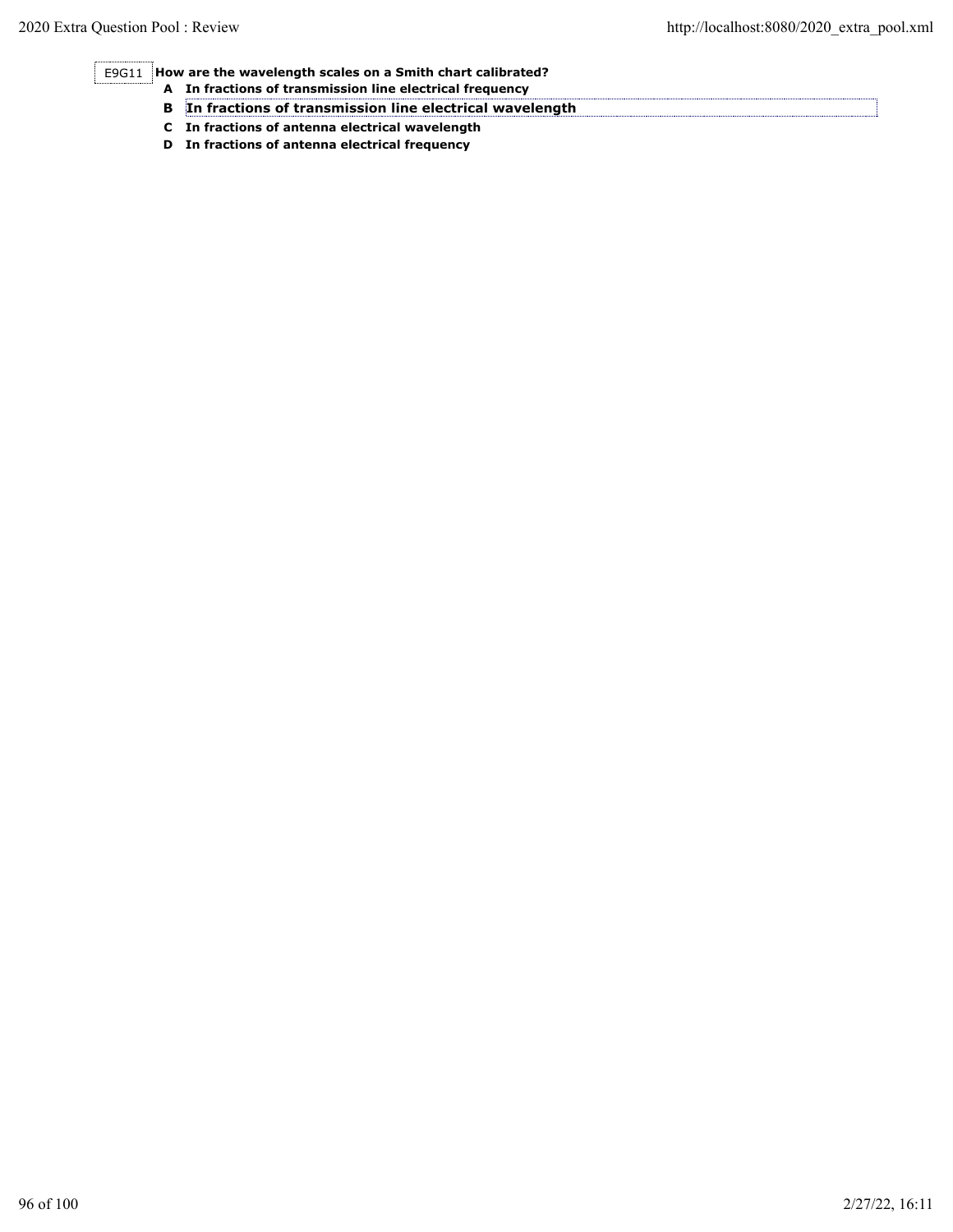| E9H: |       | Receiving Antennas: radio direction finding antennas; Beverage antennas; specialized receiving antennas; long-wire receiving<br>antennas    |  |  |
|------|-------|---------------------------------------------------------------------------------------------------------------------------------------------|--|--|
|      | E9H01 | When constructing a Beverage antenna, which of the following factors should be included in the design to                                    |  |  |
|      |       | achieve good performance at the desired frequency?                                                                                          |  |  |
|      |       | A Its overall length must not exceed 1/4 wavelength                                                                                         |  |  |
|      | в     | It must be mounted more than 1 wavelength above ground                                                                                      |  |  |
|      | c     | It should be configured as a four-sided loop                                                                                                |  |  |
|      | D     | It should be one or more wavelengths long                                                                                                   |  |  |
|      | E9H02 | Which is generally true for low band (160 meter and 80 meter) receiving antennas?                                                           |  |  |
|      | A     | Atmospheric noise is so high that gain over a dipole is not important                                                                       |  |  |
|      |       | B They must be erected at least 1/2 wavelength above the ground to attain good directivity                                                  |  |  |
|      | c     | Low loss coax transmission line is essential for good performance                                                                           |  |  |
|      | D     | All these choices are correct                                                                                                               |  |  |
|      | E9H03 | <b>What is Receiving Directivity Factor (RDF)?</b>                                                                                          |  |  |
|      |       | A Forward gain compared to the gain in the reverse direction                                                                                |  |  |
|      |       | <b>B</b> Relative directivity compared to isotropic                                                                                         |  |  |
|      | c     | Relative directivity compared to a dipole                                                                                                   |  |  |
|      |       |                                                                                                                                             |  |  |
|      | D     | Forward gain compared to average gain over the entire hemisphere                                                                            |  |  |
|      | E9H04 | What is an advantage of placing a grounded electrostatic shield around a small loop direction-finding<br>antenna?                           |  |  |
|      |       | A It adds capacitive loading, increasing the bandwidth of the antenna                                                                       |  |  |
|      | в     | It eliminates unbalanced capacitive coupling to the surroundings, improving the nulls                                                       |  |  |
|      | c     | It eliminates tracking errors caused by strong out-of-band signals                                                                          |  |  |
|      |       | D It increases signal strength by providing a better match to the feed line                                                                 |  |  |
|      |       |                                                                                                                                             |  |  |
|      | E9H05 | What is the main drawback of a small wire-loop antenna for direction finding?                                                               |  |  |
|      |       | A It has a bidirectional pattern                                                                                                            |  |  |
|      |       | <b>B</b> It has no clearly defined null                                                                                                     |  |  |
|      | C     | It is practical for use only on VHF and higher bands                                                                                        |  |  |
|      | D     | All these choices are correct                                                                                                               |  |  |
|      | E9H06 | What is the triangulation method of direction finding?                                                                                      |  |  |
|      |       | A The geometric angles of sky waves from the source are used to determine its position                                                      |  |  |
|      | в     | A fixed receiving station plots three headings to the signal source                                                                         |  |  |
|      |       |                                                                                                                                             |  |  |
|      | с     | Antenna headings from several different receiving locations are used to locate the signal<br>source                                         |  |  |
|      |       | D A fixed receiving station uses three different antennas to plot the location of the signal source                                         |  |  |
|      | E9H07 | Why is RF attenuation used when direction-finding?                                                                                          |  |  |
|      |       | A To narrow the receiver bandwidth                                                                                                          |  |  |
|      | в     | To compensate for isotropic directivity and the antenna effect of feed lines                                                                |  |  |
|      | c     | To increase receiver sensitivity                                                                                                            |  |  |
|      | D     | To prevent receiver overload which reduces pattern nulls                                                                                    |  |  |
|      | E9H08 | What is the function of a sense antenna?                                                                                                    |  |  |
|      |       | A It modifies the pattern of a DF antenna array to provide a null in one direction                                                          |  |  |
|      |       |                                                                                                                                             |  |  |
|      |       | B It increases the sensitivity of a DF antenna array                                                                                        |  |  |
|      |       | C It allows DF antennas to receive signals at different vertical angles<br>D It provides diversity reception that cancels multipath signals |  |  |
|      |       |                                                                                                                                             |  |  |
|      | E9H09 | What is a Pennant antenna?                                                                                                                  |  |  |
|      |       | A A four-element, high-gain vertical array invented by George Pennant                                                                       |  |  |
|      | в     | A small, vertically oriented receiving antenna consisting of a triangular loop terminated in<br>approximately 900 ohms                      |  |  |
|      |       | C A form of rhombic antenna terminated in a variable capacitor to provide frequency diversity                                               |  |  |
|      |       | D A stealth antenna built to look like a flagpole                                                                                           |  |  |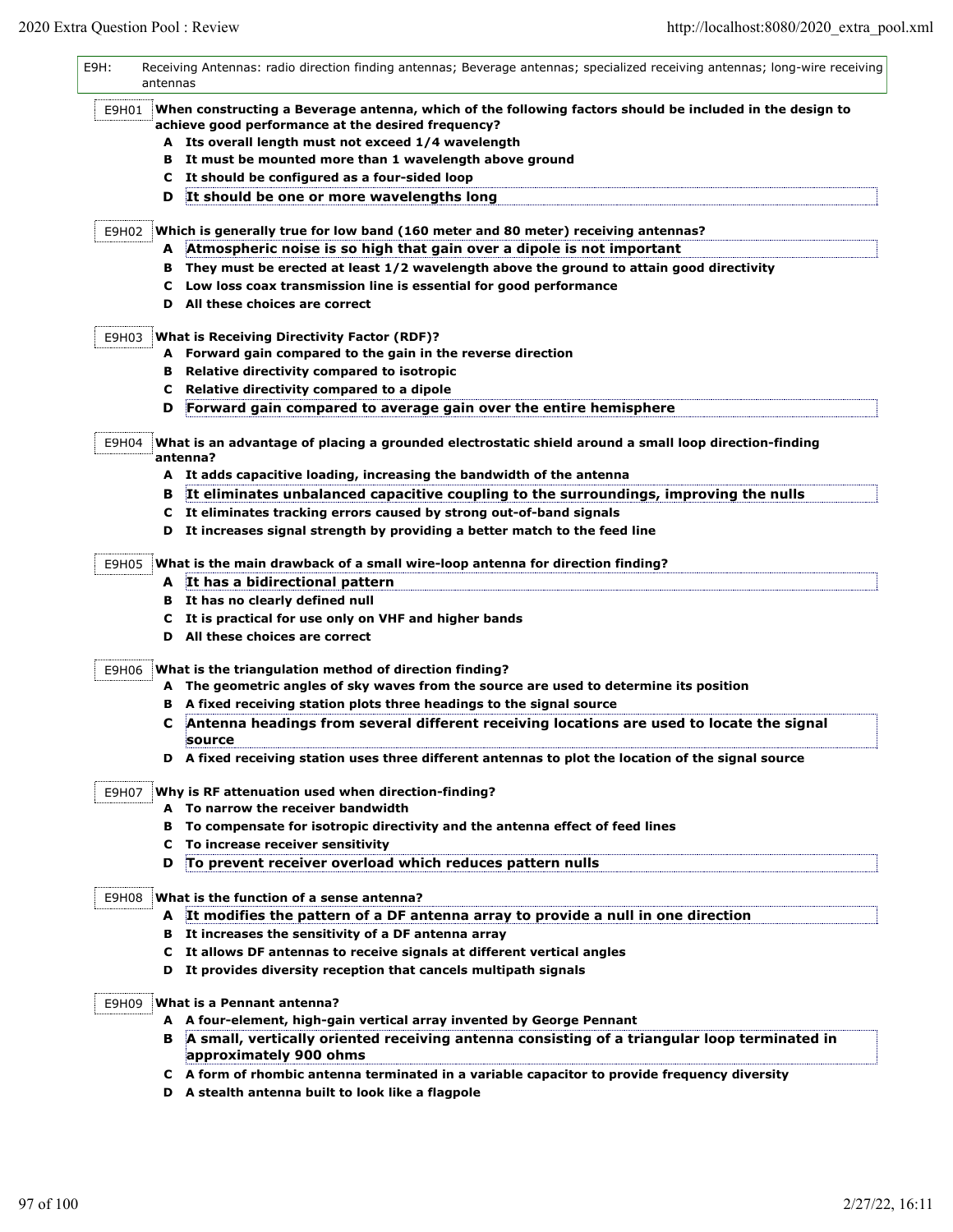E9H10 **How can the output voltage of a multiple-turn receiving loop antenna be increased?**

- **A By reducing the permeability of the loop shield**
- **B By utilizing high impedance wire for the coupling loop**
- **C By winding adjacent turns in opposing directions**
- **D By increasing the number of turns and/or the area**

## E9H11 **What feature of a cardioid pattern antenna makes it useful for direction finding?**

- **A A very sharp peak**
	- **B A very sharp single null**
	- **C Broadband response**
	- **D High radiation angle**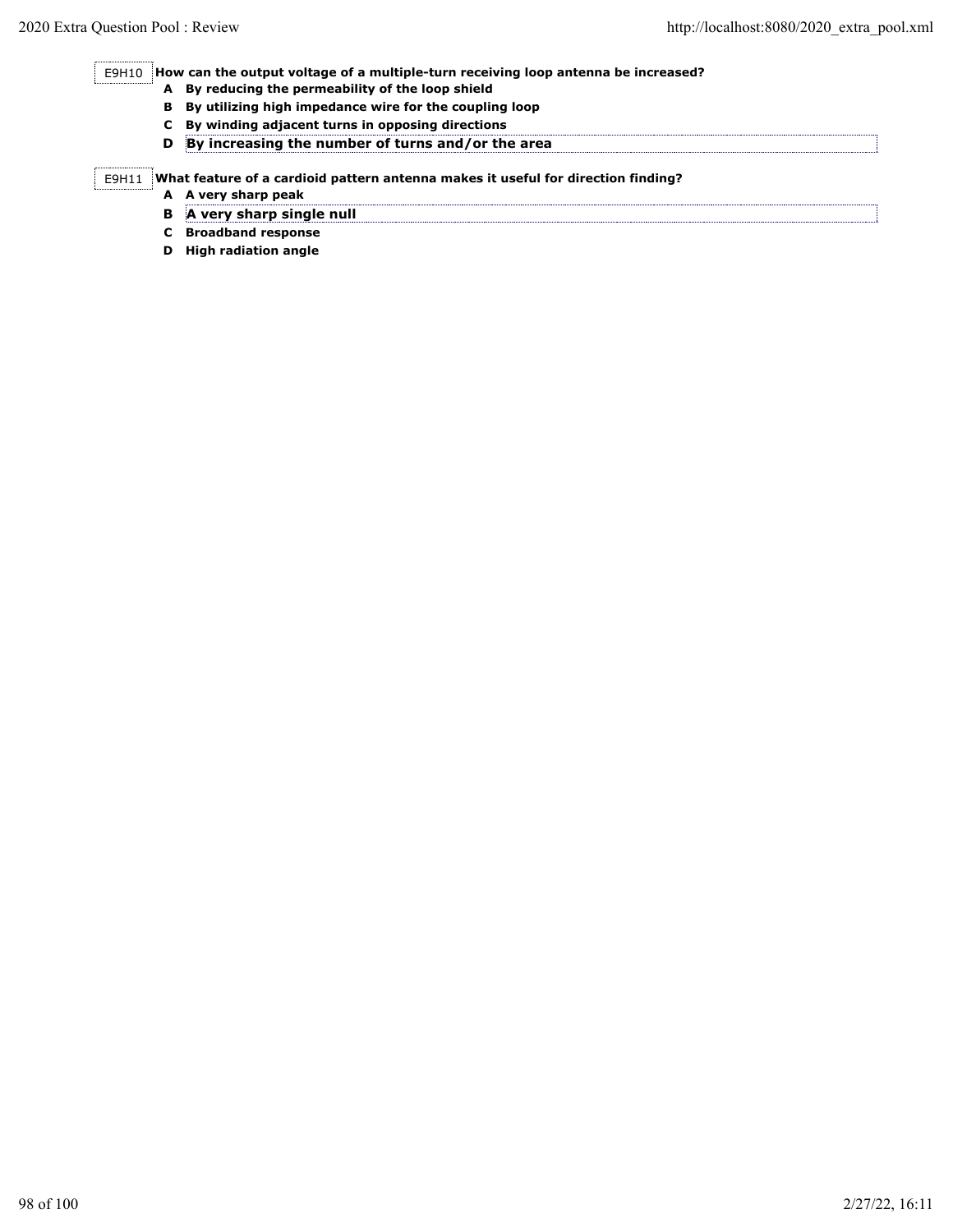| E0: SAFETY - |                                                                                                                                                                                            |  |  |
|--------------|--------------------------------------------------------------------------------------------------------------------------------------------------------------------------------------------|--|--|
| E0A:         | Safety: RF radiation hazards; hazardous materials; grounding                                                                                                                               |  |  |
| E0A01        | What is the primary function of an external earth connection or ground rod?<br>A Reduce received noise                                                                                     |  |  |
| в            | Lightning protection                                                                                                                                                                       |  |  |
|              | C Reduce RF current flow between pieces of equipment                                                                                                                                       |  |  |
| D            | Reduce RFI to telephones and home entertainment systems                                                                                                                                    |  |  |
| E0A02        | When evaluating RF exposure levels from your station at a neighbor's home, what must you do?                                                                                               |  |  |
|              | A Ensure signals from your station are less than the controlled Maximum Permitted Exposure (MPE) limits                                                                                    |  |  |
| в            | Ensure signals from your station are less than the uncontrolled Maximum Permitted Exposure                                                                                                 |  |  |
|              | (MPE) limits                                                                                                                                                                               |  |  |
|              | C Ensure signals from your station are less than the controlled Maximum Permitted Emission (MPE) limits                                                                                    |  |  |
| D            | Ensure signals from your station are less than the uncontrolled Maximum Permitted Emission (MPE)<br>limits                                                                                 |  |  |
|              |                                                                                                                                                                                            |  |  |
| E0A03        | Over what range of frequencies are the FCC human body RF exposure limits most restrictive?<br>A 300 kHz to 3 MHz                                                                           |  |  |
| в            | 3 to 30 MHz                                                                                                                                                                                |  |  |
| С            | 30 to 300 MHz                                                                                                                                                                              |  |  |
| D            | 300 to 3000 MHz                                                                                                                                                                            |  |  |
|              |                                                                                                                                                                                            |  |  |
| E0A04        | When evaluating a site with multiple transmitters operating at the same time, the operators and licensees of                                                                               |  |  |
|              | which transmitters are responsible for mitigating over-exposure situations?<br>A Only the most powerful transmitter                                                                        |  |  |
| в            | <b>Only commercial transmitters</b>                                                                                                                                                        |  |  |
| C            | Each transmitter that produces 5 percent or more of its MPE limit in areas where the total MPE                                                                                             |  |  |
|              | limit is exceeded.                                                                                                                                                                         |  |  |
| D            | Each transmitter operating with a duty cycle greater than 50 percent                                                                                                                       |  |  |
| E0A05        | What is one of the potential hazards of operating in the amateur radio microwave bands?                                                                                                    |  |  |
|              | A Microwaves are ionizing radiation                                                                                                                                                        |  |  |
| в            | The high gain antennas commonly used can result in high exposure levels                                                                                                                    |  |  |
| c            | Microwaves often travel long distances by ionospheric reflection                                                                                                                           |  |  |
| D            | The extremely high frequency energy can damage the joints of antenna structures                                                                                                            |  |  |
| E0A06        | Why are there separate electric (E) and magnetic (H) field MPE limits?                                                                                                                     |  |  |
|              | A The body reacts to electromagnetic radiation from both the E and H fields                                                                                                                |  |  |
|              | Ground reflections and scattering make the field strength vary with location                                                                                                               |  |  |
| С            | E field and H field radiation intensity peaks can occur at different locations                                                                                                             |  |  |
| D            | All these choices are correct                                                                                                                                                              |  |  |
| E0A07        | How may dangerous levels of carbon monoxide from an emergency generator be detected?<br>A By the odor                                                                                      |  |  |
| в            | Only with a carbon monoxide detector                                                                                                                                                       |  |  |
|              | C Any ordinary smoke detector can be used                                                                                                                                                  |  |  |
|              | D By the yellowish appearance of the gas                                                                                                                                                   |  |  |
| E0A08        | What does SAR measure?                                                                                                                                                                     |  |  |
|              | A Synthetic Aperture Ratio of the human body                                                                                                                                               |  |  |
|              | <b>B</b> Signal Amplification Rating                                                                                                                                                       |  |  |
|              | C The rate at which RF energy is absorbed by the body                                                                                                                                      |  |  |
|              | D The rate of RF energy reflected from stationary terrain                                                                                                                                  |  |  |
| E0A09        | Which insulating material commonly used as a thermal conductor for some types of electronic devices is<br>extremely toxic if broken or crushed and the particles are accidentally inhaled? |  |  |
|              | A Mica                                                                                                                                                                                     |  |  |
| в            | Zinc oxide                                                                                                                                                                                 |  |  |
| с            | <b>Beryllium Oxide</b>                                                                                                                                                                     |  |  |
|              | <b>D</b> Uranium Hexafluoride                                                                                                                                                              |  |  |